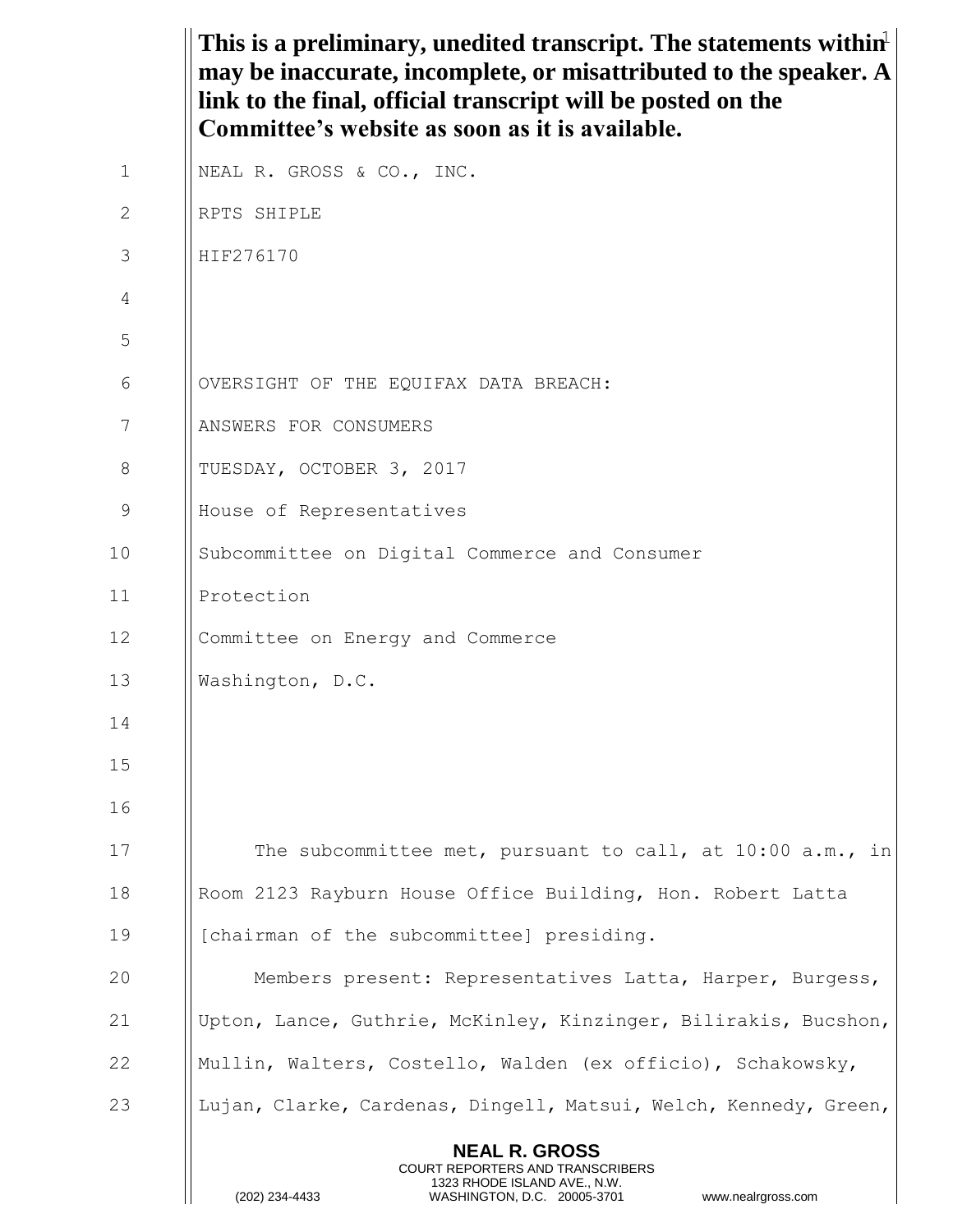This is a preliminary, unedited transcript. The statements within<sup>2</sup> **may be inaccurate, incomplete, or misattributed to the speaker. A link to the final, official transcript will be posted on the Committee's website as soon as it is available.**

1 || and Pallone (ex officio).

2 Also present: Representatives Barton, Murphy, Carter, 3 Degette, Tonko, and McNerney.

 Staff present: Jennifer Barblan, Chief Counsel, Oversight & Investigations; Ray Baum, Staff Director; Karen Christian, General Counsel; Kelly Collins, Staff Assistant; Zachary **Dareshori, Staff Assistant; Jordan Davis, Director of Policy and** 8 | External Affairs; Melissa Froelich, Chief Counsel, Digital 9 | Commerce and Consumer Protection; Adam Fromm, Director of 10 | Outreach and Coalitions; Ali Fulling, Legislative Clerk, Oversight & Investigations, Digital Commerce and Consumer **Protection; Theresa Gambo, Human Resources/Office Administrator;**  Elena Hernandez, Press Secretary; Zach Hunter, Director of Communications; Bijan Koohmaraie, Counsel, Digital Commerce and Consumer Protection; Alex Miller, Video Production Aide and Press 16 Assistant; Mark Ratner, Policy Coordinator; Dan Schneider, Press 17 | Secretary; Sam Spector, Policy Coordinator, Oversight & 18 | Investigations; Madeline Vey, Policy Coordinator, Digital Commerce and Consumer Protection; Hamlin Wade, Special Advisor, External Affairs; Jessica Wilkerson, Professional Staff, Oversight & Investigations; Everett Winnick, Director of Information Technology; Greg Zerzan, Counsel, Digital Commerce 23 and Consumer Protection; Michelle Ash, Minority Chief Counsel,

> **NEAL R. GROSS** COURT REPORTERS AND TRANSCRIBERS 1323 RHODE ISLAND AVE., N.W.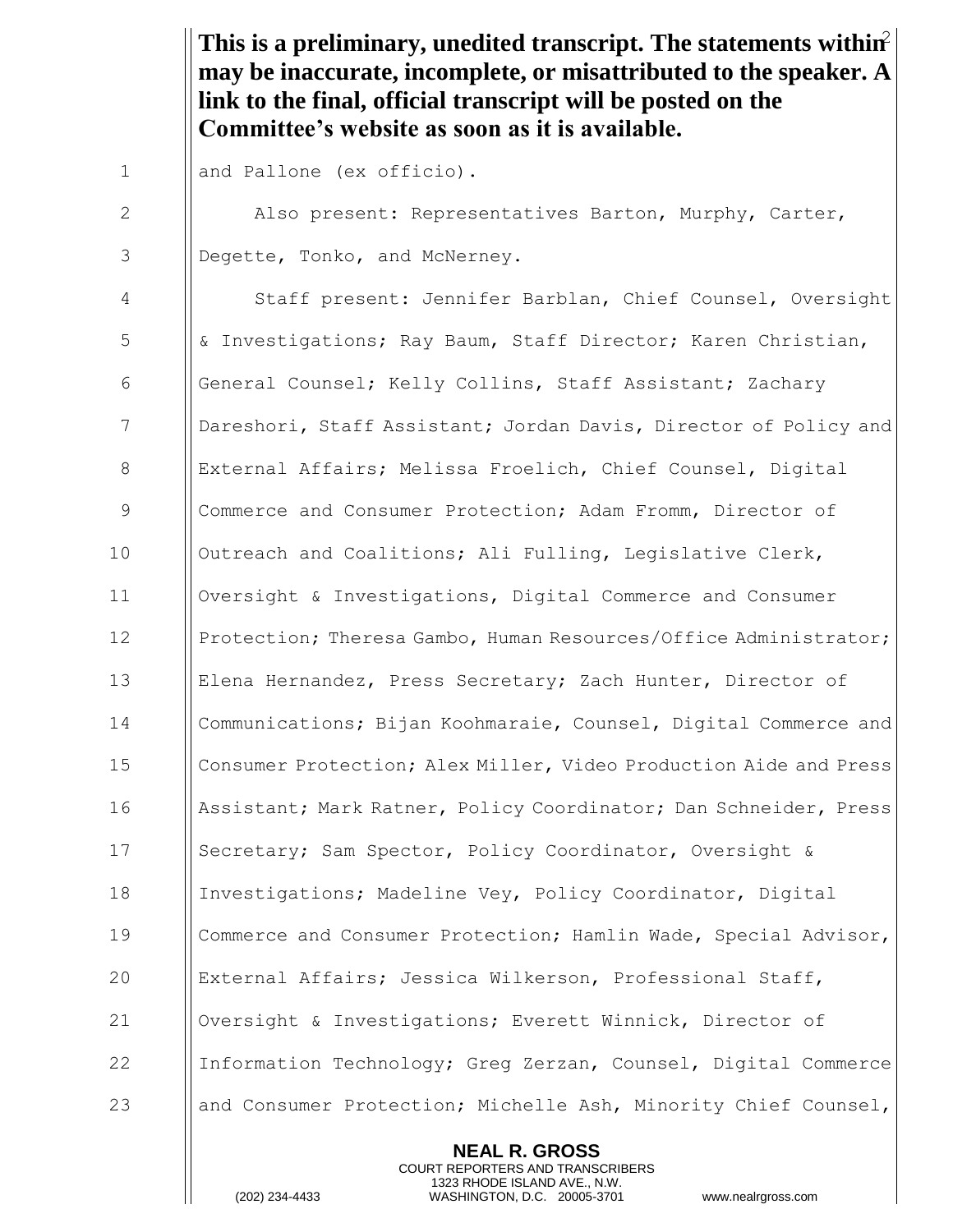This is a preliminary, unedited transcript. The statements within<sup>3</sup> **may be inaccurate, incomplete, or misattributed to the speaker. A link to the final, official transcript will be posted on the Committee's website as soon as it is available.**

|                | Digital Commerce and Consumer Protection; Priscilla Barbour,      |
|----------------|-------------------------------------------------------------------|
| 2              | Minority Energy Fellow; Jean Fruci, Minority Energy and           |
| 3              | Environment Policy Advisor; Rick Kessler, Minority Senior Advisor |
| $\overline{4}$ | and Staff Director, Energy and Environment; Alexander Ratner,     |
| 5              | Minority Policy Analyst; and Tuley Wright, Minority Energy and    |
| 6              | Environment Policy Advisor.                                       |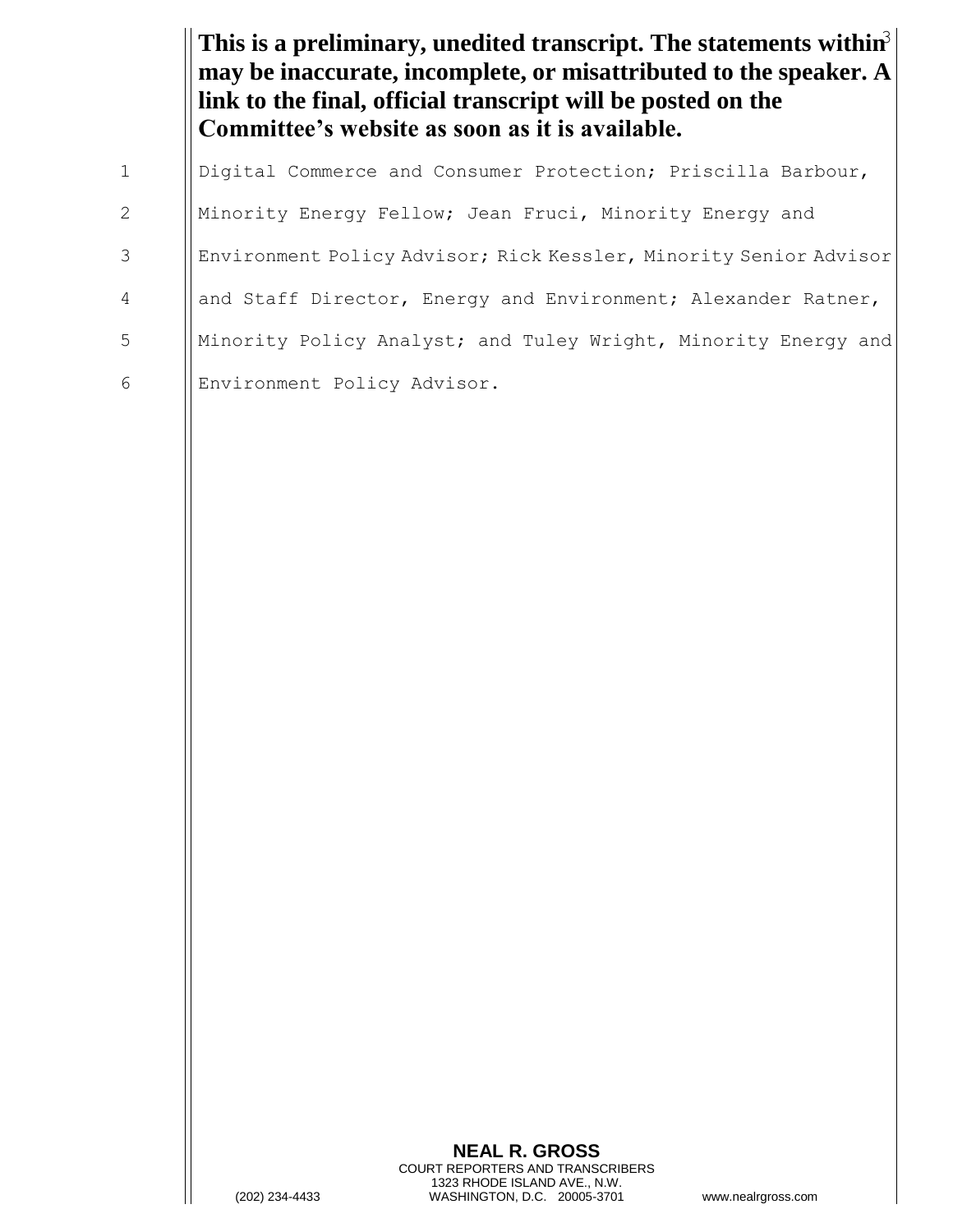This is a preliminary, unedited transcript. The statements within<sup>4</sup> **may be inaccurate, incomplete, or misattributed to the speaker. A link to the final, official transcript will be posted on the Committee's website as soon as it is available.**

1 | Mr. Latta. Good morning. The Subcommittee on Digital 2 | Commerce and Consumer Protection will come to order. The chair 3 | now recognizes himself for 5 minutes for an opening statement. 4 Good morning. Today we are here to get the facts to learn 5 what happened at Equifax that led to the personal information of 6 over 143 million Americans' information being stolen. Americans 7 1 | need to know what Equifax is doing to fix the problem and help 8 individuals that are impacted. We must find out what happened. 9 **Ional The public deserves to know what happened and what steps are being** 10 I taken to protect their sensitive data going forward.

 Today's hearing needs to shed some much needed information 12 and light on this breach. We have received assurances from Equifax that Mr. Smith can speak for the company on concrete **Indee Figure 1** remediation steps that the company took in the aftermath to secure 15 its computer systems to protect the affected U.S. customers as well as what happened when he was chief executive.

**As chairman of the Digital Commerce and Consumer Protection**  Subcommittee, I often speak about the fact that we live in a digitally-connected world. That fact of life can have many  $\|\$ positive implications, far and wide-ranging, for commerce, trade, communications, and entertainment. The breach is a massive **Fig.** The minder of the bad actors that are out there and the security 23 challenges confronting our digitally integrated and data-powered

> **NEAL R. GROSS** COURT REPORTERS AND TRANSCRIBERS 1323 RHODE ISLAND AVE., N.W.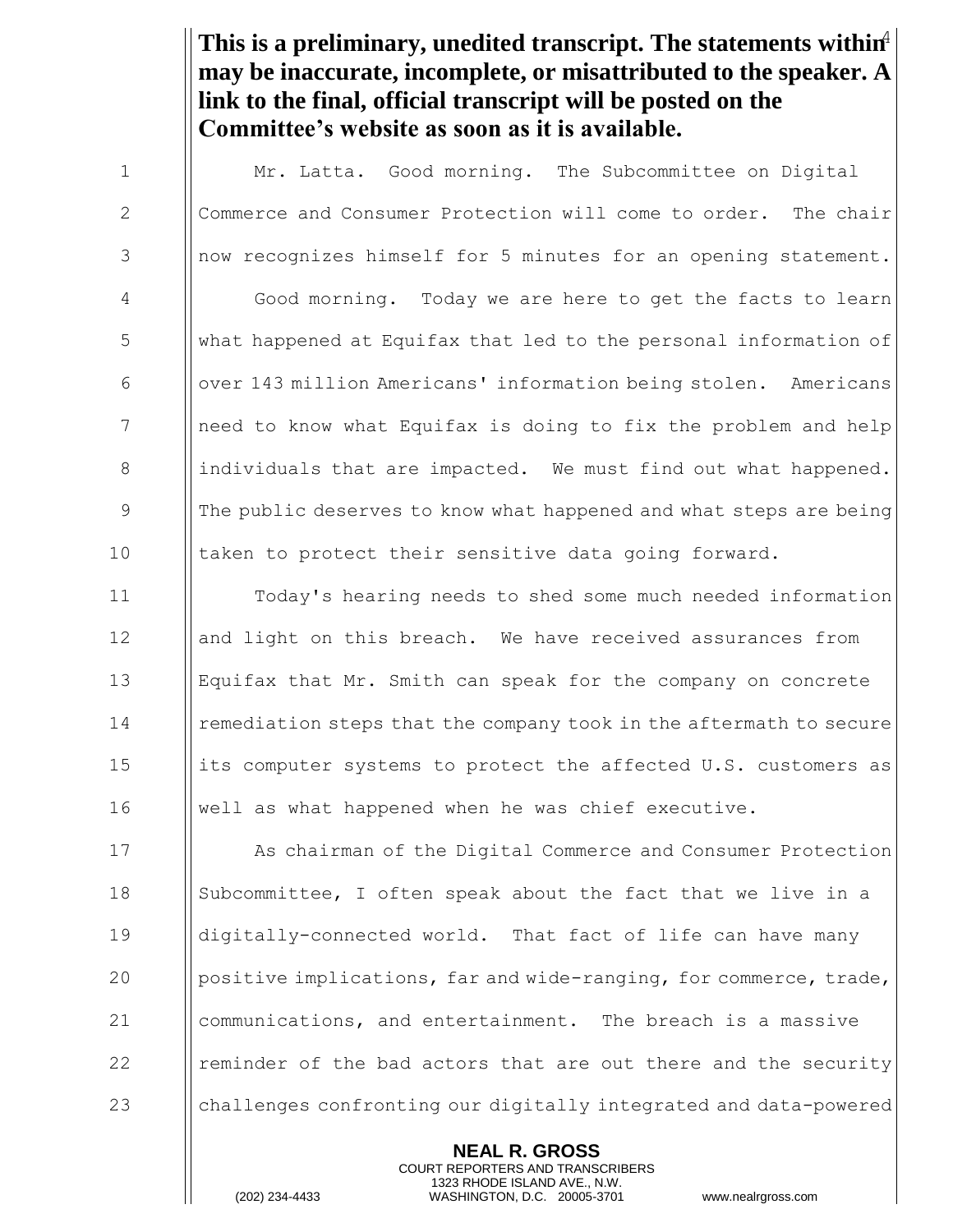This is a preliminary, unedited transcript. The statements within<sup>5</sup> **may be inaccurate, incomplete, or misattributed to the speaker. A link to the final, official transcript will be posted on the Committee's website as soon as it is available.**

1 economy.

2 In this case, sensitive personal information that is used 3 I to build credit histories and allow individuals to engage in 4 | commerce, open credit cards, buy cell phones and appliances, and 5 | Secure mortgages has been compromised. Reasonable security  $\theta$  measures must be implemented, practiced, and continually improved 7 by companies that collect and store data in order to quard against 8 | unauthorized access to sensitive personal information. 9 | Otherwise, consumers will face substantial financial harm. 10 **I** This risk is deeply concerning to me and I know that the other 11 members of the subcommittee share this view. Priority number 12 | | one: We must protect Americans and work to safeguard their 13 personal information online. The recent Equifax data breach is 14 unprecedented and is also unique because of the sensitivity of 15 **the information stolen, including full nine-digit Social Security** 16 numbers. 17 **I** Over 143 million Americans are potentially impacted. This 18 **e** represents approximately 44 percent of the total U.S. population. 19 In my home state of Ohio, approximately 5.2 million customers are 20  $\parallel$  likely affected. Based on the information released by Equifax,  $21$  We are informed that the massive amounts of personal and financial 22 information was assessed from mid-May through July 2017, 23 including names, birthdates, addresses, and in some cases

> **NEAL R. GROSS** COURT REPORTERS AND TRANSCRIBERS 1323 RHODE ISLAND AVE., N.W.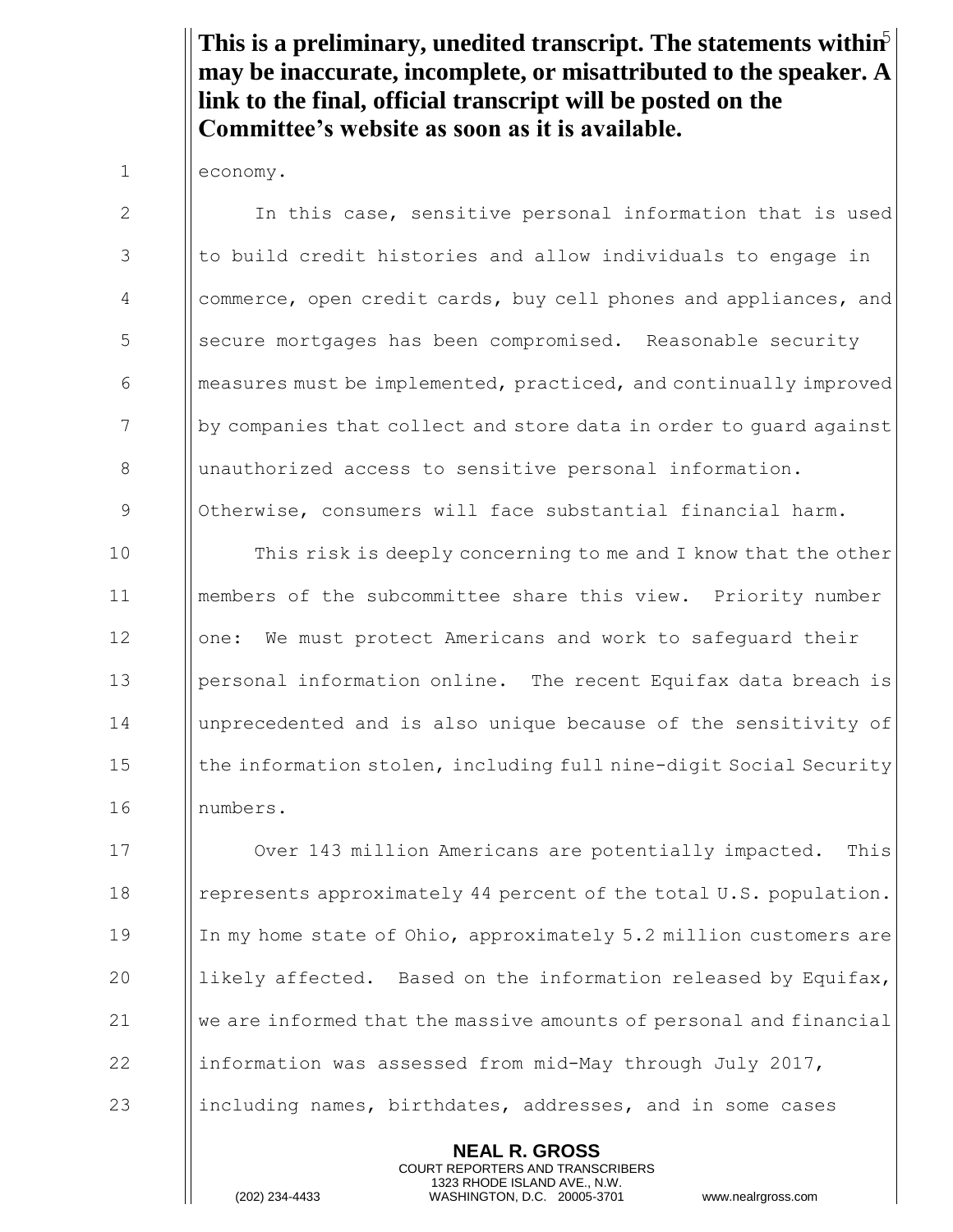This is a preliminary, unedited transcript. The statements within<sup>6</sup> **may be inaccurate, incomplete, or misattributed to the speaker. A link to the final, official transcript will be posted on the Committee's website as soon as it is available.** 1 driver's license information. In addition, over 200,000 people 2 || had their credit card information stolen and over 180,000 people 3 || had credit dispute documentation stolen. 4 This is a staggering amount of sensitive personal 5 information and impacts an extraordinary number of credit-visible 6  $\blacksquare$  Americans that is in the hands of criminals that could result in 7 | fraud or identity theft. We need these numbers confirmed. 8 || Today, we must understand the following: First, how did the 9 hackers get into Equifax's system for so many weeks and pull so 10 much information out of the system without being detected? 11 **Inter-** Second, what processes and procedures were in place in the 12 | event of such a breach and were those processes followed? There 13 are many questions as to who knew what and when this information 14 was known. This will have implications in other ongoing 15 | investigations. Further, the chief information officer and 16 **chief security officer made retirement announcements shortly** 17 after the public notice of the breach and have not been available  $18$  || for questions about their role. 19 Again, despite months of delay, why was Equifax's 20 notification and consumer protection process still met with 21 misinformation, glitches, and overall confusion? For example,

22 **there were numerous reports of difficulties accessing Equifax's** 

23 and dedicated website or call centers. And there were dismaying

**NEAL R. GROSS** COURT REPORTERS AND TRANSCRIBERS 1323 RHODE ISLAND AVE., N.W.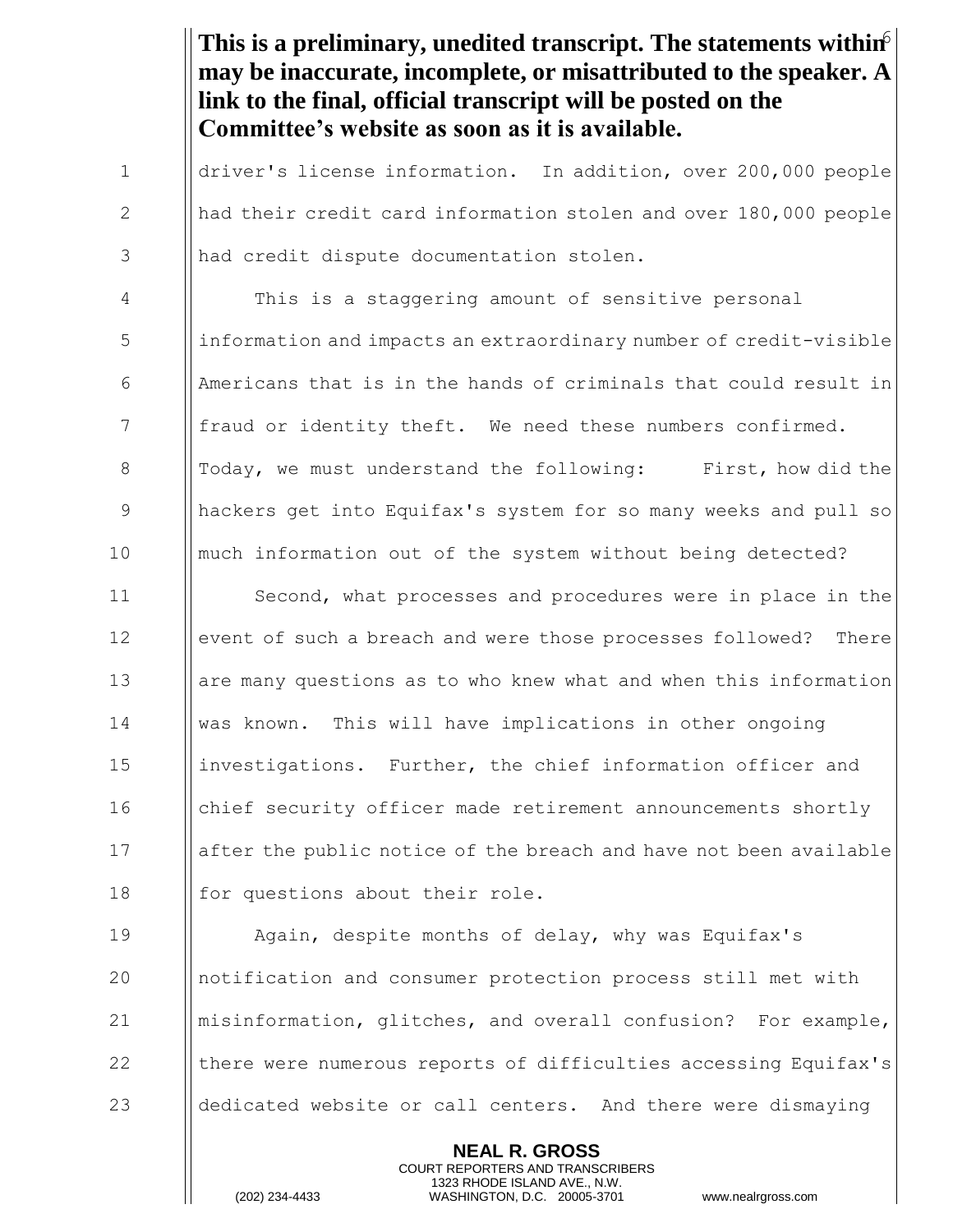This is a preliminary, unedited transcript. The statements within<sup>7</sup> **may be inaccurate, incomplete, or misattributed to the speaker. A link to the final, official transcript will be posted on the Committee's website as soon as it is available.**

1 | reports that the official Equifax Twitter account directed 2 Il consumers to a fake website.

3 | I believe the American public deserves to know the facts 4 | about when and how Mr. Smith, company management, and the board 5 of directors were made aware its systems were vulnerable to 6 hackers and how over 143 million sensitive personal data records 7 Were stolen. To that end, what were the steps taken and in what 8 Intimeframe to notify and help individuals that were impacted? I 9 Iook forward to getting these answers today and many more 10 || questions for the American people answered this morning.

11 | And at this time I will ask the gentlelady from Illinois, 12 | the ranking minority member, for 5 minutes for her opening 13 Istatement.

14 **Ms. Schakowsky.** Thank you, Mr. Chairman, for holding this 15 | hearing. The Equifax data breach was massive in scale: 145.5 16 million American victims as of yesterday. I would call it 17 Shocking, but is it really? We have these underregulated, 18 | private, for-profit credit reporting agencies collecting 19 detailed personal and financial information about American 20 Illiconsumers. It is a treasure trove for hackers.

21 **I** Consumers don't have a choice over what information Equifax 22 | or, for example, TransUnion, or Experian have collected, stored, 23 and sold. If you want to participate in today's modern economy,

> **NEAL R. GROSS** COURT REPORTERS AND TRANSCRIBERS 1323 RHODE ISLAND AVE., N.W.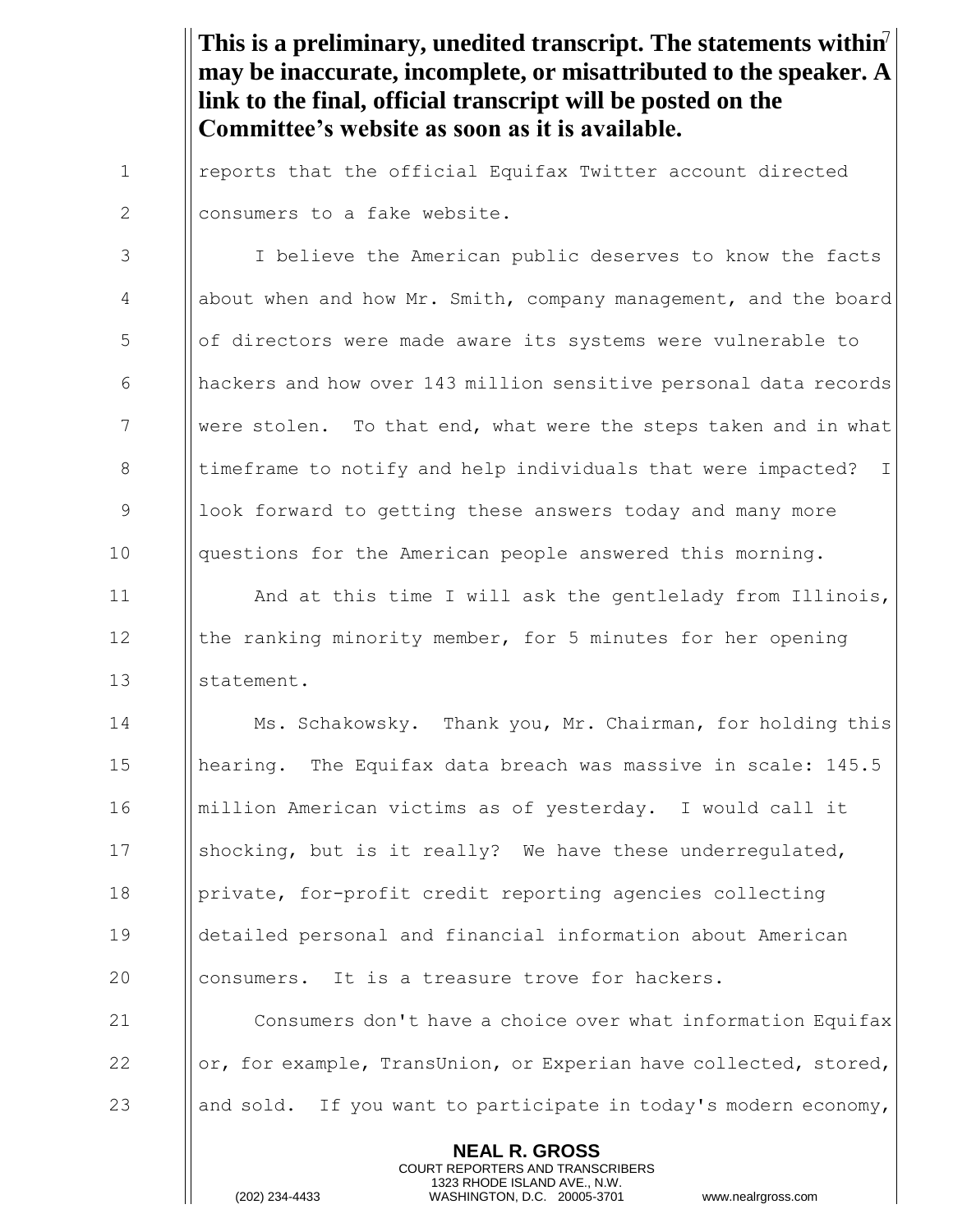This is a preliminary, unedited transcript. The statements within<sup>8</sup> **may be inaccurate, incomplete, or misattributed to the speaker. A link to the final, official transcript will be posted on the Committee's website as soon as it is available.**

 $\parallel$  if you want to get a credit card, rent an apartment, or even get  $\|\cdot\|$  a job, often then a credit reporting agency may hold the key. **Because consumers don't have a choice, we can't trust credit**  reporting agencies to self-regulate. It is not like when you get  $\frac{1}{5}$  || sick at a restaurant and decide not to go there anymore. Equifax  $\begin{array}{c|c|c|c|c} \hline \text{6} & \text{l} & \text{collects your data whether you want to have it collected or not.} \hline \end{array}$ 7 If it has incorrect information it is really an arduous process ||-- I have tried it -- to get it corrected. When it comes to 9 Information security you are at the mercy of whatever Equifax decides is right and once your information is compromised the damage is ongoing.

**Given vast quantities of information and lack of**  accountability, a major breach at Equifax I would say would be 14 | predictable if not inevitable. I should really say breaches.  $\parallel$  This is the third major breach Equifax has had in the past 2 years. From media reports and the subcommittee's meeting with Equifax 17 Iofficials after the breach, it is clear to me that the company **I** lacked appropriate policies and practices around data security. This particular breach occurred when hackers exploited a 20 Known vulnerability that was not yet patched. It was months later before Equifax first discovered the breach, and it was another  $\parallel$  several weeks before Equifax shared news with the consumers, this

23 **committee, the Federal Trade Commission, and the Consumer** 

**NEAL R. GROSS** COURT REPORTERS AND TRANSCRIBERS 1323 RHODE ISLAND AVE., N.W.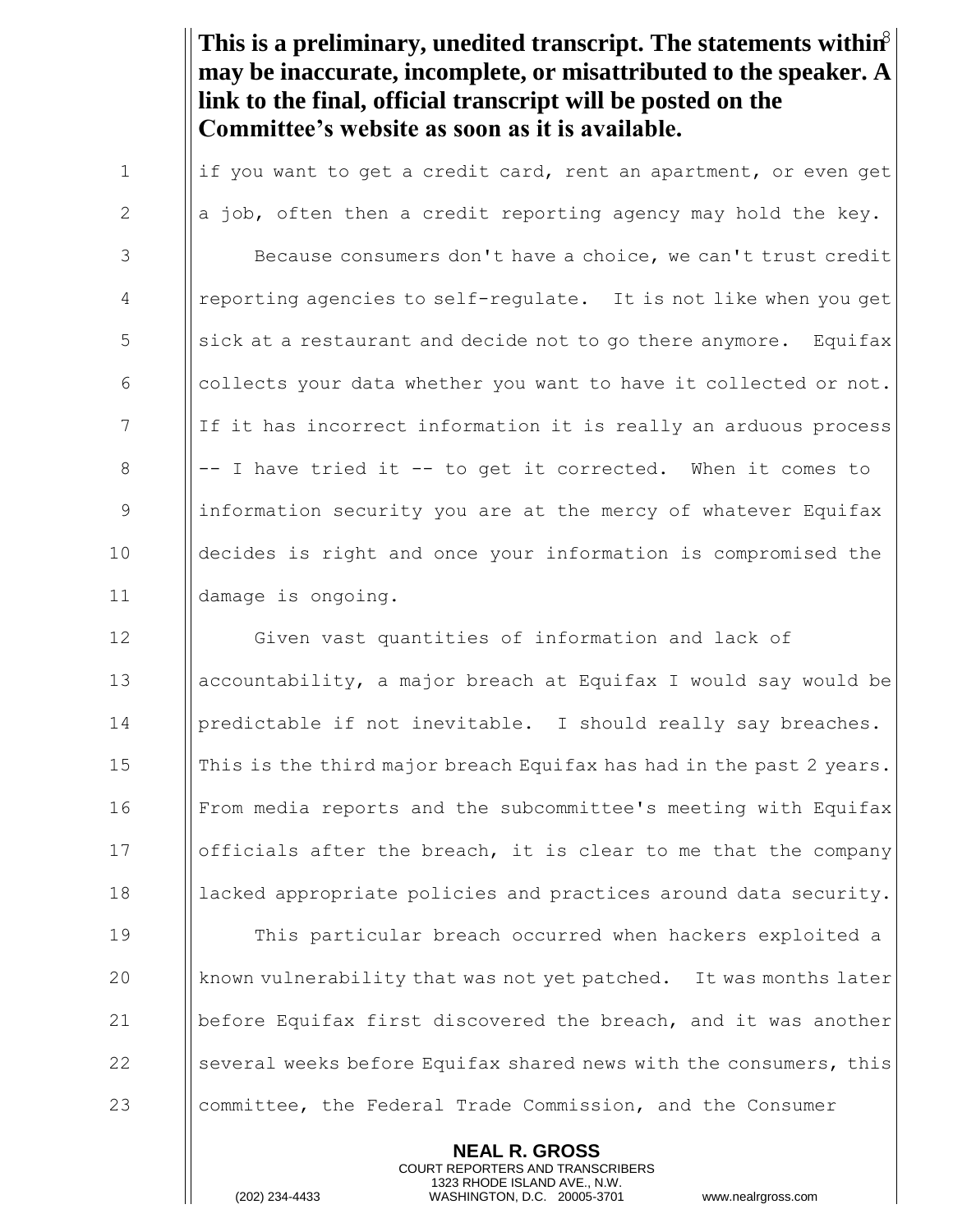This is a preliminary, unedited transcript. The statements within<sup>9</sup> **may be inaccurate, incomplete, or misattributed to the speaker. A link to the final, official transcript will be posted on the Committee's website as soon as it is available.**

1 Financial Protection Bureau.

2 | Senior officials at the company are saying they weren't 3 immediately aware that the breach occurred, and yet by the way 4 | there were executives who sold over a million dollars in stock  $\frac{1}{2}$  just before, days after the breach was discovered but yet not 6 **I** reported. And for a lot of Americans that just doesn't pass the 7 || smell test.

 $\parallel$  The response to the breach was its own debacle. Equifax offered consumers credit monitoring services that initially came with a mandatory arbitration clause which fortunately has been corrected; Equifax tweeted links to the wrong URL directing **V** victims to a fake website; the call center was understaffed; and 13 in the end Equifax has had to apologize for its supposed breach response almost as much as it has apologized for the breach itself.

15 Equifax deserves to be shamed in this hearing, but we should 16 also ask what Congress has done or failed to do to stop data 17 breaches from occurring and what Equifax plans to do. The same 18 | day the Equifax breach went public the House Financial Services 19 Committee held a hearing on FCRA Liability Harmonization Act, a 20 bill to protect credit reporting agencies like Equifax from class 21 | action suits -- imagine.

22 In fact, Equifax was lobbying for this bill after the breach 23 Was discovered in July, still not reported, and the 14 Republicans

> **NEAL R. GROSS** COURT REPORTERS AND TRANSCRIBERS 1323 RHODE ISLAND AVE., N.W.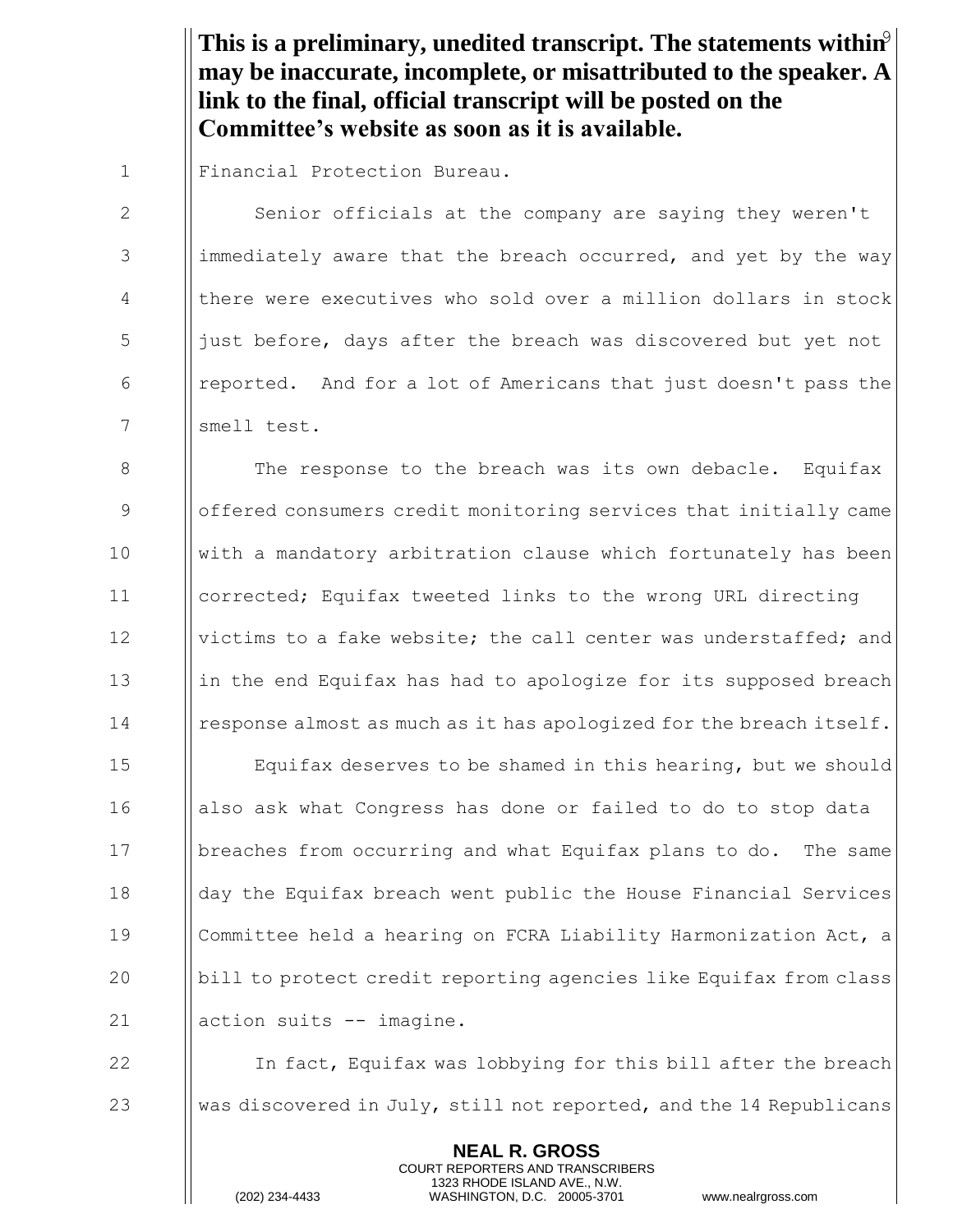This is a preliminary, unedited transcript. The statements withih<sup>0</sup> **may be inaccurate, incomplete, or misattributed to the speaker. A link to the final, official transcript will be posted on the Committee's website as soon as it is available.**

1 Sponsoring this bill should ask themselves whether this is really 2  $\parallel$  the industry they want to be in bed with. Companies like Equifax 3 | || need more accountability not less. I agree with the CFPB director 4 Richard Cordray that the credit reporting agencies need embedded 5 | regulators to protect consumers' sensitive information.

6 And then we need to go further. Last night, I reintroduced 7 The Secure and Protect Americans' Data Act, along with Ranking 8 Member Pallone and seven other members of the Energy and Commerce 9 Committee. And our bill would establish, one, strong data 10 Security standards; two, require prompt breach notification, 11 which we didn't get; and three, provide appropriate relief for 12 Ilbreached victims.

13 **I** Chairman Latta, American consumers don't just need answers, 14 I | they need action. I hope that our bill can be a starting point 15 **for discussion on strengthening protections for Americans' data.** 16 **Consumers deserve a whole lot better than they got from Equifax.** 17 | And I yield back.

18 **Mr. Latta.** Thank you very much. The gentlelady vields 19 back. The chair now recognizes the gentleman from Oregon, the 20 **chairman of the full committee, for 5 minutes.** 

21  $\parallel$  The Chairman. I thank the chairman. We are here to do today 22 what it appears Equifax failed to do over the last several months 23 and that is put consumers first. Our job is to get answers for

> **NEAL R. GROSS** COURT REPORTERS AND TRANSCRIBERS 1323 RHODE ISLAND AVE., N.W.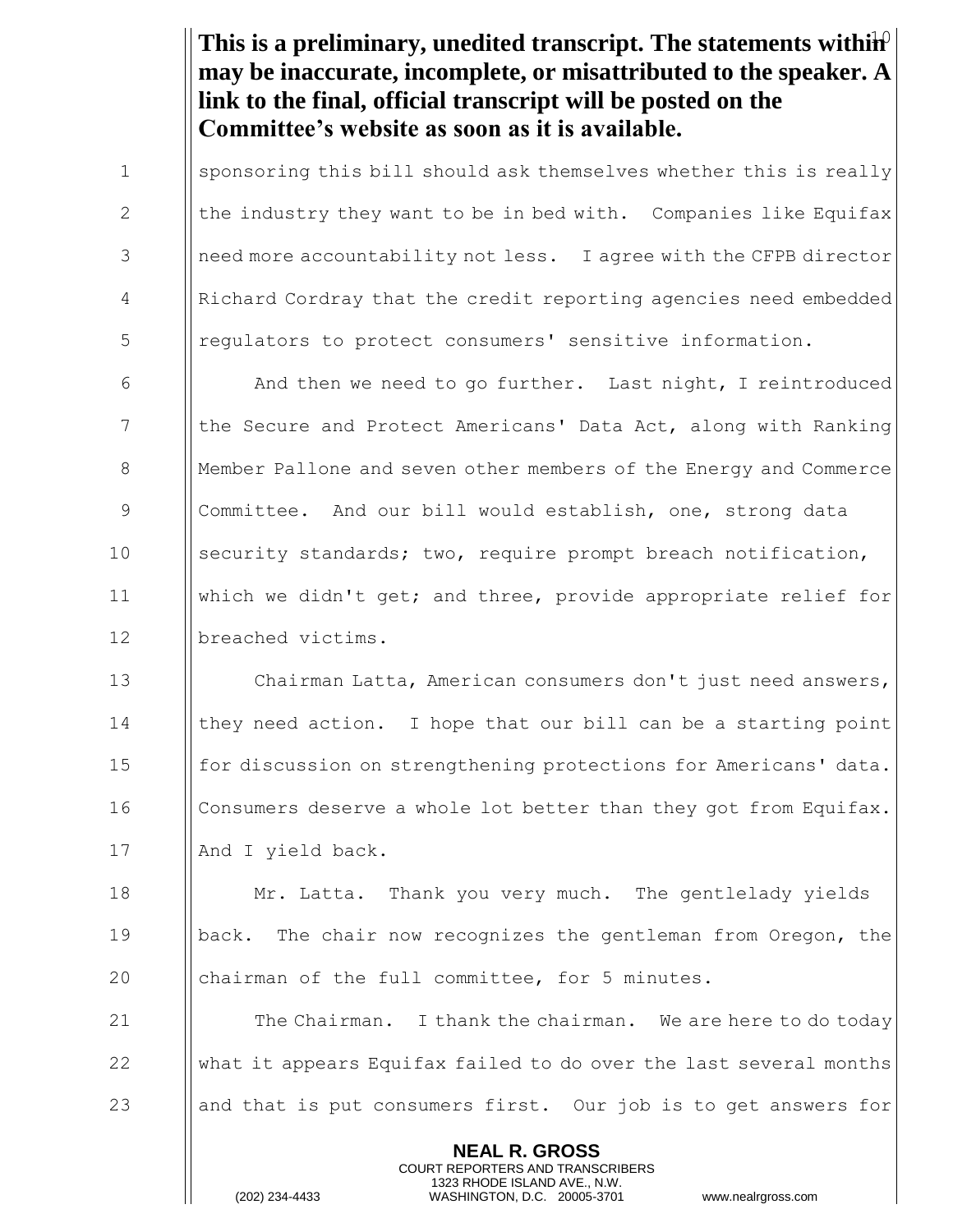This is a preliminary, unedited transcript. The statements withih<sup>1</sup> **may be inaccurate, incomplete, or misattributed to the speaker. A link to the final, official transcript will be posted on the Committee's website as soon as it is available.**

1 I the more than 145 million Americans who have had their personal 2 information compromised and now fear they could be victims of  $3$  || fraud at any time.

4 How could a major U.S. company like Equifax, which holds the 5 | || most sensitive and personal data on Americans so let them down? 6 If It is like the quards at Fort Knox forgot to lock the doors and 7 **failed to notice the thieves were emptying the vaults.** The 8 American people deserve to know what went wrong. We want a clear 9 || timeline of events and to understand what to expect moving 10 forward.

**Interpre** Mr. Chairman, the Energy and Commerce Committee have always 12 I tried to put our consumers first in everything we do on public 13 | policy. So today we will begin to get the answers for the public, hold Equifax accountable, and make clear that businesses holding America's most sensitive data have a responsibility under **example 16** existing laws to protect those data. Today gives whole new meaning to Mr. Smith Goes To Washington. It is not a run on the bank that is at issue, it is a run on financial records of 145 million Americans. And the consequences and the inconveniences 20 for our fellow citizens is every bit as important to discuss today  $\|\$ as the reasons behind why this breach occurred in the first place. 22 Mr. Smith, as former chairman and CEO of Equifax at the helm  $\parallel$  during and immediately after the breach, we appreciate you being

> **NEAL R. GROSS** COURT REPORTERS AND TRANSCRIBERS 1323 RHODE ISLAND AVE., N.W.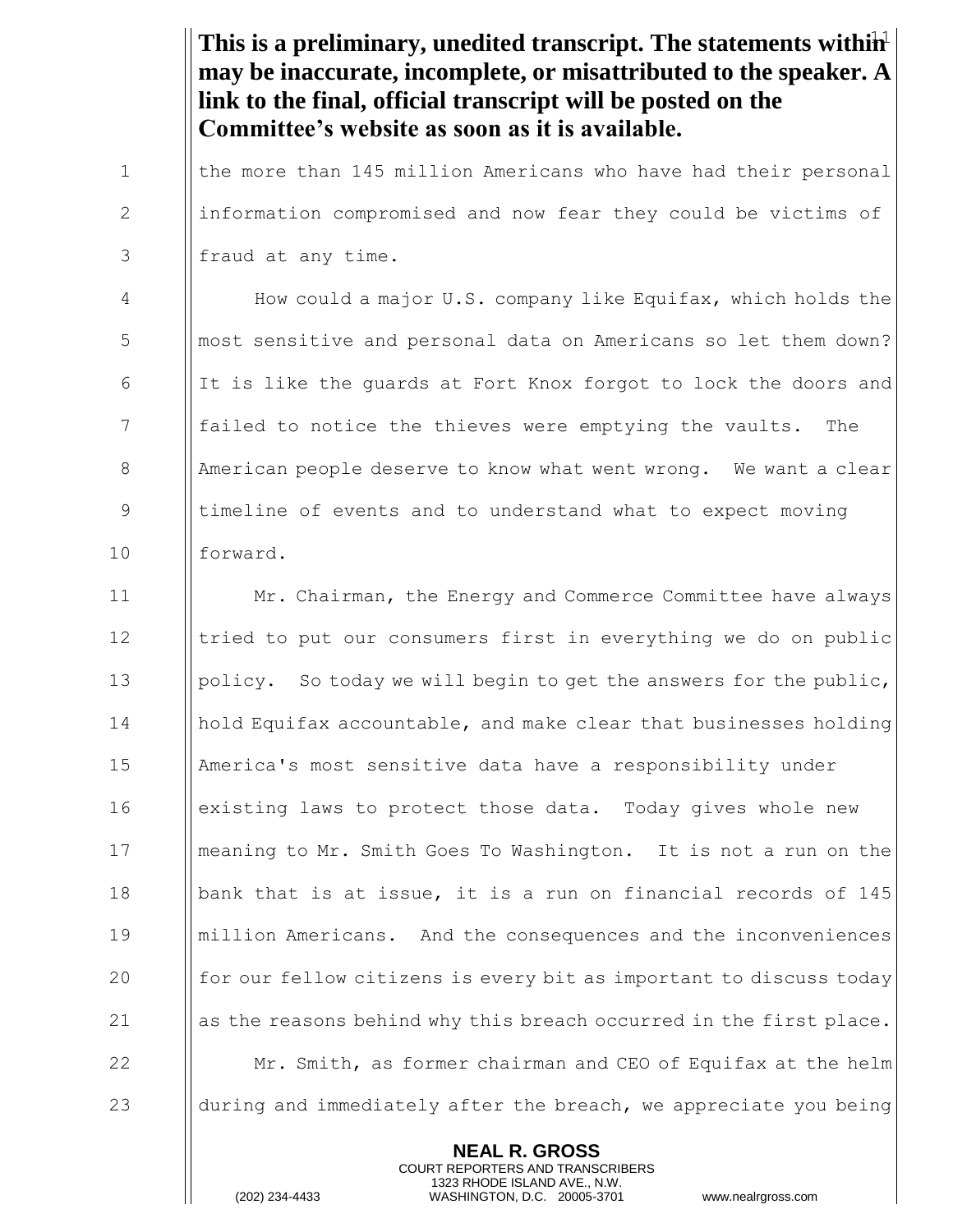This is a preliminary, unedited transcript. The statements withih<sup>2</sup> **may be inaccurate, incomplete, or misattributed to the speaker. A link to the final, official transcript will be posted on the Committee's website as soon as it is available.**

1 I here and we expect your candor and full cooperation as we march 2  $\parallel$  toward getting the facts in this case. While there is no such  $3$  || thing as perfect security, companies do have a legal obligation 4 | to protect sensitive consumer data. This diligence is necessary  $\frac{1}{5}$  || to both comply with existing laws and maybe more importantly earn 6  $\Box$  and keep the public's trust in a data-driven economy.

7 Siven the size of the breach and the sensitivity of the data, 8 We expect to learn more about how Equifax failed to secure its 9 Supermum and what contingency plans were in place. Further, we 10 need to understand how information flowed through the 11 organization and when you and other senior executives were 12 Inotified about the breach. In other words, how important was 13 cybersecurity to you as a CEO and to the rest of your executive 14 I leam? Did your employees have a way to report to you if they had 15 concerns about how the security team was functioning?

**I** While there are still many questions that need answers, a **follogilis** have emerged. First, the vulnerability that the hackers used to get into the Equifax system was discovered in early March. From the beginning, the vulnerability was described as  $\parallel$  critical and easily exploitable. That information was pushed out  $\parallel$  through multiple security information sharing channels including  $\vert \vert$  by the U.S. Computer Emergency Readiness Team to Equifax's chief 23 | security officer.

> **NEAL R. GROSS** COURT REPORTERS AND TRANSCRIBERS 1323 RHODE ISLAND AVE., N.W.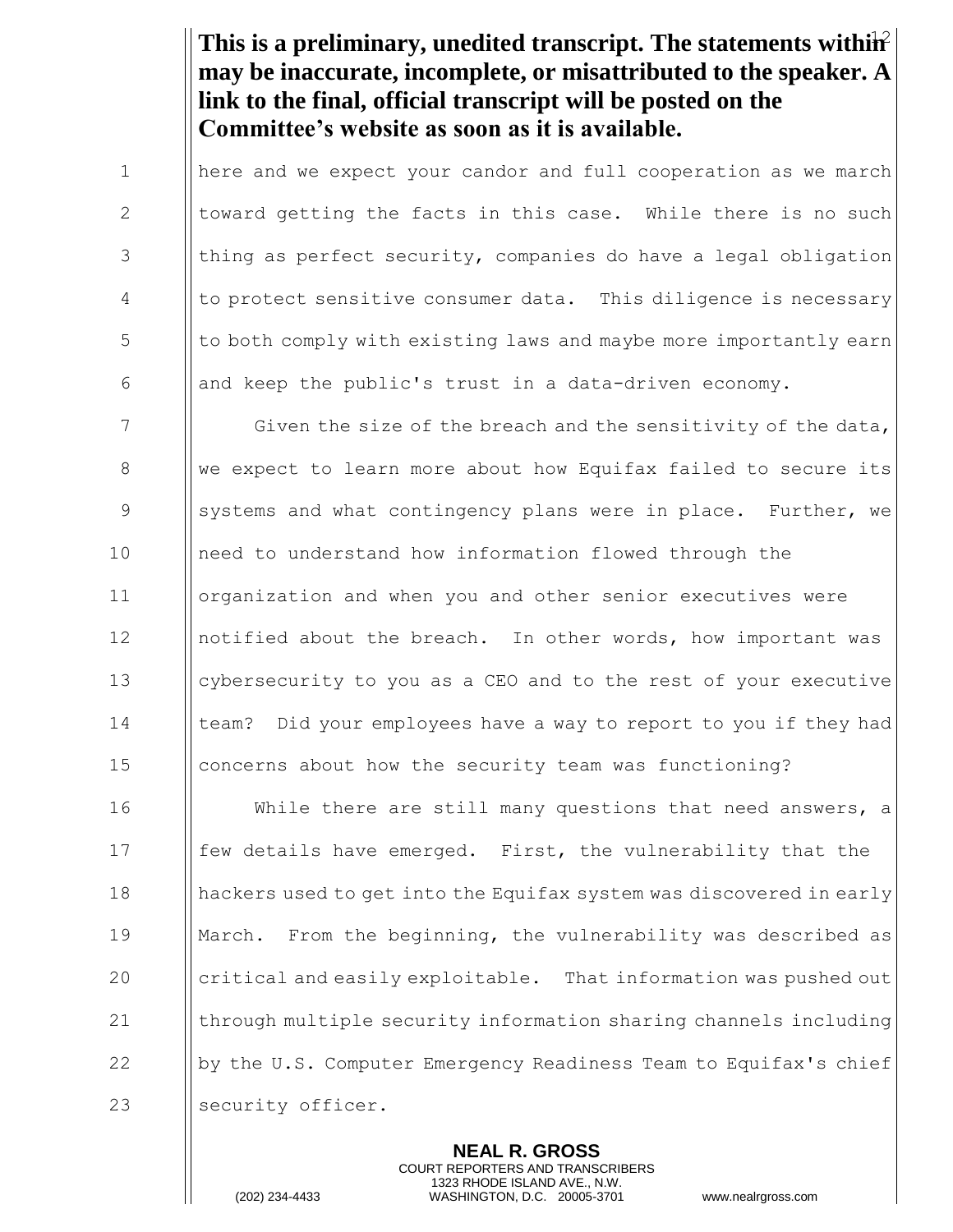This is a preliminary, unedited transcript. The statements withih<sup>3</sup> **may be inaccurate, incomplete, or misattributed to the speaker. A link to the final, official transcript will be posted on the Committee's website as soon as it is available.**

1 | For some period of time between March and August of 2017, 2  $\parallel$  the hackers were able to sit on Equifax's system and siphon out 3 145 million records without being detected. How did this go 4 | unnoticed? Further, is there a process in place to raise flags 5 **b** or alarms when massive amounts of data are pulled out of the 6 Equifax system?

 Then there are questions about Equifax's response for **I** consumers that we need answers to. Why was the consumer-facing website created on a separate domain from the main Equifax website? Did anyone raise concerns about creating more consumer confusion with a separate website? Are consumers able to sign 12 | up for the products offered by Equifax today? How many consumers 13 have placed a fraud alert on their account or frozen their credit?

14 **I** And on top of all the other issues, multiple times Equifax 15 | tweeted the wrong URL directing consumers to the wrong website 16 Ito check if they were part of a breach. Talk about ham-handed 17 Interpress, this is simply unacceptable and it makes me wonder 18 whether there was a breach response plan in place at all and if 19 **anyone was in charge of overseeing and executing that plan.** I 20 have to agree with the interim CEO when he said there is 21 | insufficient support for consumers.

22 It is important that as Congress does its work on public 23 **polical policy** issues that the Federal Trade Commission and other

> **NEAL R. GROSS** COURT REPORTERS AND TRANSCRIBERS 1323 RHODE ISLAND AVE., N.W.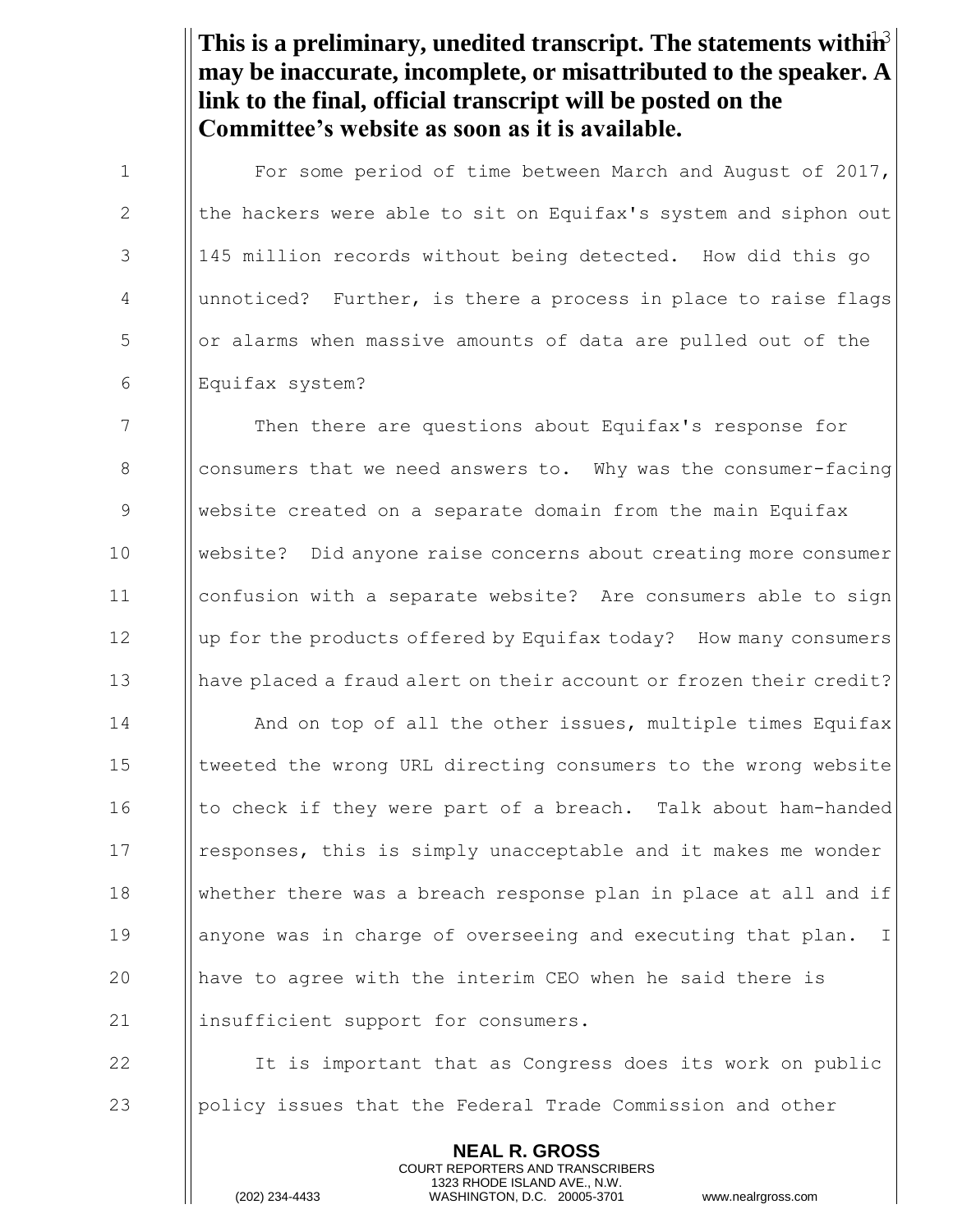This is a preliminary, unedited transcript. The statements withih<sup>4</sup> **may be inaccurate, incomplete, or misattributed to the speaker. A link to the final, official transcript will be posted on the Committee's website as soon as it is available.**

1 **agencies, including law enforcement agencies, continue their work** 2 especially in light of recent reports that indicated there are 3 **I** markers of nation state activity involved with this hack. But 4 today, Mr. Smith, I and the rest of the committee and Congress 5 and the country expect the answers. After all, the buck does stop 6 With you as CEO and I thank you for being here. And I return the 7 | balance of my time.

8 Mr. Latta. Thank you very much. The gentleman yields back 9 9 || and the chair now recognizes the gentleman from New Jersey, the 10 ranking member of the full committee. Good morning.

11 Mr. Pallone. Thank you, Mr. Chairman. While I understand 12 | | that law enforcement and internal investigations into this 13 incident are still ongoing, I expect to get more information today 14 | | on what happened and why it took so long to inform the public. 15 Most importantly, we want answers for consumers because Equifax's 16 I response to this breach has been unacceptable. So too has been 17 Equifax's ongoing lax attitude when it comes to protecting 18 consumer data.

19 It has been 4 weeks since the breach was made public and at  $\parallel$  least 10 weeks since it was discovered by Equifax's employees,  $\parallel$  yet Equifax's customer service has been confusing and unhelpful. Equifax even tweeted a link to a fake website. Many of the **I** remedies Equifax is now offering to consumers were not offered

> **NEAL R. GROSS** COURT REPORTERS AND TRANSCRIBERS 1323 RHODE ISLAND AVE., N.W.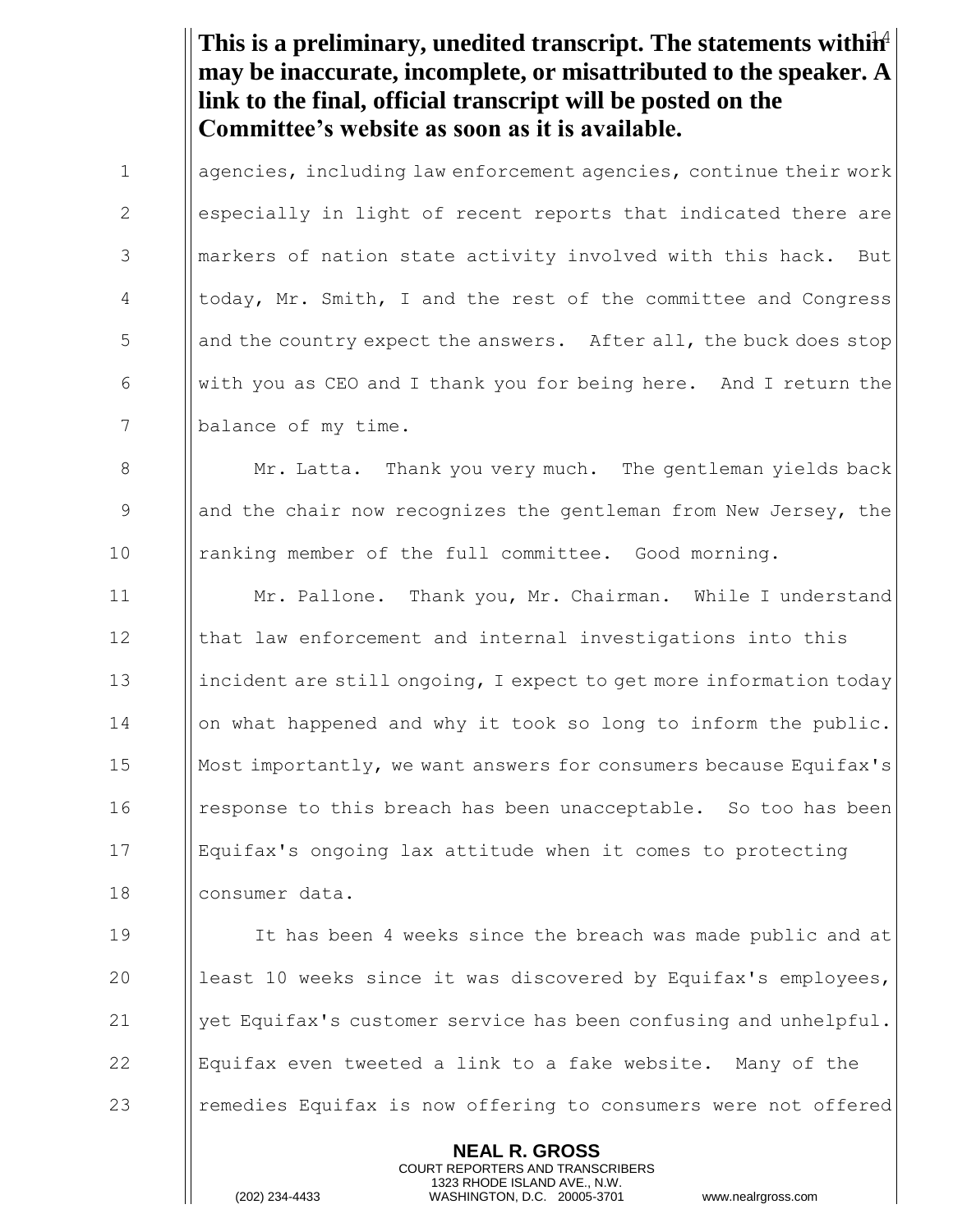This is a preliminary, unedited transcript. The statements withih<sup>5</sup> **may be inaccurate, incomplete, or misattributed to the speaker. A link to the final, official transcript will be posted on the Committee's website as soon as it is available.**

1 | upfront or in good faith. They were forced out of the company 2  $\parallel$  only after a public outcry and they are still inadequate.

3 I It is hard to imagine that anyone at Equifax thought it was  $4$  ||a good idea to offer only 1 year of credit monitoring, with an 5 | arbitration clause at first to boot. Free and comprehensive  $\begin{array}{c|c} 6 & \text{[} & \text{[} & \text{[} & \text{[] } & \text{[] } \text{[] } & \text{[] } \text{[] } & \text{[] } \text{[] } & \text{[] } & \text{[] } & \text{[] } \text{[] } & \text{[] } & \text{[] } & \text{[] } & \text{[] } & \text{[] } & \text{[] } & \text{[] } & \text{[] } & \text{[] } & \text{[] } & \text{[] } & \text{[] } & \text{[] } & \text{[] } & \text{[] } & \text{[] } & \text{[]$ 7 for far longer than a year. Most recently, Equifax added lifetime 8 **credit locks to its offering which consumer advocates suggest are** 9 Weaker than credit freezes. Regardless, a lock or a freeze at 10 Ionly one credit bureau is almost useless. Equifax should work 11 with the other credit bureaus to immediately create a free, quick, 12 || and easy-to-use freeze and unfreeze one-stop shop.

13 **And because credit freezes or locks may not work for** 14 everyone, going forward Equifax should do more than credit locks. 15 It should give consumers more control over how their data is used 16 | and stored. In addition, if Equifax wants to stay in business,  $17$  ||its entire corporate culture needs to change to one that values 18 Security and transparence. After all, this is not Equifax's 19 || first data breach in the past year.

**I** Consumers do not have any say in whether or not the Equifax  $\Box$  collects and shares their data and that is what makes this breach 22 Solution  $\|$  so concerning. This is unlike other breaches at stores such as **Target and Michael's where consumers could make a choice and** 

> **NEAL R. GROSS** COURT REPORTERS AND TRANSCRIBERS 1323 RHODE ISLAND AVE., N.W.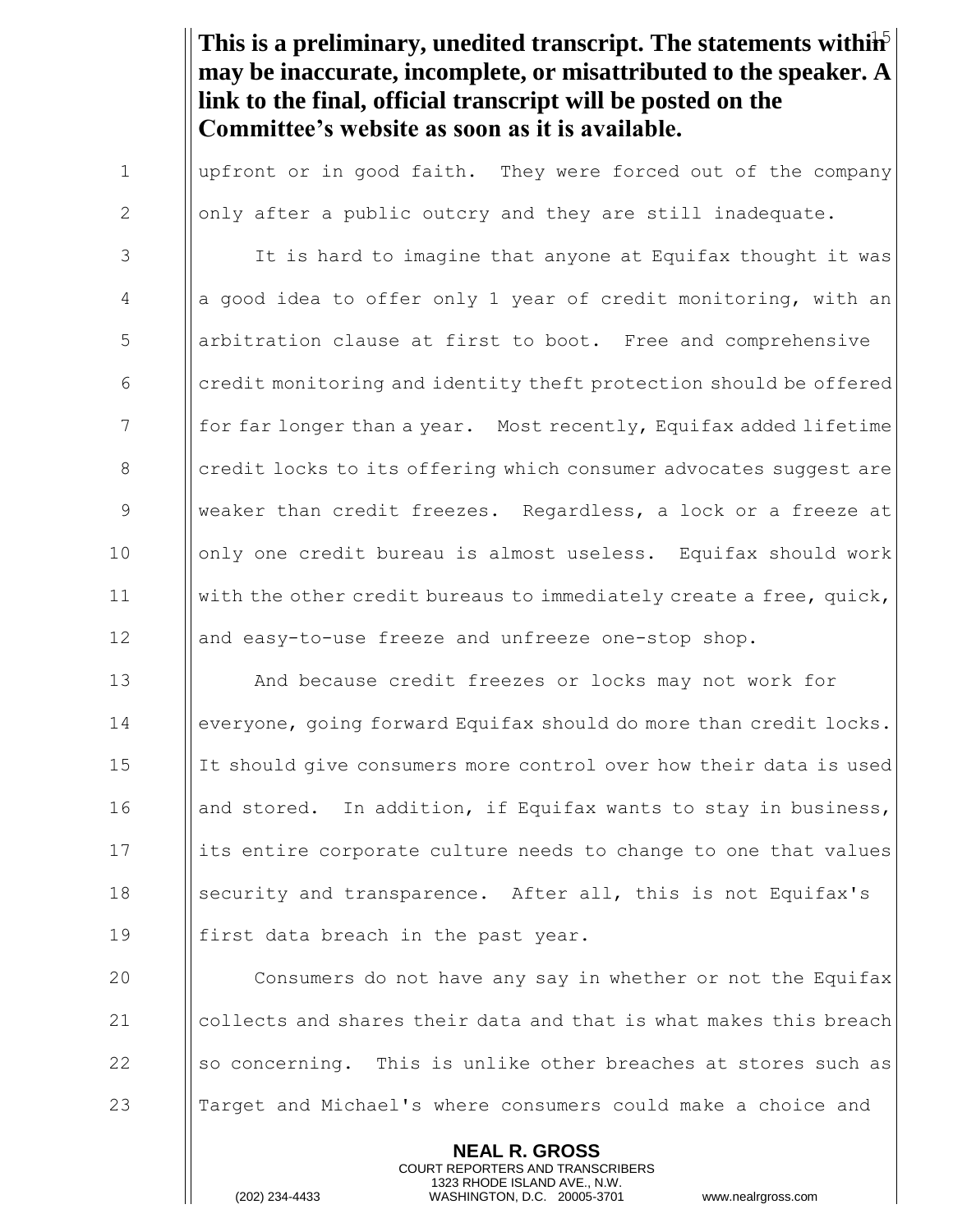This is a preliminary, unedited transcript. The statements withih<sup>6</sup> **may be inaccurate, incomplete, or misattributed to the speaker. A link to the final, official transcript will be posted on the Committee's website as soon as it is available.**

1 I change their shopping habits if they were upset with how the 2 | companies protected data. That is simply not the case with 3 Equifax.

4 | While data breaches have unfortunately become commonplace,  $\frac{1}{1}$  it is long past time for Congress, beginning with this committee, 6  $\parallel$  to act. Since at least 2005, this subcommittee has been 7 considering data breach legislation but it has never become law 8 **a** and it is time we changed that. Yesterday, Ranking Member 9 Schakowsky and I reintroduced the Secure and Protect Americans' 10 I Data Act. This bill would require enforceable, robust data 11 security practices and meaningful notice to consumers. It would 12 | also give additional protections to consumers after a breach. Of 13 **course, breaches will continue to occur, but they occur more often** 14 when there is no accountability and no preventive measures are 15 in place. And our bill will not stop mistakes and cyber crimes 16 **from happening, but we need to start somewhere.** 

17 **I** So Mr. Smith, I read your op-ed in USA Today last month and 18 Iche new CEO's op-ed in the Wall Street Journal last week and I 19 **a** | appreciate that you are both sorry, but my question is what now? 20 I I would like to yield now the remainder of my time to my colleague 21 | from New Mexico.

22 **Mr. Lujan.** Thank you to our ranking member, Mr. Pallone, 23 and I thank the committee's leadership for organizing this

> **NEAL R. GROSS** COURT REPORTERS AND TRANSCRIBERS 1323 RHODE ISLAND AVE., N.W.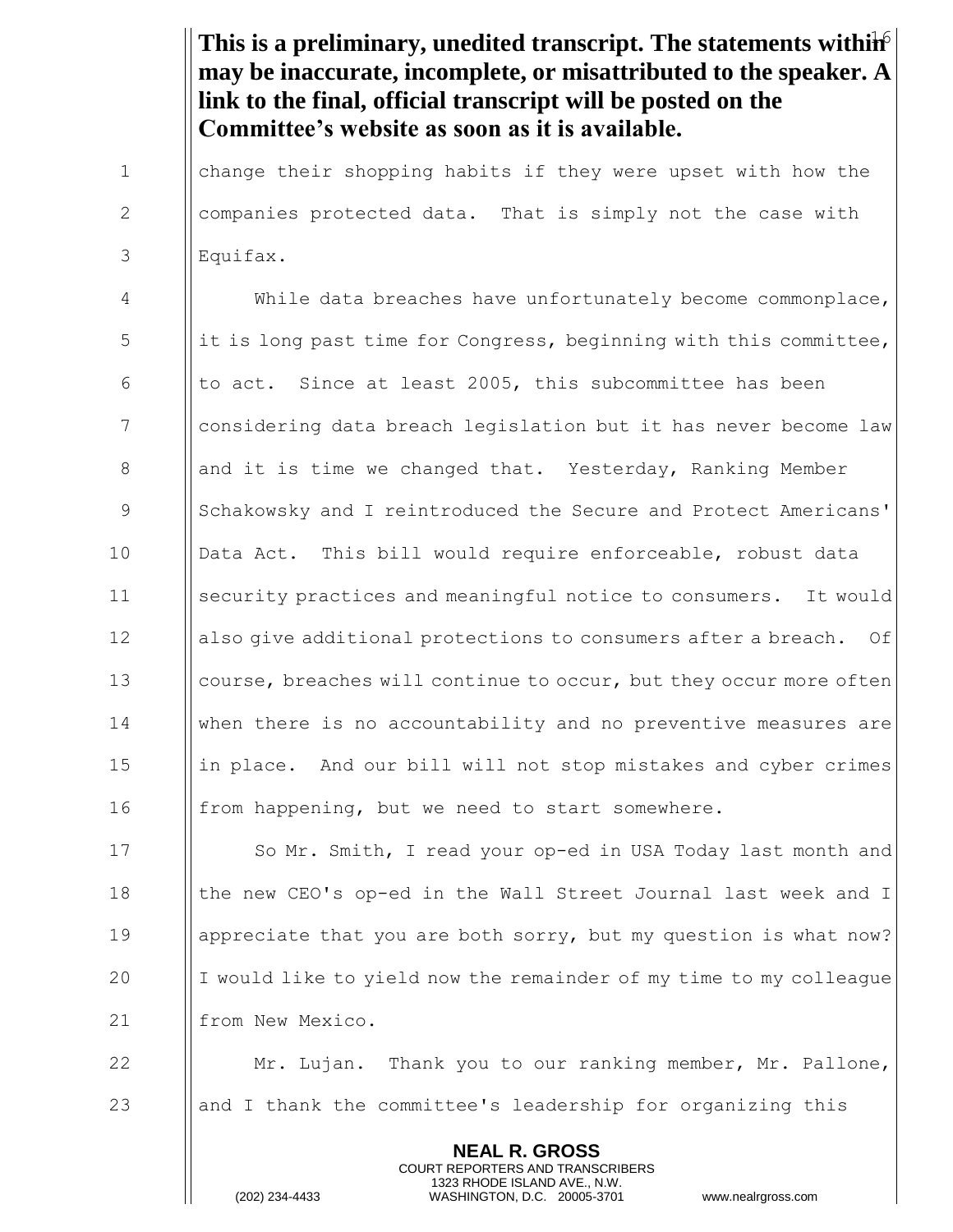This is a preliminary, unedited transcript. The statements withih<sup>7</sup> **may be inaccurate, incomplete, or misattributed to the speaker. A link to the final, official transcript will be posted on the Committee's website as soon as it is available.**

1 important hearing. 145,500 thousand million Americans, 145.5 2 | million people at risk because of Equifax's failure. Now Mr. 3 Smith, the American people deserve answers and I hope you are 4 | prepared to provide them. Not just about what caused the breach, 5 but what Equifax is doing to prevent this from happening again 6 | and to ensure that those who were harmed are made whole.

7 I I worry that your job today is about damage control, to put 8 a all a happy face on your firm's disgraceful actions and then depart 9 With a golden parachute. Unfortunately, if fraudsters destroy 10 || my constituents' savings and financial futures there is no golden 11 parachute awaiting them. We have questions and it is our 12 **expectation that you have concrete answers.** 

**And I** hope this hearing is just the start of our committee's work. We need to work together to hammer out real solutions. I 15 I recently took a step in that direction by introducing the Free Credit Freeze Act to allow consumers to protect themselves by **In** freezing and unfreezing their credit at no charge. It is unconscionable that Equifax failed so spectacularly to protect people's most sensitive personal data. It is even more **I** reprehensible that the same company profits from the pain that  $\parallel$  they have caused.

22 **And I** certainly hope that we can get some assurances from 23  $\parallel$  the committee's leadership that we will have a markup and a hearing

> **NEAL R. GROSS** COURT REPORTERS AND TRANSCRIBERS 1323 RHODE ISLAND AVE., N.W.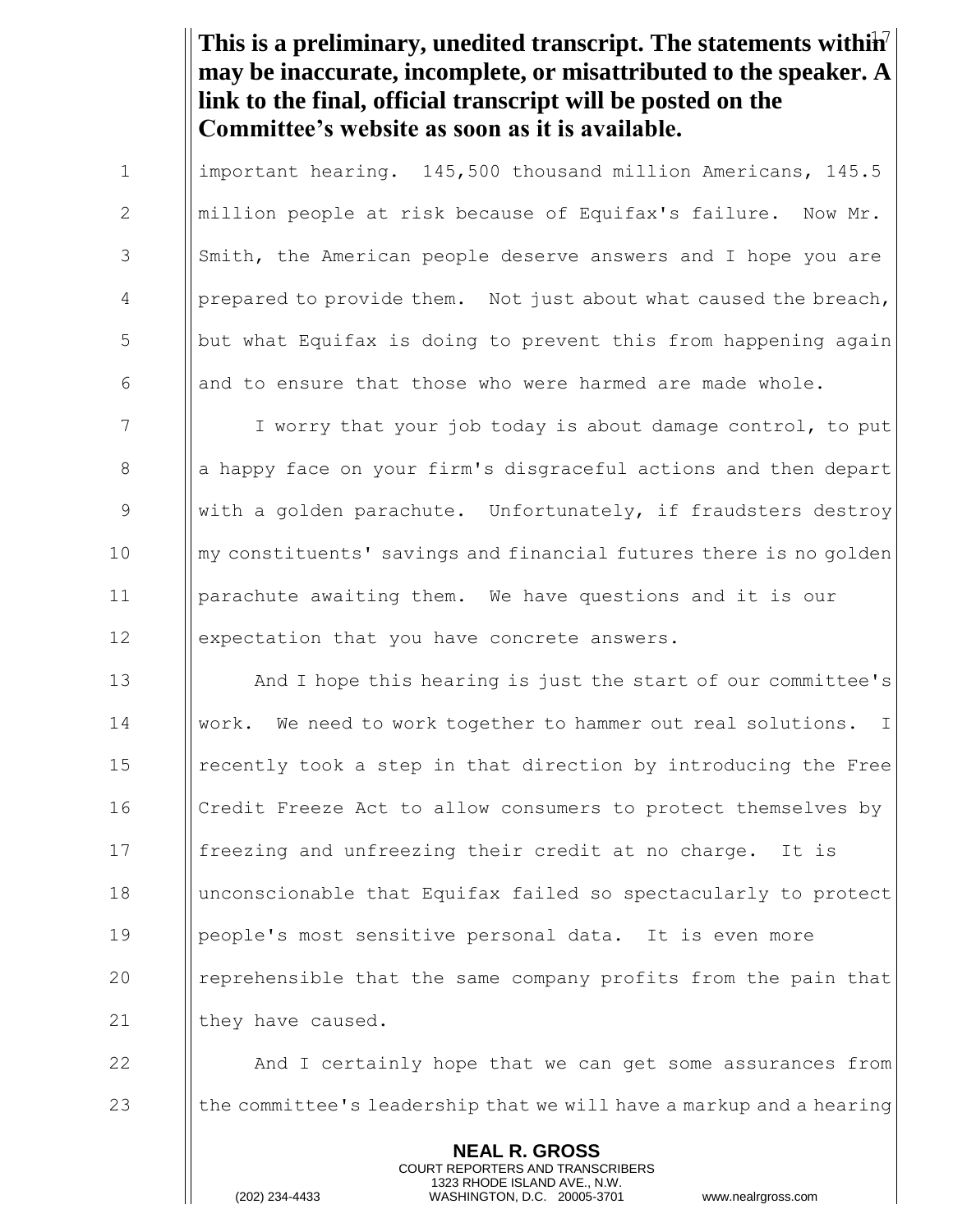This is a preliminary, unedited transcript. The statements within<sup>8</sup> **may be inaccurate, incomplete, or misattributed to the speaker. A link to the final, official transcript will be posted on the Committee's website as soon as it is available.**

1 on legislation to address this mess, and I hope that assurance 2  $\parallel$  can be given before the holidays of 2017. I yield back the balance  $3$  | of my time.

4 Mr. Latta. Thank you very much. The gentleman yields back 5 **b** and this concludes our member opening statements. The chair 6 | | would remind members that pursuant to the committee rules, all 7 | | members' opening statements will be made part of the record.

**The Today we have Mr. Richard Smith, the former chairman and CEO**  $\|\circ\|$  of Equifax, Inc., who is here to testify before the subcommittee. ||Mr. Smith will have the opportunity to give an opening statement **followed by a round of questions from our members.** And Mr. Smith, 12 | you are recognized for 5 minutes. Thank you.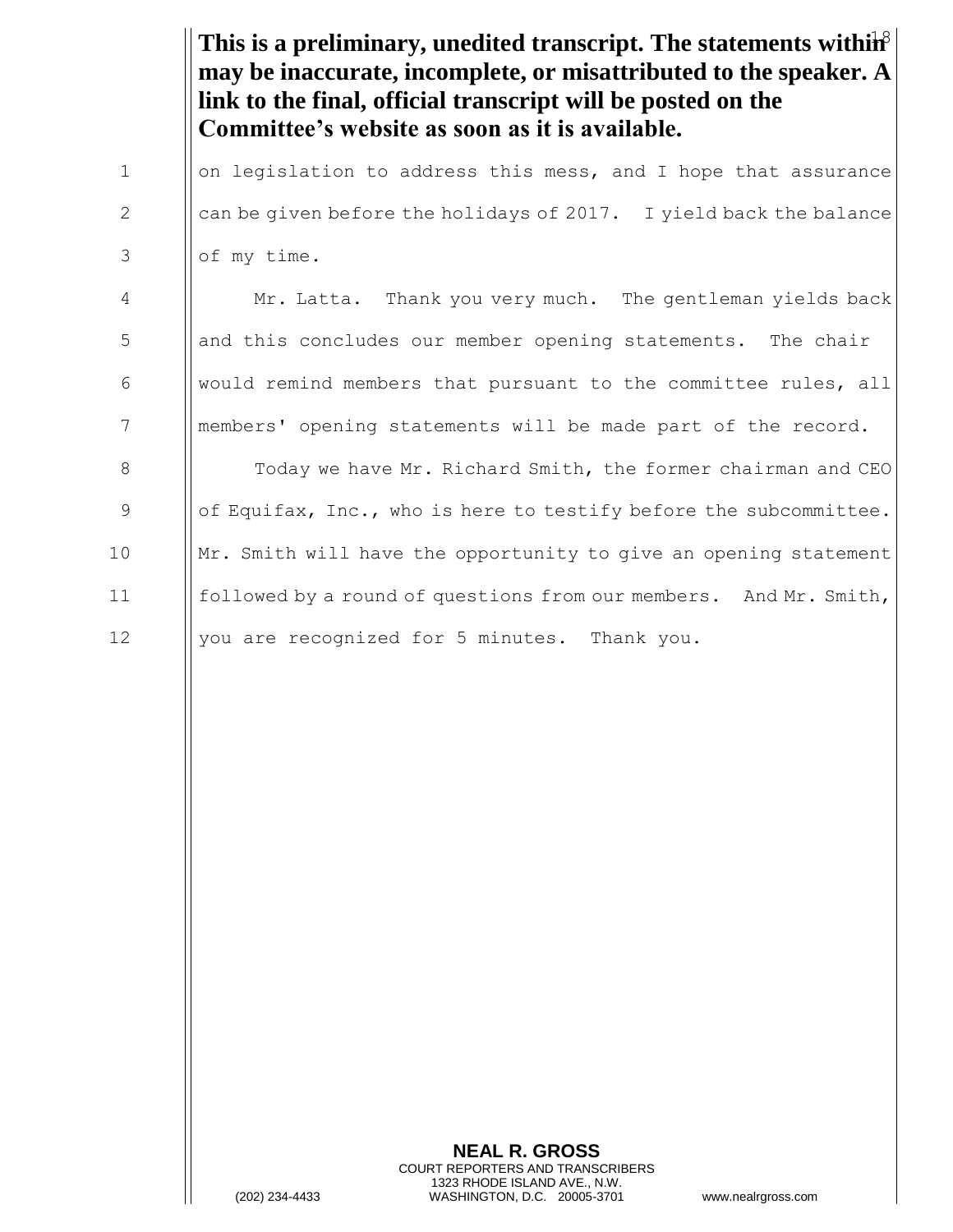This is a preliminary, unedited transcript. The statements within<sup>9</sup> **may be inaccurate, incomplete, or misattributed to the speaker. A link to the final, official transcript will be posted on the Committee's website as soon as it is available.** 1 | STATEMENT OF RICHARD SMITH, FORMER CHAIRMAN AND CEO OF EQUIFAX, 2  $\parallel$  INC. 3 4 Mr. Smith. Thank you. Chairman Walden, Ranking Member 5 | Pallone, Chairman Latta, Ranking Member Schakowsky, and the 6  $\Box$  honorable members of the subcommittee, it is an honor to be here 7 | before you today. 8 My name is Rick Smith and for the last 12 years I have had 9 In the honor of being the CEO and chairman of Equifax. Earlier this 10 week, I submitted a written testimony which at this time I don't 11 | plan on going through any detail on that but rather I am here today  $12$  || to explain to you and the American people how criminal hackers 13 Were able to steal personal information on over 145 million 14 Americans from our servers, and as importantly to discuss with 15  $\parallel$  you today what our company's response was to that criminal hack. 16 **The criminal hack happened on my watch and as CEO I am** 17 ultimately responsible and I take full responsibility. I am here 18  $\parallel$  today to say to each and every person affected by this breach I 19 **a** am truly and deeply sorry for what happened. I have talked to 20 **many consumers, I have read your letters, and Equifax is committed** 21  $\parallel$  to make it whole for you. Americans have a right to know how this 22  $\parallel$  happened and I am prepared to testify today about what I have 23  $\parallel$  learned and what I did about this incident in my role as CEO and

> **NEAL R. GROSS** COURT REPORTERS AND TRANSCRIBERS 1323 RHODE ISLAND AVE., N.W.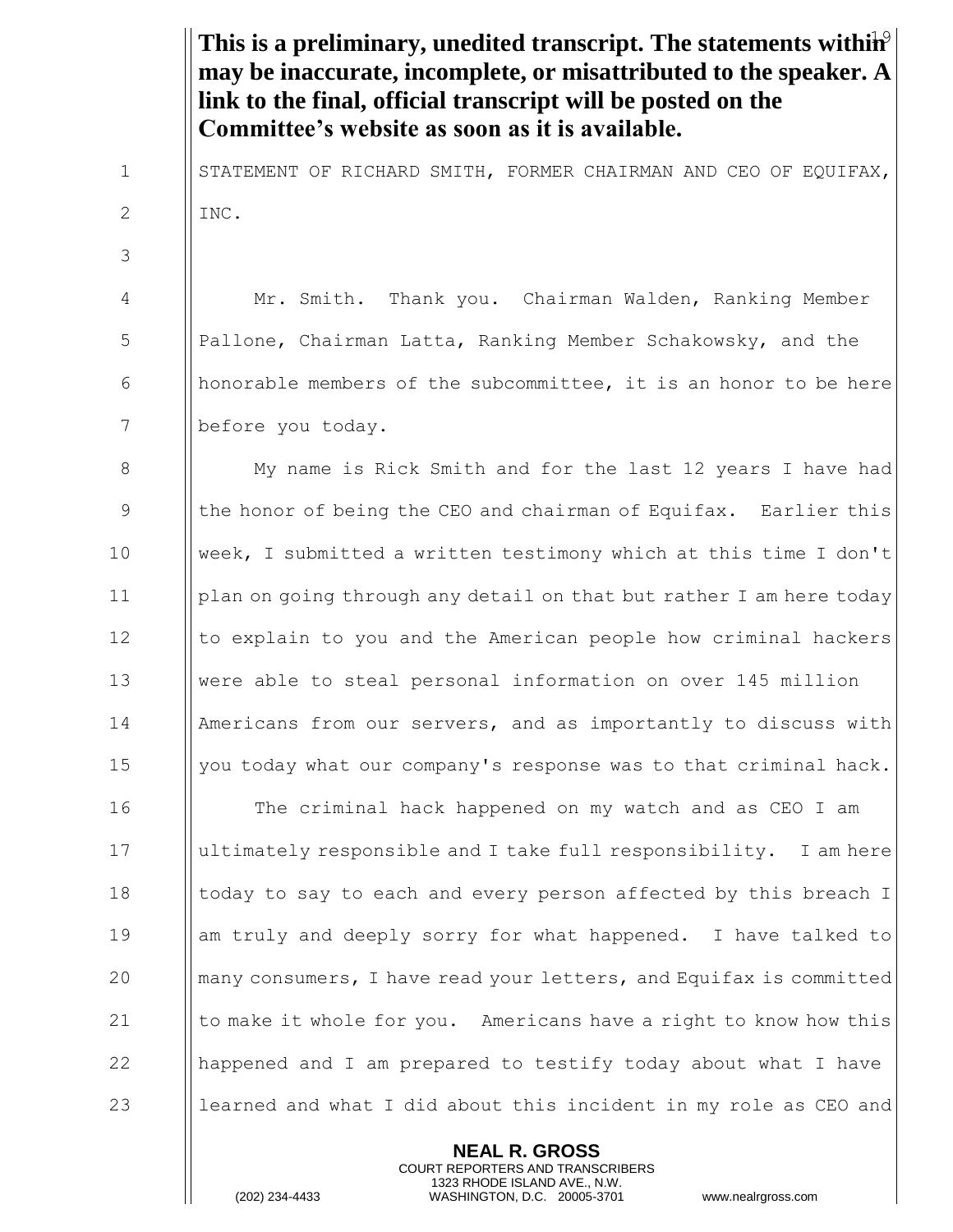This is a preliminary, unedited transcript. The statements within<sup>2</sup> **may be inaccurate, incomplete, or misattributed to the speaker. A link to the final, official transcript will be posted on the Committee's website as soon as it is available.**

1  $\parallel$  as chairman of the board, and also what I know about the incident  $2 \t\t ||$  as a result of being briefed by the company's investigation which  $3$  || is ongoing.

4 We know now that this criminal attack was made possible 5 **because of a combination of human error and technological error.** 6  $\blacksquare$  The human error involved the failure to apply a software patch 7 The lotto our dispute portal in March of 2017. The technological error 8 involved a scanner which failed to detect that vulnerability on 9 || that particular portal. Both errors have since been addressed.

10 **I** On July 29th and July 30th, suspicious activity was detected 11 | and a team followed our security incident protocol. The team 12 immediately shut down the portal and began our internal security 13 **investigation.** On August 2nd, we hired top cybersecurity 14 forensic and legal experts and at that time we notified the FBI. 15  $\parallel$  At that time, to be clear, we did not know the nature or the scope 16 | | of the incident. It was not until late August that we concluded 17 | that we had experienced a major breach.

**I** Over the weeks leading up to September 7th, our team **continued working around the clock to prepare.** We took four steps **the protect consumers.** Step number one, determining when and how  $\parallel$  to notify the public, relying on the advice of our experts that  $\parallel$  We needed to have a plan in place as soon as we announced. Step  $\parallel$  two, helping consumers by developing a website, staffing up

> **NEAL R. GROSS** COURT REPORTERS AND TRANSCRIBERS 1323 RHODE ISLAND AVE., N.W.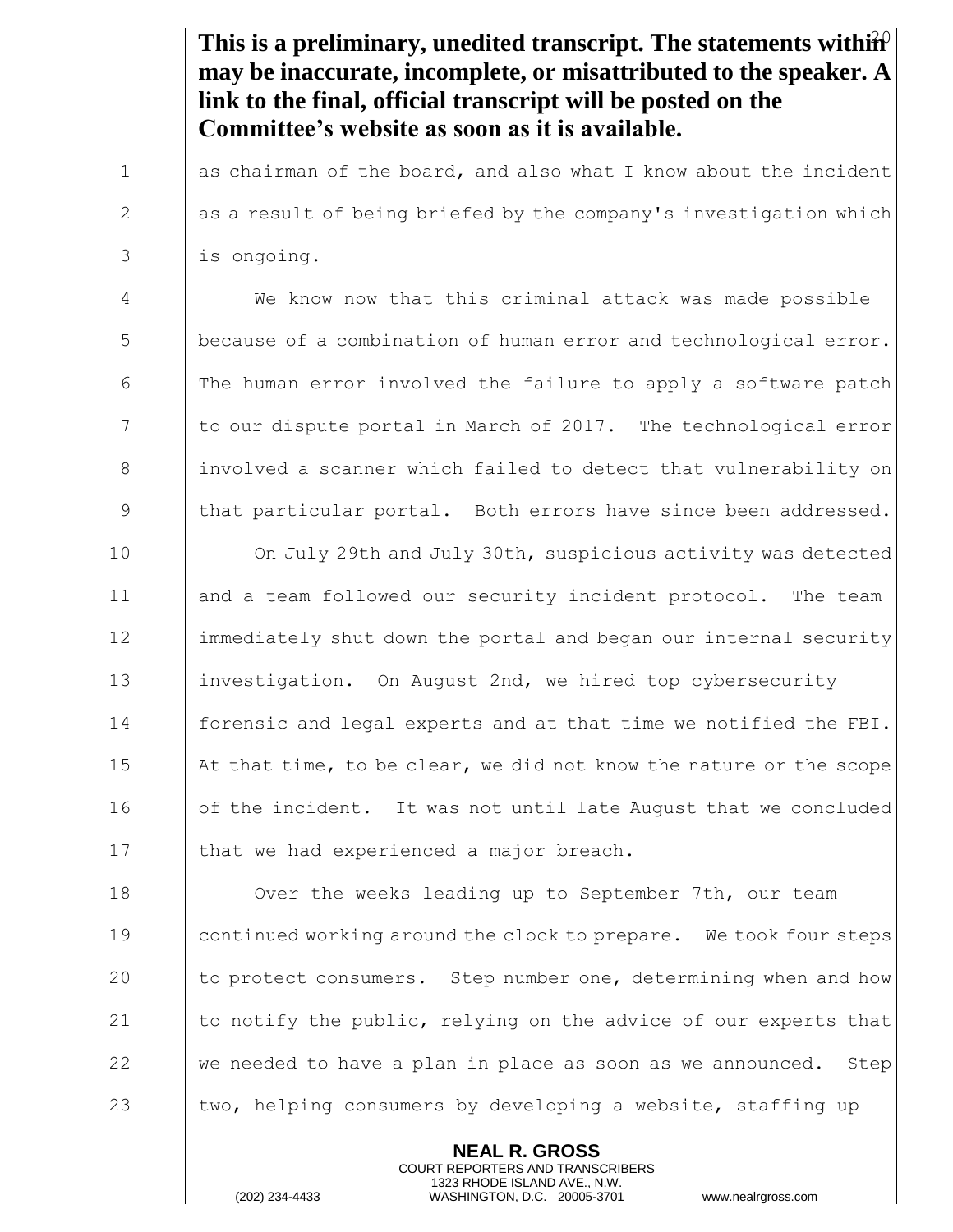This is a preliminary, unedited transcript. The statements within<sup>1</sup> **may be inaccurate, incomplete, or misattributed to the speaker. A link to the final, official transcript will be posted on the Committee's website as soon as it is available.**

1 | massive call centers, and offering services free to every 2 American. Three, preparing for increased cyber attacks which we 3 Were advised by the cybersecurity experts that we should expect.  $4$  || And finally, continue to coordinate with the FBI and their 5 Interal criminal investigation of the hackers and also to notify other  $6$  || federal and state agencies.

7 In the rollout of our remediation program mistakes were made 8  $\parallel$  for which again I deeply apologize. I regret the frustration that 9 many Americans felt when our websites and call centers were 10 | overwhelmed in the early days. It is no excuse, but it certainly 11 did not help that Hurricane Irma took down two of our larger call 12  $\parallel$  centers in the first few days after the breach. Since then, 13 however, the company has dramatically increased its capacity and 14 I I can report to you today that we have handled over 420 million 15 | consumer visits to our website in just over 3 weeks and the wait 16 I times at the call centers have been substantially reduced.

17 **I** At my direction, the company offered a broad package of 18 Services to all Americans. In addition, we developed a new 19 Service available on January 31st, 2018 that will give all 20 consumers the power to control access to their credit data by 21 allowing them to lock and unlock their credit files when they want 22  $\parallel$  and they can do that for free for life.

23 **Putting the power to control access to credit data in the** 

**NEAL R. GROSS** COURT REPORTERS AND TRANSCRIBERS 1323 RHODE ISLAND AVE., N.W.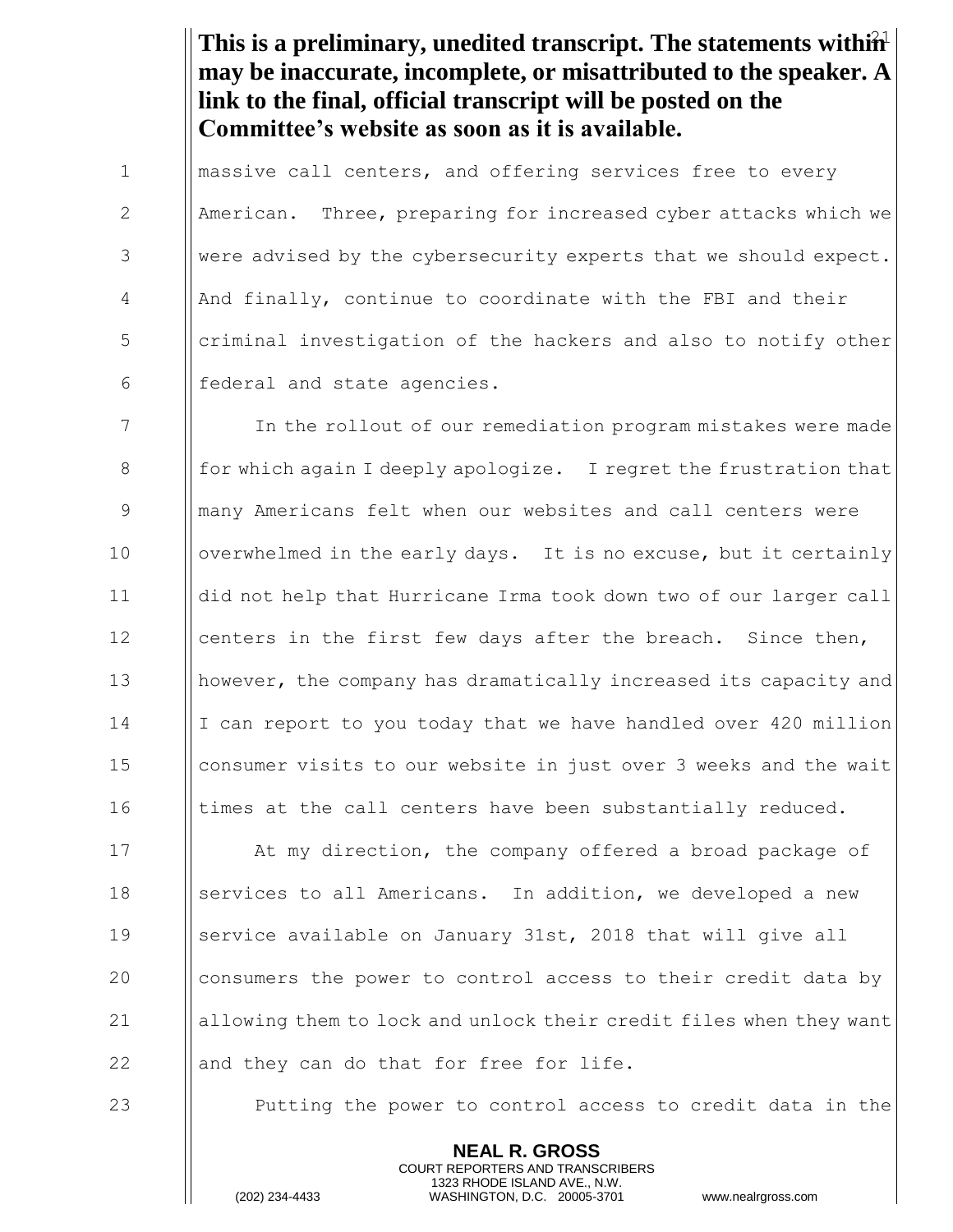This is a preliminary, unedited transcript. The statements within<sup>2</sup> **may be inaccurate, incomplete, or misattributed to the speaker. A link to the final, official transcript will be posted on the Committee's website as soon as it is available.**

1 | hands of the American consumer is a step forward. I look forward 2  $\parallel$  to discussing this new tool with you during my testimony. As we 3 | have all painfully learned, data security is a national security 4 | problem. Putting the consumer in control of their credit data 5 is a first step towards a long-term solution to the industry and 6  $\parallel$  the problem of identity theft.

7 | But no single company can solve the larger problem on its 8 | | own. I believe we need a public-private partnership to evaluate 9 how to best protect Americans' personal data going forward and  $10$  | I look forward to being a part of that dialogue.

 Chairman Walden, Ranking Member Pallone, Chairman Latta, 12 Isanking Member Schakowsky, and the honorable members of the subcommittee, thank you again for inviting me here today to speak 14 Ito you. I will close by saying again how sorry I am for this **breach.** On a personal note, I want to thank the many hardworking 16 and dedicated employees who have worked with me so tirelessly over 17 Ithe past 12 years at Equifax. Equifax is a very good company with **I** thousands of great people waking up every day trying to do what ||is right. I know they will continue to work tirelessly as we have  $\blacksquare$  over the past 2 months to right the wrong. I am looking forward  $\parallel$  to answering your questions. Thank you.

23

22 **I** [The prepared statement of Mr. Smith follows:]

**NEAL R. GROSS** COURT REPORTERS AND TRANSCRIBERS 1323 RHODE ISLAND AVE., N.W.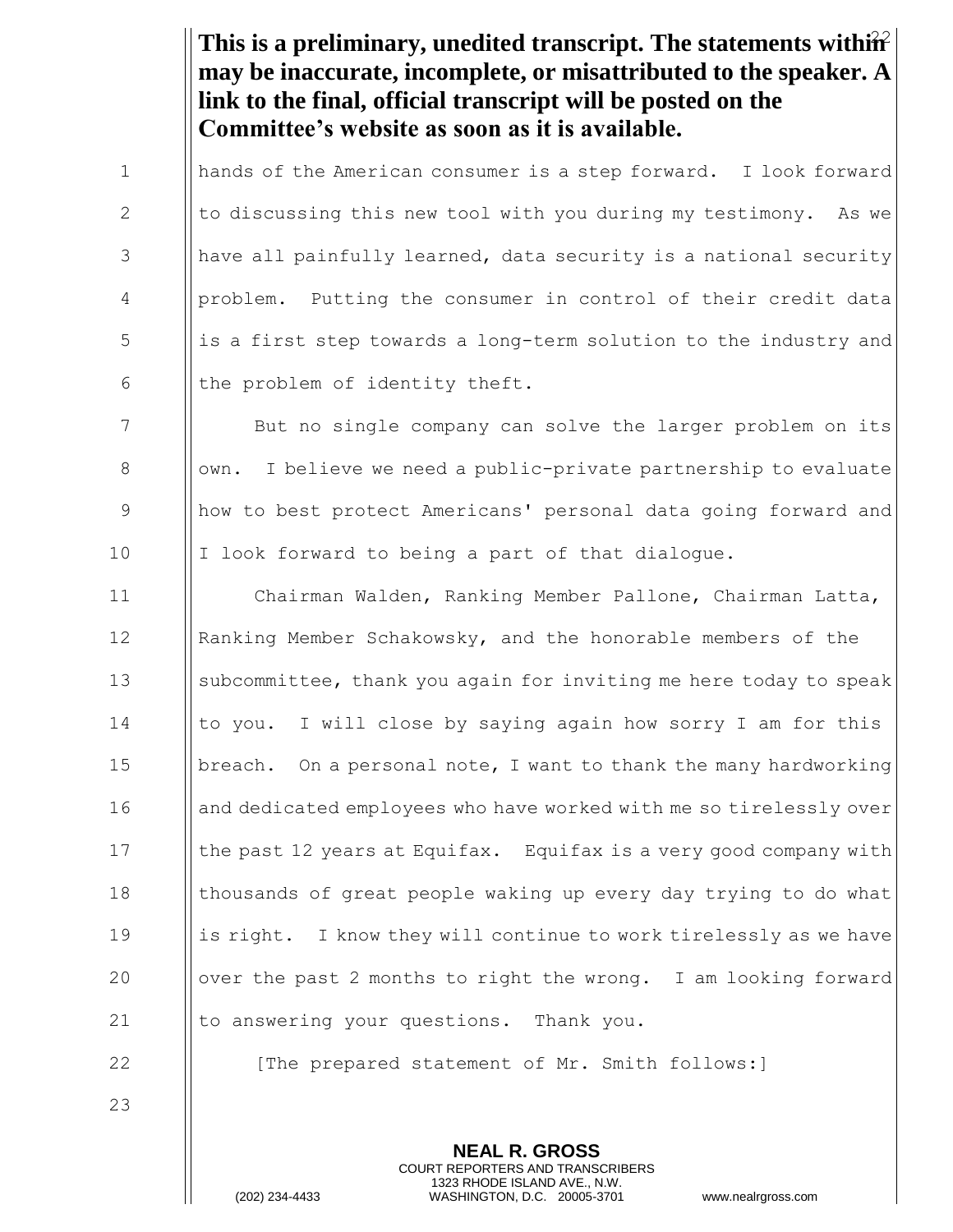This is a preliminary, unedited transcript. The statements within<sup>3</sup> **may be inaccurate, incomplete, or misattributed to the speaker. A link to the final, official transcript will be posted on the Committee's website as soon as it is available.**

1 \*\*\*\*\*\*\*\*\*\*INSERT 1\*\*\*\*\*\*\*\*\*\*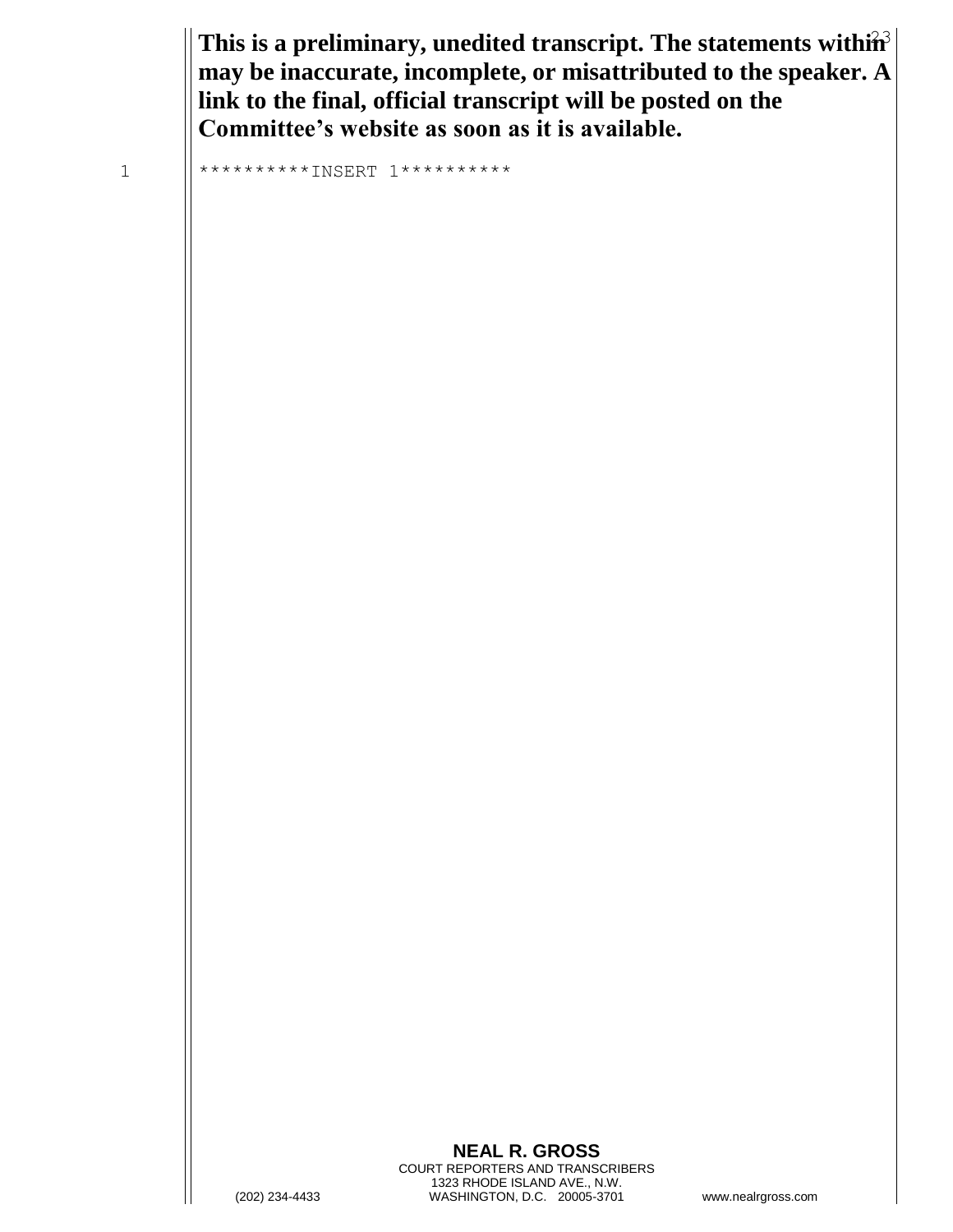This is a preliminary, unedited transcript. The statements within<sup>4</sup> **may be inaccurate, incomplete, or misattributed to the speaker. A link to the final, official transcript will be posted on the Committee's website as soon as it is available.**

| $\mathbf{1}$    | Mr. Latta. Thank you very much. This concludes our witness                                                                                                      |
|-----------------|-----------------------------------------------------------------------------------------------------------------------------------------------------------------|
| $\mathbf{2}$    | testimony and we will move into the question and answer portion                                                                                                 |
| 3               | of our hearing. I will begin with the questioning and recognize                                                                                                 |
| 4               | myself for 5 minutes. And I would remind members because we do                                                                                                  |
| 5               | have quite a few members who want to ask questions today, I am                                                                                                  |
| 6               | going to try to keep the 5-minute rule on questions in place so                                                                                                 |
| $7\phantom{.0}$ | you will hear the tapping. But I will begin with the questioning.                                                                                               |
| 8               | Mr. Smith, the timeline of events is raising some red flags                                                                                                     |
| 9               | I would like to ask you about. According to your statement, the                                                                                                 |
| 10              | first time you heard about the breach of security was on July the                                                                                               |
| 11              | 31st of 2017; is that correct?                                                                                                                                  |
| 12              | Mr. Smith. Yes, Congressman. That is correct.                                                                                                                   |
| 13              | Mr. Latta. And you first asked for a briefing about the                                                                                                         |
| 14              | breach on August the 15th; is that correct?                                                                                                                     |
| 15              | Mr. Smith. Yes. That is correct.                                                                                                                                |
| 16              | Mr. Latta. And the first time the board of directors was                                                                                                        |
| 17              | notified about the breach was August the 24th. Is that correct,                                                                                                 |
| 18              | the full board?                                                                                                                                                 |
| 19              | Mr. Smith. Congressman, on the 22nd of August I notified                                                                                                        |
| 20              | our lead director, presiding director at the time. The full board                                                                                               |
| 21              | was briefed on the 24th and again on the 25th and subsequent                                                                                                    |
| 22              | meetings after that.                                                                                                                                            |
| 23              | Mr. Latta. All right. And you notified the public about                                                                                                         |
|                 | <b>NEAL R. GROSS</b><br>COURT REPORTERS AND TRANSCRIBERS<br>1323 RHODE ISLAND AVE., N.W.<br>(202) 234-4433<br>WASHINGTON, D.C. 20005-3701<br>www.nealrgross.com |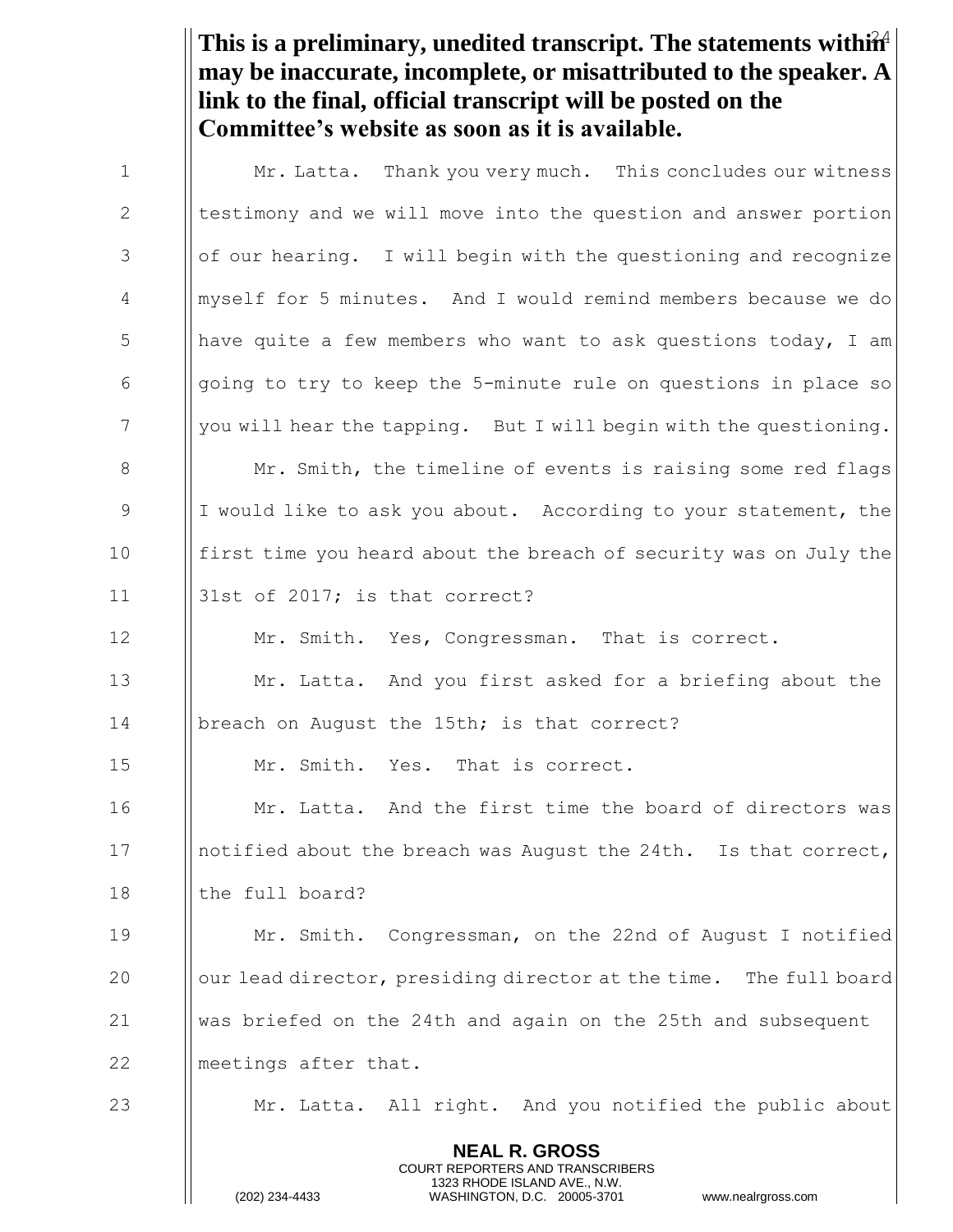This is a preliminary, unedited transcript. The statements within<sup>5</sup> **may be inaccurate, incomplete, or misattributed to the speaker. A link to the final, official transcript will be posted on the Committee's website as soon as it is available.**

1 | the breach on September the 7th, correct?

2  $\parallel$  Mr. Smith. That is correct.

3 | Mr. Latta. Okay. You state in your testimony that you 4 a || began developing the remediation for consumers on August the 24th  $5$  || or the 25th. Why was there a 10-day delay between you finding  $\begin{array}{c|c} 6 & \text{[} \end{array}$  out that personal information had likely been stolen and beginning  $7$  I to develop the remediation plan and do you think that  $10$ -day window 8 Was responsible for having learned about that personal 9 information being stolen to start talking about how to talk to 10 I the consumers?

11 **Mr. Smith.** Congressman, I understand the question, if I may 12  $\|\$ qo back to the timeframe of the 31st. So if you go to the 29th 13 and 30th, someone in security had detected what they deemed as 14 Suspicious activity. That is something that happens routinely 15 | around our business. On the 30th they bring down this particular 16 | portal and they start their own internal investigation.

**I** As I had mentioned in my opening comments and in my written **testimony, on the 2nd of August they had engaged leading forensic**  experts, cyber experts, and leading -- King & Spalding, a leading  $\parallel$  law firm, and their cybersecurity team. When you talk to the forensics experts they will tell you the complications of trying  $\parallel$  to understand where these criminals were, the footprints they had  $\|\$  left, the inquiries they had made, is a cumbersome, cumbersome

> **NEAL R. GROSS** COURT REPORTERS AND TRANSCRIBERS 1323 RHODE ISLAND AVE., N.W.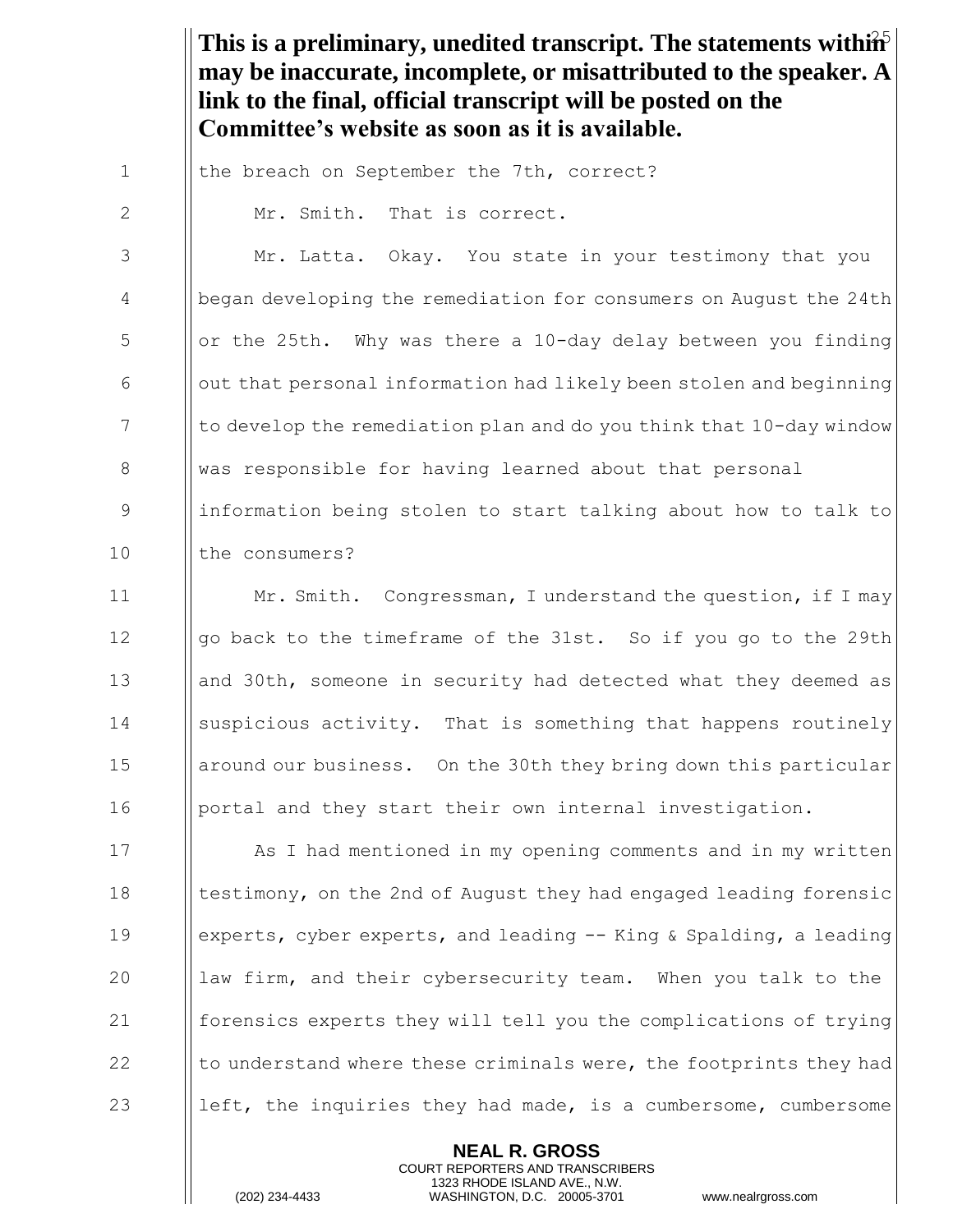This is a preliminary, unedited transcript. The statements within **may be inaccurate, incomplete, or misattributed to the speaker. A link to the final, official transcript will be posted on the Committee's website as soon as it is available.**

1 | process. That is why it took weeks before we had an indication 2  $\parallel$  for the breadth and the depth of the issue which brought us to  $3$  || the August 24th date that you had mentioned.

4 Mr. Latta. Well, let me just back up to July the 31st when  $\frac{1}{2}$   $\frac{1}{2}$  you learned, again you were talking with the experts at that time 6  $\Box$  and you learned about the breach and you testified that you did  $7$  || not know that personal information had been stolen at that point. 8 But did you ask anyone if personal information had been stolen 9 || when you found out about that breach?

**Mr. Smith.** Congressman, on the 31st, all I was told at that **time was that security had noticed a suspicious movement of data** 12 | | out of an environment we call a dispute portal. It wasn't until **later that they understood that was an actual dispute document.**  We had no indication on the 31st of July there was any PII ||information that was vulnerable.

16 Mr. Latta. Okay, so I guess again, but again not knowing 17 if that information, if that personal information had been stolen 18 **a** || at that time, you know, your company is built on data and at any 19 | point did you think it was important of if somebody in the company 20 Started looking at if personal data had been stolen at that point? 21 Mr. Smith. Congressman, I can tell you we are working with 22  $\parallel$  the best forensic auditors in the business. They do this for a 23 Iliving. We had a great cyber team from King & Spalding with us.

> **NEAL R. GROSS** COURT REPORTERS AND TRANSCRIBERS 1323 RHODE ISLAND AVE., N.W.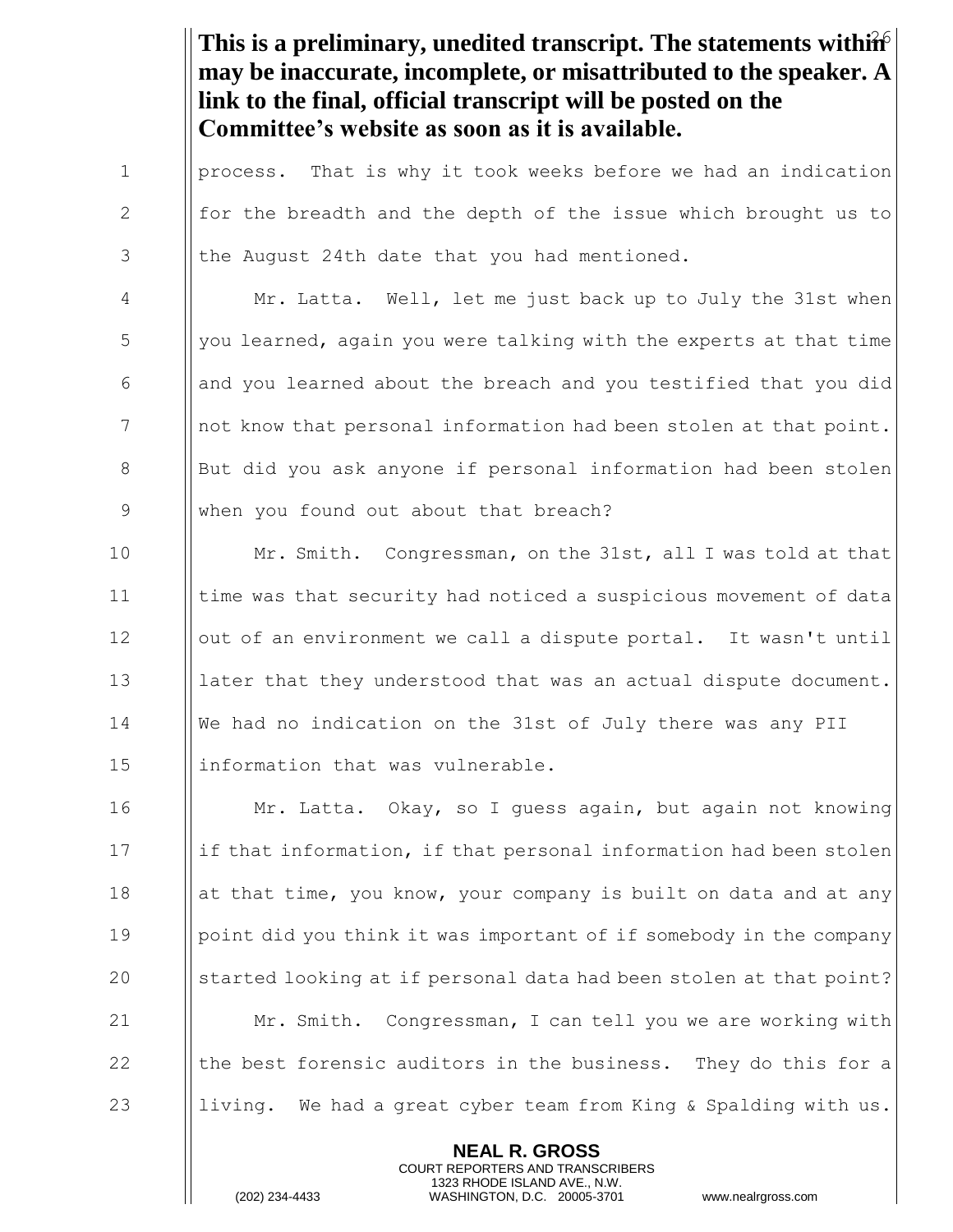This is a preliminary, unedited transcript. The statements within<sup>7</sup> **NEAL R. GROSS may be inaccurate, incomplete, or misattributed to the speaker. A link to the final, official transcript will be posted on the Committee's website as soon as it is available.** 1  $\parallel$  It took them time. At that time they did not know if data had 2 | been compromised, exfiltrated, or what the data was. 3 | Mr. Latta. If we could go back to when you did find out about 4 | the breach and that conversation with your chief information  $\frac{1}{10}$   $\frac{1}{10}$  officer, Mr. Webb, how did he exactly tell you that there had been 6  $\Box$  a breach? Was it a phone call, an email, in person, or how did 7 || he notify you of the breach? 8 Mr. Smith. It was a face-to-face brief meeting on the 31st. 9  $\parallel$  At that time he had just learned as well, so the data was very 10 **fresh to him.** The incident was described as an incident not as 11 a breach. 12 | Mr. Latta. Is that the normal way for that information if 13 I there had been a breach at the company to notify someone is for 14 I | the CIO to come and just give a face-to-face, or what is -- is 15 | that the standard operating procedure then? 16 **I** Mr. Smith. Congressman, at that time we had no indication 17 | it was a breach. It was a suspicious activity. 18 Mr. Latta. Did you tell anyone else in senior management 19 Ior any other members of the board of directors about the breach 20 at that time, or is it just not until you told the  $-$ - on August 21  $\parallel$  the 22nd when you had the one call and then the 24th for the rest 22 of the board of directors did anyone else know about the breach? 23 Mr. Smith. Again it is important to say on July 31st we did

> COURT REPORTERS AND TRANSCRIBERS 1323 RHODE ISLAND AVE., N.W.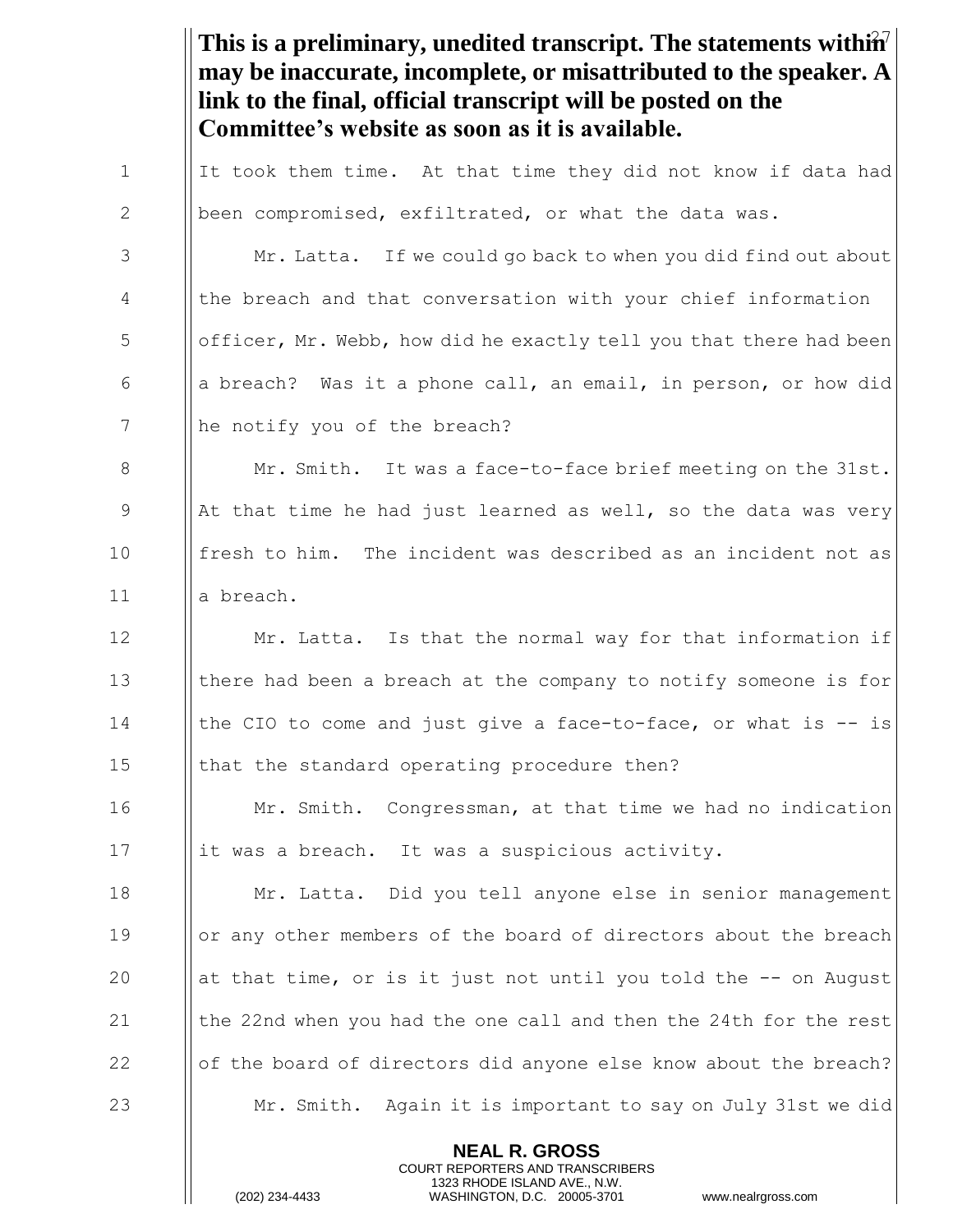This is a preliminary, unedited transcript. The statements within<sup>8</sup> **NEAL R. GROSS** COURT REPORTERS AND TRANSCRIBERS 1323 RHODE ISLAND AVE., N.W. **may be inaccurate, incomplete, or misattributed to the speaker. A link to the final, official transcript will be posted on the Committee's website as soon as it is available.** 1 | not know it was a breach at that time, suspicious activity only. 2 In The first notification to the board was the lead director on the 3 || 22nd of August, which followed in the chronology of events a 4 meeting I had with our cybersecurity experts and our outside 5 **b** counsel had occurred on the 17th of August. That is when the  $\begin{bmatrix} 6 \\ \end{bmatrix}$  | picture was starting to develop. 7 Mr. Latta. Thank you. My time is expired and I will 8 **I** recognize the gentlelady from Illinois, the ranking member, for 9 | 5 minutes. 10 Ms. Schakowsky. Thank you, Mr. Chairman. I am going to get 11 | right to it. I wanted to ask some questions about John Kelley, 12 I | the chief legal officer, who I understand is responsible for 13 Security at Equifax or was at least at the time of the breach and 14 | | its discovery; is that right? 15 | Mr. Smith. That is correct, Congresswoman. 16 **Ms. Schakowsky.** And Mr. Kelley in turn reports directly to 17 | you the CEO, correct? 18 Mr. Smith. Correct. 19 **Ms. Schakowsky.** Okay. So we were told that Mr. Kelley was 20  $\parallel$  informed by the chief security officer the week of July 30th --21  $\|\cdot\|$  we have just been talking about that  $-$  that a cybersecurity 22 incident you mentioned that had occurred; is that correct? 23  $\parallel$  Mr. Smith. He was notified, it is my understanding, on the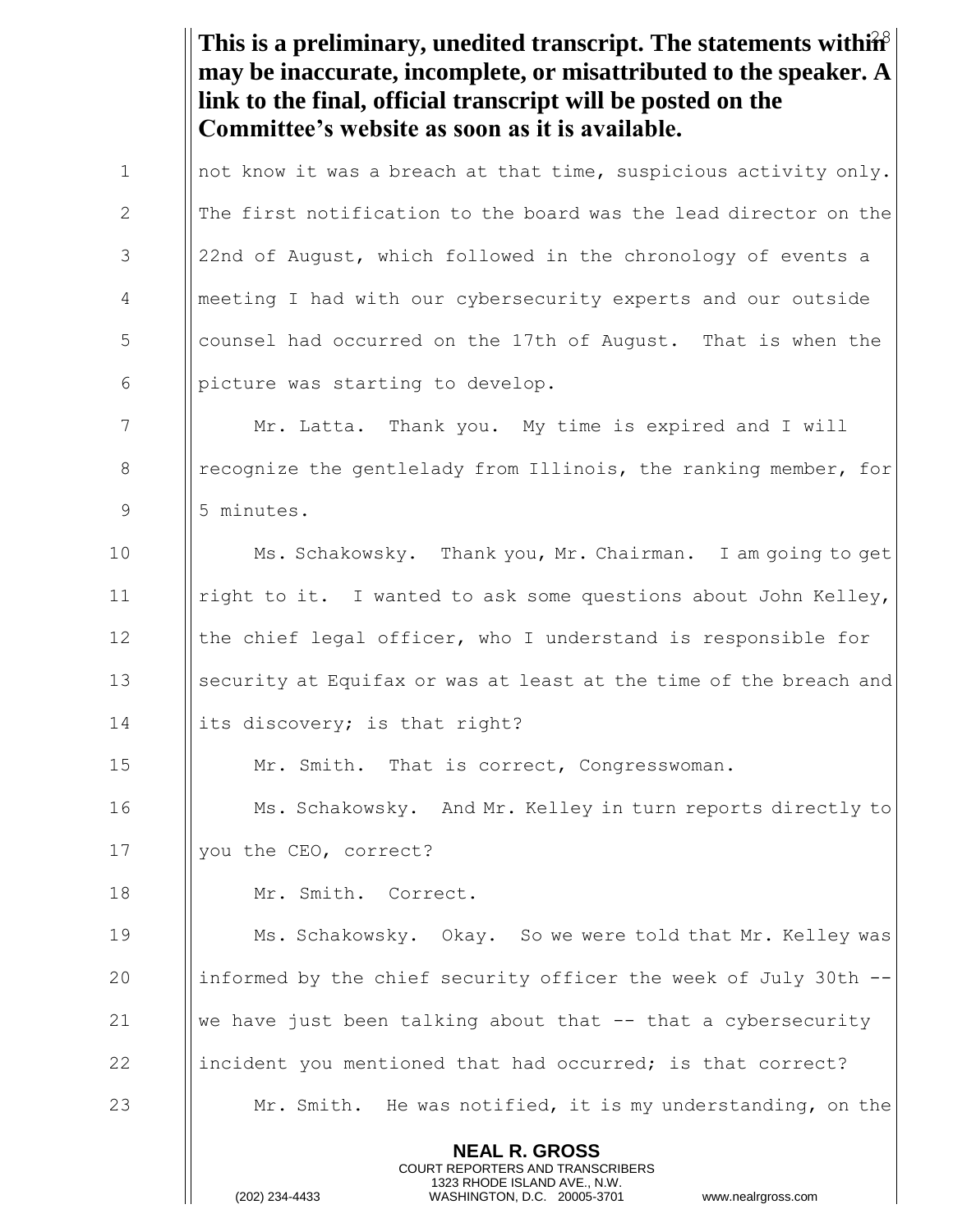This is a preliminary, unedited transcript. The statements within<sup>9</sup> **NEAL R. GROSS** COURT REPORTERS AND TRANSCRIBERS **may be inaccurate, incomplete, or misattributed to the speaker. A link to the final, official transcript will be posted on the Committee's website as soon as it is available.** 1 | 31st of July. 2 | Ms. Schakowsky. 31st, okay. 3 Mr. Smith. That there was suspicious activity in a 4 particular environment called a web portal that was a dispute 5 environment. 6 Ms. Schakowsky. We were told that Mr. Kelley -- this is our 7 Sum Staff -- was informed at the same time that the incident might 8 **have compromised personally identifiable information; is that** 9 correct? 10 | Mr. Smith. The only knowledge I have is he was notified on 11 the 31st that there was suspicious activity in a consumer dispute 12 portal. 13 Ms. Schakowsky. Well, we were told that Mr. Kelley then 14 wrote a short memo to you regarding the incident; is that correct? 15 Mr. Smith. Correct, Congresswoman. And in his email it 16 || said some suspicious activity. 17 **Ms. Schakowsky.** Okay. Around that same time, three 18 Equifax executives sold over \$1 million of Equifax stock. That 19 is on August 1st and August 2nd, and it is reported that Mr. Kelley 20  $\parallel$  was ultimately responsible for approving those sales. Is it true 21  $\parallel$  that Mr. Kelley or one of his direct reports would have been 22 **I** required to sign off on these stock sales? 23 Mr. Smith. Yes. Mr. Kelley who is our general counsel owns

1323 RHODE ISLAND AVE., N.W.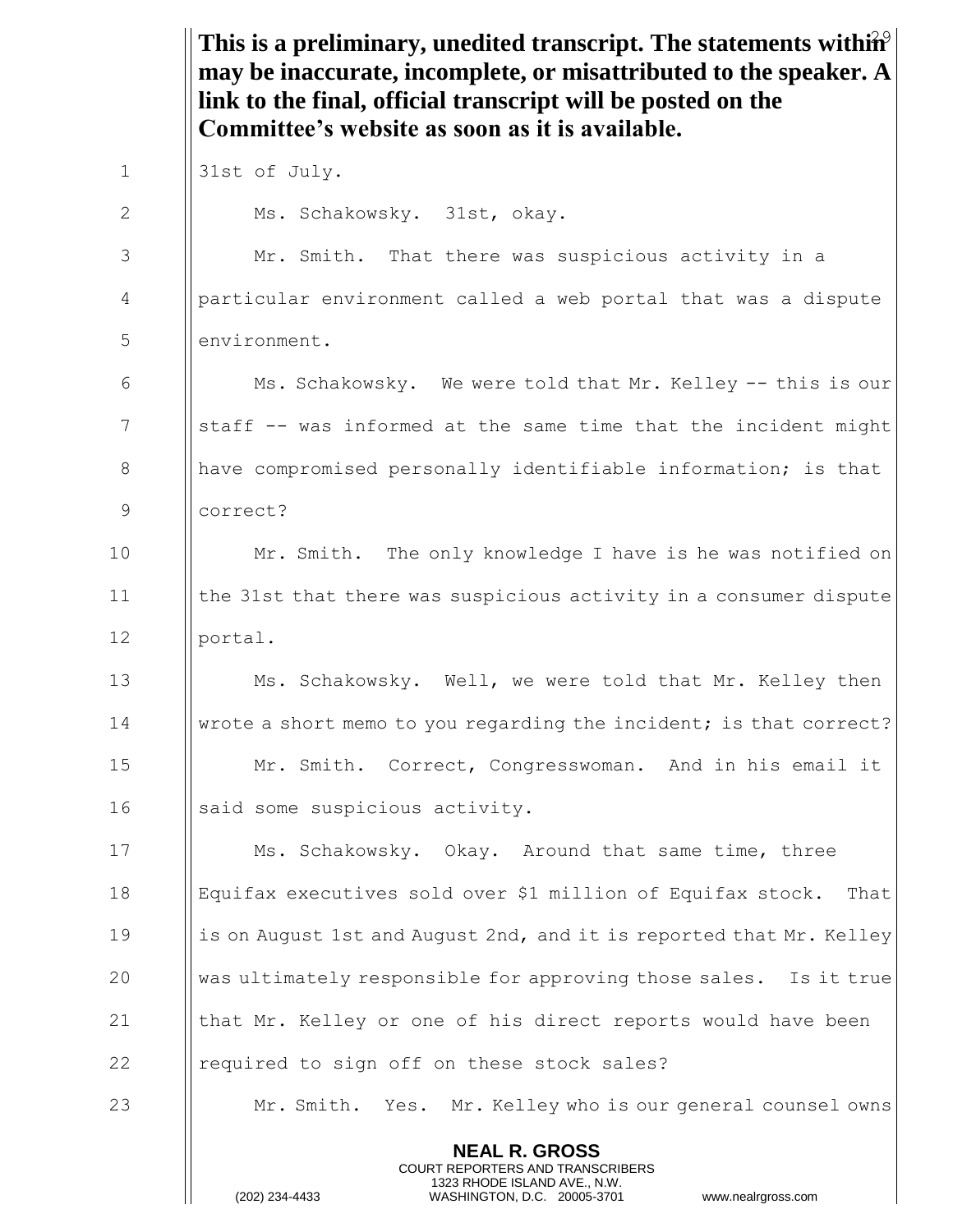This is a preliminary, unedited transcript. The statements within<sup>2</sup> **NEAL R. GROSS** COURT REPORTERS AND TRANSCRIBERS 1323 RHODE ISLAND AVE., N.W. **may be inaccurate, incomplete, or misattributed to the speaker. A link to the final, official transcript will be posted on the Committee's website as soon as it is available.** 1  $\parallel$  the clearance process and he would --2 | Ms. Schakowsky. I have a lot of questions. So the answer  $3$  || is yes, he was supposed to sign off? 4 Mr. Smith. Yes. 5  $\parallel$  Ms. Schakowsky. Did anyone of these three executives have 6 knowledge the cybersecurity incident had occurred? 7 Mr. Smith. To the best of my knowledge, Congresswoman, no. 8  $\parallel$  Ms. Schakowsky. When were they informed that the incident 9 had occurred? 10 | Mr. Smith. I don't know exactly the date that they were 11 informed, but to the best of knowledge they had no knowledge at 12 Ithe time they cleared their trades with the general counsel. 13 **Ms. Schakowsky.** Do you know for sure that they didn't know? 14 **Mr.** Smith. To the best of my knowledge they did not know. 15 | Ms. Schakowsky. And Mr. Kelley, who we were told knew of 16 In the breach and that it contained personal information and yet 17 Solutial approved the stock sale, is he still chief legal officer 18 | for Equifax? 19 Mr. Smith. Congresswoman, I would come back to it again, 20  $\|\$ he did not know it was a breach when he approved  $-$ 21  $\parallel$  Ms. Schakowsky. That it could have been a breach. 22  $\parallel$  Mr. Smith. All he knew at the time, it is my understanding, 23 is suspicious activity when he approved the sales.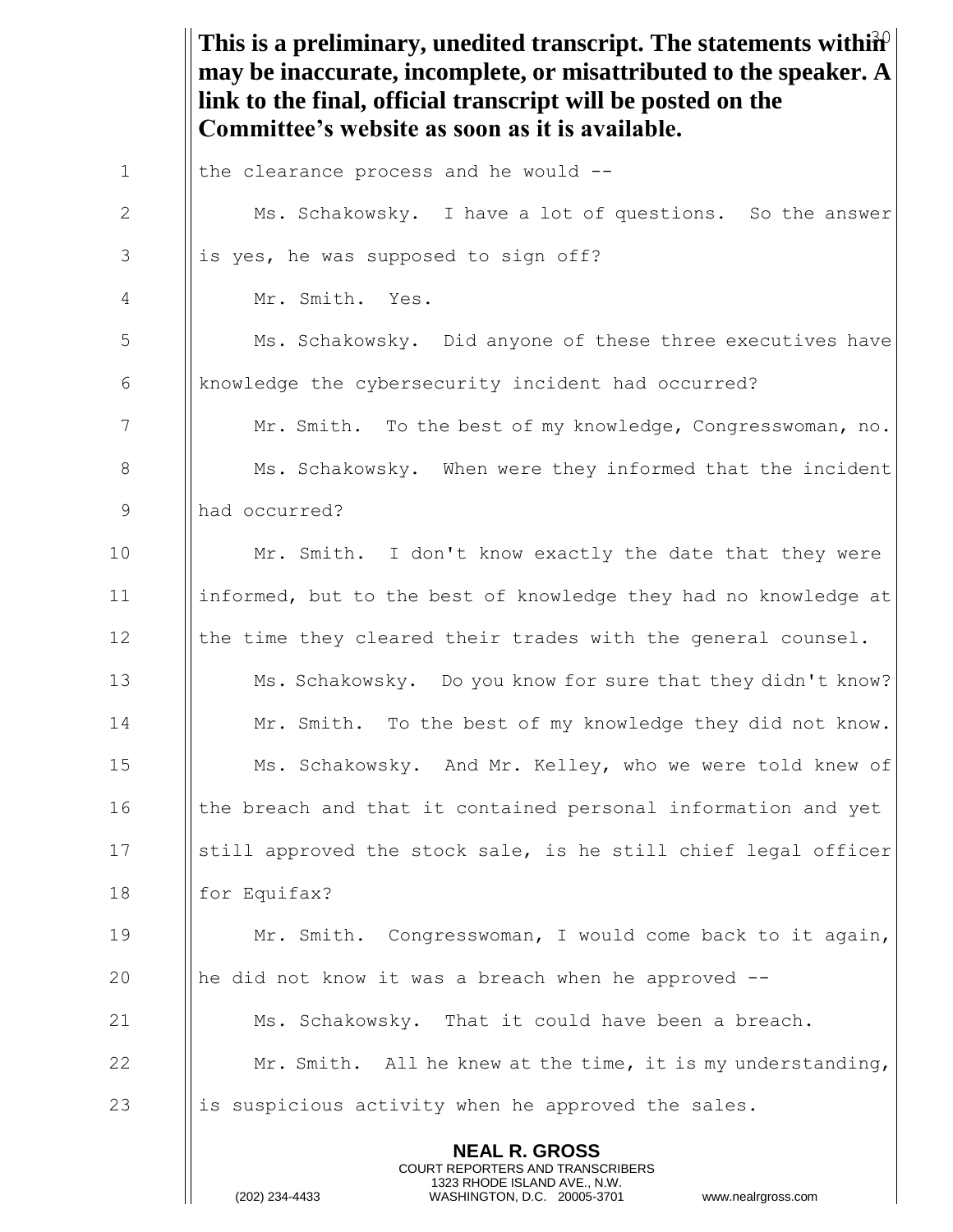This is a preliminary, unedited transcript. The statements within<sup>2</sup> **may be inaccurate, incomplete, or misattributed to the speaker. A link to the final, official transcript will be posted on the Committee's website as soon as it is available.** 1 | Ms. Schakowsky. What the heck does suspicious -- it could 2 || be a breach, right? 3 | Mr. Smith. It was deemed suspicious activity. We had no 4 | indication that PII was in fact compromised at that time. We had  $5$  || no idea if data was exfiltrated at that time. 6 Ms. Schakowsky. So now I understand that you agreed to 7 forego your 2017 bonus which has been about \$3 million for the 8 || past 2 years, correct? 9 | Mr. Smith. That is correct. 10 Ms. Schakowsky. But it has been reported that you will still 11 retain \$18 million in pension benefits from Equifax; is that 12 accurate? 13  $\parallel$  Mr. Smith. That is correct. 14 **Ms. Schakowsky.** Retiring, which is the category right now 15 although the company maintains the right to change that 16 **designation, also means you will be free to sell your Equifax stock** 17 Which is worth about \$24 million; is that correct? 18 **Mr.** Smith. Congresswoman, that calculation it is hard to 19 Say. It is a complicated calculation. It depends on the total 20 Shareholder return of the company at the time the stocks vest. 21  $\parallel$  There is multiple variables. That may be an estimate, I have seen 22  $\parallel$  different estimates, but it is hard to say what that number is 23  $\parallel$  and we won't know until the end of the year.

> **NEAL R. GROSS** COURT REPORTERS AND TRANSCRIBERS 1323 RHODE ISLAND AVE., N.W.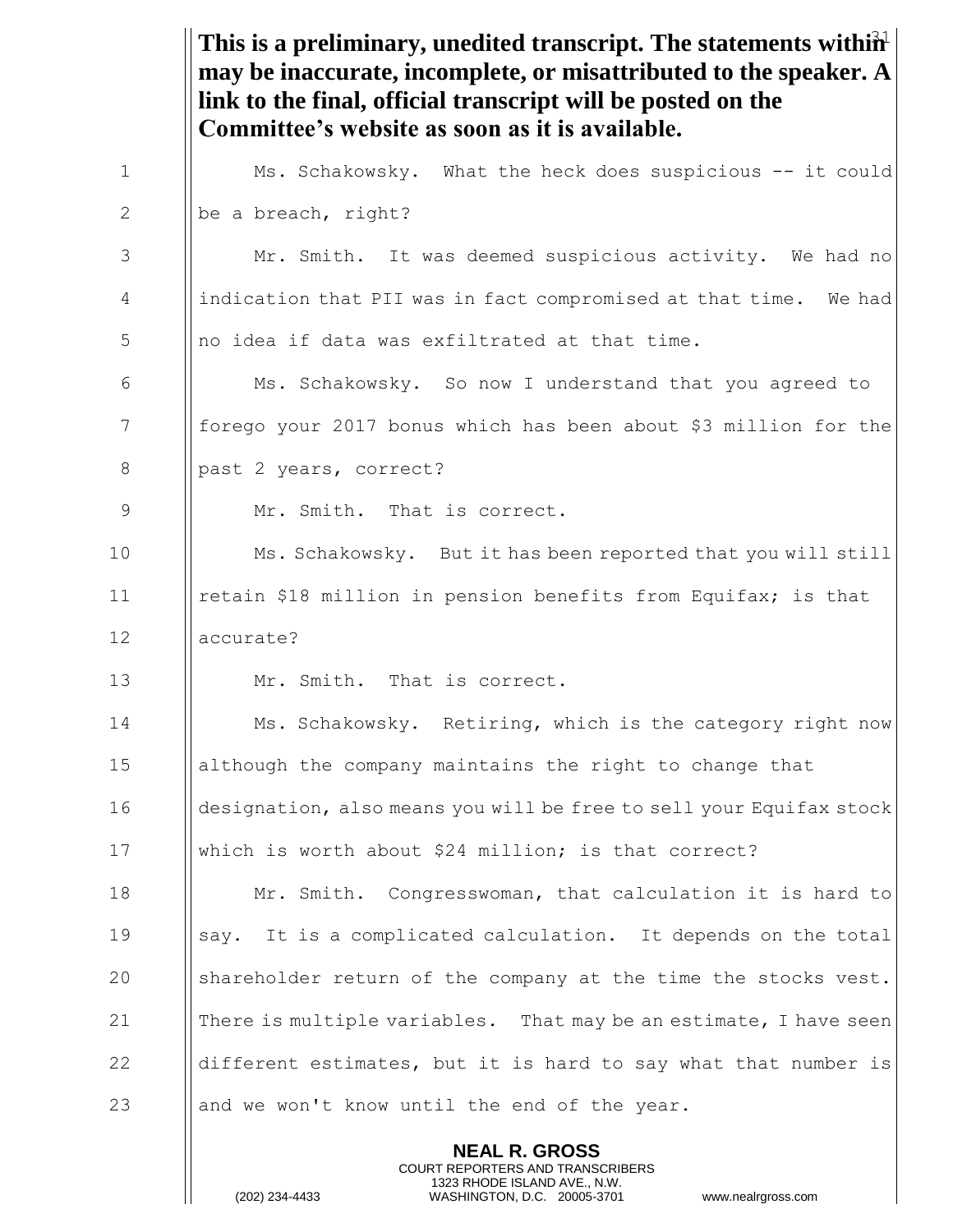This is a preliminary, unedited transcript. The statements within<sup>2</sup> **NEAL R. GROSS** COURT REPORTERS AND TRANSCRIBERS **may be inaccurate, incomplete, or misattributed to the speaker. A link to the final, official transcript will be posted on the Committee's website as soon as it is available.** 1 **Ms. Schakowsky.** And that is in addition to Equifax stock 2  $\parallel$  you sold earlier in this year for \$19 million; is that correct? 3 Mr. Smith. That sounds correct. 4 Ms. Schakowsky. And according to one report, you could be 5 eligible for \$22 million in performance-based compensation 6  $\Box$  depending how Equifax stock performs in the next 3 years; is that 7 | right? 8 | Mr. Smith. Let me be very clear, if I may, Congresswoman. 9 When I announced my retirement and thought it was best for the 10 | company to move forward with a new leader, I agreed to step down 11 at that time with no further compensation. I agreed I should not 12  $\|\$ qet a bonus. I agreed there would be no severance. I asked for 13 || nothing beyond what I had already earned. 14 **Ms. Schakowsky.** I was just informed by staff that the chief 15 Security officer told the chief legal officer verbally that there 16 Was PII that according to a call with staff yesterday that actually 17 In there was a mention of the breach of personally identifiable 18 information. The CSO told that  $-$ - yes, told us in a call yesterday 19  $\parallel$  is what I just heard from staff. 20 Mr. Smith. Congresswoman, I have no documentation, no 21 | insight, no knowledge that anyone in the company had informed me 22  $\|\sigma\|$  or in that case the chief security officer  $-\sigma$  the chief general 23 counsel that there was a breach on July 31st. Is that what you

1323 RHODE ISLAND AVE., N.W.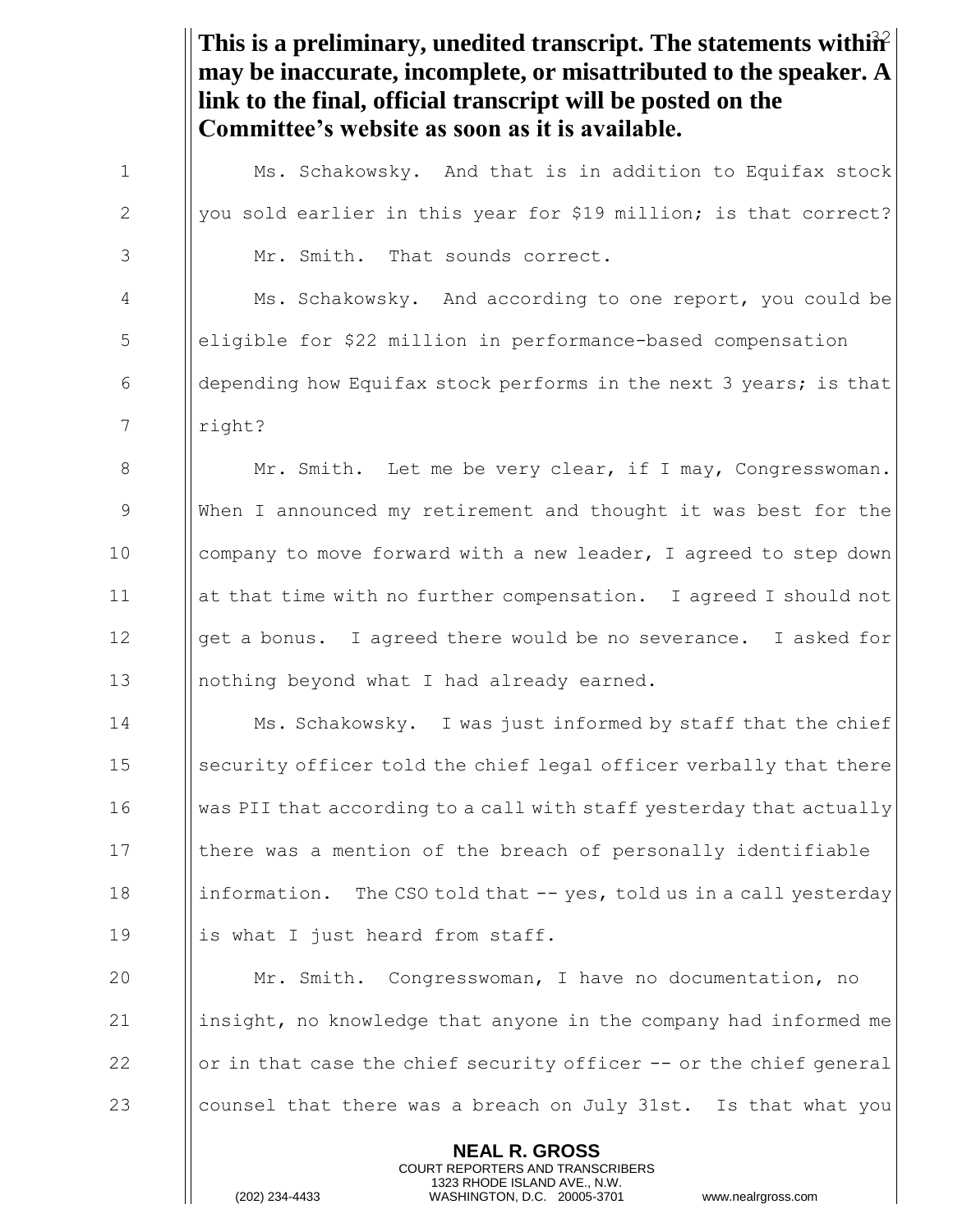This is a preliminary, unedited transcript. The statements within<sup>3</sup> **may be inaccurate, incomplete, or misattributed to the speaker. A link to the final, official transcript will be posted on the Committee's website as soon as it is available.**

1 | said?

2 Ms. Schakowsky. Yes. No, we didn't say a date. I am told 3  $\parallel$  that our staff didn't say a date. Okay, let me just say I am glad 4 | the FBI is looking into it and many state attorneys general. The  $\frac{1}{5}$  | City of Chicago has sued, so we will probably get more information 6  $\blacksquare$  that way as well. Thank you.

7 Mr. Latta. Thank you very much. The gentlelady's time has 8 | expired. The chair now recognizes the chairman of the full 9 Separal extemal from Oregon, for 5 minutes.

10 **I** The Chairman. Thank you, Mr. Chairman.

**Mr.** Smith, thanks again for being here today. As you know,  $\parallel$  this is an example of an Equifax credit report in my hand. It **li** lists Social Security Numbers, address, credit history, debts, all the sort of personal financial information. It is the 15 | lifeblood of Equifax, right? I mean these data points are really, 16 | really important to what you do as a company?

17 **Mr. Smith.** Congressman, that is correct.

18 **The Chairman.** It is a \$3 billion company, data on 820 19 million customers worldwide, and yet it appears this breach 20 happened because the company didn't know it was running certain 21 Software on its system, right, the Apache Struts software that 22 || had the patch requirement?

23 Mr. Smith. Congressman, as I alluded to in my opening

**NEAL R. GROSS** COURT REPORTERS AND TRANSCRIBERS 1323 RHODE ISLAND AVE., N.W.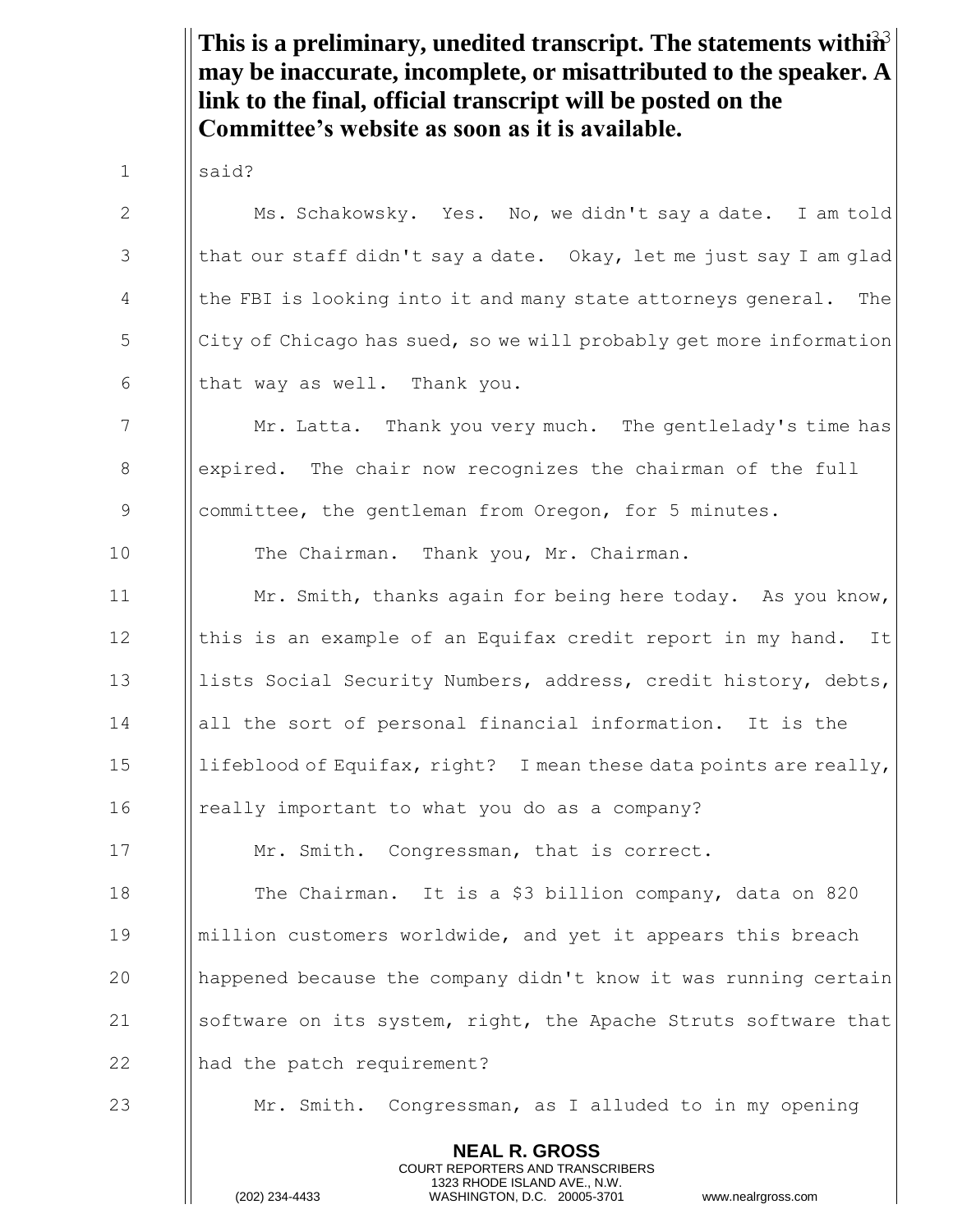This is a preliminary, unedited transcript. The statements within<sup>24</sup> **may be inaccurate, incomplete, or misattributed to the speaker. A link to the final, official transcript will be posted on the Committee's website as soon as it is available.**

1 I comments and the written testimony, there was a human error and 2  $\|\cdot\|$  a technology error that did not allow us to identify and cover. 3 | The Chairman. And I think that is what we are trying to get 4 | to here. If I understand it right, your own information 5 **I** technology system did not tell the Equifax security division that 6  $\parallel$  the Apache Struts software, which contained the vulnerability 7  $\parallel$  that led to this breach, was running on the Equifax system. How 8 || did that happen?

9 Mr. Smith. Congressman, the day after the notification came 10 | out from CERT, the security team notified a wide range of people 11 I in the technology team who were responsible for then finding the 12 I vulnerability, applying the patch, and then, days later as is 13 typical protocol, to deploy a technology scanner to go then look 14 **for the vulnerability, find the vulnerability, if it found a** 15 vulnerability it knew it was not patched. Both human deployment 16 | | of the patch and the scanning deployment did not work. The 17 | protocol was followed.

**The Chairman.** Okay, so then people ask us how does that happen? If as a sophisticated of a company as you headed is with  $\|\circ\|$  so much at risk, how does this happen? And, you know, we have  $\|\circ\|$  colleagues that say we are going to double the fines, triple the  $\parallel$  fines, put fines in, do all these things, but how does this happen 23 When so much is at stake? I don't think we can pass a law that

> **NEAL R. GROSS** COURT REPORTERS AND TRANSCRIBERS 1323 RHODE ISLAND AVE., N.W.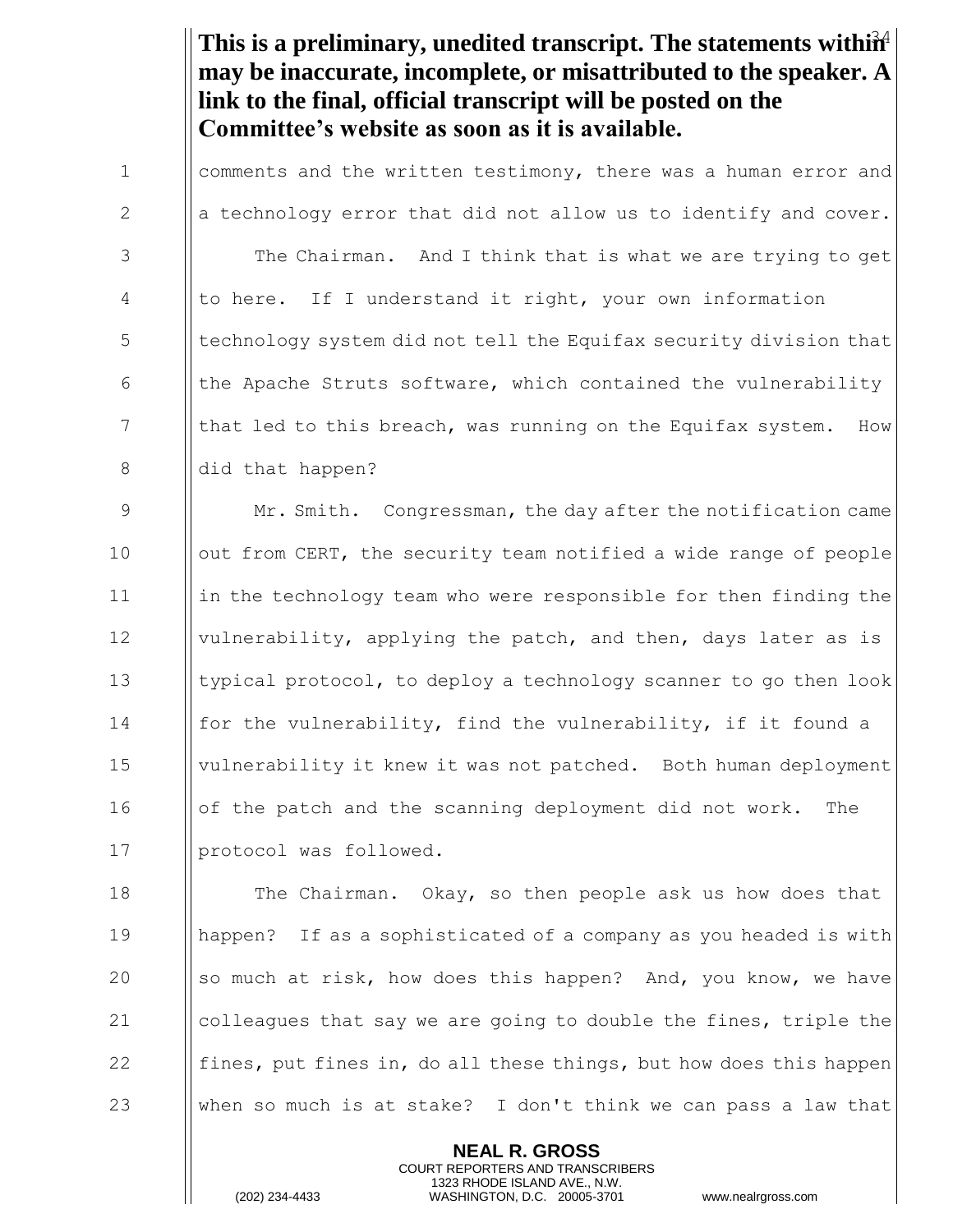This is a preliminary, unedited transcript. The statements within<sup>5</sup> **NEAL R. GROSS** COURT REPORTERS AND TRANSCRIBERS 1323 RHODE ISLAND AVE., N.W. **may be inaccurate, incomplete, or misattributed to the speaker. A link to the final, official transcript will be posted on the Committee's website as soon as it is available.** 1 | excuse me for saying this but fix a stupid, I can't fix stupid 2  $\parallel$  as a colleague of mine used to say. With so much at risk  $-1$ 3 have talked to other software companies and people in this space 4 who say some companies have an automated system that when a patch 5 | comes out it automatically gets installed. That is not what you 6  $\parallel$  had necessarily, right? 7 Mr. Smith. I am unaware of an automatic patch. The system 8 We have in place is security gets notification and it is not 9 uncommon to get notification from software providers routinely 10 | about vulnerabilities that are discovered. 11 | The Chairman. Right. 12 **Mr.** Smith. They follow the protocol which is to notify the 13 appropriate people within the timeframe that the protocol called 14 **for.** Unfortunately, the human error was they did not find the 15 | patch. Did not know --16 **I** The Chairman. If I could, the human error piece you 17 **I** reference is that they didn't know that that particular software 18 was running on your system, Apache Struts was running? Because 19 || that is what needed patching, right? 20 **Mr.** Smith. Congressman, great question, if I may clarify. 21 | The Chairman. Yes, please. 22 Mr. Smith. The human error was the individual who is 23 **I** responsible for communicating in the organization to apply the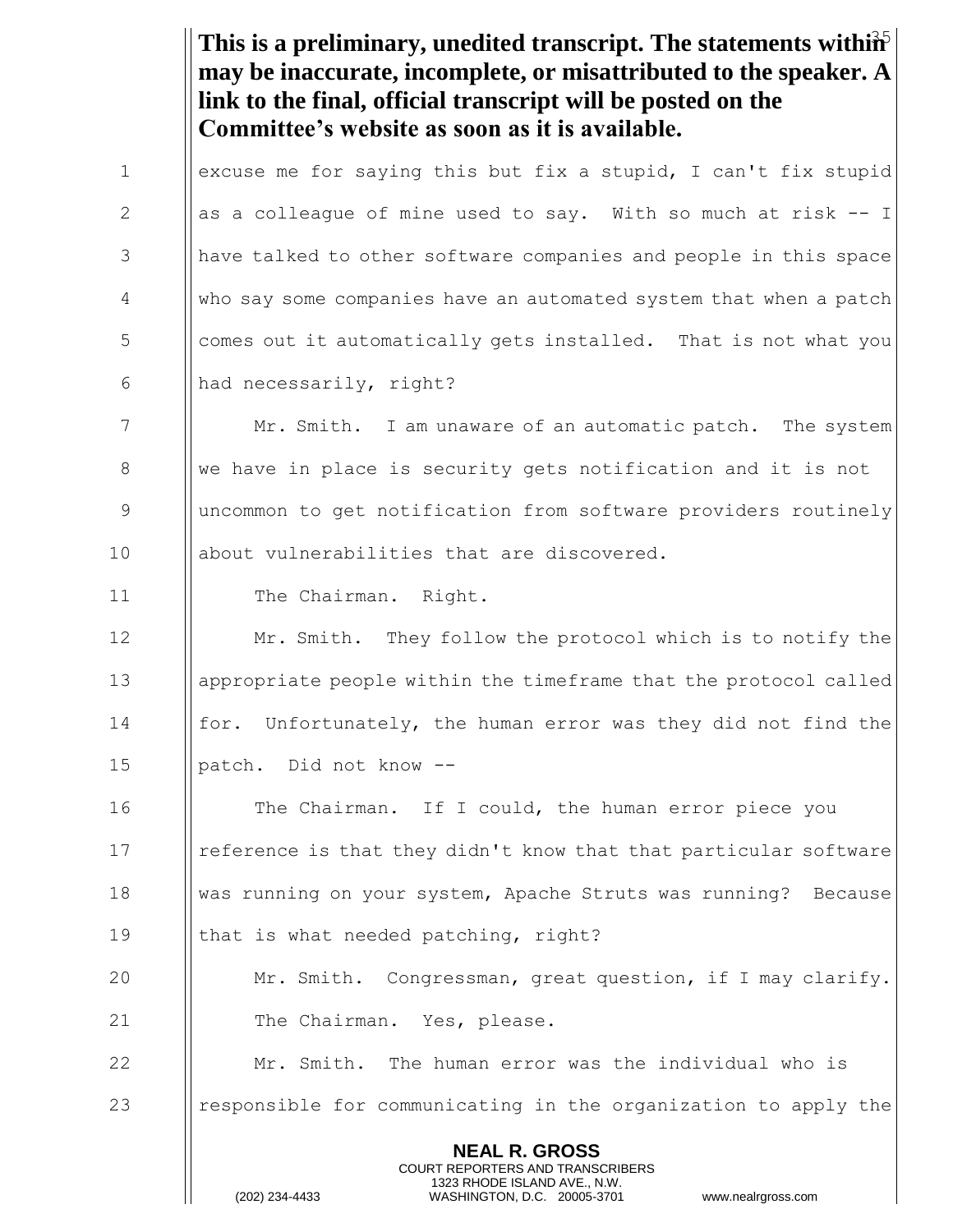This is a preliminary, unedited transcript. The statements within  $\hat{\mathbf{h}}$ **may be inaccurate, incomplete, or misattributed to the speaker. A link to the final, official transcript will be posted on the Committee's website as soon as it is available.**

1 | patch did not.

**NEAL R. GROSS** 2 The Chairman. So does that mean that that individual knew  $3$  || that the software was there and it needed to be patched and did 4 | not communicate that to the team that does the patching? Is that 5 I the heart of the issue here? 6 | Mr. Smith. That is my understanding, sir. 7 The Chairman. And there is no, you know, I was on a bank 8  $\vert\vert$  board for awhile and, you know, we always had sort of double checks 9 || on everybody, right. Do you not have a double check of some sort, 10 || an audit of some sort? Is there -- it seems like that was a single 11 | point. 12  $\parallel$  Mr. Smith. The double check was the scanning device that 13 || was deployed a few days later. 14 **The Chairman.** But did the scanning device -- I don't know 15 **how that process works.** Does it know you have that software or 16  $\parallel$  do you have to tell it that is what you are scanning for? 17 **Mr.** Smith. It is the latter. You have got to tell it what 18 it is looking for. It scans the environment looking for  $-$ -19 **The Chairman.** And so the individual who didn't tell the IT 20  $\parallel$  team -- I will call it the IT team, whatever, the security team 21  $\|$  -- that is where the individual failed. Was that the same person  $22$  || telling them what to look for? 23 **Mr.** Smith. No. The scanner is deployed by the security

> COURT REPORTERS AND TRANSCRIBERS 1323 RHODE ISLAND AVE., N.W.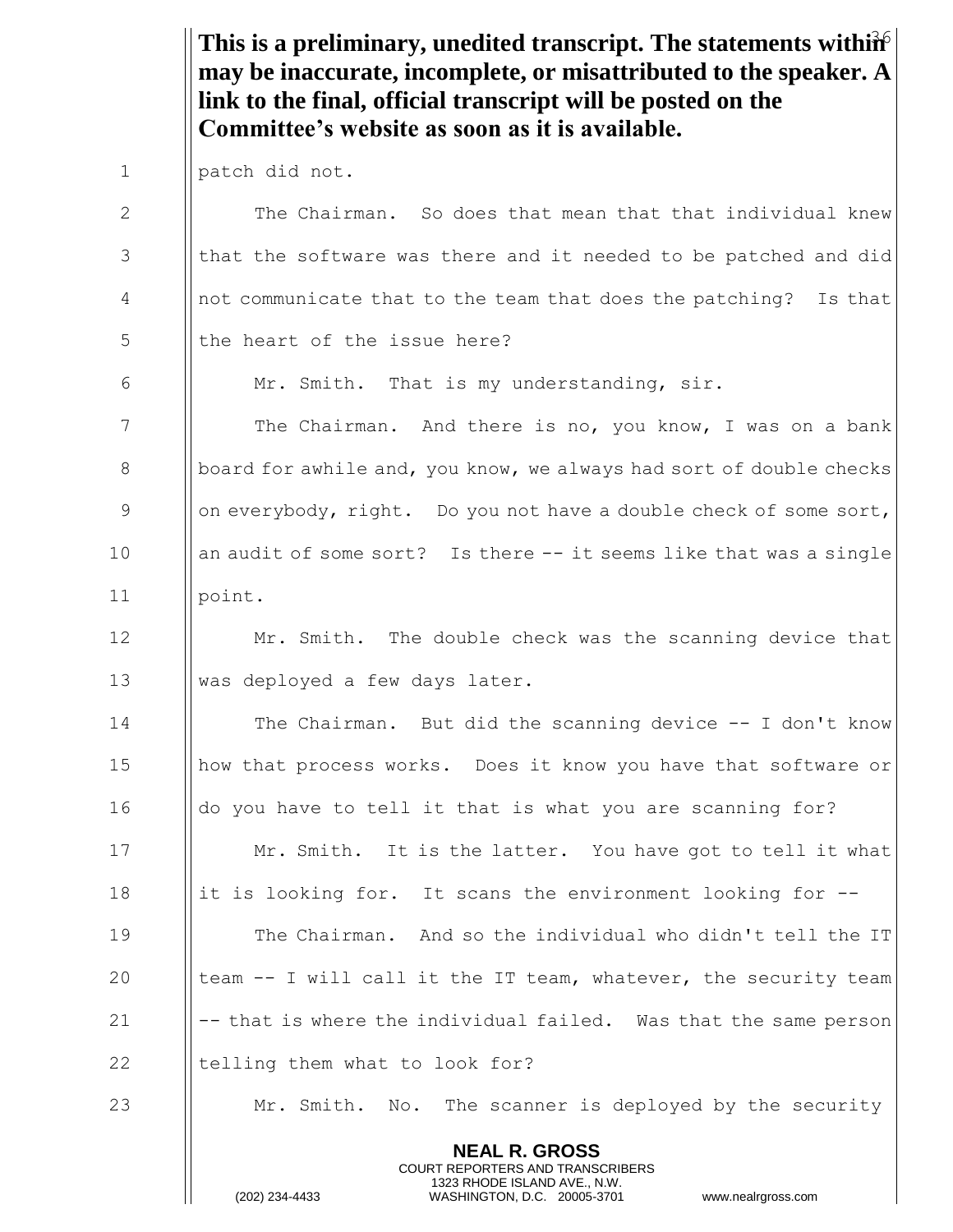This is a preliminary, unedited transcript. The statements within<sup>7</sup> **may be inaccurate, incomplete, or misattributed to the speaker. A link to the final, official transcript will be posted on the Committee's website as soon as it is available.**

1  $\parallel$  team. And I should clarify there that the rationale or the reason 2 | Why the scanner or the technology piece did not locate the 3 | vulnerability is still under investigation by outside counsel. 4 | The Chairman. All right, one final question. You have 5 | referenced the suspicious movements of data. You have referenced 6 incident. The American people think all of that is breach. How 7 **I** regularly did you have incidents or suspicious movement of data? 8 Is this a routine thing that people call, hey, we had another 9 incident, we have another suspicious movement of data, or was this 10 || sort of outside normal operations? 11 Mr. Smith. Congressman, thank you for that question. As 12 | you alluded to in your comments, we do have a lot of data and our 13 **primary goal is to protect that data.** And we have experienced 14 millions of suspicious activity against our database any given 15 || year. 16 **The Chairman.** But to the point that the head of your 17 Security team comes to you and says, hey, we have another one? 18 Mr. Smith. Oh. That is not uncommon. It is not uncommon. 19 **The Chairman.** How often would that happen in the course of 20  $\parallel$  a week that they would come to the CEO and say heads up? 21 **Mr.** Smith. I don't have a number for you, Congressman, but  $22$  ||it is not uncommon. It is not uncommon for us to engage forensic

**NEAL R. GROSS**

23 audit firms. It is not uncommon for us to engage outside counsel

COURT REPORTERS AND TRANSCRIBERS 1323 RHODE ISLAND AVE., N.W.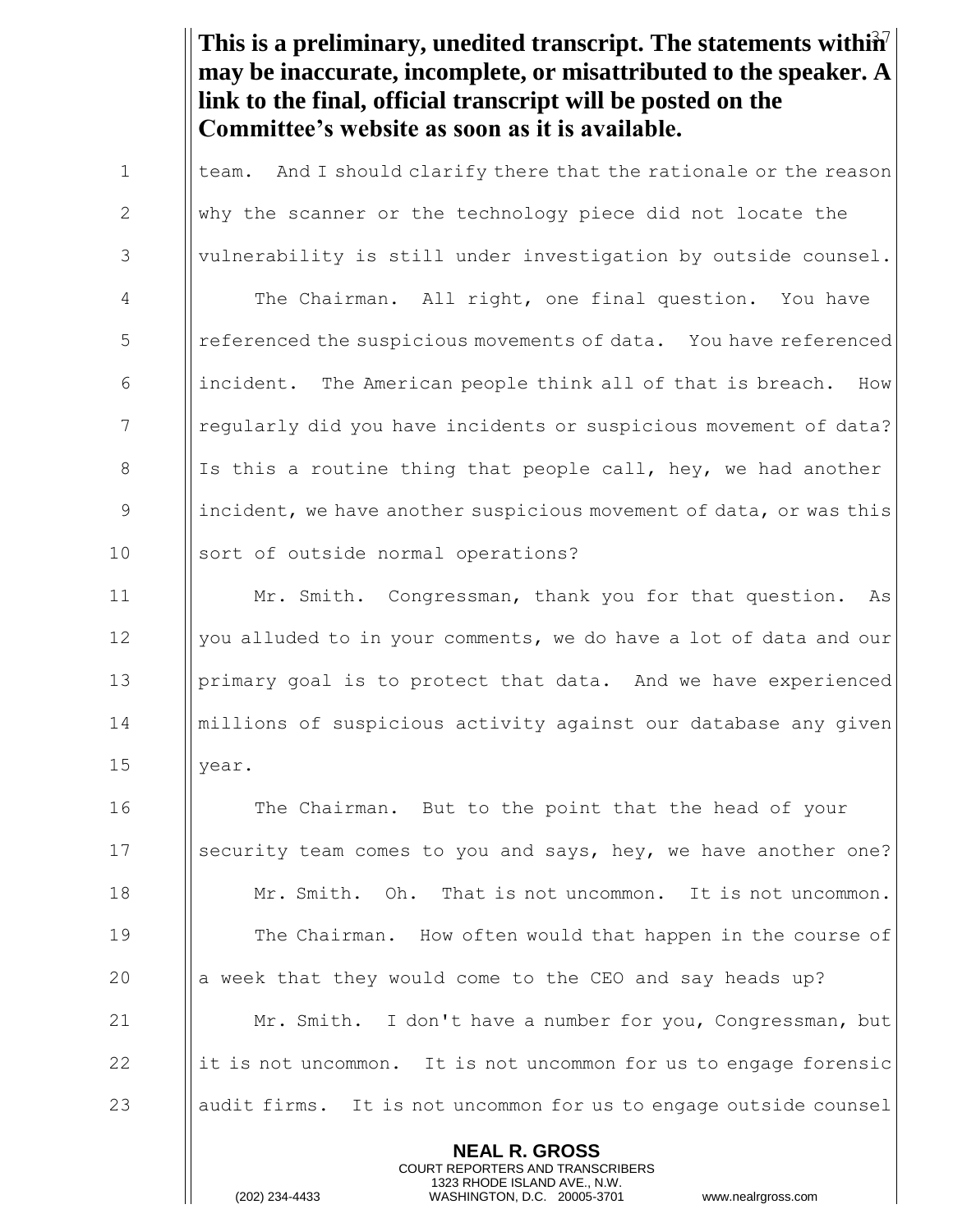|             | This is a preliminary, unedited transcript. The statements within <sup>38</sup><br>may be inaccurate, incomplete, or misattributed to the speaker. A<br>link to the final, official transcript will be posted on the<br>Committee's website as soon as it is available. |
|-------------|-------------------------------------------------------------------------------------------------------------------------------------------------------------------------------------------------------------------------------------------------------------------------|
| 1           | to help us think things through when there is suspicious activity.                                                                                                                                                                                                      |
| 2           | It is a part of doing business in a data business as you alluded                                                                                                                                                                                                        |
| 3           | to.                                                                                                                                                                                                                                                                     |
| 4           | The Chairman. Thank you for the indulgence on the                                                                                                                                                                                                                       |
| 5           | committee. I yield the balance of my time.                                                                                                                                                                                                                              |
| 6           | Mr. Latta. The gentleman yields back and the chair                                                                                                                                                                                                                      |
| 7           | recognizes the ranking member of the full committee, the gentleman                                                                                                                                                                                                      |
| 8           | from New Jersey, for 5 minutes.                                                                                                                                                                                                                                         |
| $\mathsf 9$ | Mr. Pallone. Thank you.                                                                                                                                                                                                                                                 |
| 10          | Mr. Smith, you testified that on August 11th you were                                                                                                                                                                                                                   |
| 11          | informed that hackers had stolen, quote, a large amount of                                                                                                                                                                                                              |
| 12          | consumers' personally identifiable information, unquote, in this                                                                                                                                                                                                        |
| 13          | incident. And on August 17th, I guess a week later, you said in                                                                                                                                                                                                         |
| 14          | a speech, and I quote, fraud is a huge opportunity for Equifax.                                                                                                                                                                                                         |
| 15          | It is a massive, growing business for us, unquote. So I am just                                                                                                                                                                                                         |
| 16          | looking for a number, Mr. Smith. At the time you gave that speech,                                                                                                                                                                                                      |
| 17          | roughly how many consumers did you believe had been compromised                                                                                                                                                                                                         |
| 18          | by the breach, if you could?                                                                                                                                                                                                                                            |
| 19          | Mr. Smith. Congressman, if I may clarify, I think you                                                                                                                                                                                                                   |
| 20          | alluded to an August 11th date?                                                                                                                                                                                                                                         |
| 21          | Mr. Pallone. August 11th, initially, and then August 17th                                                                                                                                                                                                               |
| 22          | in the second speech.                                                                                                                                                                                                                                                   |
| 23          | Mr. Smith. August 11th I had no indication. I was not                                                                                                                                                                                                                   |
|             | <b>NEAL R. GROSS</b><br>COURT REPORTERS AND TRANSCRIBERS<br>1323 RHODE ISLAND AVE., N.W.<br>(202) 234-4433<br>WASHINGTON, D.C. 20005-3701<br>www.nealrgross.com                                                                                                         |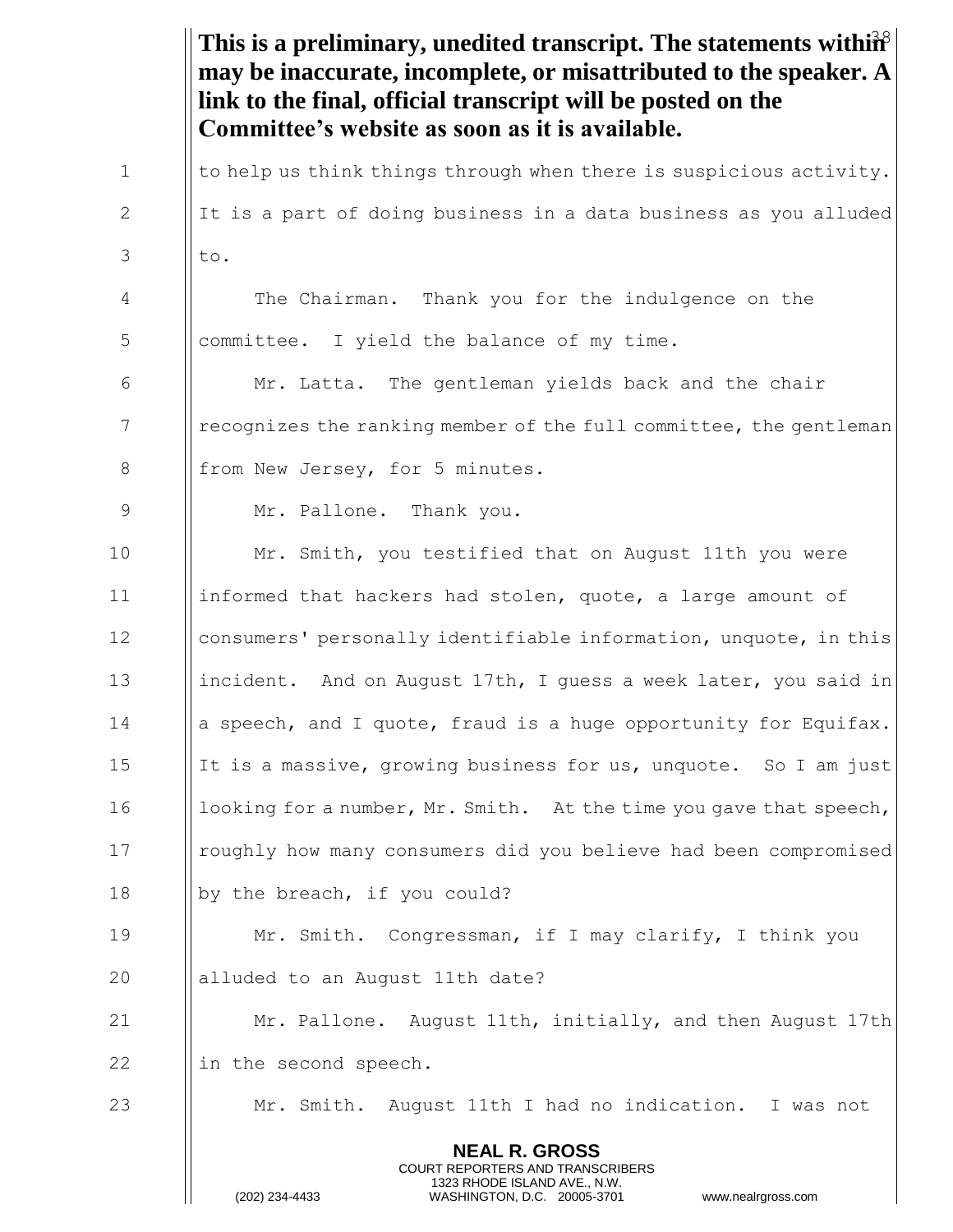This is a preliminary, unedited transcript. The statements within<sup>9</sup> **may be inaccurate, incomplete, or misattributed to the speaker. A link to the final, official transcript will be posted on the Committee's website as soon as it is available.**

1 | informed at that time. My notification was before the August 17th 2 | meeting. And you alluded to a speech?

3 Mr. Pallone. Well, I am just -- yes. I mean on the 17th  $4$  | you said in a speech, fraud is a huge opportunity for Equifax.  $\frac{1}{1}$  5 If is a massive growing business for us. I am just looking for 6  $\Box$  a number. At the time, roughly, how many consumers did you 7 | believe had been compromised by the breach?

8 | Mr. Smith. On August 17th, which is I think on or around 9 In the date you had talked about that I gave a speech, we did not 10 | know how much data was compromised, what data was compromised. 11 That story was still developing. And that speech you are alluding 12  $\parallel$  to is a very common speech we have in communities. I think this 13 | happened to be at a university that we talked to them, but at that 14 I time when I gave that speech I did not know size, the scope of 15 | the breach.

**Mr. Pallone.** All right. During your tenure at Equifax you expanded the company's business into packaging and selling other 18 | people's data. And in that August 17th speech you explained that having free data with a gross margin of profit of about 90 percent  $\parallel$  is, and I quote, a pretty unique model. And I get that this unique  $\Box$  | model is a good deal for Equifax, but can you explain how it is  $\parallel$  a good deal for consumers?

23 Mr. Smith. Thank you, Congressman. I think I understand

**NEAL R. GROSS** COURT REPORTERS AND TRANSCRIBERS 1323 RHODE ISLAND AVE., N.W.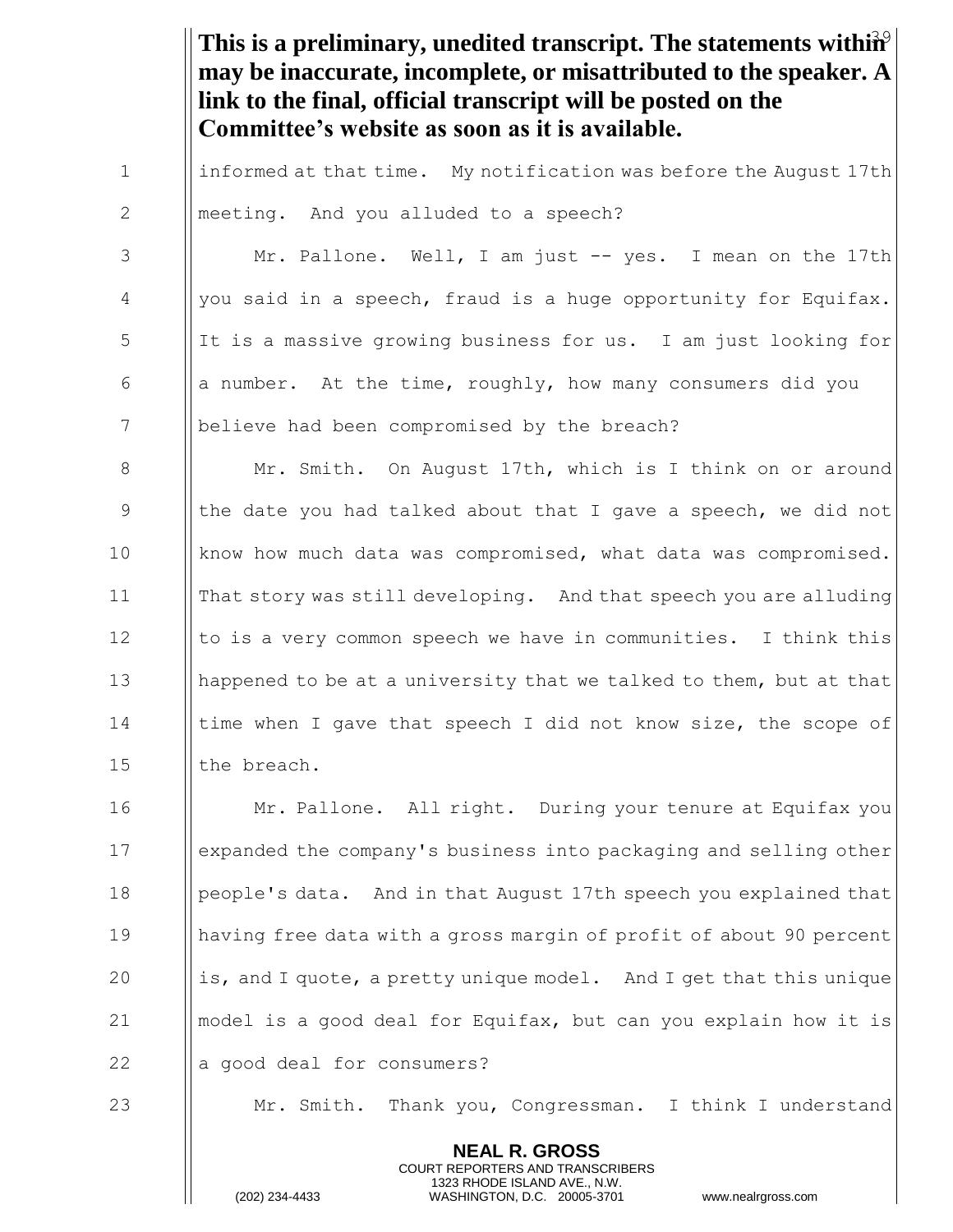This is a preliminary, unedited transcript. The statements within<sup>0</sup> **may be inaccurate, incomplete, or misattributed to the speaker. A link to the final, official transcript will be posted on the Committee's website as soon as it is available.**

1 I the question. Our industry has been around for a number of years 2  $\parallel$  as you know. In fact, Equifax is a 118 year old company. We are 3 | part of a federally regulated ecosystem that enables consumers 4 | to get access to credit when they want access to credit and  $\frac{1}{10}$  hopefully at the best rates available to them at that time. So 6 We are very vital to the flow of the economy not just in the U.S. 7 | but around the world.

8 | Mr. Pallone. All right. And I want to turn to what Equifax 9 is offering consumers in the wake of this breach, specifically 10 In the free credit lock service that is supposed to be introduced next year. We have been told that this free credit lock service could require consumers to consent to Equifax sharing or selling || the information it collects from the service to third parties with whom the individual already has a business relationship for **I** marketing or other purposes. Is that true?

16 | Mr. Smith. This product will be a web-enabled, mobile-enabled application that will allow a consumer at the time  $\|\$ he or she, if they decide they want access to credit, can simply **I** toggle on and toggle off that application to give the bank, credit **card issuer, auto lender, access to their credit file to approve** 21 | their own.

22 **Mr. Pallone.** Well, by agreeing to use the Equifax's lock  $23$  Service will consumers also be opting in to any additional

> **NEAL R. GROSS** COURT REPORTERS AND TRANSCRIBERS 1323 RHODE ISLAND AVE., N.W.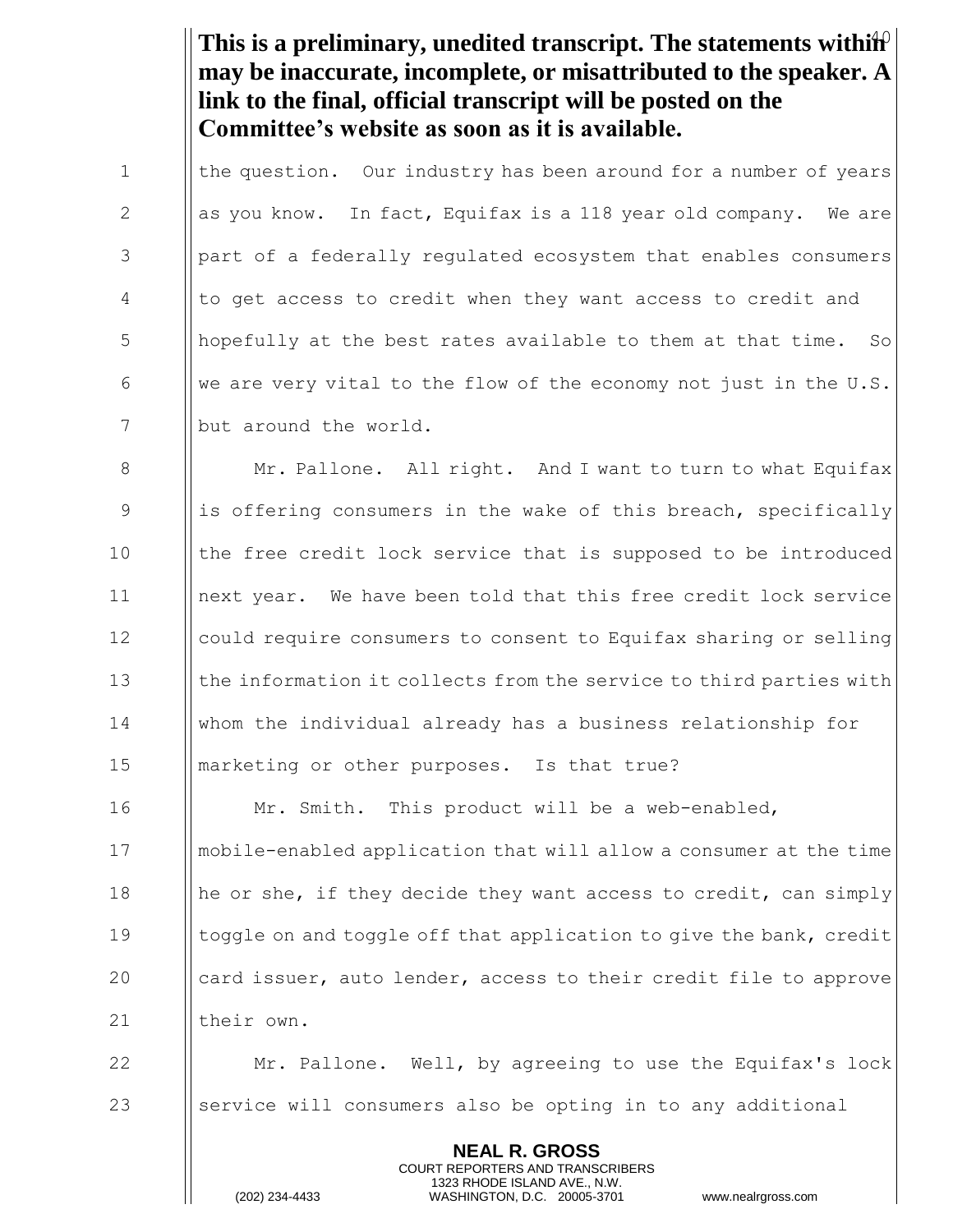This is a preliminary, unedited transcript. The statements within<sup>1</sup> **may be inaccurate, incomplete, or misattributed to the speaker. A link to the final, official transcript will be posted on the Committee's website as soon as it is available.**

|              | <b>NEAL R. GROSS</b>                                                |
|--------------|---------------------------------------------------------------------|
| 23           | still end after 1 year?                                             |
| 22           | like credit monitoring and identity theft insurance. Will that      |
| 21           | lock is already included in TrustedID Premier and other services    |
| 20           | of a person's Equifax credit report free forever. A credit report   |
| 19           | by January 31st of 2018 Equifax would make locking and unlocking    |
| 18           | Mr. Pallone. Now last week, the interim CEO announced that          |
| 17           | decision.                                                           |
| 16           | It will be their choice, their power not ours to make that          |
| 15           | into their world who they want to have access and who they do not.  |
| 14           | evolves over time the consumer will have the ability to invite      |
| 13           | Mr. Smith. Yes, Congressman. I would envision as this               |
| 12           | party?                                                              |
| 11           | if the consumer already has a business relationship with the third  |
| 10           | free method to choose not to share their data in this way, even     |
| 9            | Mr. Pallone. Now will Equifax give consumers an easy and            |
| $8\,$        | will be able to get.                                                |
| 7            | it is a service to them and that is the only product the service    |
| 6            | consumer, when they go to get and sign up for the lock product      |
| 5            | cross-selling, up-selling, or any products available to the         |
| 4            | viewed as a service, a utility not a product. But we know           |
| 3            | paradigm, and what I mean by that is this will be in an environment |
| $\mathbf{2}$ | Mr. Smith. Congressman, we are trying to change the                 |
| $\mathbf 1$  | marketing arrangements either via Equifax or any of its partners?   |

COURT REPORTERS AND TRANSCRIBERS 1323 RHODE ISLAND AVE., N.W.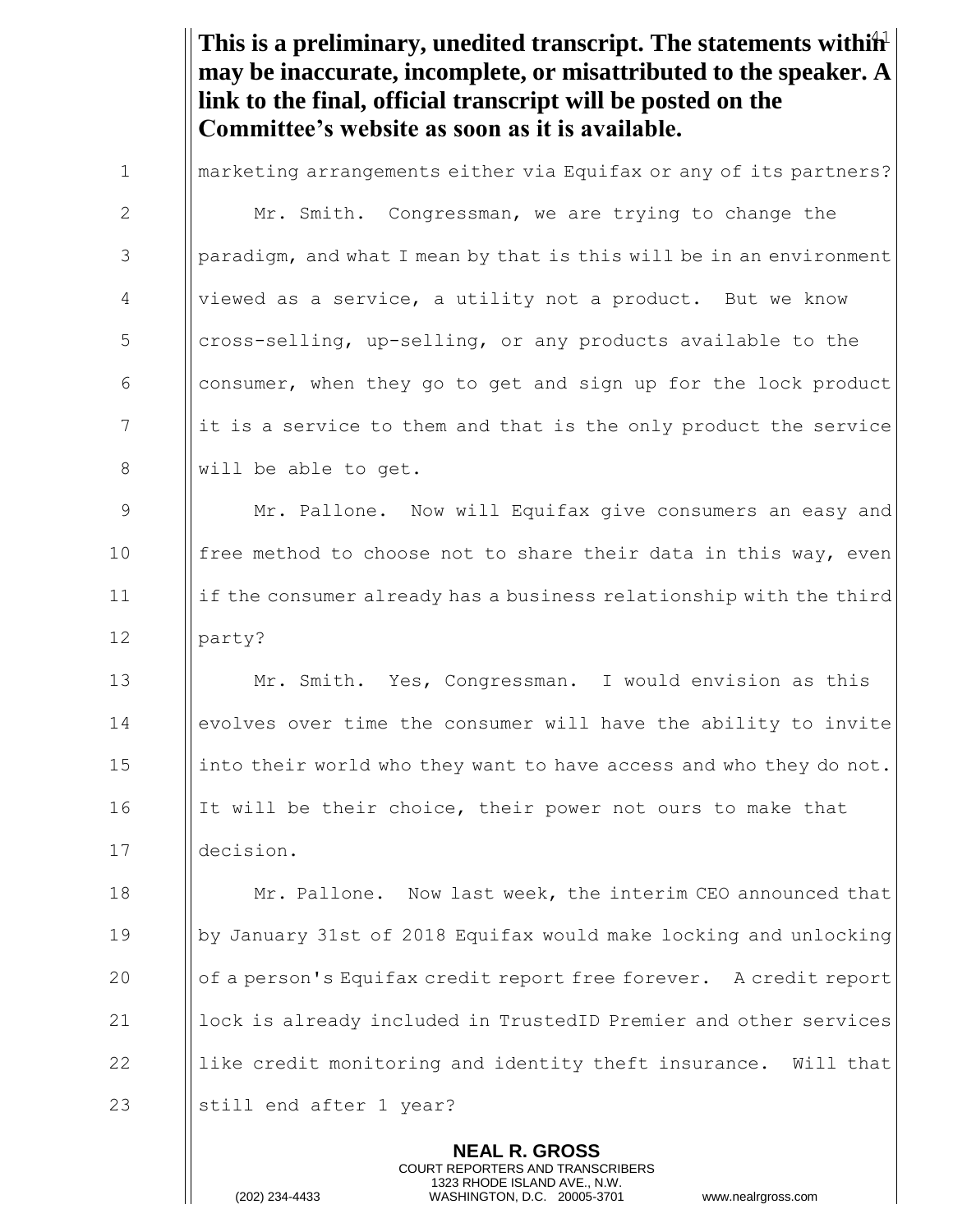This is a preliminary, unedited transcript. The statements within<sup>2</sup> **may be inaccurate, incomplete, or misattributed to the speaker. A link to the final, official transcript will be posted on the Committee's website as soon as it is available.**

1  $\parallel$  Mr. Smith. Congressman, a couple of differences. Number 2 | | one, the product we offer today for consumers protects the 3 | consumer at the same level of protection they would get January 4 | 31st. The difference is today it is a browser-enabled product  $\frac{1}{5}$  || or service. The 31st of January it will be an application, much  $\begin{array}{c|c} 6 & \text{[displacement]} \end{array}$  simpler and easier for the consumer to use. The protection is 7 | largely the same.

8 So they get this free service when they sign through for 1 9 || year. At the end of the 1 year, effective January 31st of 2018, 10 || it goes into the new lock product.

11 | Mr. Pallone. I guess, you know, the difference other than not expiring between the credit report lock that is part of TrustedID Premier and the credit locking tool that will be available in January, why not just extend the freeze program? **Mr. Smith.** There is a difference between the freeze product which came to pass with FACTA back in 2003, passed into law in 2004. That is now governed by state laws in all states and it **i** is a cumbersome process for a consumer. In many cases, some 19 States require you to mail in your request for a freeze and then  $\parallel$  we must mail you a PIN, so your ability to get access to get credit 21 When you want credit is encumbered.

22 A consumer could go to a car dealer or to a bank to get a 23 credit card, forget his or her PIN on a freeze product. Have to

> **NEAL R. GROSS** COURT REPORTERS AND TRANSCRIBERS 1323 RHODE ISLAND AVE., N.W.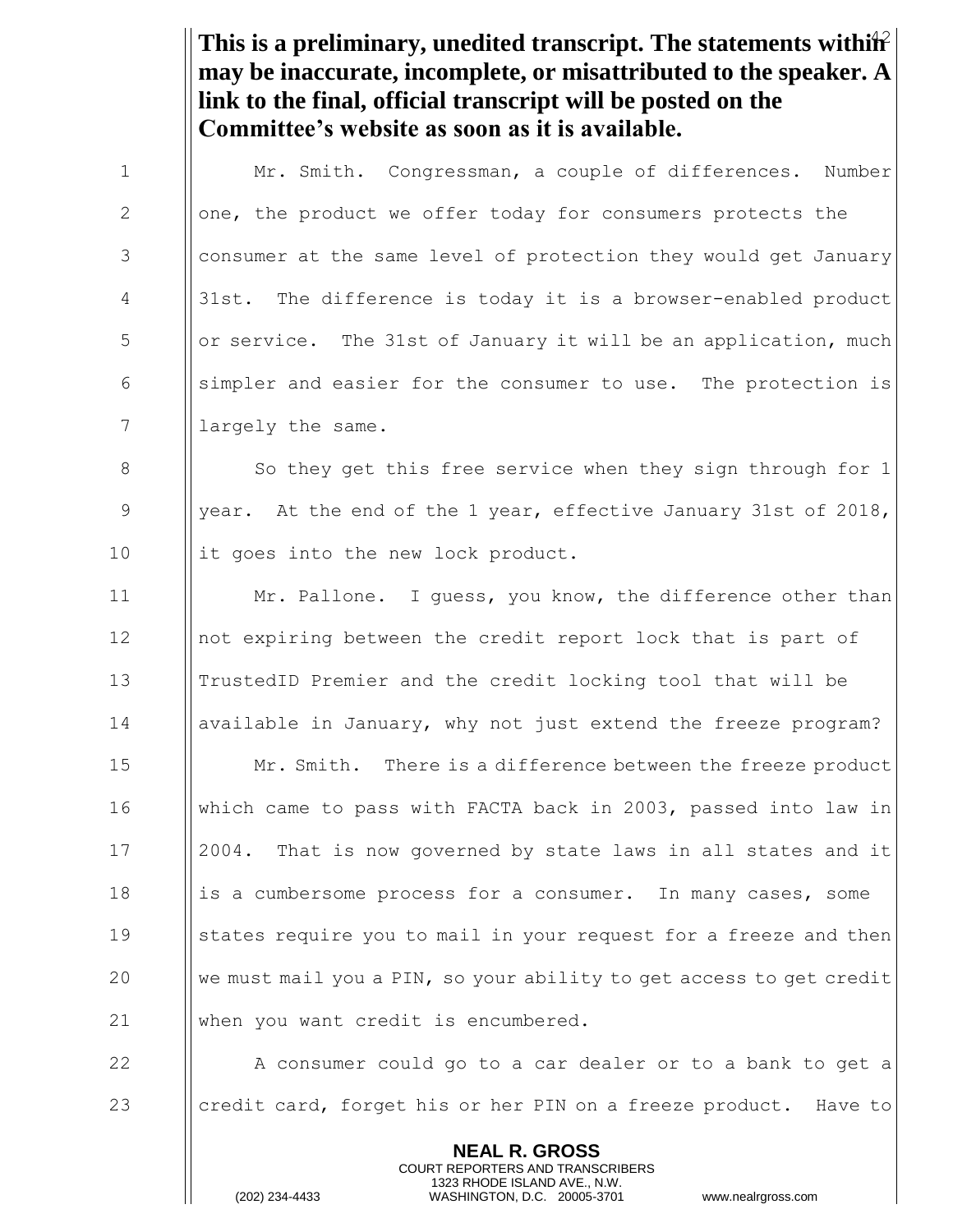This is a preliminary, unedited transcript. The statements within<sup>3</sup> **may be inaccurate, incomplete, or misattributed to the speaker. A link to the final, official transcript will be posted on the Committee's website as soon as it is available.**

| $\mathbf{1}$    | go back home, look for the PIN, mail the PIN in. So it is a                                                                                                            |
|-----------------|------------------------------------------------------------------------------------------------------------------------------------------------------------------------|
| $\mathbf{2}$    | cumbersome process. The lock product we are offering today is                                                                                                          |
| 3               | a big step forward. The lock product for the 31st of January is                                                                                                        |
| 4               | an even further step forward.                                                                                                                                          |
| 5               | Mr. Pallone. My time has run out, Mr. Chairman.                                                                                                                        |
| 6               | Mr. Latta. Thank you very much. The gentleman's time has                                                                                                               |
| $7\phantom{.0}$ | expired. The chair now recognizes the chairman emeritus of the                                                                                                         |
| $8\,$           | full committee, the gentleman from Texas, for 5 minutes.                                                                                                               |
| $\mathcal{G}$   | Mr. Barton. Thank you, Mr. Chairman, and since I am not a                                                                                                              |
| 10              | member of this subcommittee, thank you for your courtesy in                                                                                                            |
| 11              | allowing me to ask questions.                                                                                                                                          |
| 12              | Mr. Smith, what is the market value of Equifax? What is your                                                                                                           |
| 13              | company worth, or your former company?                                                                                                                                 |
| 14              | Mr. Smith. Congressman, last time I checked it is somewhere                                                                                                            |
| 15              | close to 13 billion.                                                                                                                                                   |
| 16              | Mr. Barton. 13 billion. I am told by my staff that this                                                                                                                |
| 17              | current, this latest data breach was about 143 million people;                                                                                                         |
| 18              | is that right?                                                                                                                                                         |
| 19              | Mr. Smith. We were informed yesterday from the company that                                                                                                            |
| 20              | it is typical in a forensic audit there was some slight movement                                                                                                       |
| 21              | and the numbers-adjusted press release came out from the company                                                                                                       |
| 22              | last night it is 145.5.                                                                                                                                                |
| 23              | Mr. Barton. Well, okay. I appreciate your accuracy there.                                                                                                              |
|                 | <b>NEAL R. GROSS</b><br><b>COURT REPORTERS AND TRANSCRIBERS</b><br>1323 RHODE ISLAND AVE., N.W.<br>(202) 234-4433<br>WASHINGTON, D.C. 20005-3701<br>www.nealrgross.com |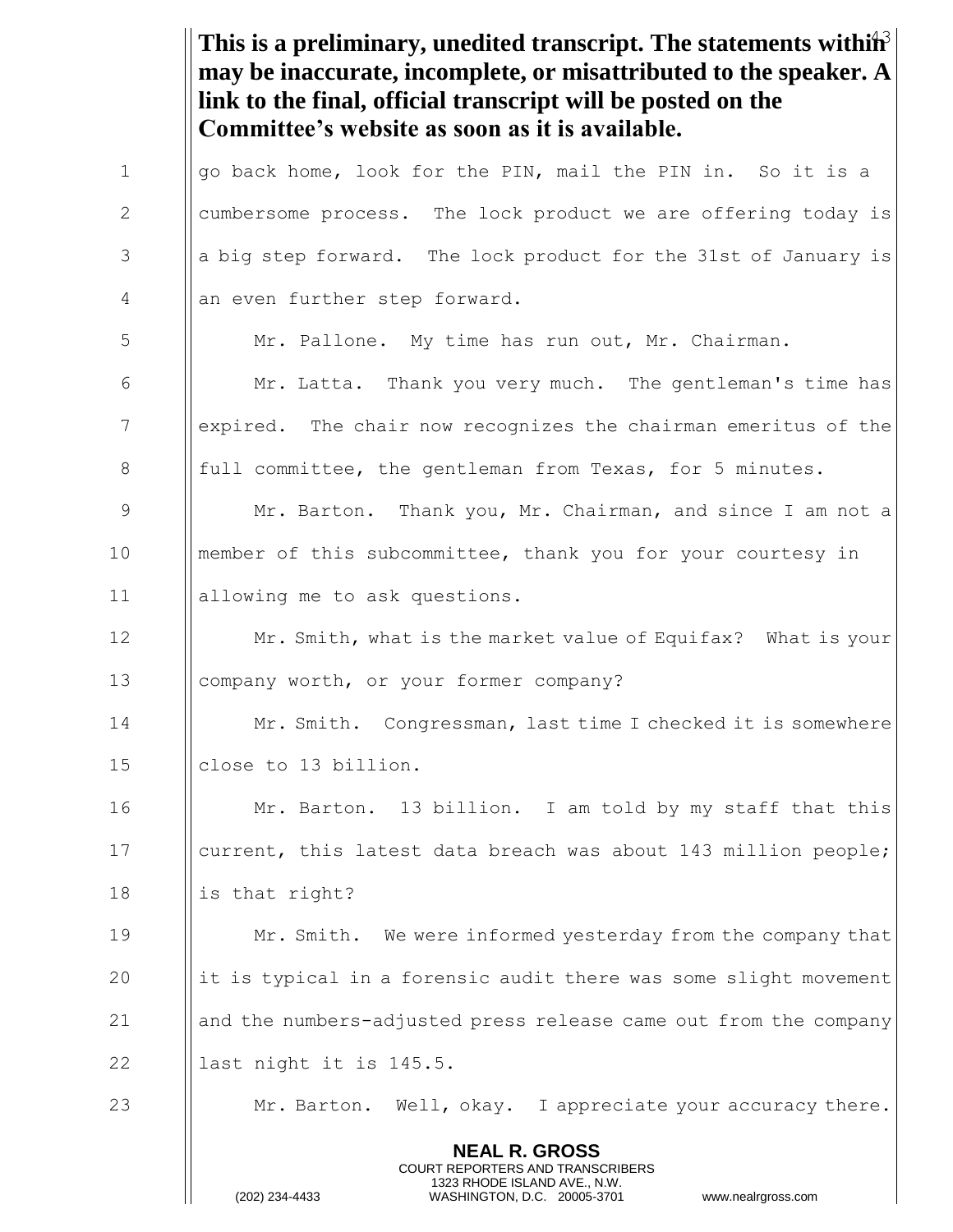This is a preliminary, unedited transcript. The statements within<sup>4</sup> **may be inaccurate, incomplete, or misattributed to the speaker. A link to the final, official transcript will be posted on the Committee's website as soon as it is available.**

1 I But under current law you are basically required to alert each 2  $\|\$  of those that their account has been hacked, but there is really 3 1 || no penalty unless there is some sort of a lawsuit filed and the 4 Federal Trade Commission or a state attorney general files a class 5 | action lawsuit against your company. So you are really only 6 | notify  $-$  you are just required to notify everybody and say so 7 Superty, so sad. I understand that your company has to stay in 8 business, has to make money, but it would seem to me that you might 9 9 Pay a little bit more attention to security if you had to pay 10 everybody whose account got hacked a couple of thousand bucks or 11 something. What would the industry reaction be to that if we 12 | | passed a law that did that?

13 **Mr. Smith.** Congressman, I understand your question. I 14 I | think the path that we were on when I was there and the company 15 has continued is the right path, and that is the path of allowing 16 I the consumers to control the power of who and when accesses their 17 | credit file going forward, taking the --

18 **Mr. Barton.** Well, the consumer can't control the security 19 | of your system.

**Mr.** Smith. That is true, sir. But they can control --**Mr.** Barton. And your security people knew there was a **problem and according to staff briefings that I have been a part**  $\Box$  of they didn't act in a very expeditious fashion until the system

> **NEAL R. GROSS** COURT REPORTERS AND TRANSCRIBERS 1323 RHODE ISLAND AVE., N.W.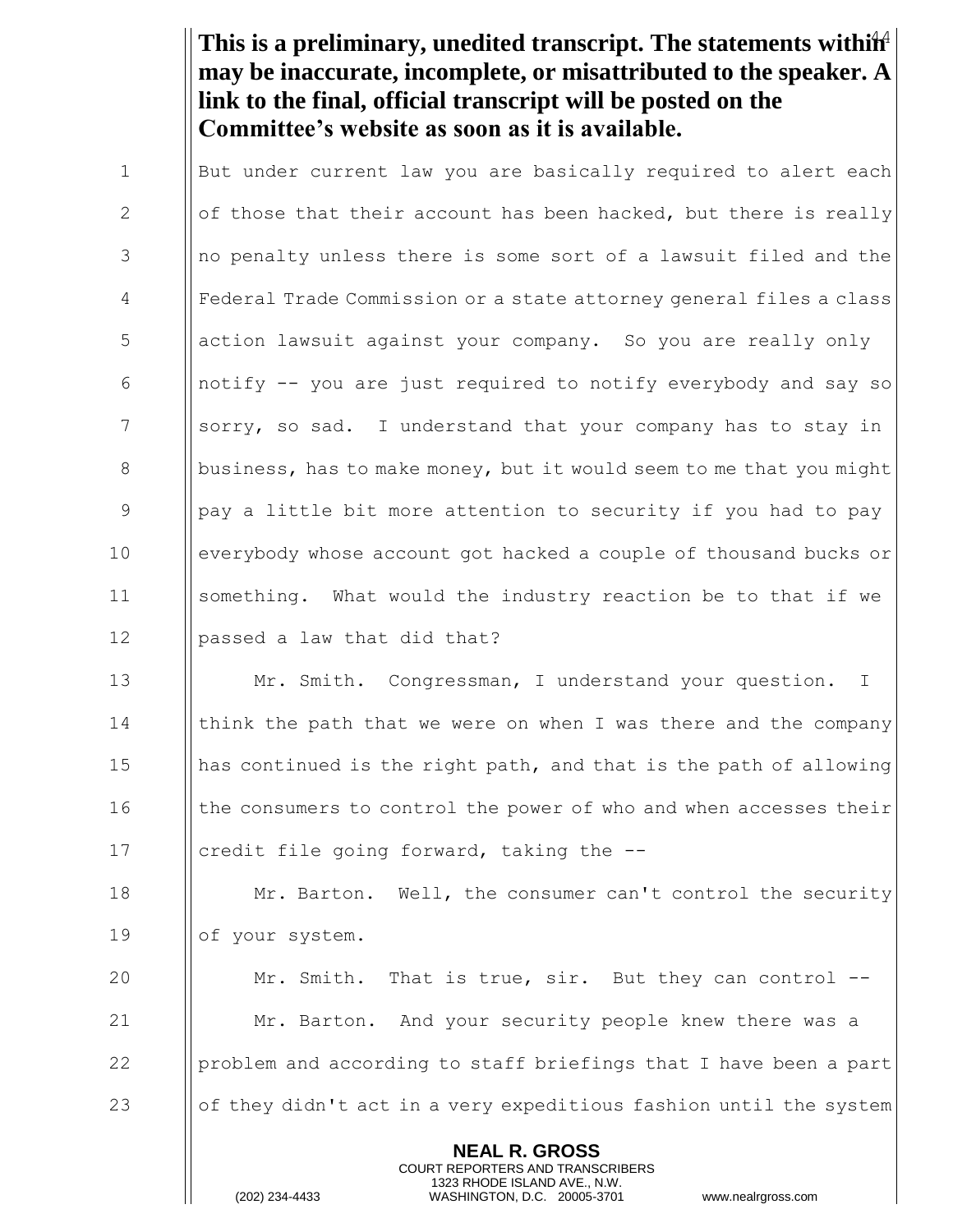This is a preliminary, unedited transcript. The statements within<sup>5</sup> **may be inaccurate, incomplete, or misattributed to the speaker. A link to the final, official transcript will be posted on the Committee's website as soon as it is available.**

1  $\parallel$  had already been hacked. I mean you are to be commended for being 2 | here. I don't think we subpoenaed you. I think you appeared 3 Voluntarily which shows a commendable amount of integrity on your 4 part.

5 But I am tired of almost every month there is another security 6 breach and it is okay, we have to alert you. I checked my file  $7$  || to see if I was one of the ones that got breached, and apparently 8  $\parallel$  I wasn't. I don't know how I escaped, but I didn't get breached. 9 But my staff person did, and we looked at her reports last night 10 and the amount of information that is collected is way beyond what 11 | you need to determine if she is creditworthy for a consumer loan.

**I** Basically, her entire adult history going back 10 years everywhere she has lived, her name, her date of birth, her Social 14 Security Number, her phone numbers, her addresses, her credit card, student loans, security clearance applications for federal employment, car insurance, even employment history of jobs that 17 She worked when she was in high school. That is not needed to determine whether she is worthy of getting a \$5,000 credit card 19 Ioan or something and now it is all out in the netherworld of whoever hacked it.

21  $\parallel$  You know, I can't speak for anybody but myself, but I think 22 include 1 it is time at the federal level to put some teeth into this and 23 Sept 1 some sort of a per-account payment. And again I don't want to

> **NEAL R. GROSS** COURT REPORTERS AND TRANSCRIBERS 1323 RHODE ISLAND AVE., N.W.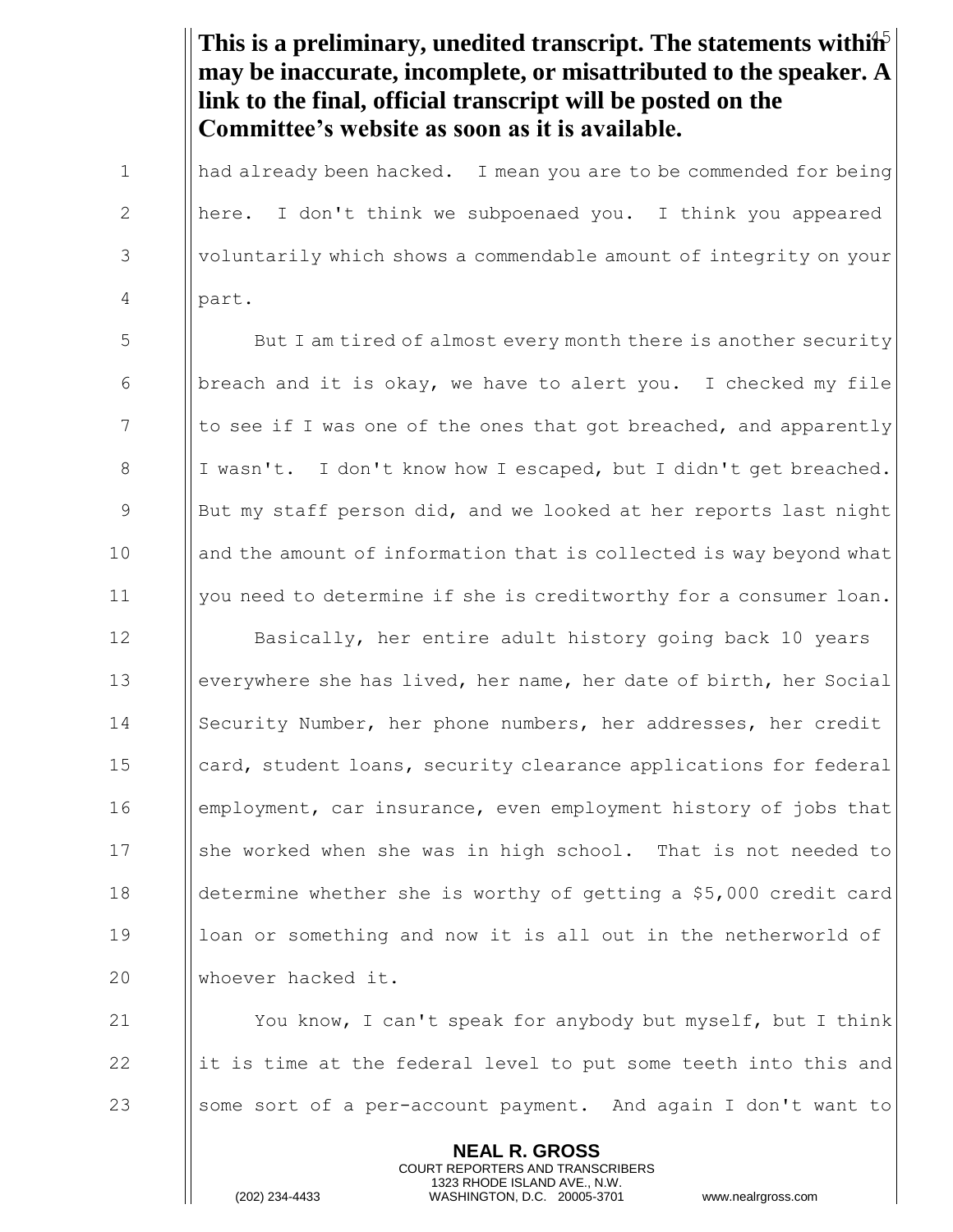This is a preliminary, unedited transcript. The statements within<sup>6</sup> **may be inaccurate, incomplete, or misattributed to the speaker. A link to the final, official transcript will be posted on the Committee's website as soon as it is available.**

 $\parallel$  drive credit bureaus out of business and all of that, but we are  $\parallel$  going to -- we could have this hearing every year from now on if || we don't do something to change the current system. So I would hope that you would go back to your peers and work With the committee, the chairman and the subcommittee chairman  $\Box$  and ranking member and let's figure out something to do that 7 actually gives an incentive to the industry to protect ourselves.  $\parallel$  And the only way I know to do it is to some fine per account hacked 9 In that is large enough that even a company that is worth \$13 billion would rather protect their data and probably not collect as much data than just come up here and have to appear and say we are sorry. 12 | With that, Mr. Chairman, thank you for your courtesy and I 13 | vield back. **Mr. Latta.** The gentleman yields back and the chair now recognizes the gentleman from New Mexico for 5 minutes. Mr. Lujan. Thank you, Mr. Chairman.

17 **Mr.** Smith, there is a difference between a lock product and 18 **a** a freeze, correct; those are two different things?

**Mr. Smith.** Congressman, there is a process. It is a little  $\parallel$  different, but as far as the consumer and the protection that he  $\Box$  or she would get from doing one versus the other is virtually if  $\parallel$  not exactly the same.

 $23$   $\parallel$  Mr. Lujan. Well, virtually almost exactly is not the same.

**NEAL R. GROSS** COURT REPORTERS AND TRANSCRIBERS 1323 RHODE ISLAND AVE., N.W.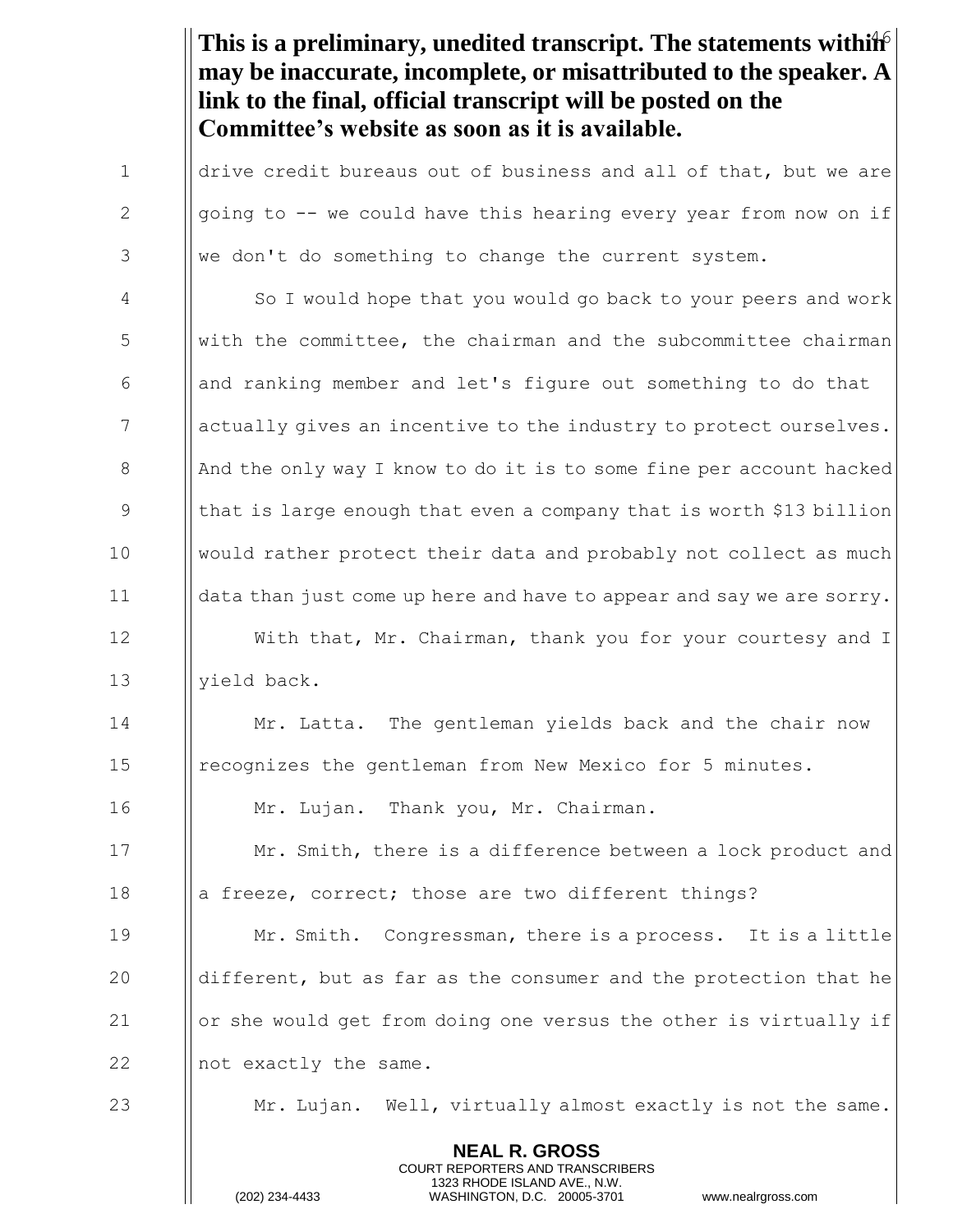This is a preliminary, unedited transcript. The statements withih<sup>7</sup> **may be inaccurate, incomplete, or misattributed to the speaker. A link to the final, official transcript will be posted on the Committee's website as soon as it is available.**

| $\mathbf 1$ | Are they different?                                                                                                                                                    |
|-------------|------------------------------------------------------------------------------------------------------------------------------------------------------------------------|
| 2           | Mr. Smith. It is the same.                                                                                                                                             |
| 3           | Mr. Lujan. So your lock product is the same as a freeze?                                                                                                               |
| 4           | Mr. Smith. As far as the protection --                                                                                                                                 |
| 5           | Mr. Lujan. Well, we will get into that later. I appreciate                                                                                                             |
| 6           | that clarification. Will Equifax be willing to pay for this                                                                                                            |
| 7           | freeze at Experian and TransUnion for consumers whose information                                                                                                      |
| 8           | was stolen?                                                                                                                                                            |
| 9           | Mr. Smith. You are referring to the freeze or the lock?                                                                                                                |
| 10          | Mr. Lujan. You said they are the same so.                                                                                                                              |
| 11          | Mr. Smith. Yes. Right now we offer a free lock product as                                                                                                              |
| 12          | you know for 1 year and then a free lifetime lock product for life                                                                                                     |
| 13          | starting January 31st, 2018.                                                                                                                                           |
| 14          | Mr. Lujan. And that also extends to Experian and                                                                                                                       |
| 15          | TransUnion?                                                                                                                                                            |
| 16          | Mr. Smith. No, sir. It does not.                                                                                                                                       |
| 17          | Mr. Lujan. Let me repeat the question. Will Equifax be                                                                                                                 |
| 18          | willing to pay for that freeze for that lock at Experian and                                                                                                           |
| 19          | TransUnion for consumers whose information was stolen through                                                                                                          |
| 20          | Equifax?                                                                                                                                                               |
| 21          | Mr. Smith. Congressman, the company has come out with what                                                                                                             |
| 22          | they feel is a comprehensive five different services today and                                                                                                         |
| 23          | a lifetime lock. I would encourage, to be clear, I would                                                                                                               |
|             | <b>NEAL R. GROSS</b><br><b>COURT REPORTERS AND TRANSCRIBERS</b><br>1323 RHODE ISLAND AVE., N.W.<br>(202) 234-4433<br>WASHINGTON, D.C. 20005-3701<br>www.nealrgross.com |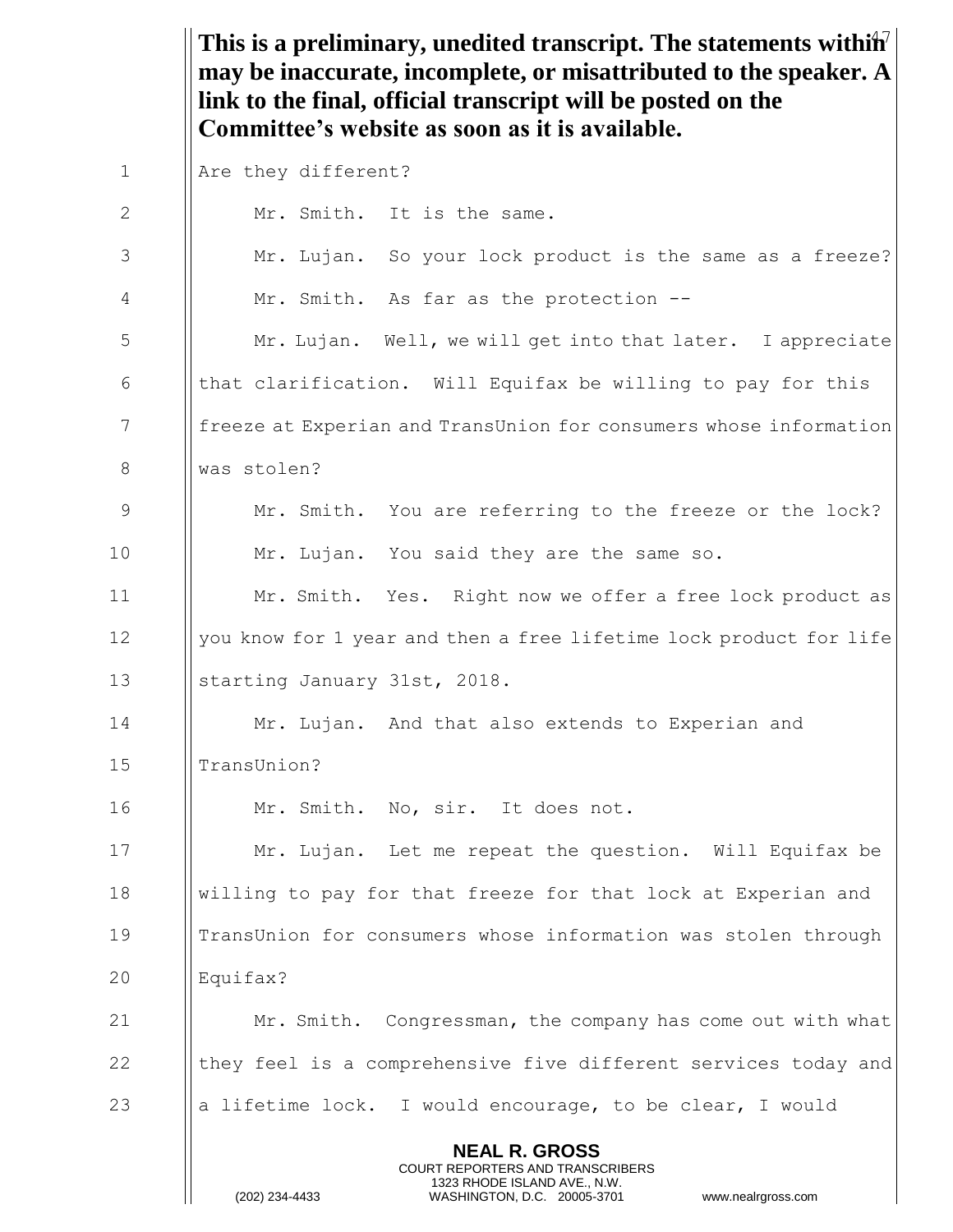This is a preliminary, unedited transcript. The statements within<sup>8</sup> **NEAL R. GROSS** COURT REPORTERS AND TRANSCRIBERS 1323 RHODE ISLAND AVE., N.W. **may be inaccurate, incomplete, or misattributed to the speaker. A link to the final, official transcript will be posted on the Committee's website as soon as it is available.** 1 **encourage TransUnion and Experian to do the same.** It is time we 2  $\parallel$  changed the paradigm, give the power back to the consumer to 3 Control who accesses his or her credit data. It is the right thing  $4$  || to do. 5  $\parallel$  Mr. Lujan. Okay. I am down to limited time, Mr. Smith. I 6 | | apologize. I will take that as a no that Equifax will not pay 7 **for Experian and TransUnion consumers.** Do you think consumers 8 Should have to pay a penalty for your mistake including potential 9 identity theft, false credit accounts, fraudulent tax returns, 10 | or medical identity theft, or do you commit to compensating any 11 consumers who suffer harm as a consequence of your breach? 12  $\parallel$  Mr. Smith. We take this seriously. I have apologized. I 13 will apologize again to the American consumer. We have offered 14 || a comprehensive set of products for free. 15 **Mr. Lujan.** Mr. Smith, will those comprehensive sets of 16 | products make consumers whole? 17 | Mr. Smith. It will protect them going forward. 18 **Mr.** Lujan. Will it make them whole, yes or no? 19  $\parallel$  Mr. Smith. It is hard for me to tell if someone has been 20 || harmed so I can't answer the question. 21 Mr. Lujan. If someone's credit has been stolen and someone 22  $\parallel$  went and opened up a bunch of their accounts, bought furniture, 23 bought cell phones, bought a bunch of fuel, and now this consumer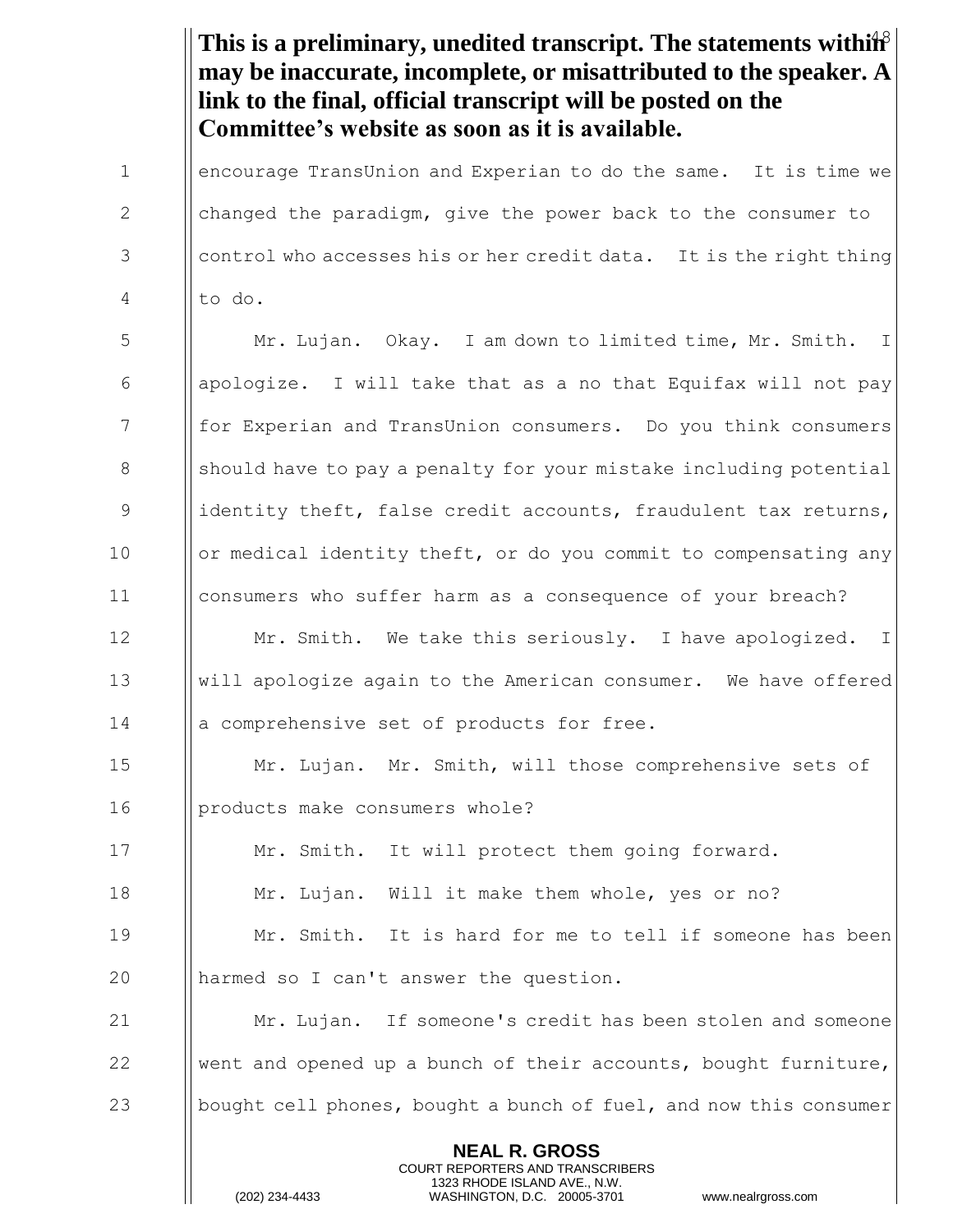This is a preliminary, unedited transcript. The statements within<sup>9</sup> **NEAL R. GROSS may be inaccurate, incomplete, or misattributed to the speaker. A link to the final, official transcript will be posted on the Committee's website as soon as it is available.** 1  $\parallel$  can't fix their history they have been harmed. In that case will 2 | Equifax make that person whole? 3 | Mr. Smith. Congressman, as I have said I apologize. We 4 || have offered them a --5 | Mr. Lujan. Thank you very much, sir. 6 | So I want to go back to the line of questioning earlier from  $7$  ||Mr. Pallone. On August 11th, in your prepared testimony it says 8 In that you were aware of a large amount of consumer PII. On August 9 9 ||15th, it says in your prepared testimony a PII had been stolen,  $10$  ||it appeared likely, and that you requested a detailed briefing 11 Ito determine how much the company should proceed. On August 17th, 12  $\parallel$  it says, you, I held a senior leadership meeting to receive the 13 detailed briefing on the investigation. You gave a speech also 14 | | on the 17th about profiting off of fraud with these new markets. 15 | You shared with Mr. Pallone that you were not aware of PII being 16 | | stolen. What is it? 17 **Mr. Smith.** Congressman, on the 17th I had the full debrief 18 **from Mandiant, our forensic auditors, from outside counsel, and** 19 my team. I was aware on the 15th that there had been some PII 20 | compromise. How much the scope --21  $\parallel$  Mr. Lujan. I appreciate that clarification. You were 22 absolut aware it was stolen and you just were not aware how much? 23 Mr. Smith. I was not aware it was stolen. I was aware there

> COURT REPORTERS AND TRANSCRIBERS 1323 RHODE ISLAND AVE., N.W.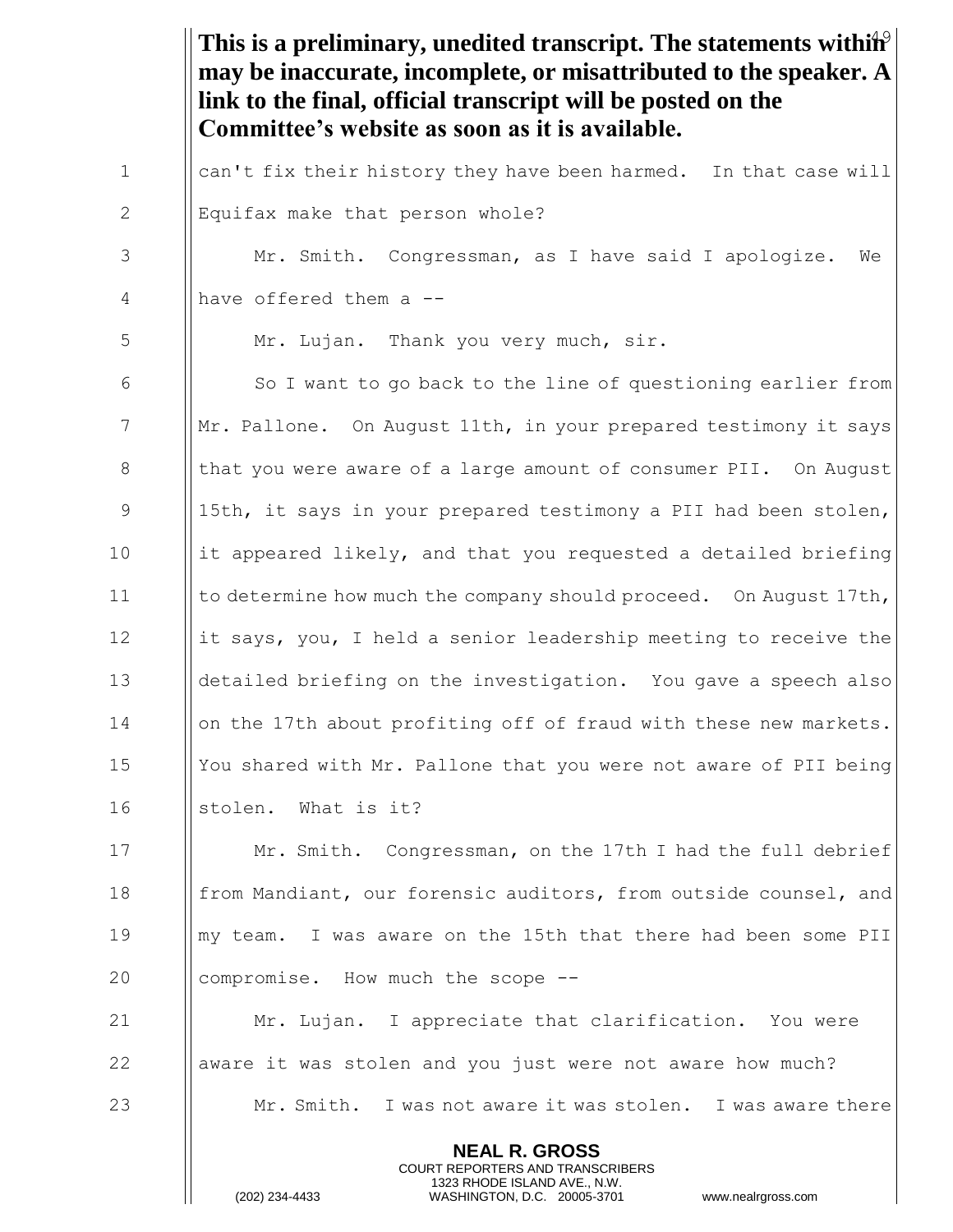This is a preliminary, unedited transcript. The statements within<sup>2</sup> **NEAL R. GROSS** COURT REPORTERS AND TRANSCRIBERS 1323 RHODE ISLAND AVE., N.W. **may be inaccurate, incomplete, or misattributed to the speaker. A link to the final, official transcript will be posted on the Committee's website as soon as it is available.**  $1$   $|$  was  $-$ 2 Mr. Lujan. It says in your prepared testimony that you were 3 aware, that you asked for a detailed briefing to determine how 4 Inthe company should proceed. So you were aware that PII was stolen  $\frac{1}{5}$  || on the 15th; is that true or not true? 6  $\parallel$  Mr. Smith. At that time, the 17th was the detailed review  $7$  || of when I learned about PII. And even at that time which PII, 8 Was it stolen, was it not stolen, those details came to life, 9 | Congressman, over the course of August. 10 | Mr. Lujan. Mr. Smith, on August 15th, were you aware that 11 there was PII that was stolen or not? 12 | Mr. Smith. On August 15th --13 **Mr. Lujan.** Regardless of the amount were you aware of that? 14 **Mr. Smith.** On August 15th, I was made aware that hackers, 15 **criminal hackers, had gotten into our system and had some PII** 16 information. 17 **Mr. Lujan.** Okay. Well, we can revert to your prepared 18 I testimony. The other question that I have that Ms. Schakowsky 19 was asking on, is Chief Legal Officer John Kelley still employed 20 | by you, or by Equifax? 21 | Mr. Smith. Yes, he is. 22 **Mr.** Lujan. And you were the CEO at the time that approved 23 **the terms of the retirement for David Webb and Susan Mauldin.** Is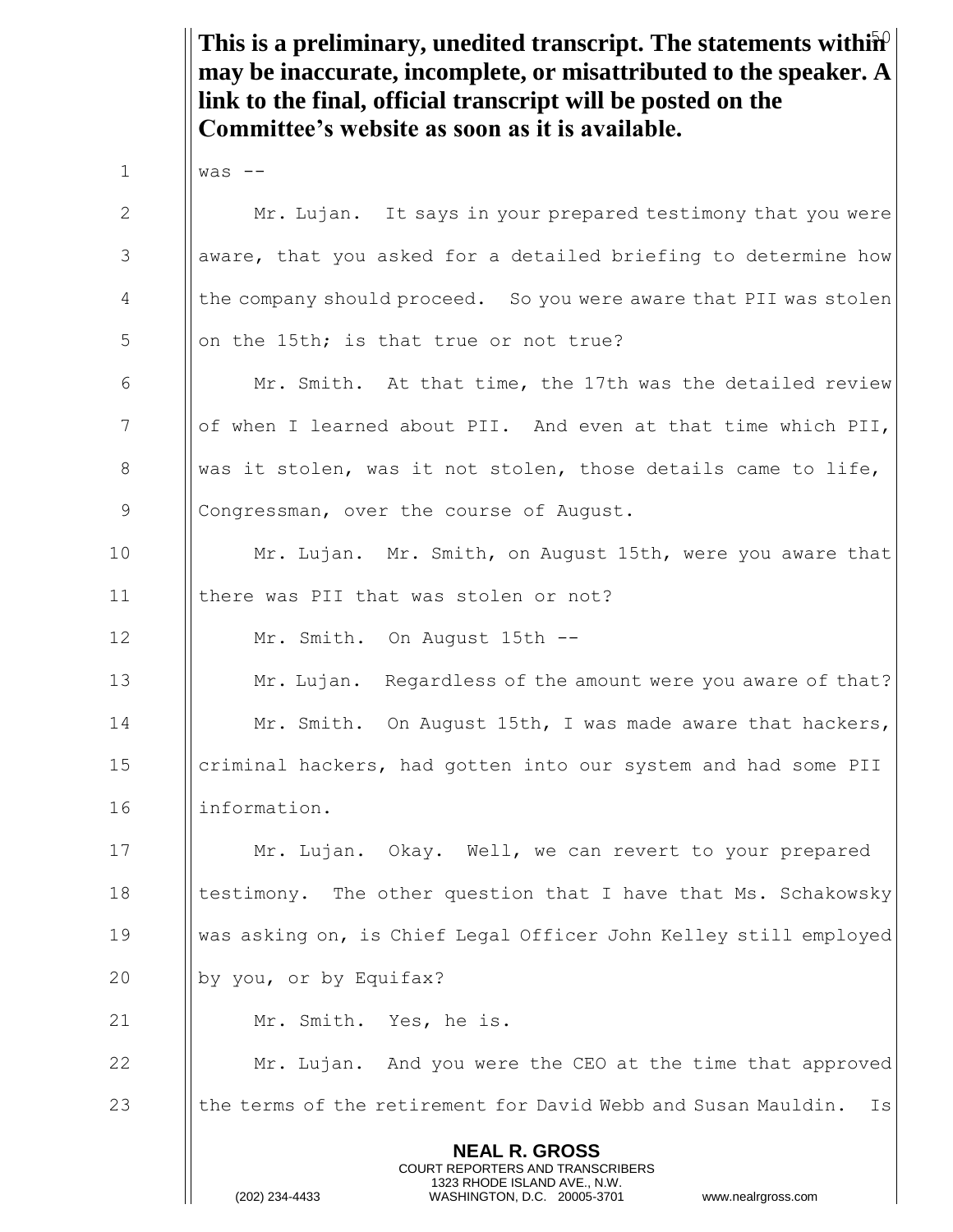This is a preliminary, unedited transcript. The statements within<sup>1</sup> **NEAL R. GROSS** COURT REPORTERS AND TRANSCRIBERS 1323 RHODE ISLAND AVE., N.W. **may be inaccurate, incomplete, or misattributed to the speaker. A link to the final, official transcript will be posted on the Committee's website as soon as it is available.** 1 | their classification as retired permanent or could it potentially 2 | change to fired for cause like yours? 3 | Mr. Smith. There is an investigation going on by the board  $4$  || at this time. 5 | Mr. Lujan. And Mr. Chairman, I know that my time has 6  $\Box$  collapsed here, if you will, but there is an article in WGN-TV 7 That talks about Equifax doing their own investigation into the 8 **I** three executives that sold their stock and profited. And I quess 9 In they must have a pretty good investigative team there because 10 **between the press release that happened on Friday or whenever it** 11 came out, and then a story on Sunday, and today we have a revelation 12  $\parallel$  that those folks didn't know that this breach took place, I just 13 | | hope we get to the bottom of this. 14 **I** And again, Mr. Chairman, I hope that we can be given assurance  $15$  || to the committee and to the American people that this committee  $16$  || will have a markup and a hearing with bills that we can take to 17 Ithe floor before the holidays to give the American people 18 **consumers confidence again because this is a mess.** Thank you, 19 Mr. Chairman. 20 Mr. Latta. Thank you very much. The gentleman's time has 21 | expired. And the chair now recognizes the gentleman from 22  $\|\mathbf{M}$  Mississippi, the vice chairman of the subcommittee, for 5 minutes. 23 **Mr. Harper.** Thank you, Mr. Chairman.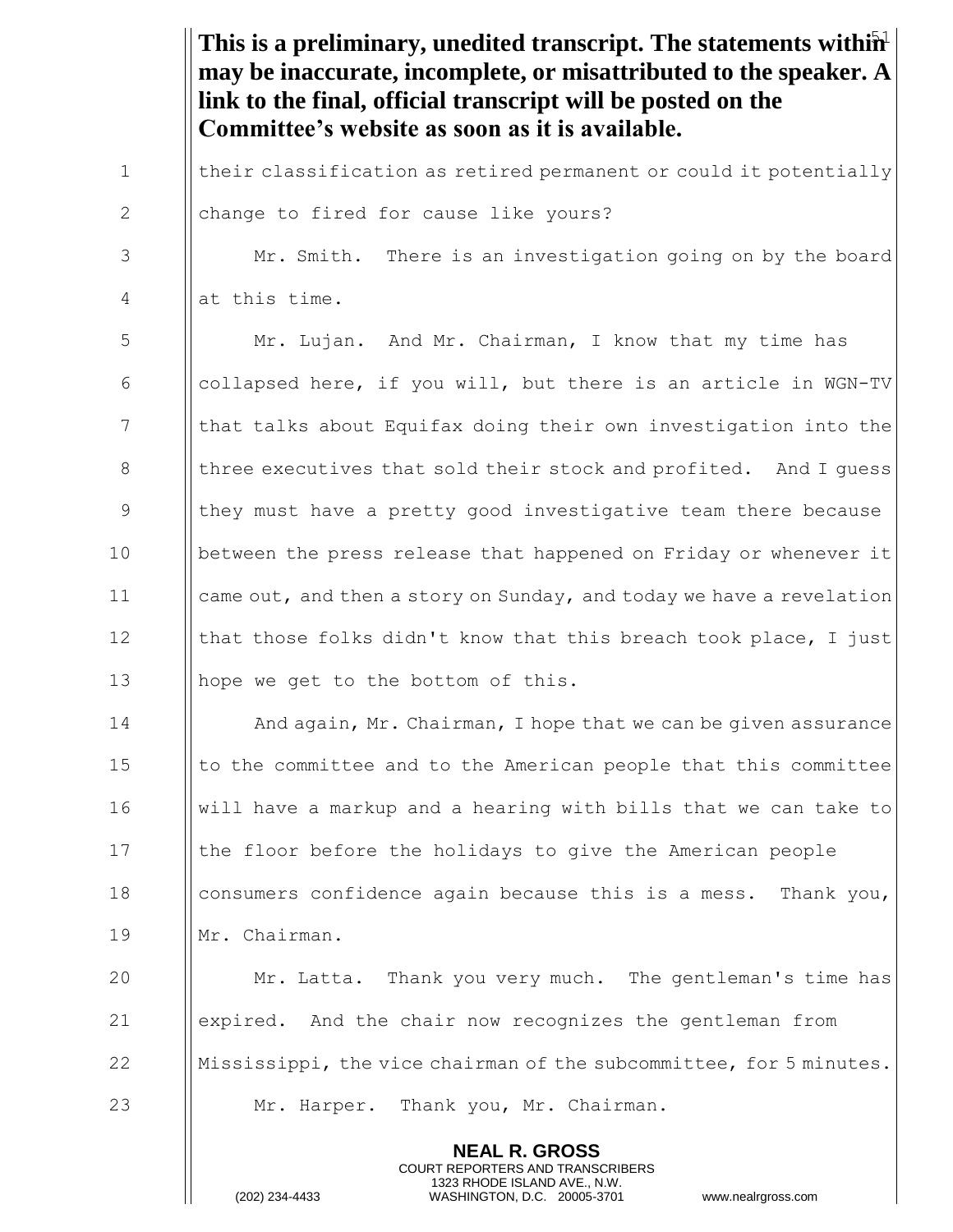This is a preliminary, unedited transcript. The statements within<sup>2</sup> **may be inaccurate, incomplete, or misattributed to the speaker. A link to the final, official transcript will be posted on the Committee's website as soon as it is available.**

**NEAL R. GROSS** COURT REPORTERS AND TRANSCRIBERS 1 | Mr. Smith, thank you for being here to testify today. In 2 | your written testimony and in response to some of the chairman's 3 | questions, you stated that you were informed of suspicious 4 activity on July the 31st by your chief information officer and 5 Went on to discuss that. And you said, I certainly did not know 6  $\parallel$  that personal identifying information, PII, had been stolen or 7 In ave any indication of the scope of the attack. Did you ask him 8 if there had been any personal identifying information that had 9 been obtained? 10 Mr. Smith. Congressman, at that time I was informed it was 11 a dispute portal document. A dispute portal document is 12 Something that typically houses if the company is disputing with 13  $\parallel$  us they paid off a utility bill he or she may take a picture of  $14$  | the utility bill. So at that time that was the conversation. 15 **Mr. Harper.** Mr. Smith, not to interrupt, but my question 16 was did you ask if any PII had been accessed? 17 | Mr. Smith. No, I did not. 18 **Mr. Harper.** Were you made aware at that point of the Apache 19 || Struts patch? 20 | Mr. Smith. No, sir. I was not. 21 **Mr.** Harper. Had you had any meetings with your chief 22 information officer or your security department about any of this 23 || issue prior to July 31st?

1323 RHODE ISLAND AVE., N.W.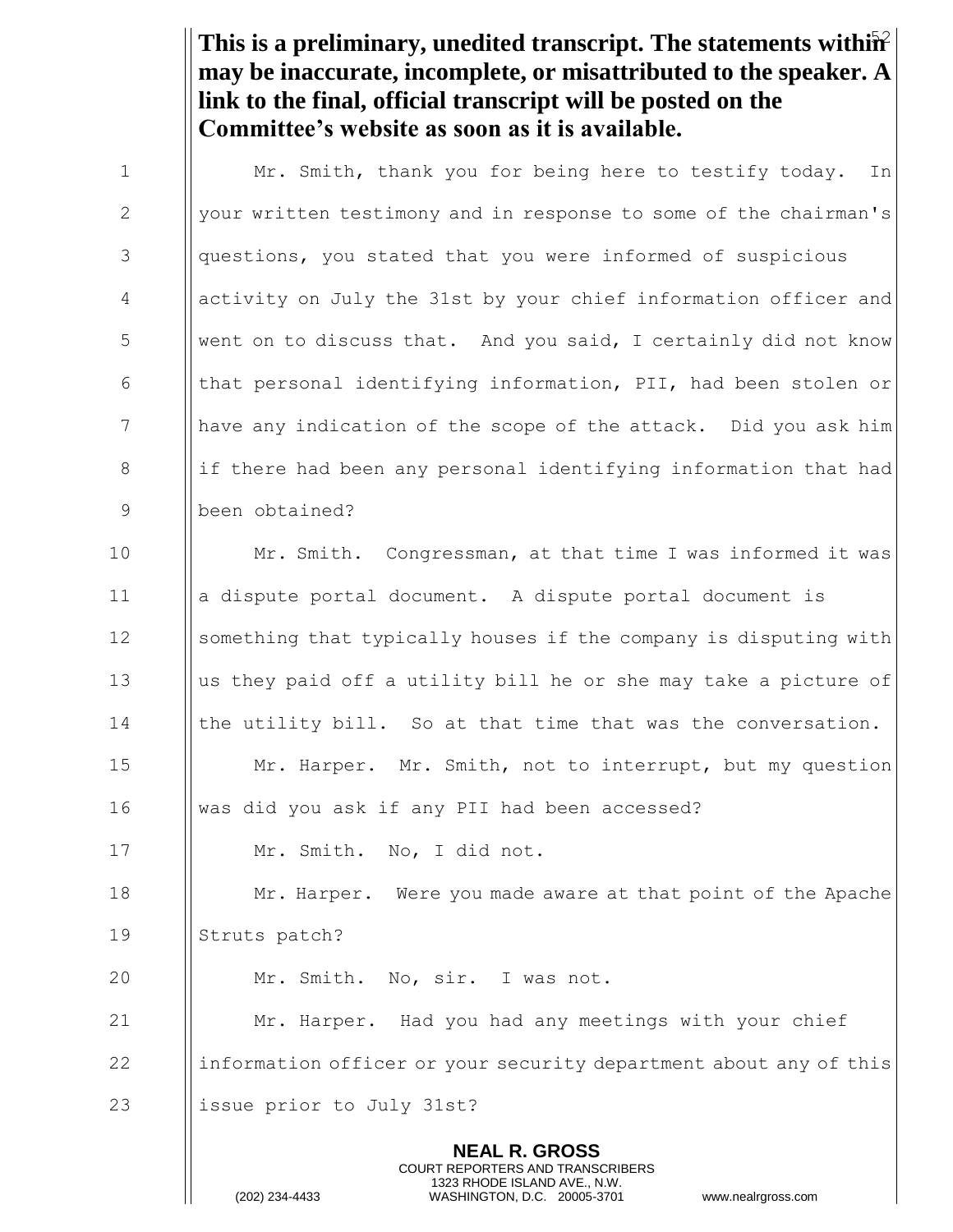This is a preliminary, unedited transcript. The statements within<sup>3</sup> **NEAL R. GROSS** COURT REPORTERS AND TRANSCRIBERS 1323 RHODE ISLAND AVE., N.W. **may be inaccurate, incomplete, or misattributed to the speaker. A link to the final, official transcript will be posted on the Committee's website as soon as it is available.** 1 | Mr. Smith. No, Congressman. I did not. 2 Mr. Harper. Had you had any meetings with them about any 3 **Suppreprent information during that time from March until July** 4 31st? 5 | Mr. Smith. Oh yes. We would have routine meetings, 6 || security reviews, IT reviews. 7 **Mr.** Harper. How often do you have those? 8 | Mr. Smith. Common due process would be at least quarterly. 9 Mr. Harper. And why did you not have this discussion come 10  $\parallel$  up and did you have, obviously that is more than a quarter, so 11 how many meetings did you have between that time of March the 8th 12 | until July the 31st with your security team? 13 **Mr.** Smith. Make sure I understand your question. Why 14 didn't -- 15 **Mr. Harper.** No. How many meetings did you have during that 16 Itime from March the 8th until July the 31st? 17 | Mr. Smith. I don't have that information with me. If that 18  $\parallel$  is important we can get that. 19 Mr. Harper. Well, how many do you remember? Do you 20 | remember any of those? 21 Mr. Smith. So normally we would have IT reviews at least 22 and I quarterly and security reviews at least quarterly. And then you 23  $\parallel$  would augment that on an as-needed basis.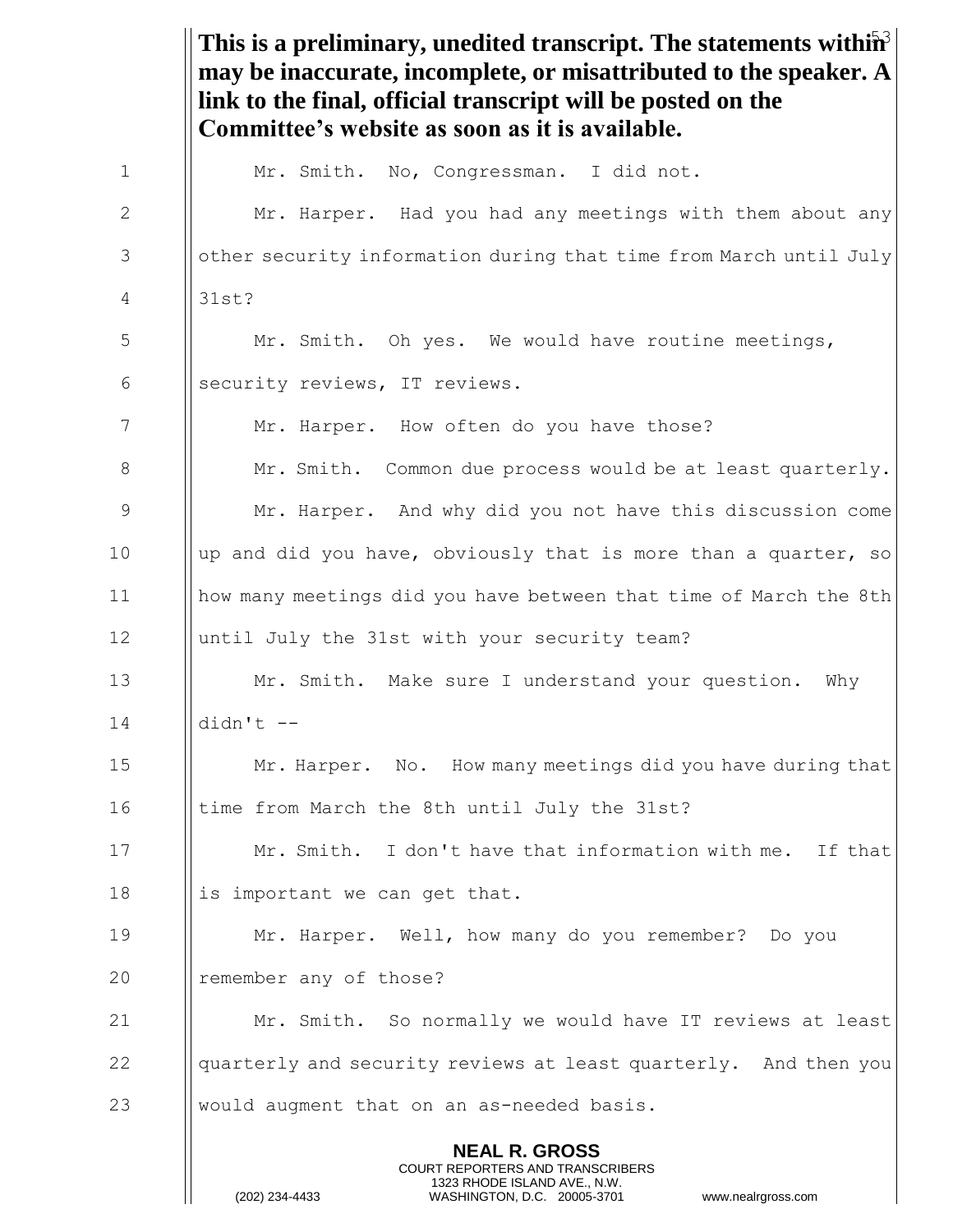This is a preliminary, unedited transcript. The statements within<sup>4</sup> **may be inaccurate, incomplete, or misattributed to the speaker. A link to the final, official transcript will be posted on the Committee's website as soon as it is available.**

1  $\parallel$  Mr. Harper. Well, with those meetings and those timelines 2  $\parallel$  of March the 8th until July 31st we are covering into three  $3$  || quarters. Not a total of 9 months, but you touch into three 4 | quarters of that year. And at any point in any of that did you 5 || have any information about this going on? 6 Mr. Smith. No, sir. I did not. 7 Mr. Harper. All right. In your testimony you indicate that 8 In the security department ran scans in March for the vulnerability 9 but failed to identify it. Can you explain how this is possible 10 and why was there never any confirmation of anybody coming back 11 || and checking to see, okay, we have this identified information, 12 I there was a failure of someone on the team to identify this that 13 it was being used, that the software was even being used? Was 14 Ichere no one coming in to verify that? Do you have any outside 15 | person prior to the ones that you hired to look at this? 16 **Mr. Smith.** Congressman, we get notifications routinely, 17 Ithe IT team and security team do, to apply applications. This 18 individual as I mentioned earlier did not communicate to the right 19 Ievel to apply the patch. The follow-up was as you mentioned --20 | Mr. Harper. You said this individual? 21 | Mr. Smith. Yes. 22 **Mr.** Harper. So you had one person responsible for this?

23 Mr. Smith. There is an owner of the patch process. There

**NEAL R. GROSS** COURT REPORTERS AND TRANSCRIBERS 1323 RHODE ISLAND AVE., N.W.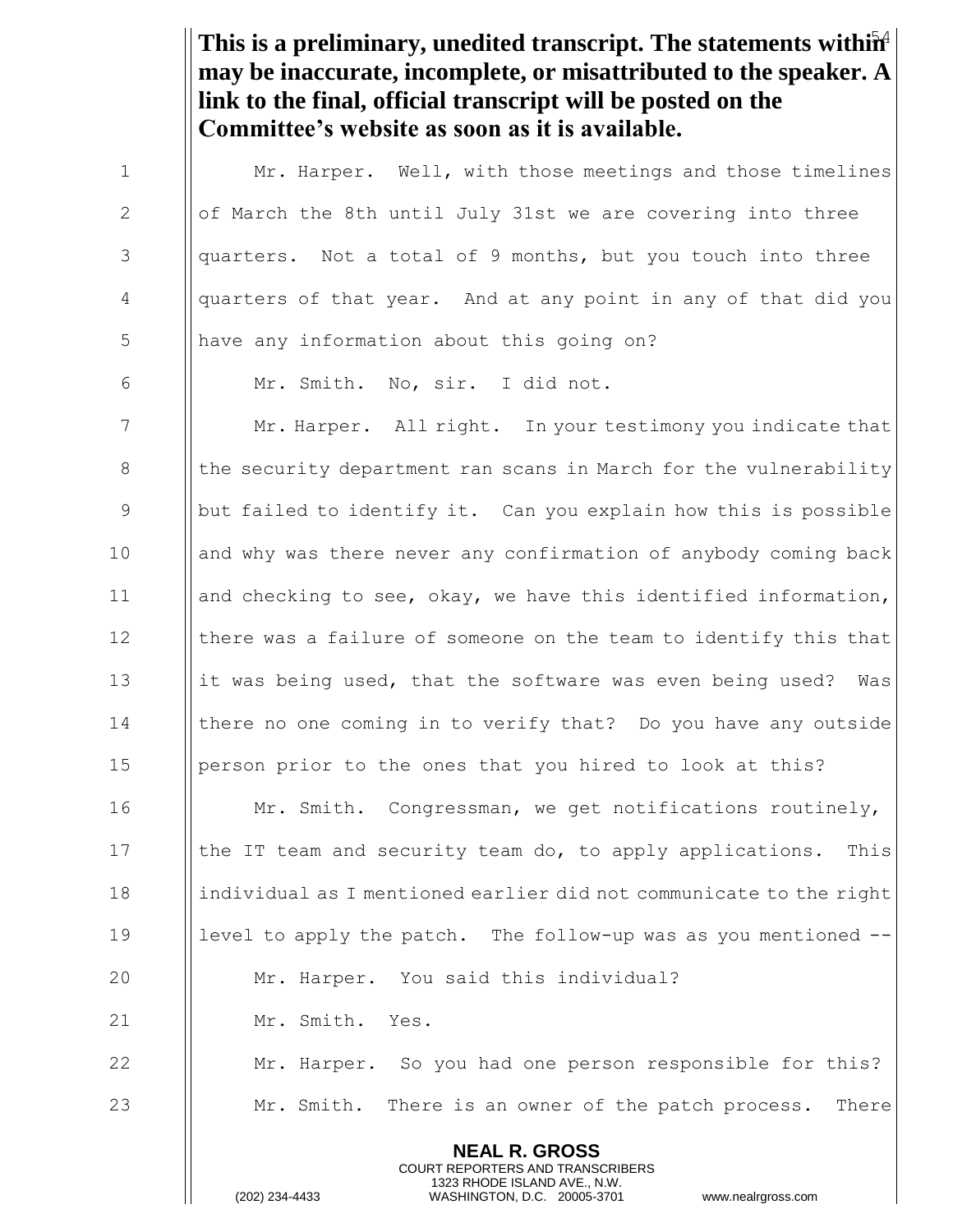|             | This is a preliminary, unedited transcript. The statements with $\mathbf{\hat{m}}$<br>may be inaccurate, incomplete, or misattributed to the speaker. A<br>link to the final, official transcript will be posted on the<br>Committee's website as soon as it is available. |
|-------------|----------------------------------------------------------------------------------------------------------------------------------------------------------------------------------------------------------------------------------------------------------------------------|
| $\mathbf 1$ | is a communication that comes out from security. It is a                                                                                                                                                                                                                   |
| 2           | broad-based communication. Once they receive notification from                                                                                                                                                                                                             |
| 3           | a software company, or in this case DHS, they notify appropriate                                                                                                                                                                                                           |
| 4           | people. Then an individual who owns the patch process cascades                                                                                                                                                                                                             |
| 5           | that communication.                                                                                                                                                                                                                                                        |
| 6           | Mr. Harper. For everyone who is on your Equifax team is                                                                                                                                                                                                                    |
| 7           | there anything more important than protecting the PII of the                                                                                                                                                                                                               |
| 8           | consumers?                                                                                                                                                                                                                                                                 |
| 9           | Mr. Smith. No, sir.                                                                                                                                                                                                                                                        |
| 10          | Mr. Harper. Would you identify that as the number one                                                                                                                                                                                                                      |
| 11          | responsibility of the company and everybody in your company?                                                                                                                                                                                                               |
| 12          | Mr. Smith. We have for years, sir, yes.                                                                                                                                                                                                                                    |
| 13          | Mr. Harper. Okay. So it just appears, obviously, I mean                                                                                                                                                                                                                    |
| 14          | the job wasn't done and so we know that and we are trying to look                                                                                                                                                                                                          |
| 15          | at this. And I know too there was an Equifax spokeswoman who said,                                                                                                                                                                                                         |
| 16          | we have taken short-term mediation steps and continue to implement                                                                                                                                                                                                         |
| 17          | and accelerate long-term security improvements as part of ongoing                                                                                                                                                                                                          |
| 18          | actions to help prevent this type of incident from happening                                                                                                                                                                                                               |
| 19          | again.                                                                                                                                                                                                                                                                     |
| 20          | So we have 145.5 million people whose PII has been                                                                                                                                                                                                                         |
| 21          | compromised. How many files do you have in the system?                                                                                                                                                                                                                     |
| 22          | Mr. Smith. Worldwide?                                                                                                                                                                                                                                                      |
| 23          | Mr. Harper. Yes, sir.                                                                                                                                                                                                                                                      |
|             | <b>NEAL R. GROSS</b><br>COURT REPORTERS AND TRANSCRIBERS<br>1323 RHODE ISLAND AVE., N.W.<br>(202) 234-4433<br>WASHINGTON, D.C. 20005-3701<br>www.nealrgross.com                                                                                                            |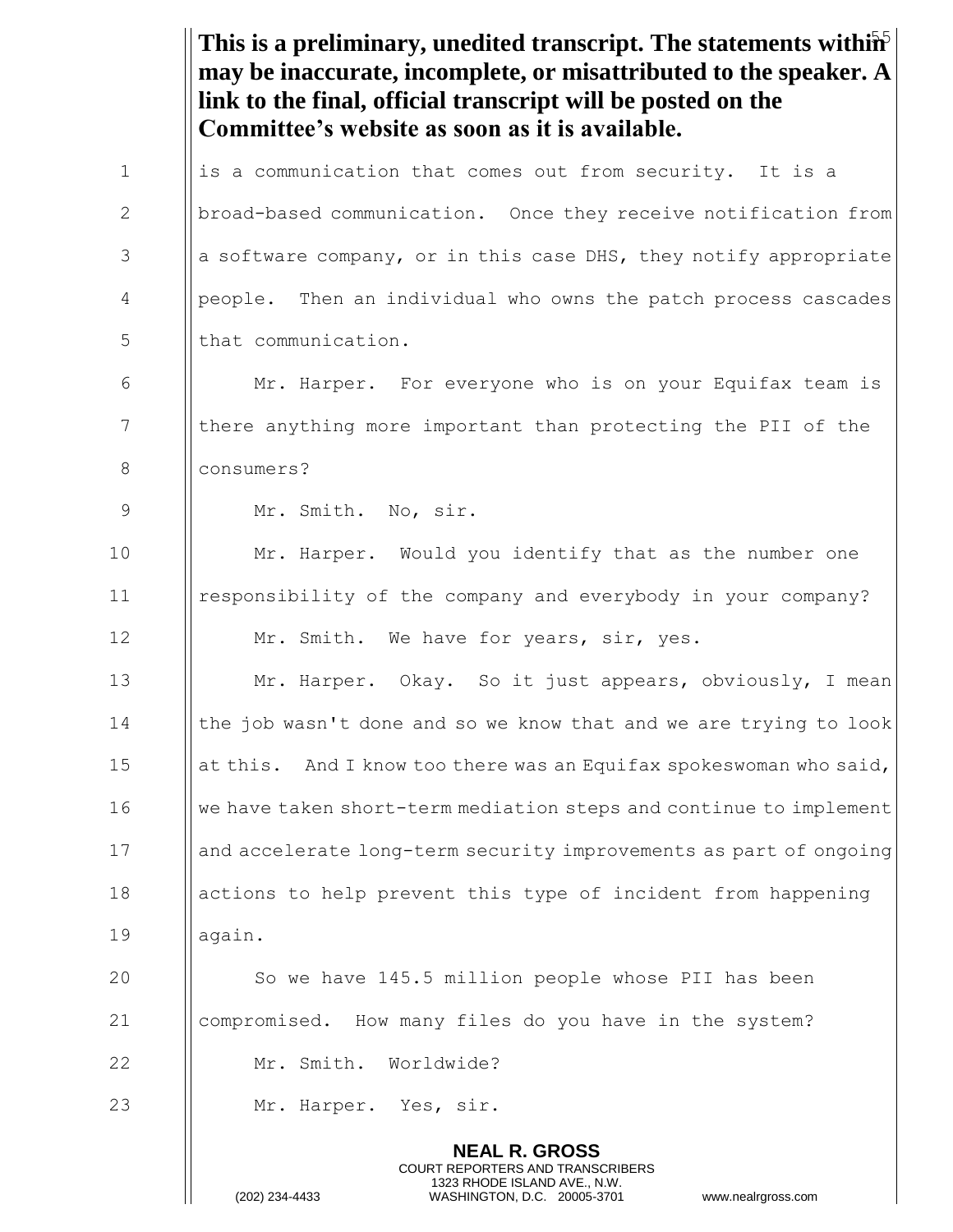|             | This is a preliminary, unedited transcript. The statements within $\hat{P}$<br>may be inaccurate, incomplete, or misattributed to the speaker. A<br>link to the final, official transcript will be posted on the<br>Committee's website as soon as it is available. |
|-------------|---------------------------------------------------------------------------------------------------------------------------------------------------------------------------------------------------------------------------------------------------------------------|
| $\mathbf 1$ | Mr. Smith. I think someone mentioned earlier there is a                                                                                                                                                                                                             |
| 2           | public number out there of over 800 and some odd million consumers                                                                                                                                                                                                  |
| 3           | and 100 million companies, roughly.                                                                                                                                                                                                                                 |
| 4           | Mr. Harper. And we know this breach includes some from                                                                                                                                                                                                              |
| 5           | Canada, some from the U.K. Would that be fair to say even at this                                                                                                                                                                                                   |
| 6           | point?                                                                                                                                                                                                                                                              |
| 7           | Mr. Smith. Congressman, a point of clarification there,                                                                                                                                                                                                             |
| 8           | there was some data that we had on, I think it is $7,000$ Canadians                                                                                                                                                                                                 |
| 9           | in the U.S. So the data was in the U.S., same environment.<br>We                                                                                                                                                                                                    |
| 10          | had some data on U.K. citizens also in the U.S. That piece is                                                                                                                                                                                                       |
| 11          | still under investigation.                                                                                                                                                                                                                                          |
| 12          | Mr. Harper. You know, my home state of Mississippi has three                                                                                                                                                                                                        |
| 13          | million people, three million people. Almost 1.4 million files                                                                                                                                                                                                      |
| 14          | have been breached in my state. If you take away people that are                                                                                                                                                                                                    |
| 15          | minors who don't have a file yet, almost my entire state is going                                                                                                                                                                                                   |
| 16          | to be impacted. So this is a travesty, something that was                                                                                                                                                                                                           |
| 17          | preventable, we know, and so saying that we want to protect what                                                                                                                                                                                                    |
| 18          | goes forward doesn't bring us a lot of comfort today. Thank you                                                                                                                                                                                                     |
| 19          | and I yield back.                                                                                                                                                                                                                                                   |
| 20          | Mr. Latta. The gentleman yields back. The chair now                                                                                                                                                                                                                 |
| 21          | recognizes the gentleman from California for 5 minutes.                                                                                                                                                                                                             |
| 22          | Mr. Cardenas. Thank you very much. I thought I prepared                                                                                                                                                                                                             |
| 23          | for this committee, but I have more chicken scratch notes.<br>$\mathbf{I}$                                                                                                                                                                                          |
|             | <b>NEAL R. GROSS</b><br><b>COURT REPORTERS AND TRANSCRIBERS</b><br>1323 RHODE ISLAND AVE., N.W.<br>(202) 234-4433<br>WASHINGTON, D.C. 20005-3701<br>www.nealrgross.com                                                                                              |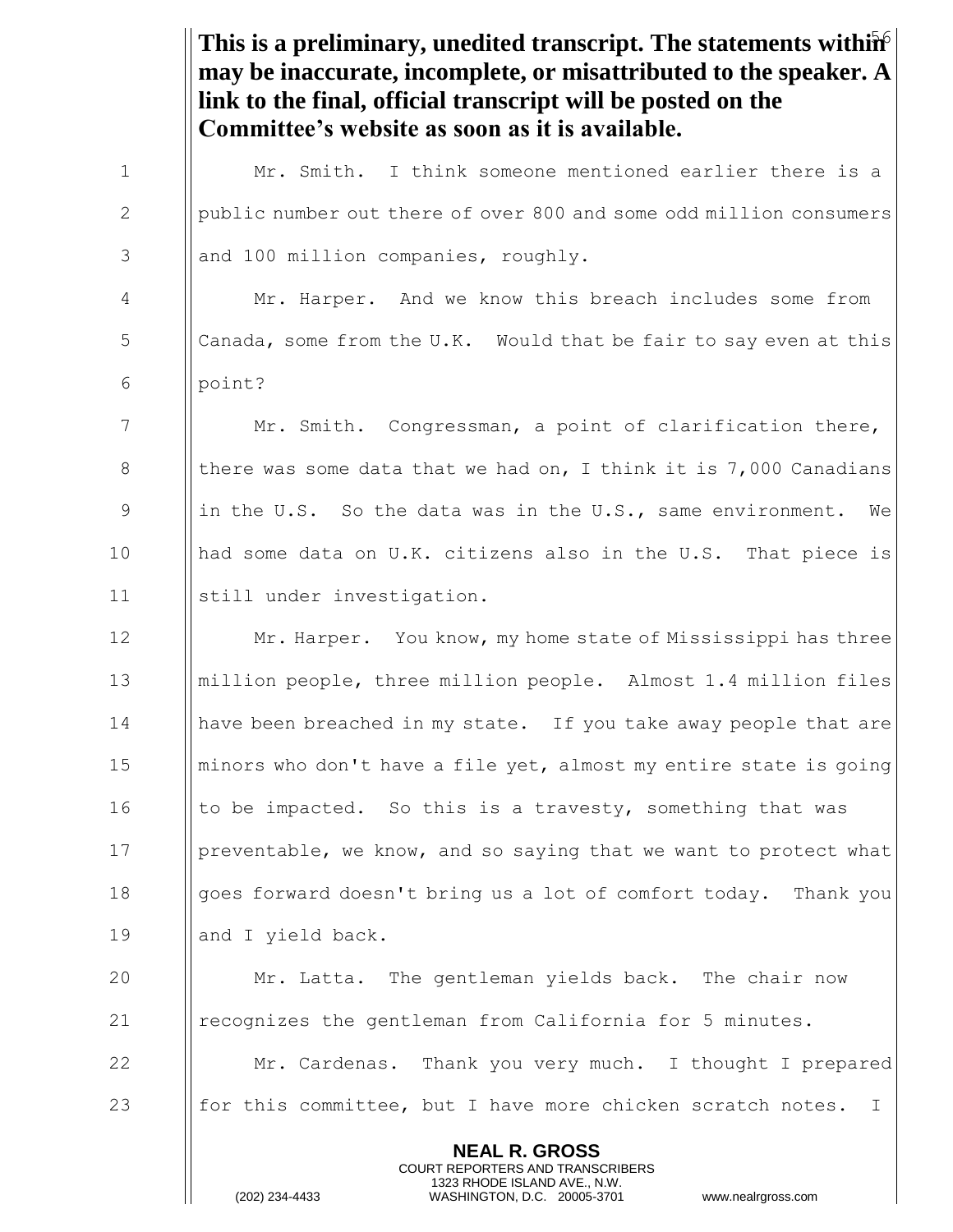This is a preliminary, unedited transcript. The statements within<sup>7</sup> **may be inaccurate, incomplete, or misattributed to the speaker. A link to the final, official transcript will be posted on the Committee's website as soon as it is available.**

| $\mathbf 1$    | don't even know where to start.                                    |
|----------------|--------------------------------------------------------------------|
| $\overline{2}$ | Mr. Smith, welcome to Washington. Are you currently                |
| 3              | employed by Equifax?                                               |
| 4              | Mr. Smith. No, sir.                                                |
| 5              | Mr. Cardenas. You are not. When you decided to come before         |
| 6              | this committee were you specifically requested by name to come     |
| 7              | to this committee by this committee or were you offered up by      |
| 8              | Equifax as the representative of Equifax to come represent Equifax |
| 9              | before this committee?                                             |
| 10             | Mr. Smith. I believe I was asked specifically to come before       |
| 11             | the committee.                                                     |
| 12             | Mr. Cardenas. By Equifax or the committee?                         |
| 13             | Mr. Smith. My understanding is by the committee.                   |
| 14             | Mr. Cardenas. Okay. Okay. Apparently the committee                 |
| 15             | asked for the CEO at the time and at that time you were still the  |
| 16             | CEO, but you are no longer the CEO. Did you inquire as to why      |
| 17             | the current CEO or interim CEO didn't come before this committee?  |
| 18             | Mr. Smith. I did not, but I felt personally it was my              |
| 19             | obligation. The breach occurred under my watch. And as I said      |
| 20             | in my written testimony and my oral testimony I ultimately take    |
| 21             | that responsibility, so I thought it was important that I be here. |
| 22             | Mr. Cardenas. Thank you. I get the picture. On August              |
| 23             | 31st or, excuse me, on July 31st you were notified of the          |
|                | <b>NEAL R. GROSS</b>                                               |

COURT REPORTERS AND TRANSCRIBERS 1323 RHODE ISLAND AVE., N.W.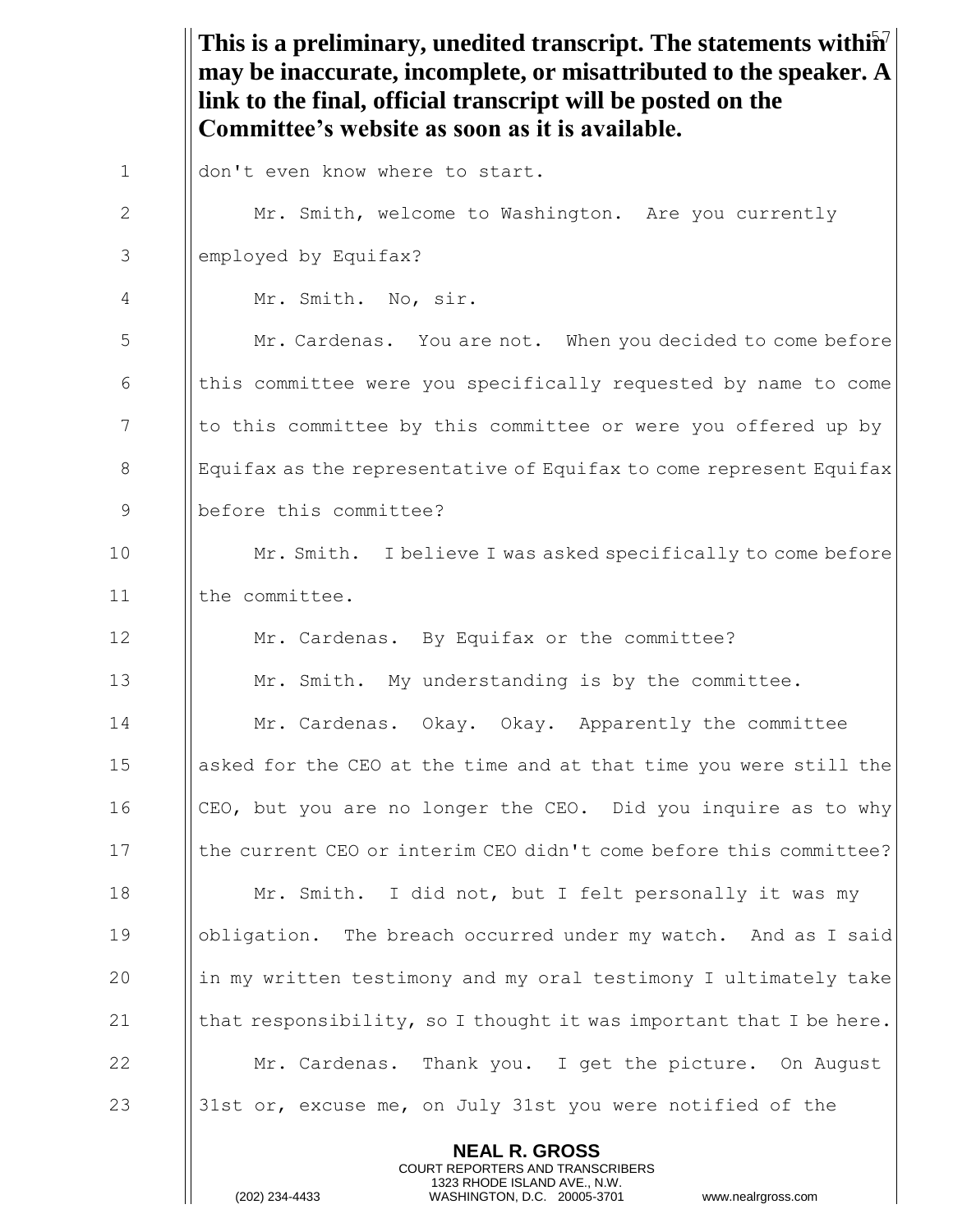This is a preliminary, unedited transcript. The statements within<sup>8</sup> **NEAL R. GROSS** COURT REPORTERS AND TRANSCRIBERS 1323 RHODE ISLAND AVE., N.W. (202) 234-4433 WASHINGTON, D.C. 20005-3701 www.nealrgross.com **may be inaccurate, incomplete, or misattributed to the speaker. A link to the final, official transcript will be posted on the Committee's website as soon as it is available.** 1 **I** suspicious activity that eventually as we now know was a 145 2 | million person breach? Was it July 31st, was it? 3 | Mr. Smith. Yes, Congressman. It was a brief interaction  $4$   $||$   $-$ 5 Mr. Cardenas. A verbal interaction? 6 | Mr. Smith. With -- yes. 7 Mr. Cardenas. And then you just referenced as an answer to 8 | another one of my colleagues' questions on that on August 31st 9 || you received some kind of email referring to the possible breach? 10 **Mr.** Smith. A point of clarification, I was notified on the 11 31st of July by the chief information officer, Dave Webb, in a 12 | | very brief interaction that this portal seemed to have a 13 Suspicious incident. There was a communication trail internally 14 between others that also referenced that I was aware of this 15 | incident through my interaction with Dave Webb. 16 **Mr. Cardenas.** So that written trail was not directed to you, 17 | you were just mentioned in that trail that you had been verbally 18 notified? 19 | Mr. Smith. That is my recollection. 20 Mr. Cardenas. Okay. Mr. Chairman, is it appropriate for 21 Ithis committee to ask for that trail of documents? 22 **Mr. Latta.** I would ask the -- for our counsel, but I would 23  $\parallel$  say --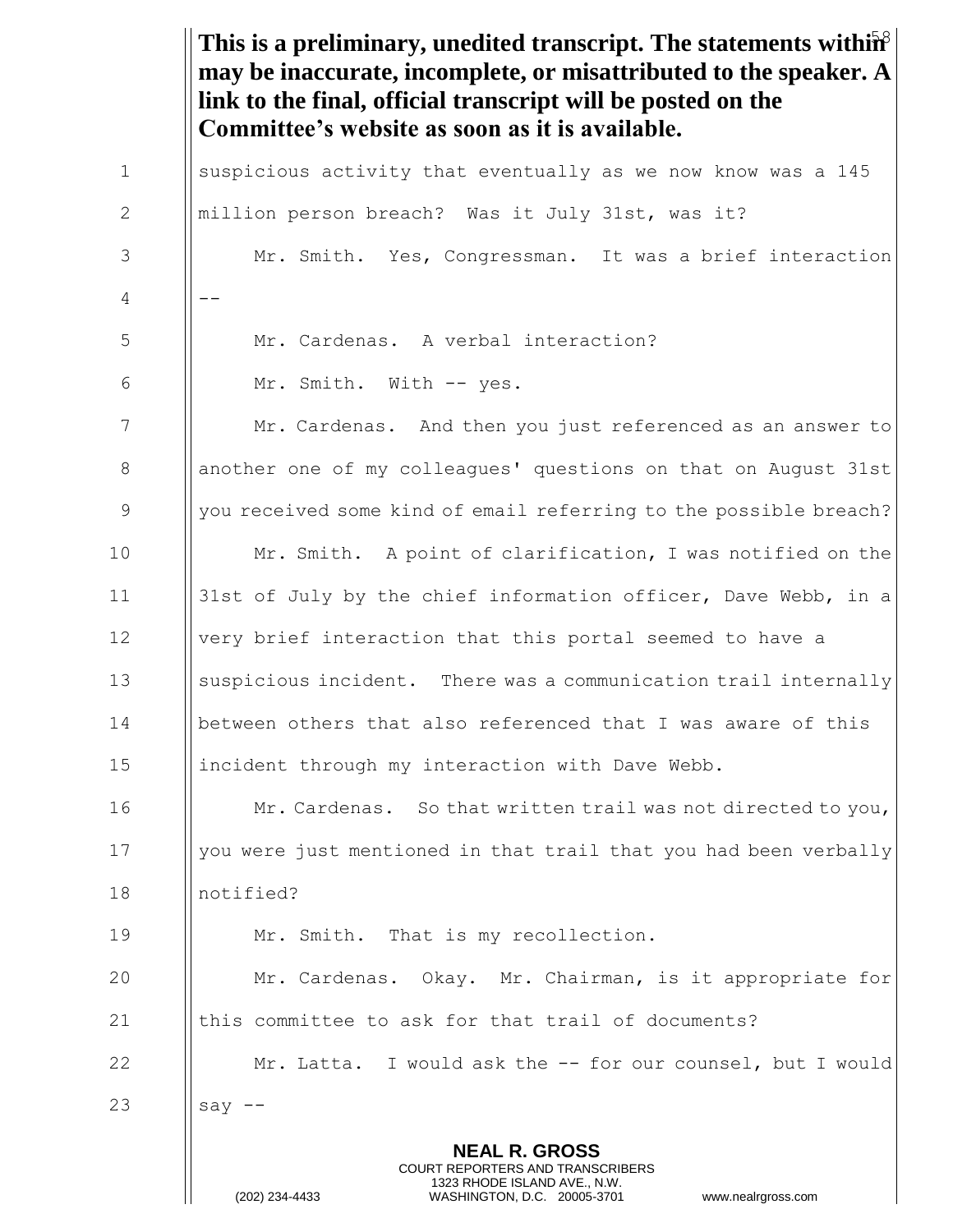This is a preliminary, unedited transcript. The statements within<sup>9</sup> **NEAL R. GROSS** COURT REPORTERS AND TRANSCRIBERS 1323 RHODE ISLAND AVE., N.W. (202) 234-4433 WASHINGTON, D.C. 20005-3701 www.nealrgross.com **may be inaccurate, incomplete, or misattributed to the speaker. A link to the final, official transcript will be posted on the Committee's website as soon as it is available.** 1 | Mr. Cardenas. Okay. Well, if it is appropriate, Mr. 2 | Chairman, what I would like is for my office and this committee  $3$  || to receive copies of that trail. That it has been referenced more 4 | than once to some of our questions here on this committee, on this 5 || congressional committee. 6 I It has come to my attention that several people are no longer 7 | With the corporation. You are not officially with the 8 **I** corporation anymore. The CIO at that time is no longer the CIO 9 | of the corporation, of Equifax? 10 | Mr. Smith. That is correct. 11 | Mr. Cardenas. And then there is another higher-up that is  $12$  || no longer --13  $\parallel$  Mr. Smith. The chief security officer. 14 Mr. Cardenas. Okay, chief security officer. However, the 15 **then, John Kelley, chief legal officer, was the chief legal** 16 officer at that time but still is currently the chief legal 17 | | officer, correct? 18 Mr. Smith. That is correct. 19 Mr. Cardenas. Okay. Apparently, the chief legal officer 20 on or about, between July 29th and August 1st went to outside 21 counsel and hired outside counsel who -- correct? 22 Mr. Smith. No, Congressman. What occurred on August 2nd 23 is that the chief security officer reached out to a forensic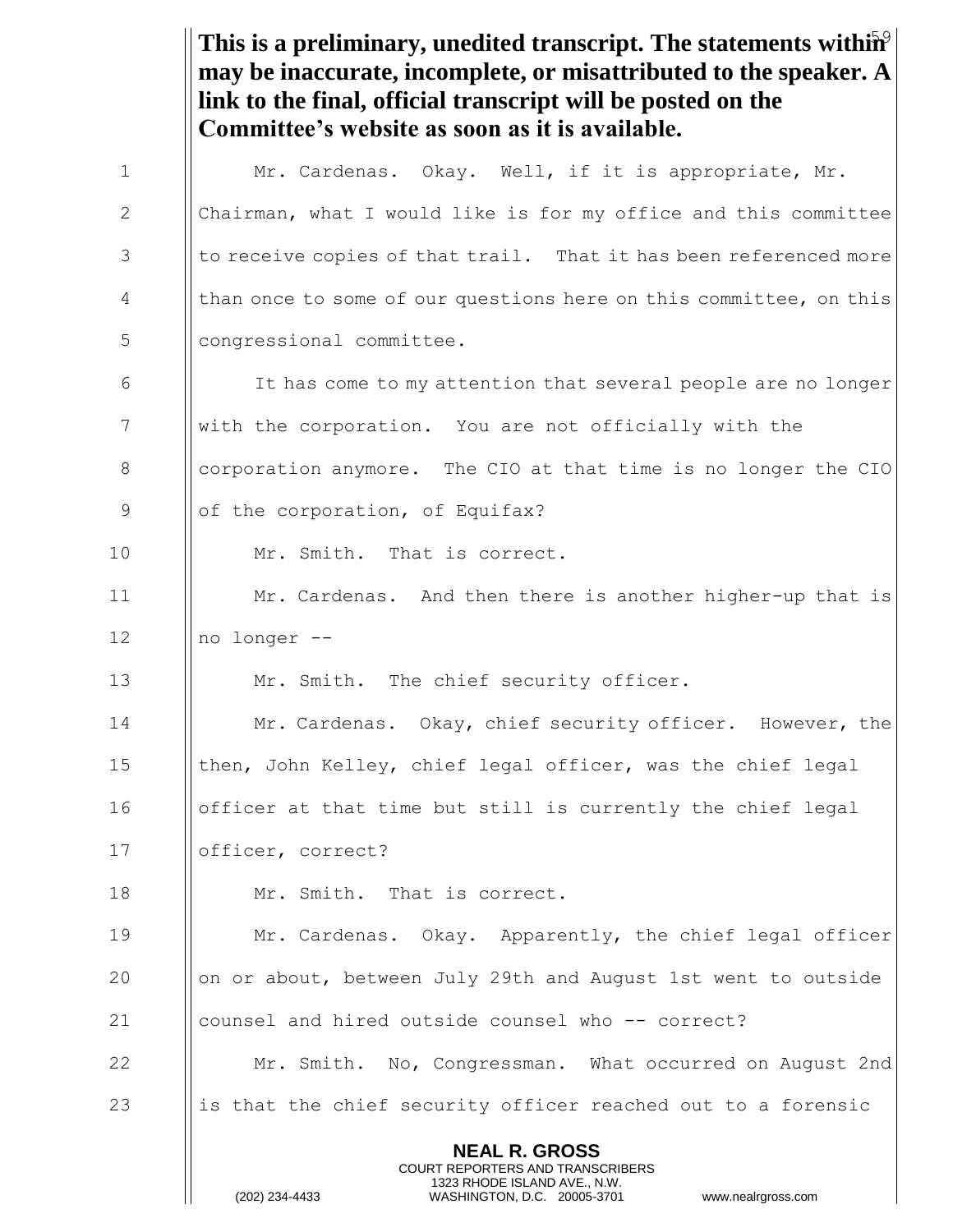This is a preliminary, unedited transcript. The statements within<sup>2</sup> **NEAL R. GROSS** COURT REPORTERS AND TRANSCRIBERS 1323 RHODE ISLAND AVE., N.W. (202) 234-4433 WASHINGTON, D.C. 20005-3701 www.nealrgross.com **may be inaccurate, incomplete, or misattributed to the speaker. A link to the final, official transcript will be posted on the Committee's website as soon as it is available.** 1 **expert, cyber expert, and outside counsel King & Spalding, and** 2  $\|\$ she engaged them at that time. 3 | Mr. Cardenas. Okay, thank you. When executives at Equifax 4 want to sell stock they need to get the chief legal officer to  $5$  | sign off? 6 Mr. Smith. Yes, correct, Congressman. There is a protocol 7  $\parallel$  that requires the general counsel of Equifax to approve that sale. 8 | Mr. Cardenas. Okay. And John Gamble, Joseph Loughran, 9 || Rodolfo Ploder, they are all high-ups with Equifax. They 10 apparently sold stock on or about August 1st or 2nd in the amount 11 of approximately 1.8 million, give or take. So they had to get 12 an okay from John Kelley before they did that, correct? 13 | Mr. Smith. That is correct, sir. 14 **Mr. Cardenas.** Okay. And apparently they did get the okay? 15 | Mr. Smith. Yes. That is my understanding. 16 **I** Mr. Cardenas. And you were the CEO at the time that they 17 I sold that stock? 18 **Mr.** Smith. And I have no step in that --19 Mr. Cardenas. I get it. 20 Mr. Smith. Yes. I was -- 21 **Mr. Cardenas.** I am referring to John, but you were the CEO  $22$   $\phantom{0}$   $\phantom{0}$   $\phantom{0}$   $\phantom{0}$  at the time. 23 Thank you, Mr. Chairman. Just a little bit of latitude on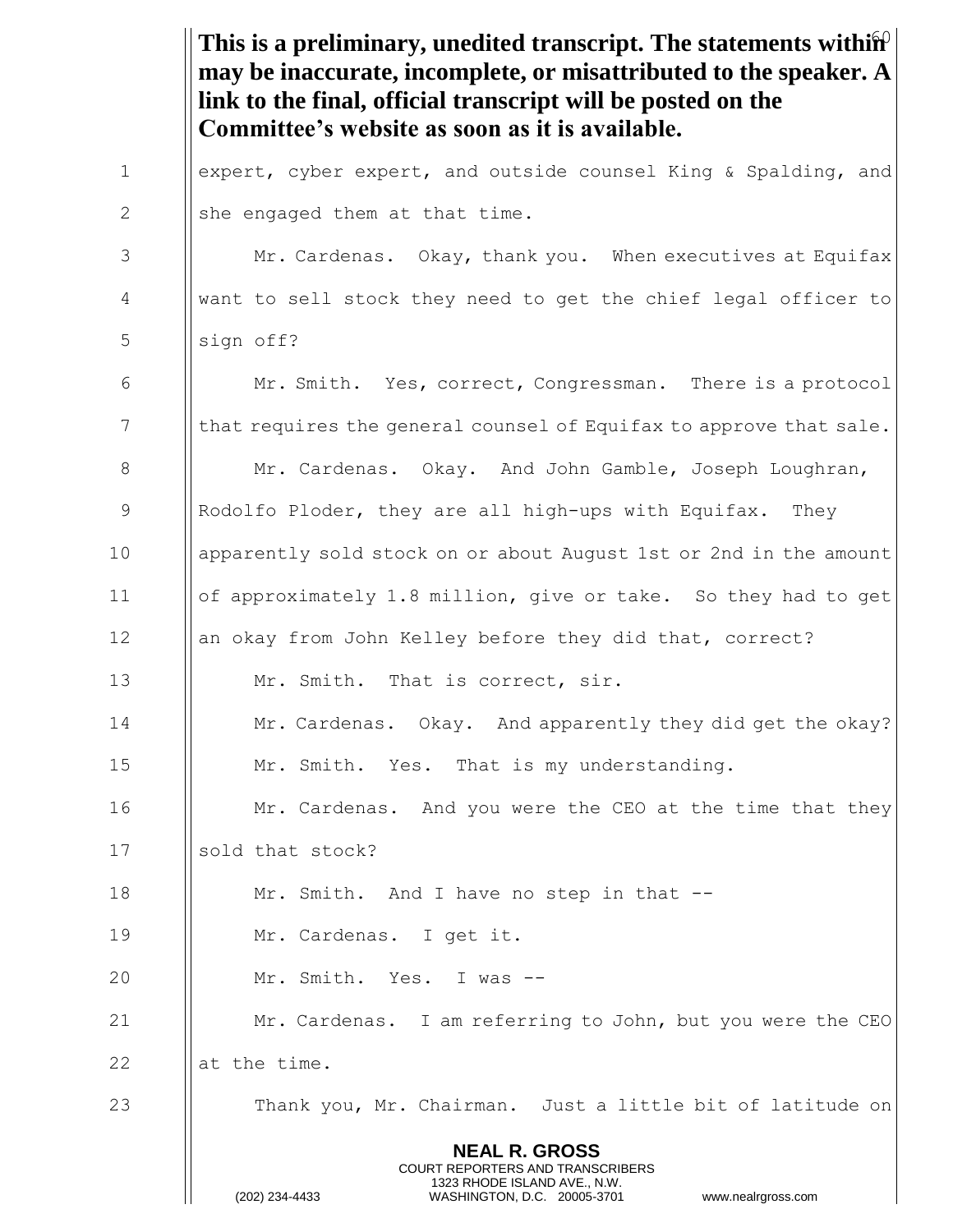This is a preliminary, unedited transcript. The statements within<sup>1</sup> **may be inaccurate, incomplete, or misattributed to the speaker. A link to the final, official transcript will be posted on the Committee's website as soon as it is available.**

1  $\parallel$  my time. Just a little bit, please. What I would like to request 2  $\|\circ f$  you, Mr. Chairman, and also the Ranking Member Schakowsky, that 3 We ask for a specific hearing of this committee where we get John 4 | Kelley, chief legal officer, who was then the chief legal officer  $\frac{1}{10}$   $\frac{1}{100}$   $\frac{1}{100}$  of Equifax and who is currently still the chief legal officer, 6  $\Box$  hopefully when and if we get him here he will still have that title. 7 I I am a bit disturbed that we are Congress holding a hearing 8 and that Equifax has before us someone who no longer works for 9 **them.** Thank you very much, Mr. Chairman. I hope that we can ask 10 **for that hearing where we have John Kelley, the chief legal** 11 officer, before us.

12 **I** Mr. Latta. Thank you very much. The gentleman's time has 13 expired and the chair now recognizes the former chair of the full 14 committee, the gentleman from Michigan, for 5 minutes.

15 | Mr. Upton. Thank you, Mr. Chairman.

16 Smith, every family watches over their financial data with 17 Igreat concern. It impacts their daily life whether it is going 18  $\parallel$  to get a mortgage, a loan, a car, they have to have that credit 19 Score that gets them often even a job. So they view that data 20  $\parallel$  as it relates to them as very, very private and they want it to 21 | be secure.

22 **Here is an Equifax credit report for somebody that I know.** 23 It is 131 pages long, unbelievable in terms of the data that has

> **NEAL R. GROSS** COURT REPORTERS AND TRANSCRIBERS 1323 RHODE ISLAND AVE., N.W.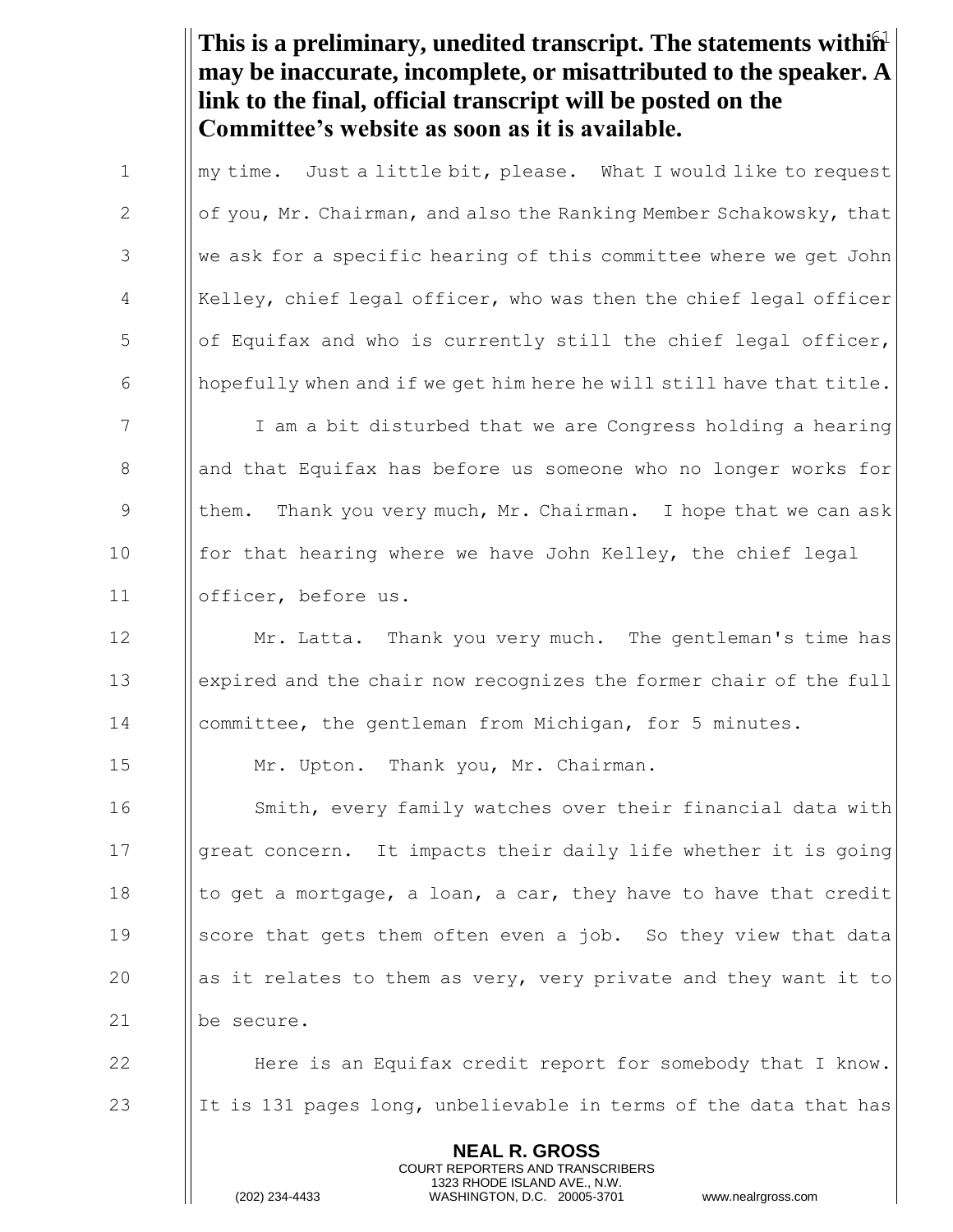This is a preliminary, unedited transcript. The statements within<sup>2</sup> **may be inaccurate, incomplete, or misattributed to the speaker. A link to the final, official transcript will be posted on the Committee's website as soon as it is available.**

**been collected on this particular individual.** I would quess that  $\Box$  most individuals have no clue that there is that much data that 3 || has been assembled on their own personal family account.

 Now you said earlier that the data was compromised. So a question that I have to ask is does that word "compromise" include the word or the term "manipulated"? Are those folks who broke ||into that account, are they able to actually change the accurate 8 a data that might be reflective of their own personal story? Can 9 || that be changed?

 Mr. Smith. Congressman, I understand your question. The database was attacked by criminals that we know. The forensic experts that we engaged in this case, Mandiant, has led us to believe that there is no indication the data that is left behind 14 || has been manipulated.

**Mr.** Upton. Now one of the things that is in this report, **a** | any credit report, is you verify the income of that individual  $\parallel$  to make sure that it is accurate. And as I understand it, and |  $\vert$  I go again in personal experience, when one goes to get a loan whether it is a mortgage or a car, often one of those little boxes  $\parallel$  that you check is that you are allowing permission to look at that  $\parallel$  tax return of the individual; is that not correct?

**I** Regardless of self-employed income, regardless of automated underwriting findings, when self-employed income is used to

> **NEAL R. GROSS** COURT REPORTERS AND TRANSCRIBERS 1323 RHODE ISLAND AVE., N.W.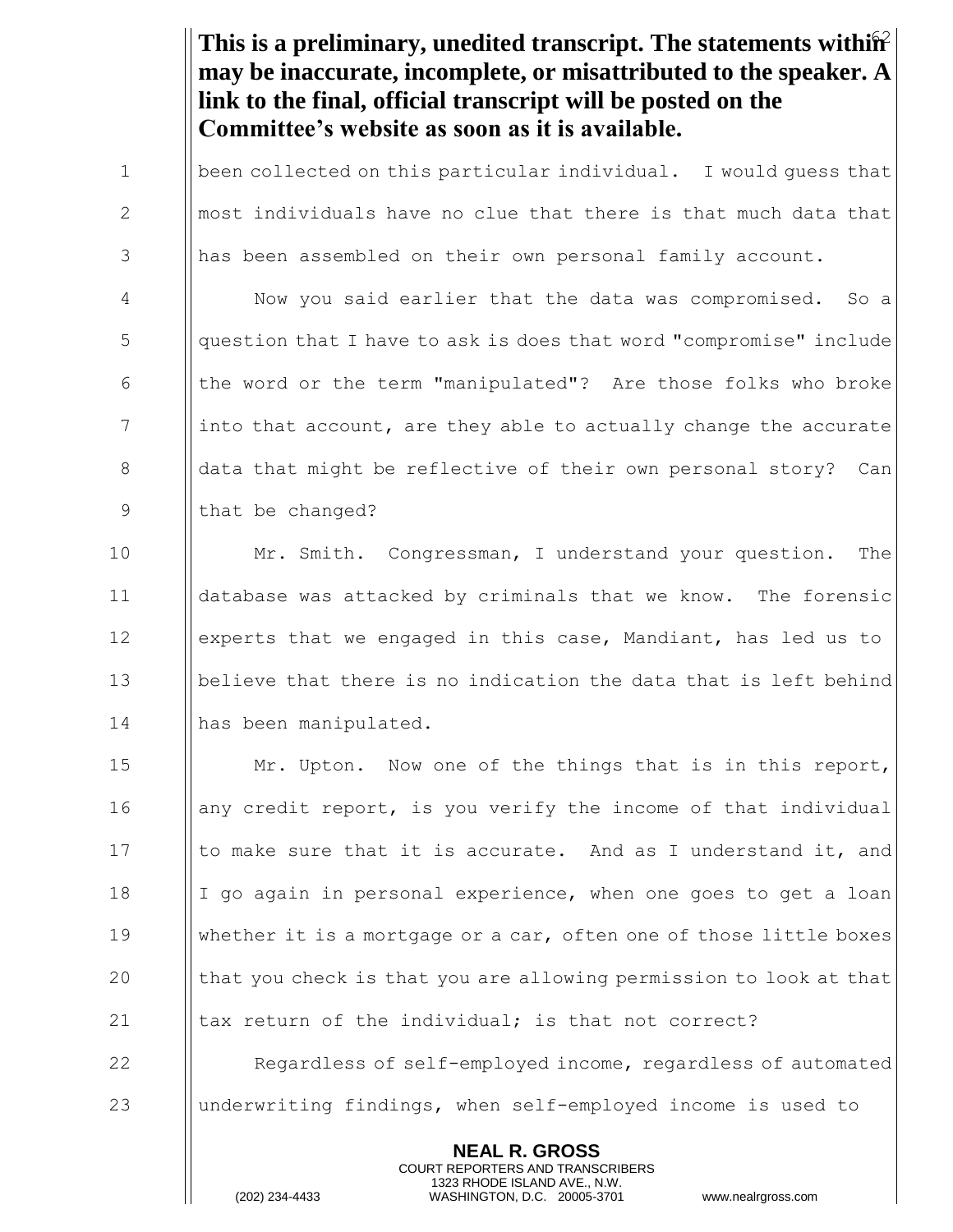This is a preliminary, unedited transcript. The statements within<sup>3</sup> **may be inaccurate, incomplete, or misattributed to the speaker. A link to the final, official transcript will be posted on the Committee's website as soon as it is available.**

1  $\parallel$  qualify, the following documentation is required: most recent 2 2  $\parallel$  years of their individual tax returns with all schedules and W-2s 3 || and K-1s; most recent 2 years' business returns; IRS forms 1120 4 And 1120S; 1065s in which the borrower has ownership interest at 5 | 25 percent or more; and a complete and signed IRS form 4506-T is 6 | required for every borrower on the loan application; tax 7 | | transcripts validated from the IRS are required for each year 8 **documented in the loan file.** 

9  $\parallel$  So the question is if that is collected, is someone who is 10 a bad actor actually able to use the personal information stolen 11 from this report to then perhaps file a false tax return come the 12 | first of the year?

13 **Mr. Smith.** Congressman, I think I understand your question, 14 a couple points of clarification. A credit report does not 15 | contain employment and income information. There are many 16 I lenders who will ask you as a consumer when going to get a loan 17 Ito validate your income and there are many means as you alluded 18  $\parallel$  to in your readings there as to how you might do that. But the 19 credit report does not contain employment income data.

 Number two, the unfortunate criminal hack that we referred  $\parallel$  to this morning in written testimony and press release over the 22 |  $\Box$  | past month or so was clear to say it did not include the credit **e**  $\parallel$  report information that you just picked up there. It was limited

> **NEAL R. GROSS** COURT REPORTERS AND TRANSCRIBERS 1323 RHODE ISLAND AVE., N.W.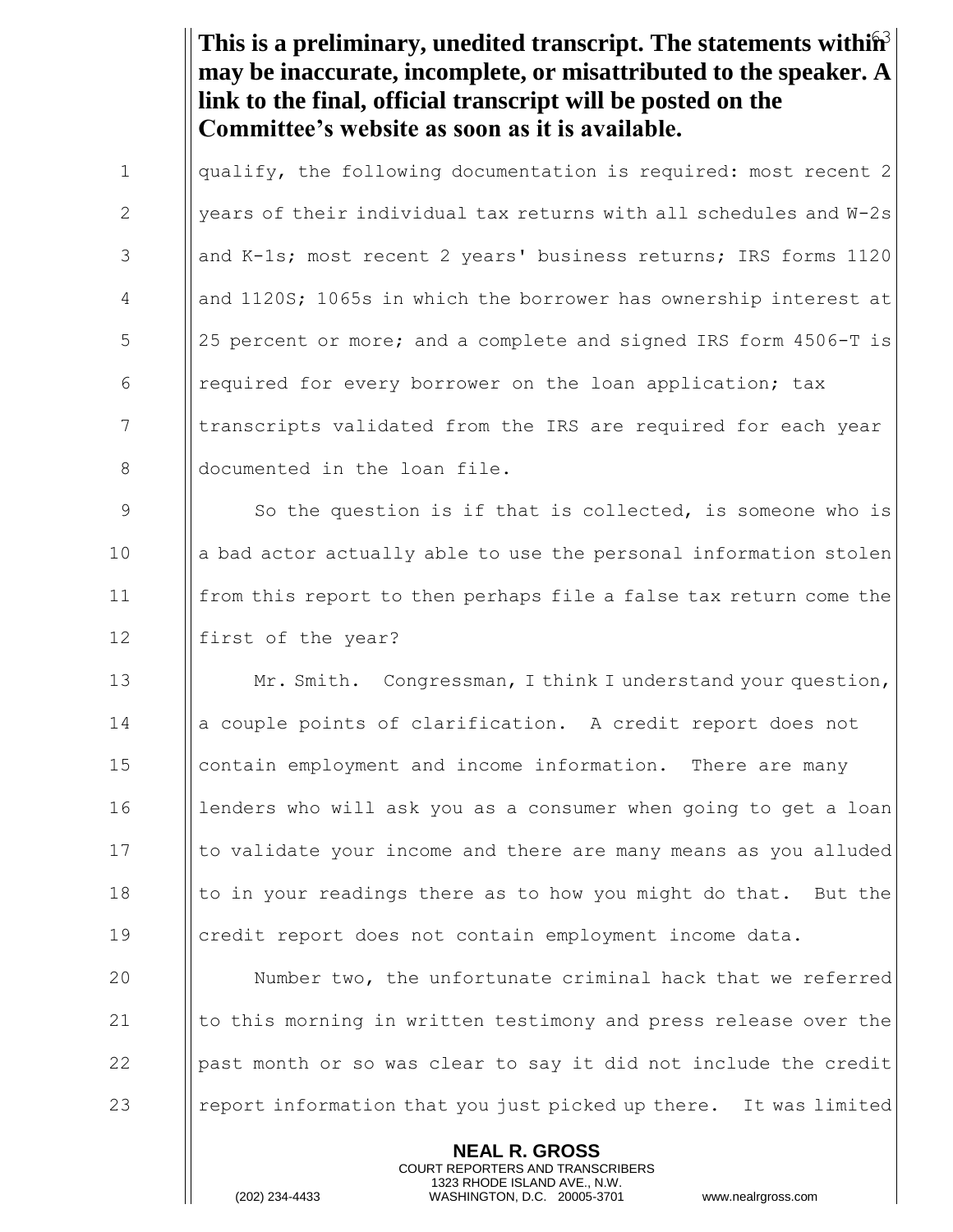This is a preliminary, unedited transcript. The statements within<sup>4</sup> **may be inaccurate, incomplete, or misattributed to the speaker. A link to the final, official transcript will be posted on the Committee's website as soon as it is available.**

1  $\parallel$  to nonetheless a large number, but limited to an environment we 2  $\parallel$  call a consumer dispute portal, not the credit file itself. 3 | Mr. Upton. The last question I have is how did you know,  $4$  || I mean how -- we have had a lot of hearings, a number of them 5 classified. Breaches made into Department of Energy, utilities,  $\begin{array}{c|c|c|c|c} 6 & & \text{if } 6 & \text{otherwise} \end{array}$  a whole number of different major players where hackers are coming 7 in trying to break and penetrate daily. What tripped these guys 8  $\parallel$  up? What was the -- how did you identify in fact a breach had 9 | been made? What was their mistake?

10 | Mr. Smith. Congressman, there is a piece of technology 11 called a decryptor, and it was a decryptor that allowed us to see 12 Some of the data. And once we saw the data that is what the start 13 **order** 13 **order** 13 of the conversation earlier in the testimony here, that is when 14 We saw the suspicious data and were able to shut off the portal 15  $\parallel$  at the end of July.

16 | Mr. Upton. Yield back, my time is expired.

17 **Mr. Latta.** Thank you very much. The gentleman yields back 18 **and the chair now recognizes the gentlelady from Michigan for 5** 19 minutes.

 Mrs. Dingell. Thank you, Mr. Chairman.  $\parallel$  Mr. Smith, I first want to say we appreciate your coming and  $\parallel$  testifying today. We have spent a lot of time talking today about  $\parallel$  the what, the when, the where, and the whys of this breach and

> **NEAL R. GROSS** COURT REPORTERS AND TRANSCRIBERS 1323 RHODE ISLAND AVE., N.W.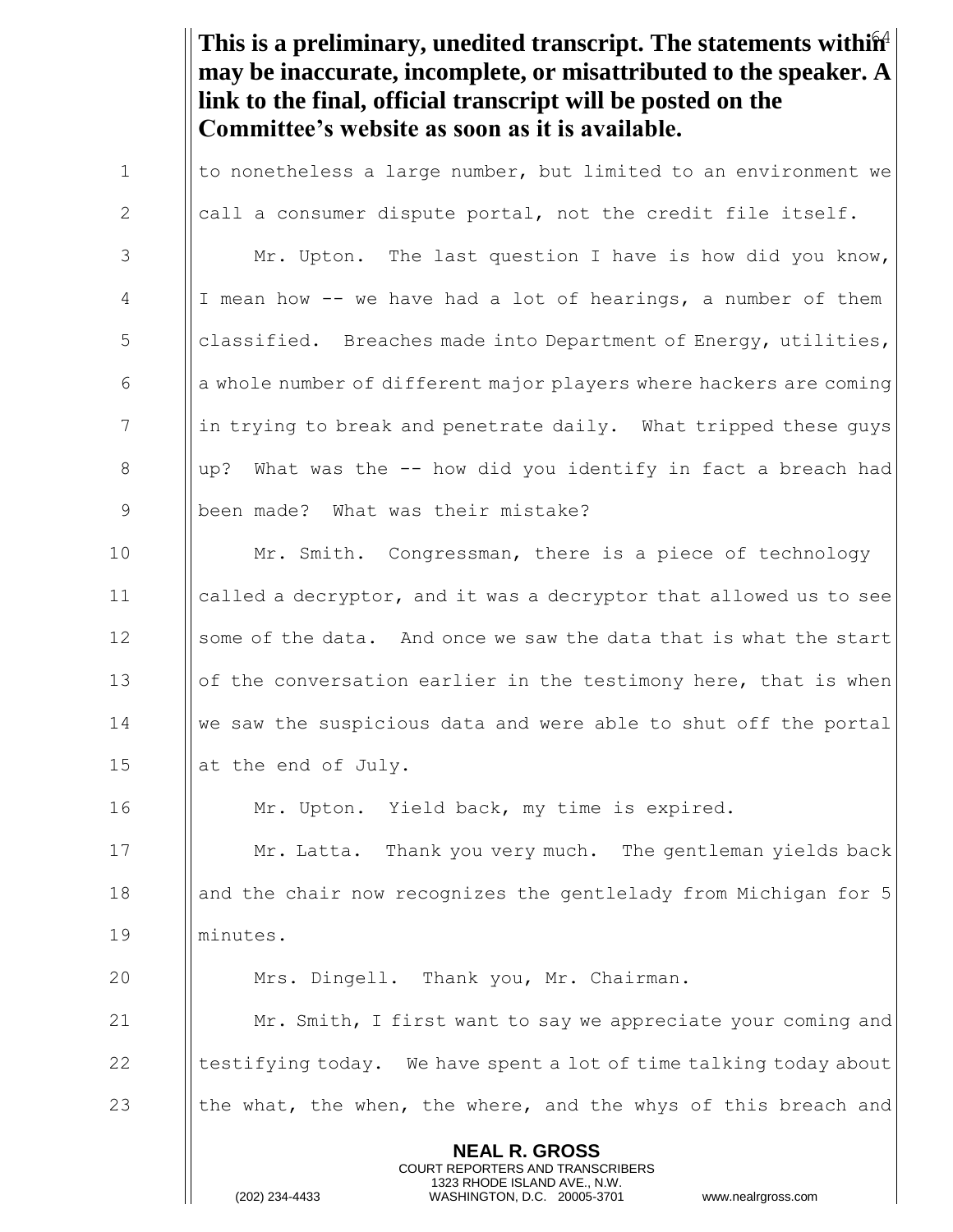This is a preliminary, unedited transcript. The statements within<sup>5</sup> **may be inaccurate, incomplete, or misattributed to the speaker. A link to the final, official transcript will be posted on the Committee's website as soon as it is available.**

 $1$  | I agree with all of my colleagues that we need to be expressing 2 | extreme displeasure.

 $\vert$  But I want to ask a few questions about where we go from here, 4 because I hope this has awoken the American consciousness about  $\frac{1}{2}$  | privacy and credit that they need to be paying far more attention 6  $\parallel$  to. This breach is different than most. Not only the scale of 7  $\parallel$  those affected but the type of information taken. In the past, 8 folks usually just changed your passwords, maybe you got a new 9 Soll credit card and that was it. You know, it was an annoyance but 10 it had no real impact on your life.

11 **Inducate 1** That is not so simple when it is your Social Security Number 12 | | or other personal information. You can't change your Social 13 Security Number and I can't change my mother's maiden name. This 14 | data is out there forever. Clearly something needs to be done. 15  $\|\n$  We can all sit here and talk about what went wrong, but we are 16 **doluge 1** doing the public a disservice to not at least begin the discussion 17 | | on how to improve data security. That is why I am a proud 18 co-sponsor of Representative Schakowsky and Ranking Member 19 Pallone's bill. It is a good first step that needs to be given 20 Serious consideration. And I am also introducing the Data 21 | Protection of 2017. Whatever path we choose going forward, it 22  $\parallel$  is important that we take action on the topic and that all American 23 || consumers pay attention.

> **NEAL R. GROSS** COURT REPORTERS AND TRANSCRIBERS 1323 RHODE ISLAND AVE., N.W.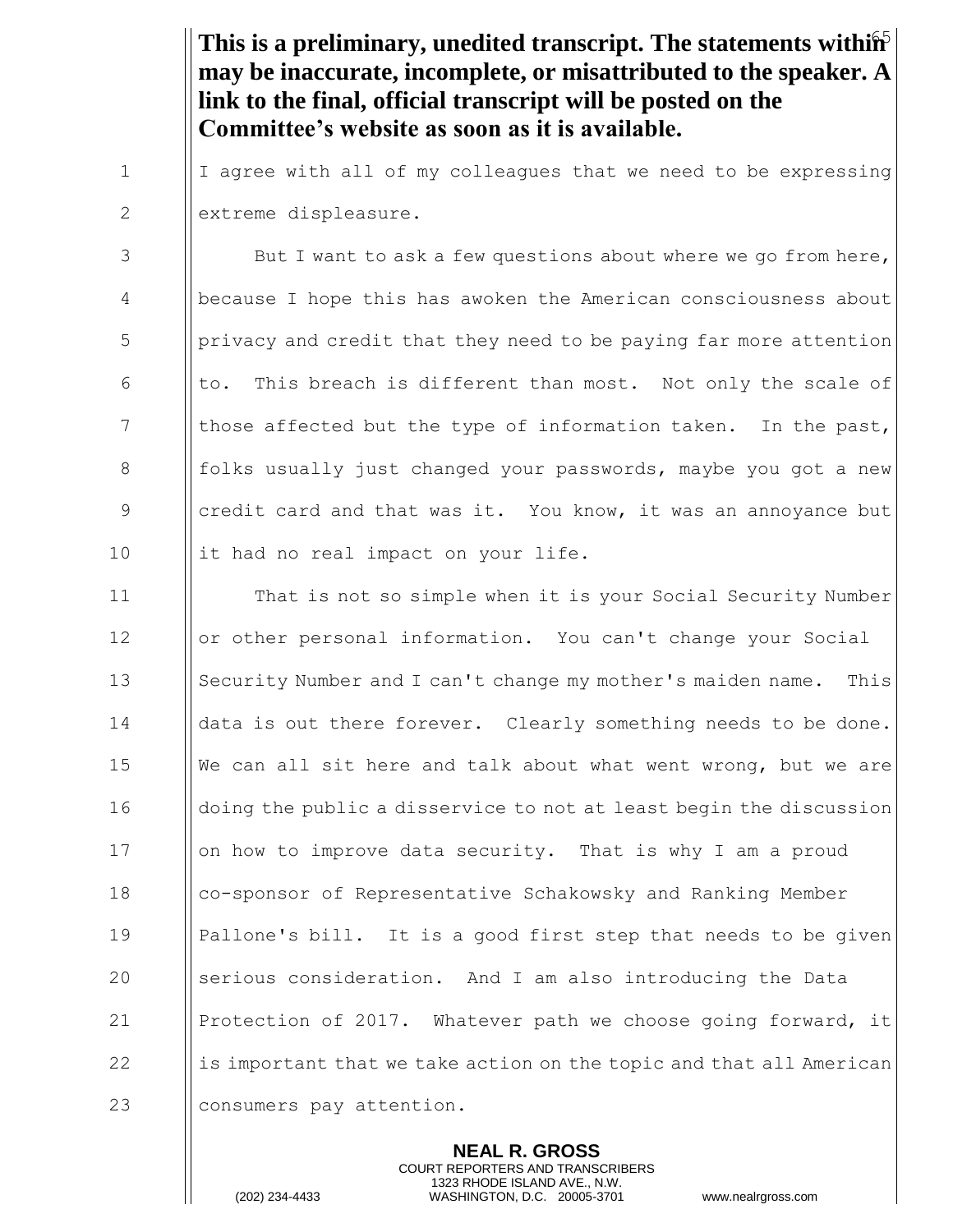This is a preliminary, unedited transcript. The statements within **may be inaccurate, incomplete, or misattributed to the speaker. A link to the final, official transcript will be posted on the Committee's website as soon as it is available.** 1 | Now I would like to ask a few questions. Nobody has asked 2  $\parallel$  this question yet, so just a quick yes or no. Have you or anyone  $3$  || on your team seen signs that the attackers were backed by a nation 4 state? 5 Mr. Smith. Congresswoman, we have engaged the FBI. At this 6 | point that is all I will say. 7 **Mrs. Dingell.** I don't think it is all the same, but thank 8 | you. After your security department blocked the suspicious 9 Intraffic you mentioned in your testimony, did anyone from your team 10 | or outside companies venture beyond the parameter of your network 11 | to attempt to locate where they came from? 12 **Mr.** Smith. Congresswoman, yes. We have the ability to 13 Itrack the IP address of the criminals, but as you know finding 14 I | the location where the IP address does not necessarily tell you 15 where they are from. It is easy to set up IP addresses anywhere 16 | | | in the world. 17 **I** Mrs. Dingell. I think we all care about this, but I want 18  $\parallel$  to move to this other topic. I share your belief that placing 19 control of access to consumers' credit data should be placed in 20  $\parallel$  the hands of the consumer, but most people have no idea that 21 Equifax was even holding their data. I unfortunately learned a 22  $\parallel$  long time ago because this isn't the first data theft and Doris 23 and I were part of something else where they got our Social

> **NEAL R. GROSS** COURT REPORTERS AND TRANSCRIBERS 1323 RHODE ISLAND AVE., N.W.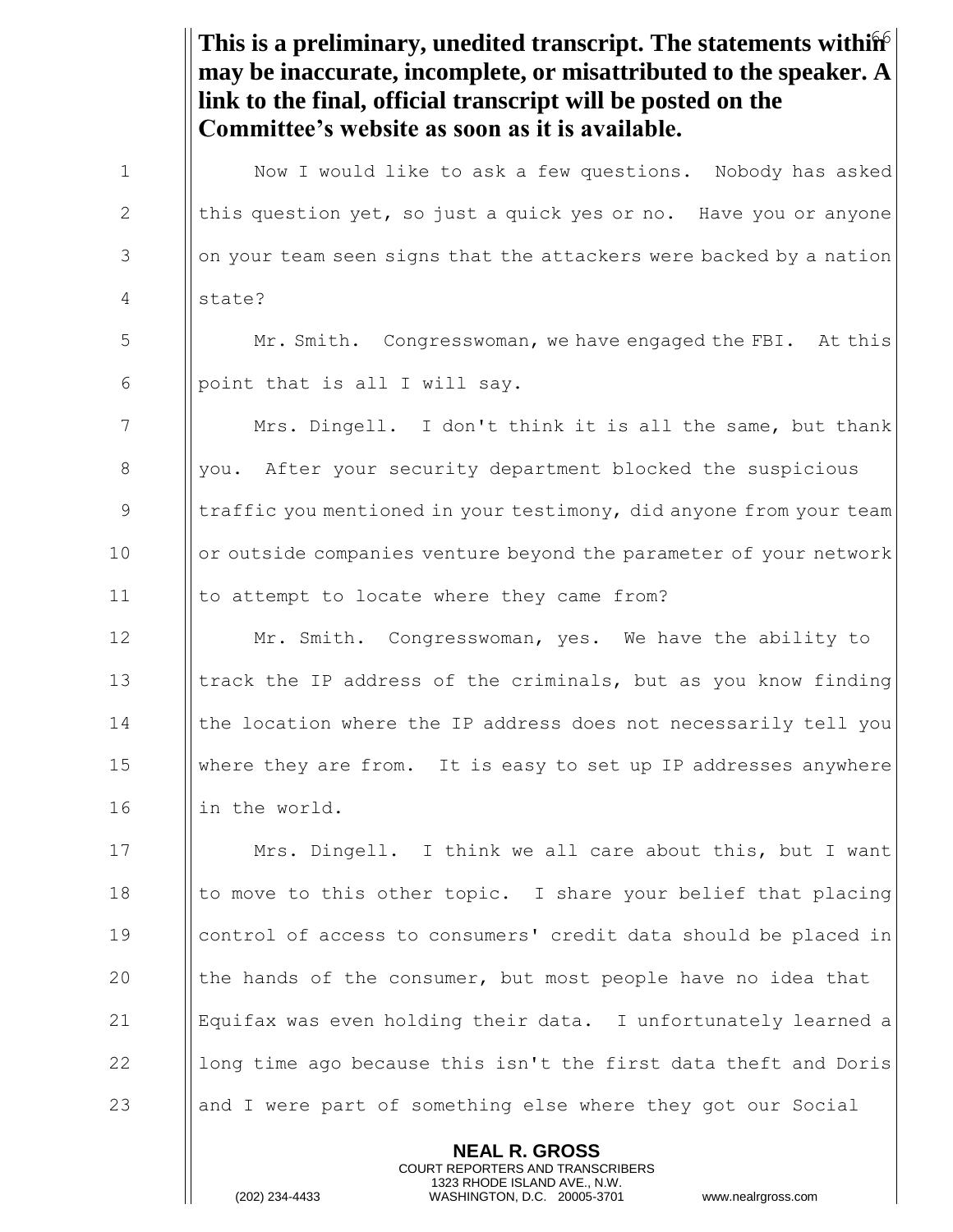This is a preliminary, unedited transcript. The statements within<sup>7</sup> **may be inaccurate, incomplete, or misattributed to the speaker. A link to the final, official transcript will be posted on the Committee's website as soon as it is available.**

1 | Security Numbers and mother's maiden names.

2 | It is one thing to take steps to mitigate damages after a 3 breach has occurred, but going forward we must give consumers the 4 chance to protect themselves before a breach happens. Do you 5 believe that consumers can take reasonable steps to secure their 6 identity and information if they don't even know who has it? 7 Mr. Smith. Congresswoman, I think we can help. I think we 8 S || can help by the announcement of this offering to all Americans 9  $\parallel$  the ability to lock and unlock your credit file for life for free. 10 There needs to be a greater awareness, I understand your point 11 clearly. And I think by making this available to all Americans  $12$  || is one step in doing that.

**Mrs. Dingell.** So I was just actually even educating my colleagues up here about Credit Karma and they were stunned by 15 | | how easy it was with two little factoids to suddenly unleash the 16 amount of money they had in every one of the credit card companies, what any data inquiries have been, and all of the different factors. I have a couple -- and I think most people don't understand that it is not just you, but Experian and TransUnion  $\parallel$  who are also collecting this data. Why do consumers have  $\parallel$  to pay you to access their credit report? Why should that data **I** not be free?

23 Mr. Smith. Congresswoman, the consumer has the ability to

**NEAL R. GROSS** COURT REPORTERS AND TRANSCRIBERS 1323 RHODE ISLAND AVE., N.W.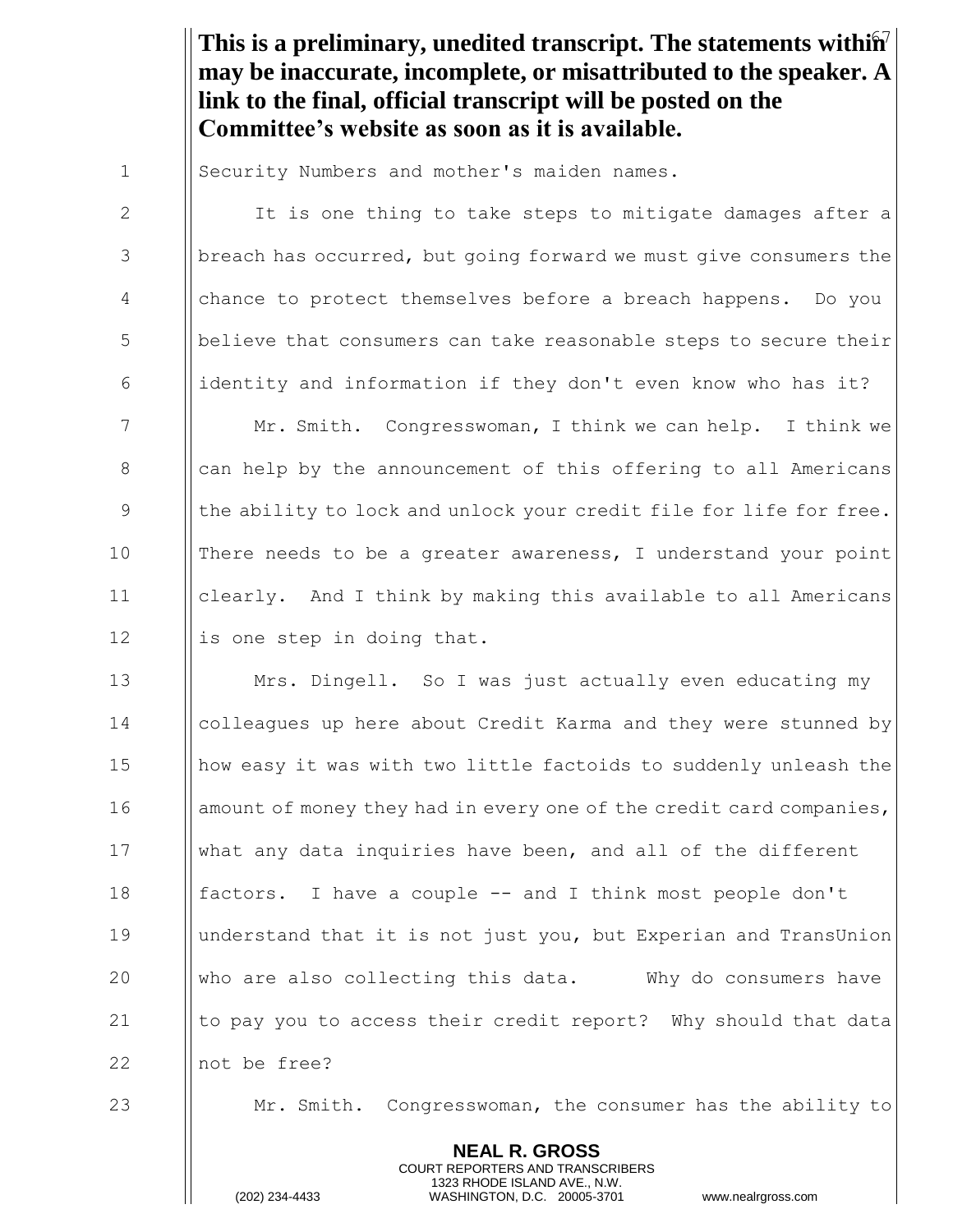This is a preliminary, unedited transcript. The statements within<sup>8</sup> **NEAL R. GROSS** COURT REPORTERS AND TRANSCRIBERS 1323 RHODE ISLAND AVE., N.W. **may be inaccurate, incomplete, or misattributed to the speaker. A link to the final, official transcript will be posted on the Committee's website as soon as it is available.** 1 | access the credit report for free from each of the three credit 2 **I** reporting agencies once a year, and you combine that with the 3 ability to lock your credit file for life for free again is a step 4 forward. 5 Mrs. Dingell. Well, I am running out time. But like my 6  $\Box$  colleague over here, when you find mistakes, which a number of 7  $\parallel$  us have and we are luckier than 99 and 9/10s, it is very difficult 8  $\parallel$  to fix and when you do fix it you still have to pay. I think we 9 9 || need a longer debate about who owns this data and how we educate 10 | the American people. Thank you, Mr. Chairman. 11 **Mr. Latta.** Thank you very much. The gentlelady's time has 12 | expired and the chair now recognizes the gentleman from New Jersey 13 **I** for 5 minutes. 14 | Mr. Lance. Thank you, Mr. Chairman. 15 **I** Good morning to you, Mr. Smith. Criminals perpetrated this 16 **fraud.** Is it possible that these criminals are from another 17 country? 18 **Mr. Smith.** Congressman, it is possible but at this time --19 **Mr. Lance.** It is possible. Number two, is it possible it  $20$  || is the government of another country? 21 Mr. Smith. As I mentioned to the congresswoman a few minutes  $22$  ||ago, we have engaged the FBI they will make that conclusion. 23 Mr. Lance. Do you have any suspicions in that regard either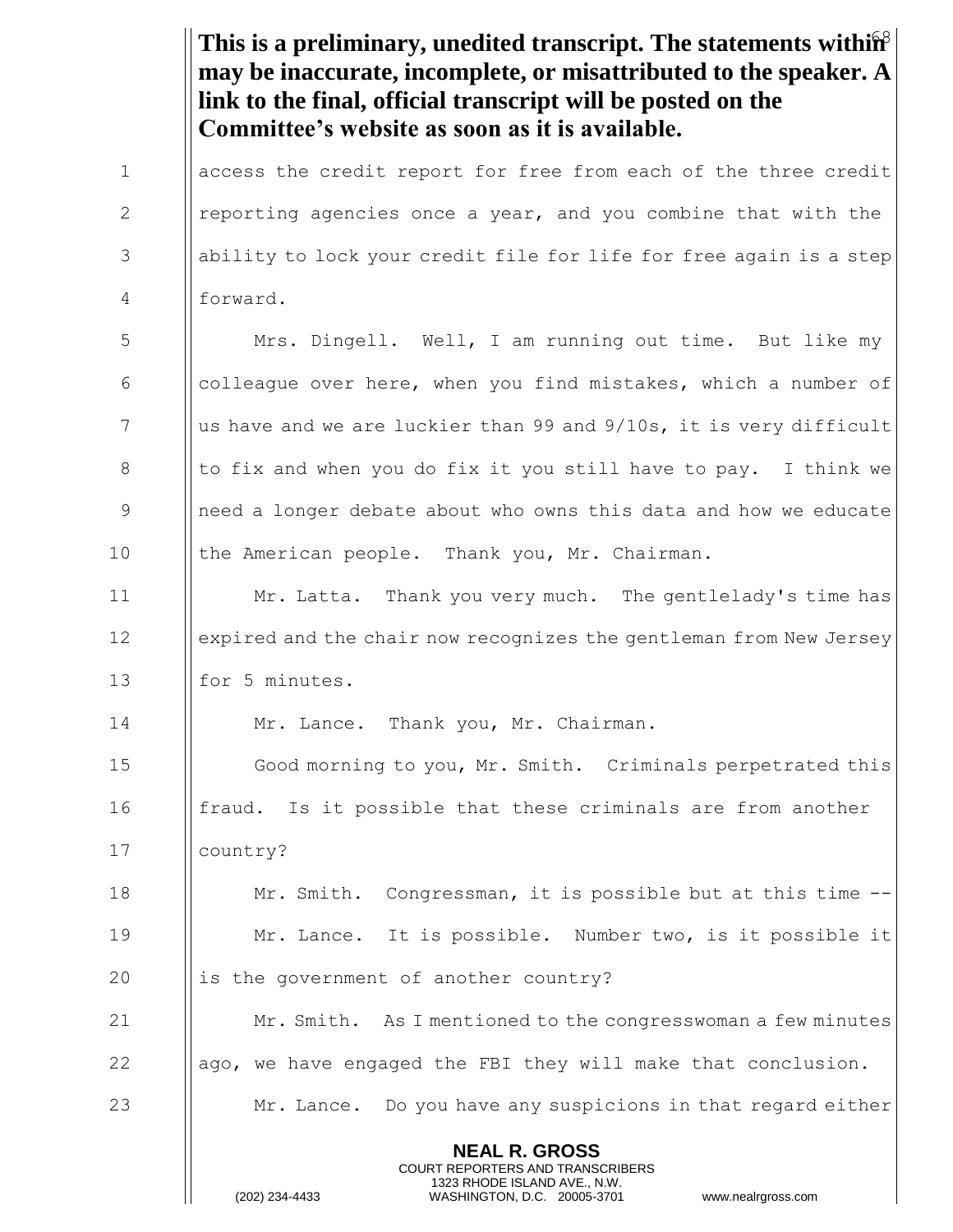This is a preliminary, unedited transcript. The statements within<sup>9</sup> **NEAL R. GROSS** COURT REPORTERS AND TRANSCRIBERS **may be inaccurate, incomplete, or misattributed to the speaker. A link to the final, official transcript will be posted on the Committee's website as soon as it is available.** 1 | persons from other countries or the government of another country? 2 Mr. Smith. Congressman, I will defer that. We have the FBI 3 involved. 4 Mr. Lance. Yes, I know we have the FBI involved. Do you 5 | have an opinion to the two questions I have just asked? 6 Mr. Smith. I have no opinion. 7 | Mr. Lance. You have no opinion. The stock that was sold 8 by your colleagues, Mr. Gamble and Mr. Loughran  $-$  I hope I am 9 | pronouncing that right  $-$ - Mr. Ploder, as I understand it that stock 10 was sold on August 2nd. Is it usual that executives of a mature 11 company, not a company that has just come onto an Exchange, is 12 it usual that the significant amounts of stock are sold? 13 **Mr. Smith.** Congressman, a few points here of clarification. 14 The stock was sold on the 1st and the 2nd. So -- 15 **Mr. Lance.** Yes, I said the 2nd. Yes. 16 **Mr. Smith.** The 1st was, I think, the first day it was sold. 17 Mr. Lance. Yes. 18 Mr. Smith. It is not unusual for stock to be sold at the 19 end of a quarter. After we have our earnings call the window opens 20  $\parallel$  up. We encourage those who are going to sell, sells early in the 21  $\parallel$  window. The window is open for about 30 days. They sell as early 22 in the window as possible and that is what occurred here. 23 Mr. Lance. You believe that this stock was sold merely as

1323 RHODE ISLAND AVE., N.W.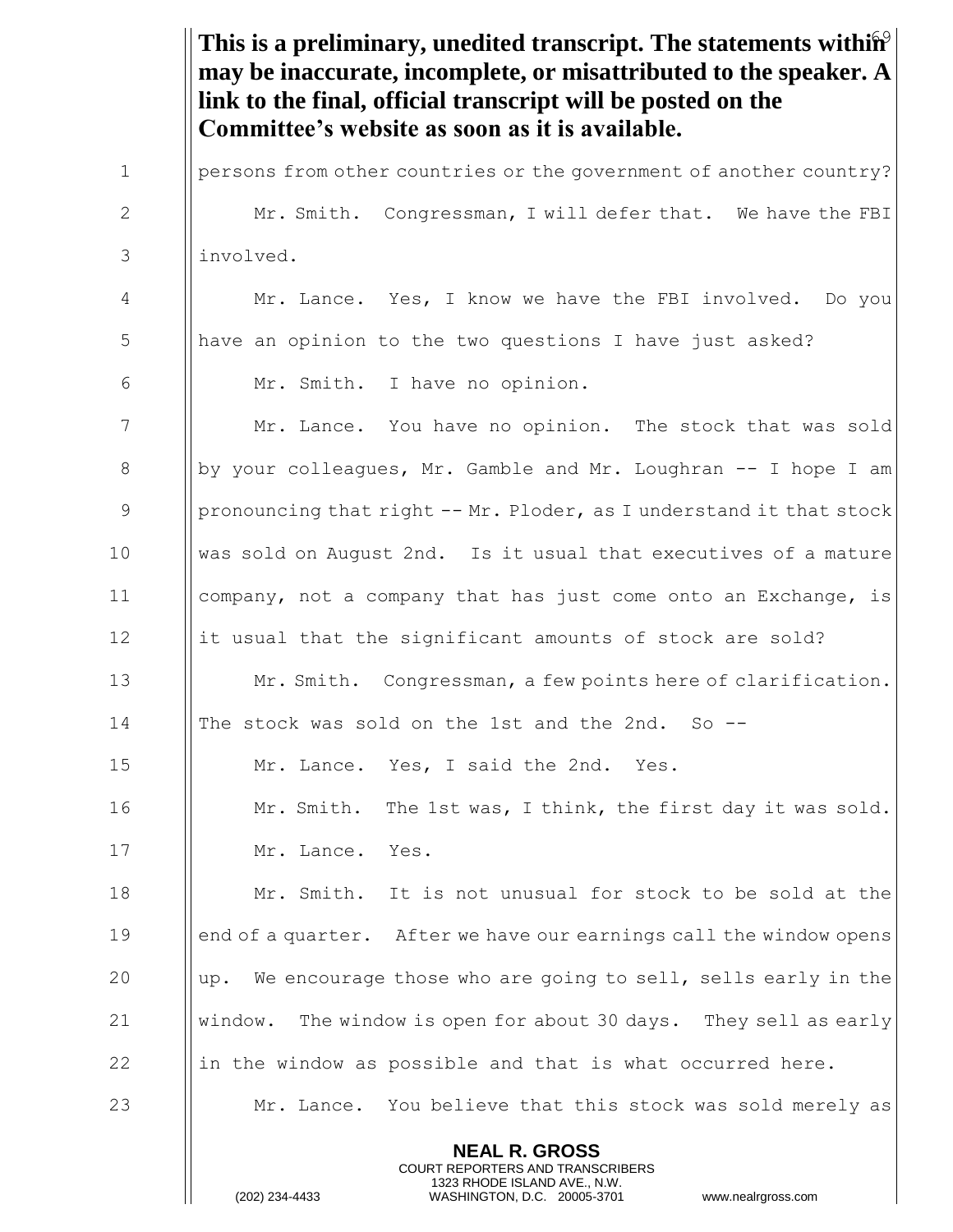This is a preliminary, unedited transcript. The statements withi $\hat{h}^0$ **NEAL R. GROSS** COURT REPORTERS AND TRANSCRIBERS 1323 RHODE ISLAND AVE., N.W. **may be inaccurate, incomplete, or misattributed to the speaker. A link to the final, official transcript will be posted on the Committee's website as soon as it is available.**  $1$  || a matter of course as would be true in any other quarter? 2 II Mr. Smith. Yes. 3 Mr. Lance. You do not believe it was based upon knowledge 4 known by these gentleman related to the breach? 5 | Mr. Smith. Congressman, I have known these individuals for, 6 Some of them up to 12 years. They are honorable men. They are 7 **Ional Theory Menuion** mey followed due process. They went through 8 In the clearance process through the general counsel. I have no 9 indication that they had any knowledge of the breach at the time 10 || they made the sale. 11 **Mr.** Lance. Did you have knowledge of the breach at that  $12$  | time? 13 | Mr. Smith. I did not, sir. 14 **I** Mr. Lance. Weren't you warned well in advance of this that 15 | there was suspicious activity? 16 **Mr. Smith.** I was notified on July 31st in a conversation 17 with the chief information officer that there was suspicious 18 activity detected in an environment called the web portal for 19 consumer dispute. No indication of a breach. 20 **Mr.** Lance. That was prior to the sale of the stock; is that 21 accurate? 22 **Mr.** Smith. The 31st of July, but there is no indication of 23  $\parallel$  a breach at that time.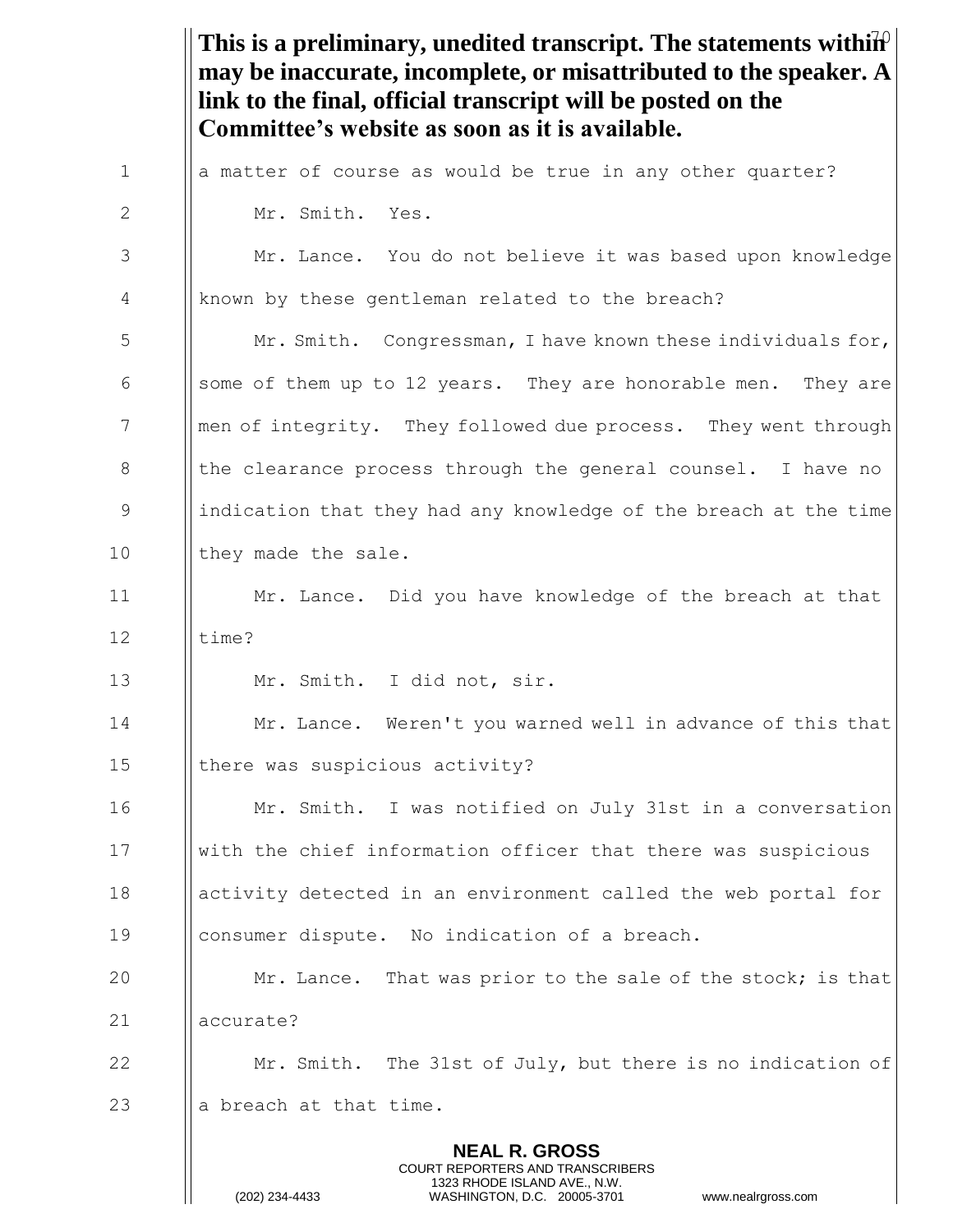This is a preliminary, unedited transcript. The statements within<sup>1</sup> **may be inaccurate, incomplete, or misattributed to the speaker. A link to the final, official transcript will be posted on the Committee's website as soon as it is available.**

**I** Mr. Lance. From my perspective as a layman the difference 2 between a breach and suspicious activity is not one that I believe 3 is particularly relevant. A breach might have technical connotations to it, but certainly you were aware of untoward  $\frac{1}{5}$  || activity prior to that date; is that accurate?  $\parallel$  Mr. Smith. No, Congressman, it is not. On the 31st we had || no indication that documents were taken out of the system, what 8 information was included. It was very early days. It took the **formally** forensic experts as I mentioned earlier from then until the 24th 10 I to start to develop a clear picture and that picture still changed the 24th because we heard just last night the additional 12 || announcement. **Mr. Lance.** Many calls have been received by Equifax at your call center since September 7th. Do you know how many calls have been dropped or missed due to staffing shortages or other issues? **Mr. Smith.** Congressman, I don't have the exact number, but || as I said in my opening testimony I apologize for that startup. It was overwhelming in volume, overwhelming. I think I mentioned 19 | | over 400 million U.S. consumers coming to a website in 3 weeks.  $\|\n$  We went live in a very short period of time with call centers. 21 | Our two larger call centers were taken down in the first few days 22 || by Hurricane Irma. The team is committed and was committed to make the experience better for the consumer and I am told that

> **NEAL R. GROSS** COURT REPORTERS AND TRANSCRIBERS 1323 RHODE ISLAND AVE., N.W.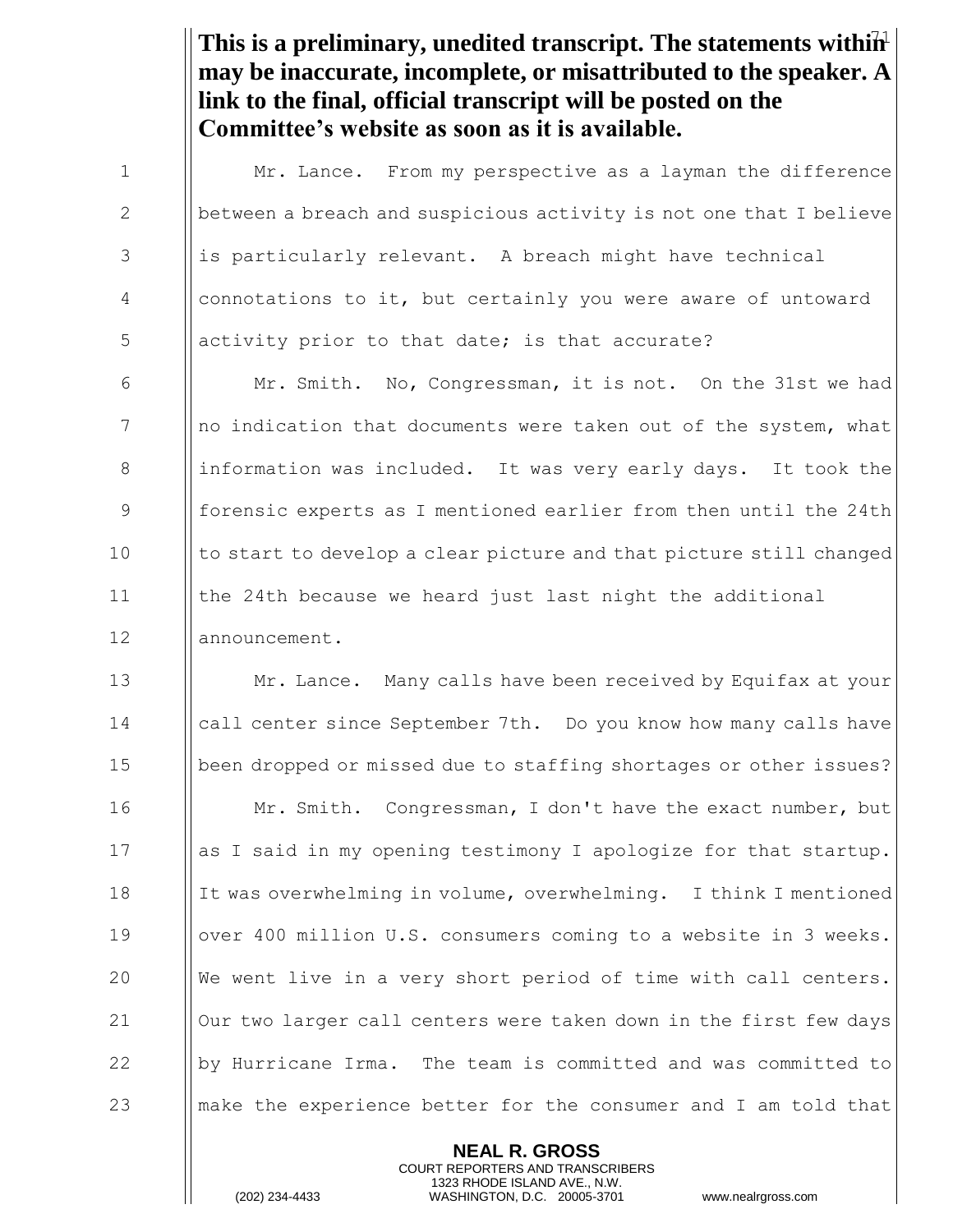This is a preliminary, unedited transcript. The statements within<sup>2</sup> **may be inaccurate, incomplete, or misattributed to the speaker. A link to the final, official transcript will be posted on the Committee's website as soon as it is available.**

| $\mathbf 1$  | each and every day that the process is getting better.                                                                                                                 |
|--------------|------------------------------------------------------------------------------------------------------------------------------------------------------------------------|
| $\mathbf{2}$ | Mr. Lance. On August 22nd, you notified a lead director,                                                                                                               |
| 3            | Mr. Fiedler -- I hope I am pronouncing that right -- of the data                                                                                                       |
| 4            | breach, and the full board was informed later, I believe 2 days                                                                                                        |
| 5            | later. Why was there nearly a week between August 17th and August                                                                                                      |
| 6            | 22nd before members of the board were alerted?                                                                                                                         |
| 7            | Mr. Smith. Congressman, the picture was very fluid.                                                                                                                    |
| 8            | Mr. Lance. Fluid, fluid. What does that mean?                                                                                                                          |
| 9            | Mr. Smith. We were learning new pieces of information each                                                                                                             |
| 10           | and every day. As soon as we thought we had information that was                                                                                                       |
| 11           | of value to the board I reached out to the lead director as you                                                                                                        |
| 12           | said, Mark Fiedler, on the 22nd, convened a board meeting on the                                                                                                       |
| 13           | 24th. Convened a second board meeting on the 25th and had                                                                                                              |
| 14           | subsequent board meetings routinely, if not daily in many cases,                                                                                                       |
| 15           | through as recently as last week.                                                                                                                                      |
| 16           | Mr. Lance. Thank you. And my time has expired, Mr.                                                                                                                     |
| 17           | Chairman.                                                                                                                                                              |
| 18           | Mr. Latta. Thank you very much. The gentleman's time has                                                                                                               |
| 19           | expired and the chair now recognizes the gentlelady from                                                                                                               |
| 20           | California for 5 minutes.                                                                                                                                              |
| 21           | Ms. Matsui. Thank you, Mr. Chairman, and thank you, Mr.                                                                                                                |
| 22           | Smith, for appearing here today.                                                                                                                                       |
| 23           | As many of my colleagues have highlighted, the events that                                                                                                             |
|              | <b>NEAL R. GROSS</b><br><b>COURT REPORTERS AND TRANSCRIBERS</b><br>1323 RHODE ISLAND AVE., N.W.<br>(202) 234-4433<br>WASHINGTON, D.C. 20005-3701<br>www.nealrgross.com |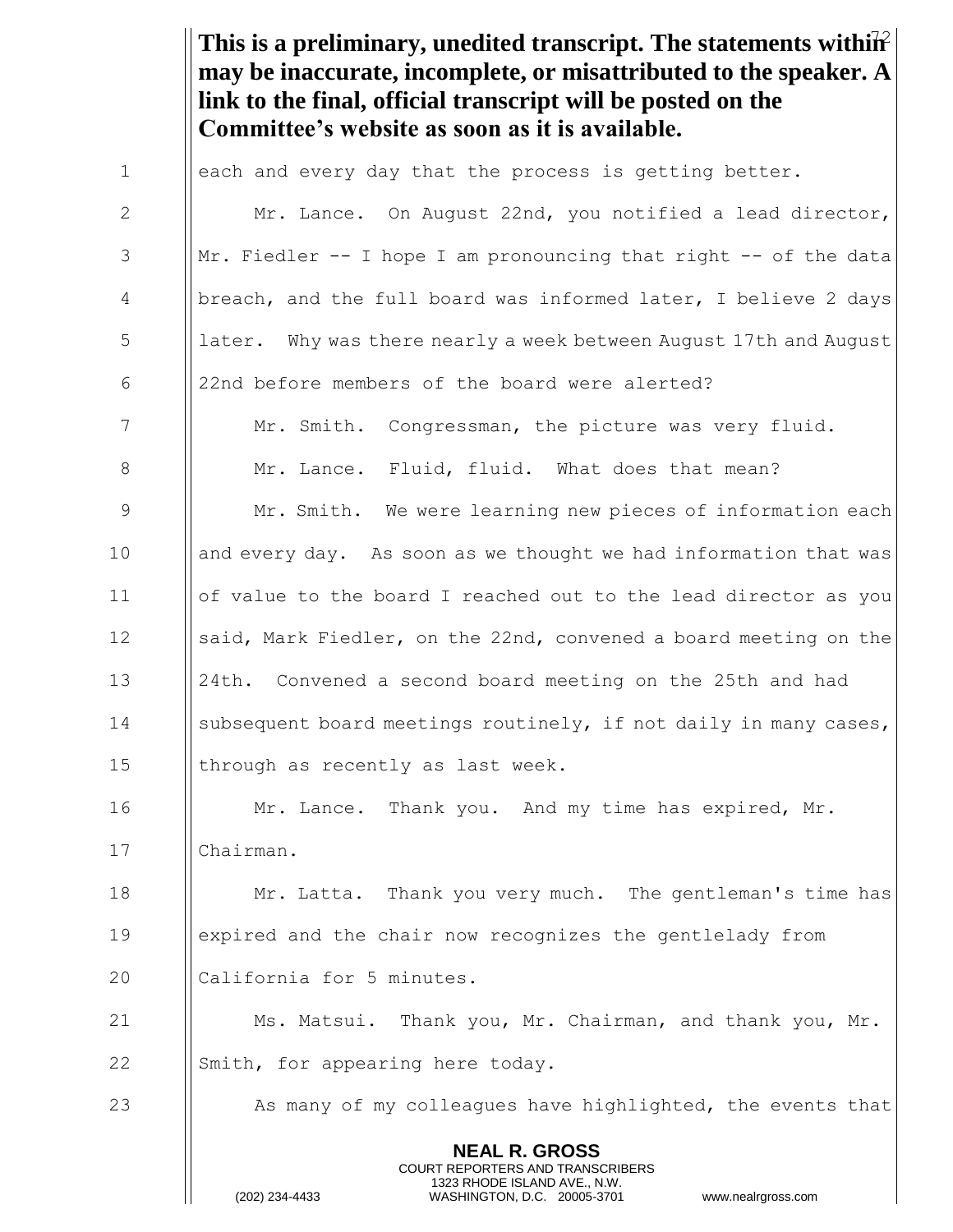This is a preliminary, unedited transcript. The statements within<sup>3</sup> **may be inaccurate, incomplete, or misattributed to the speaker. A link to the final, official transcript will be posted on the Committee's website as soon as it is available.**

1  $\parallel$  led to this data breach and the actions that Equifax management 2  $\parallel$  took after the fact are very upsetting. It seems that many 3 Americans are in a place of breach fatique. But this latest event 4 | that potentially impacts nearly half of all Americans should light  $\begin{bmatrix} 5 \end{bmatrix}$  a fire under every member here and I think you have noticed that 6  $\parallel$  it has lit a fire.

7 We cannot follow the same script after the next inevitable 8 a data breach. That is one of the reasons why I am also supporting 9 Congresswoman Schakowsky's Secure and Protect Americans' Data 10 | Act. And it is not as if this type of legislation is 11 unprecedented. Forty-eight states have implemented laws that 12 I require consumers to be notified of security breaches.

 And I am pleased that my home state of California was the **First state to pass this kind of notification law in 2002.** Today, 15 | if California residents' personal data is hacked, state law requires that they are notified in the most expedient time 17 Ipossible and without unreasonable delay. We must act to ensure  $\parallel$  that all Americans are subject to protections like this at the federal level.

**Mr.** Smith, because Equifax without doubt has the information of many California residents, the company is subject to the  $\parallel$  California data breach notification law. Can you please describe  $\parallel$  to me how Equifax complied with the state law? Were California

> **NEAL R. GROSS** COURT REPORTERS AND TRANSCRIBERS 1323 RHODE ISLAND AVE., N.W.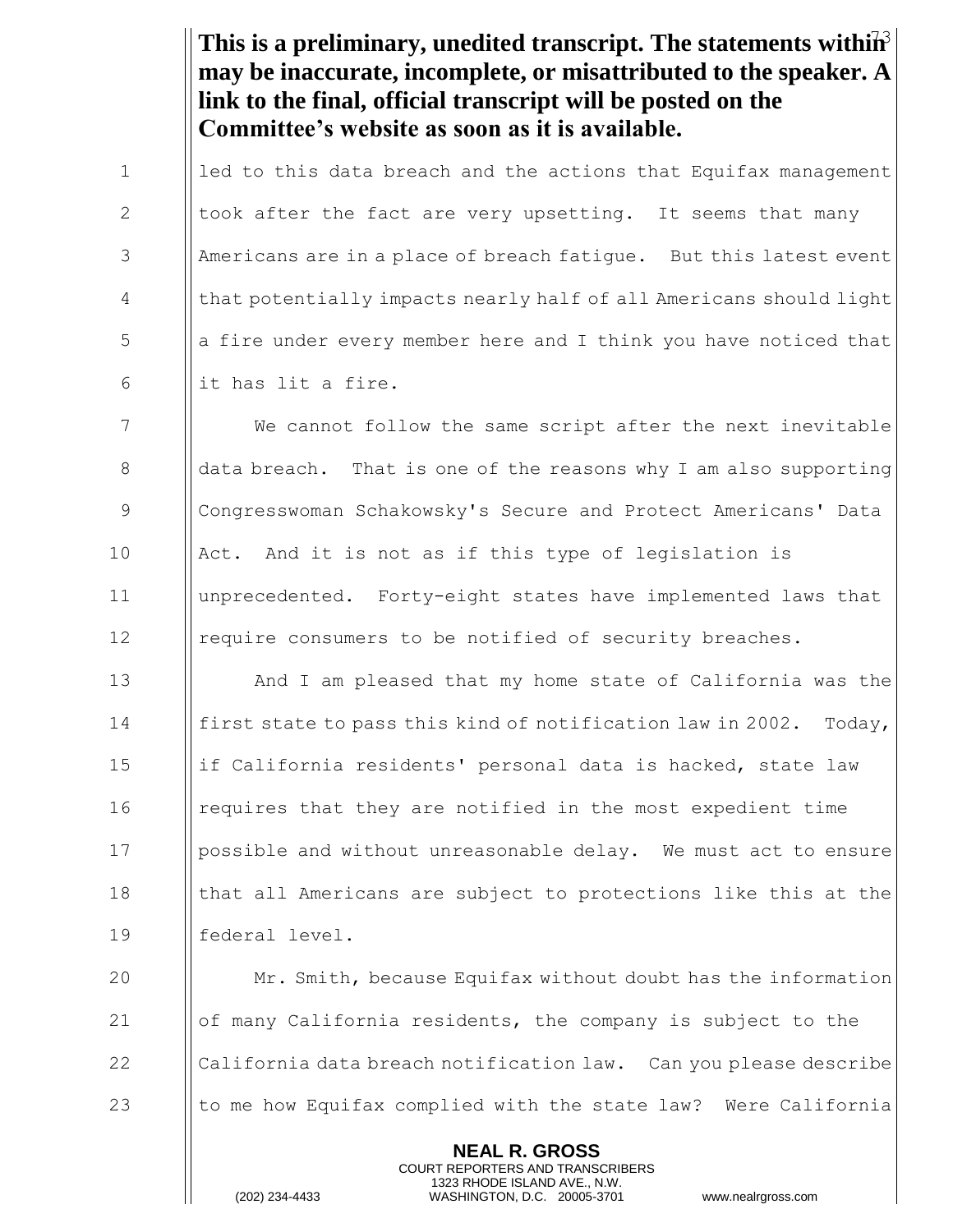This is a preliminary, unedited transcript. The statements within<sup>4</sup> **may be inaccurate, incomplete, or misattributed to the speaker. A link to the final, official transcript will be posted on the Committee's website as soon as it is available.**

**NEAL R. GROSS** COURT REPORTERS AND TRANSCRIBERS 1 | residents notified of the breach as required? 2 | Mr. Smith. Congresswoman, I don't have the specific 3 | knowledge of the California law. I can tell you though that we 4 worked as a team including with our counsel to help us ensure we 5 Were doing what was right for the consumer in the most expedient 6 **I** manner as possible. So we are aware of the requirements of the 7 Supecific state laws, I just don't have the specific knowledge as 8 it relates to the State of California. 9 Ms. Matsui. So you also don't know, because the law also 10 I requires Equifax to submit a copy of the breach notification to 11 **the California attorney general, you don't know whether this was** 12 done? 13 Mr. Smith. Congresswoman, I do not. But we can have our 14 I team follow up through staff if that would be helpful. 15 **Ms. Matsui.** Okay. In the context of this breach, if data 16 Ithat you hold is about me do I own it? Do I own my data? 17 **Mr.** Smith. Could you please repeat the question? 18 **Ms. Matsui.** In the context of this breach, if the data that 19 | you hold is about me do I own it? 20 **Mr.** Smith. Congresswoman, we are part of a federally 21  $\parallel$  regulated ecosystem that has been around for a long time and it  $22$  is there to help consumers get access with their consent to credit 23 When they want access to credit.

1323 RHODE ISLAND AVE., N.W.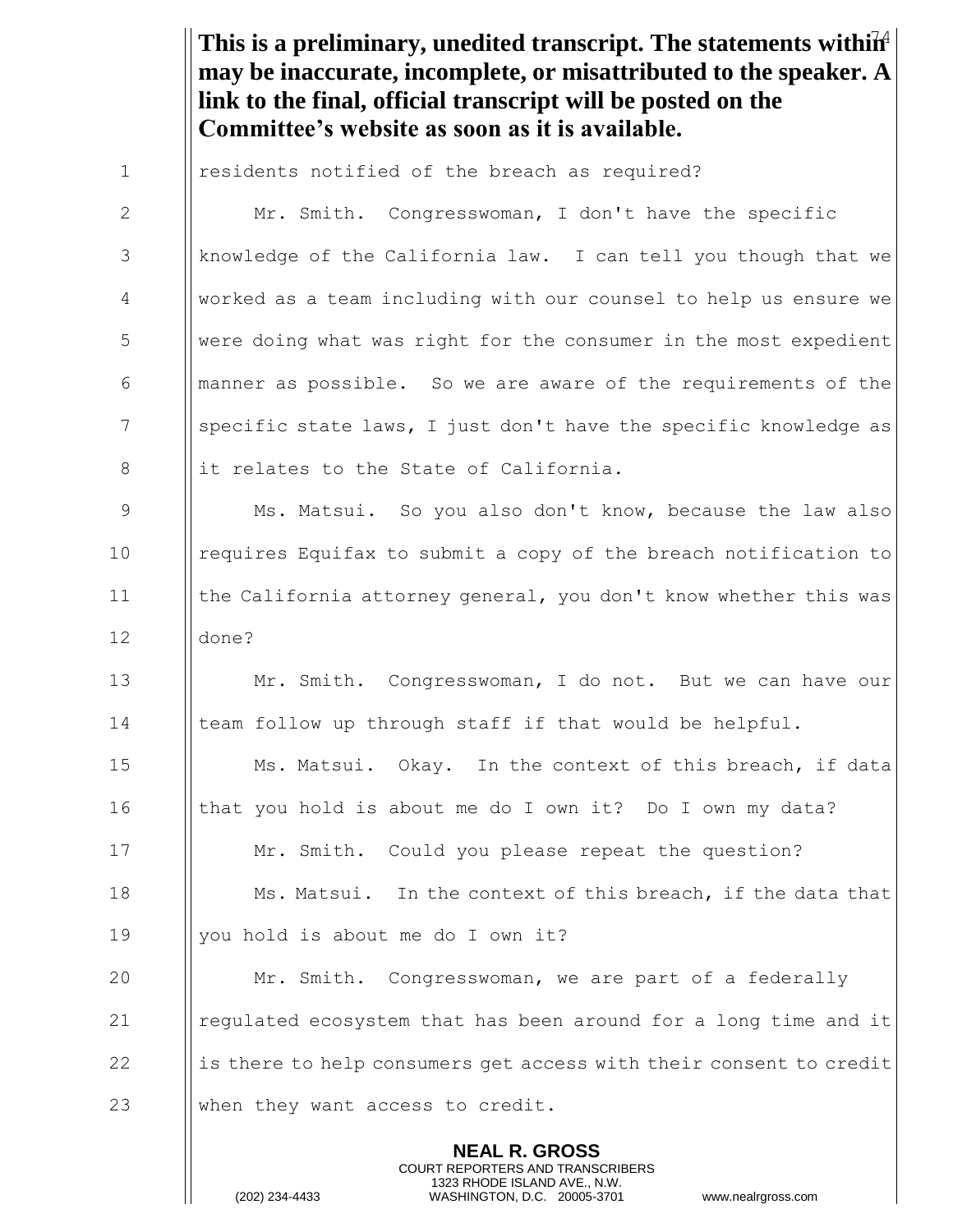This is a preliminary, unedited transcript. The statements within<sup>5</sup> **may be inaccurate, incomplete, or misattributed to the speaker. A link to the final, official transcript will be posted on the Committee's website as soon as it is available.** 1 Ms. Matsui. Well, can you explain what makes data about me

3 | Mr. Smith. The intent, if you will, of the solution we have 4 | recommended, we implement, and are going live with in January of 5 2018, is in fact to give you as the consumer through this lock  $\begin{array}{c|c} \hline \text{6} & \text{[product for life, for free, the ability to control who accesses} \end{array}$ 7 | your personal information and who does not.

2 | mine compared to what would make it someone else's?

8 **Ms. Matsui.** So at that point in time you believe that I own, 9 | I can say I own my data; is that right?

10  $\parallel$  Mr. Smith. You will have the ability to control who accesses 11 || and when they access your data.

**Ms. Matsui.** Okay. Could I ask you some further questions **following along to what others have asked about, credit locks and** 14 Icredit freezes? Now limiting access to credit even for a short amount of time can have real financial consequences especially 16 for low-income populations. How quickly will a file be able to be locked and unlocked and how will you ensure that speed? **Mr.** Smith. Congresswoman, thank you for that question. **Indum** That is a great advantage of the product we are offering for free versus the freeze, which again came about in 2004 out of  $\parallel$  regulation, and there states dictate how quickly you can access  $\parallel$  to freezing and unfreezing your file and oftentimes that can take  $\Box$  days if not weeks because we are mailing data back and forth to

> **NEAL R. GROSS** COURT REPORTERS AND TRANSCRIBERS 1323 RHODE ISLAND AVE., N.W.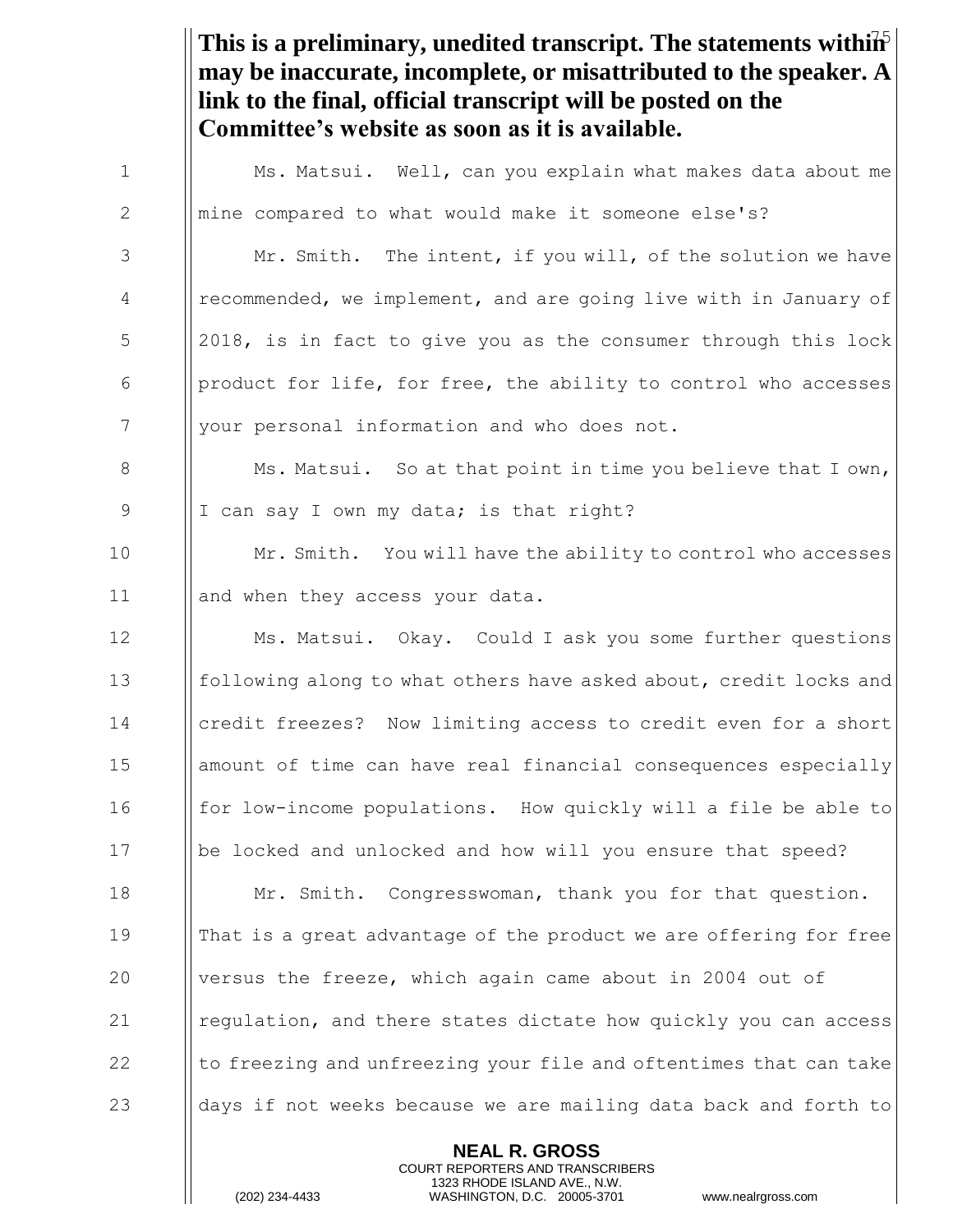This is a preliminary, unedited transcript. The statements within **may be inaccurate, incomplete, or misattributed to the speaker. A link to the final, official transcript will be posted on the Committee's website as soon as it is available.**

1 | the consumer.

2 I In this case, the intent is in January of 2018, on your 3 iPhone, you can freeze and unfreeze your file instantly at the 4 | point you want it locked and unlocked. 5 | Ms. Matsui. So, and I recall that one of my colleagues asked 6 whether a credit lock is the same thing as a credit freeze and 7 | you said it was; is that correct? 8 | Mr. Smith. As far as protection to the consumer, 9 Congresswoman, it is. As far as ability to lock or unlock and 10 | freeze or unfreeze, a lock is far more user-friendly. 11 | Ms. Matsui. Okay. So you currently offer a credit lock 12 | product now and you plan to offer this other one for free starting 13 **the end of January.** And can you describe for me why you consider 14 I | that -- would a lock be more economical for you or would a freeze 15 || be? I am trying to get the sense of the difference, because I  $16$  || think there is a difference here. 17 | Mr. Smith. Yes, if I may one more time to try to clarify. 18  $\parallel$  As far as protection they are the same. The lock you are getting 19 that we offered to the consumers on September 7th gives you the 20 Same level of security you would get from a freeze or from the 21 product that is going out in January. The difference is today's 22  $\parallel$  lock is browser-enabled; January's lock will be an app on an 23 iphone. And secondly, it will be instant on and instant off

> **NEAL R. GROSS** COURT REPORTERS AND TRANSCRIBERS 1323 RHODE ISLAND AVE., N.W.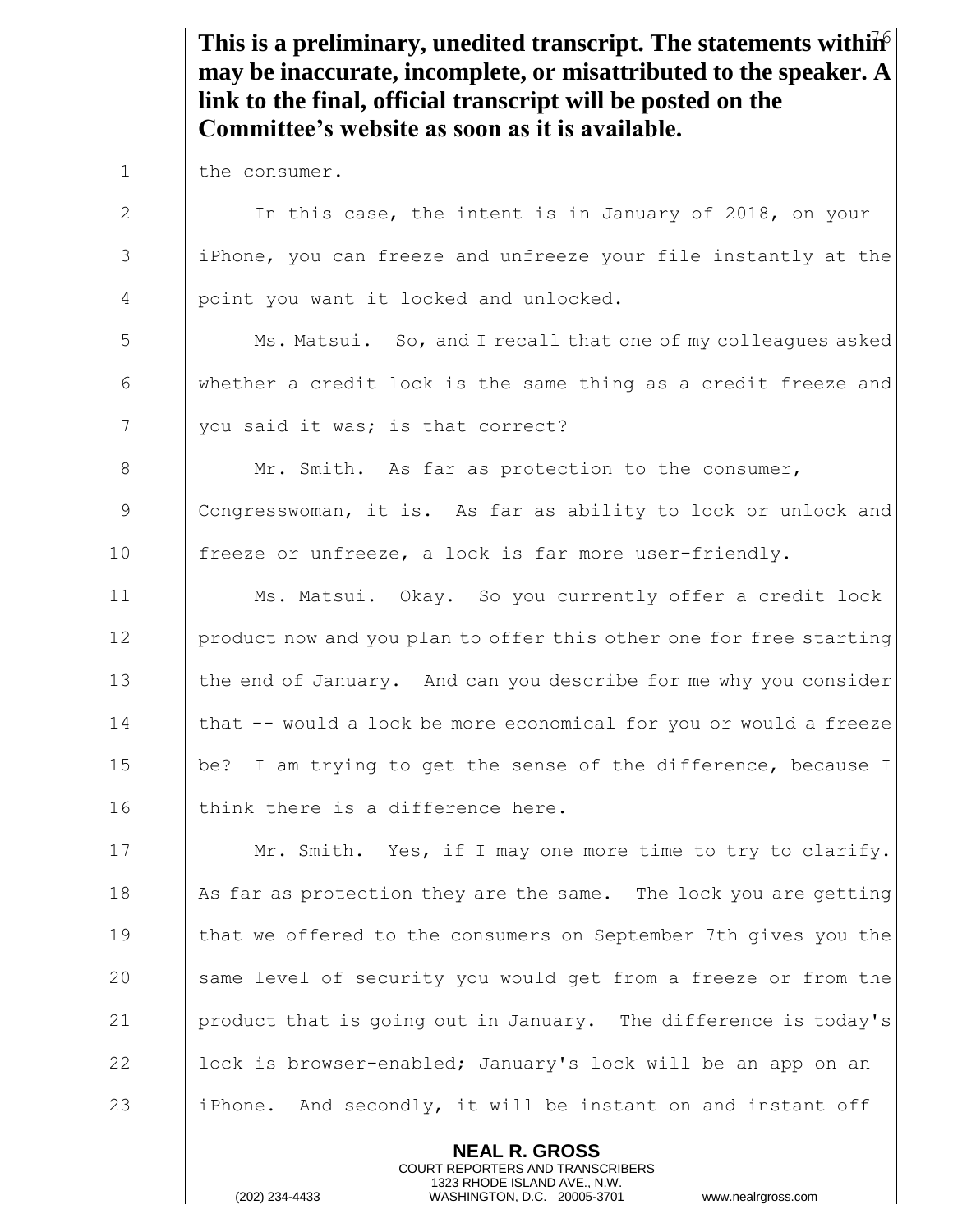This is a preliminary, unedited transcript. The statements within<sup>7</sup> **may be inaccurate, incomplete, or misattributed to the speaker. A link to the final, official transcript will be posted on the Committee's website as soon as it is available.**

1 |versus the freeze or today's lock.

2 Ms. Matsui. Okay. I have more questions but I know I have  $3$  || run out of time. Thank you. 4 Mr. Latta. Thank you very much. The gentleman from 5 || Illinois is recognized for 5 minutes. 6 Mr. Kinzinger. Thank you, Mr. Chairman, and sir, thank you 7 | for being here today. 8 **This is obviously a huge issue, 145-1/2 million people** 9 affected by this data breach. It is nearly half of all Americans. 10 Imat is a failure on multiple levels. It is a failure to keep 11 consumer personal information secure. It is a failure to 12 appropriately respond to a breach and a failure to notify the 13 public and much more. My constituents and the American people 14 I need not just answers but they want assurances that they are not 15  $\Box$   $\Box$   $\Box$   $\Box$   $\Box$   $\Box$   $\Diamond$   $\Diamond$  to be financially ruined by this. 16 I do want to make a quick point. Mr. Lujan asked you if the 17 | people that would be harmed by this would be made whole and you 18 made a statement. And I understand that there is probably some 19 legal and technical reasons for this, but you said I don't know 20 if consumers were harmed. I just want to make the point that I 21  $\parallel$  think that idea that people are not harmed in this is ludicrous. 22  $\parallel$  Of course they are going to be harmed. Even if there is no 23 **financial harm that comes to them just even having this** 

> **NEAL R. GROSS** COURT REPORTERS AND TRANSCRIBERS 1323 RHODE ISLAND AVE., N.W.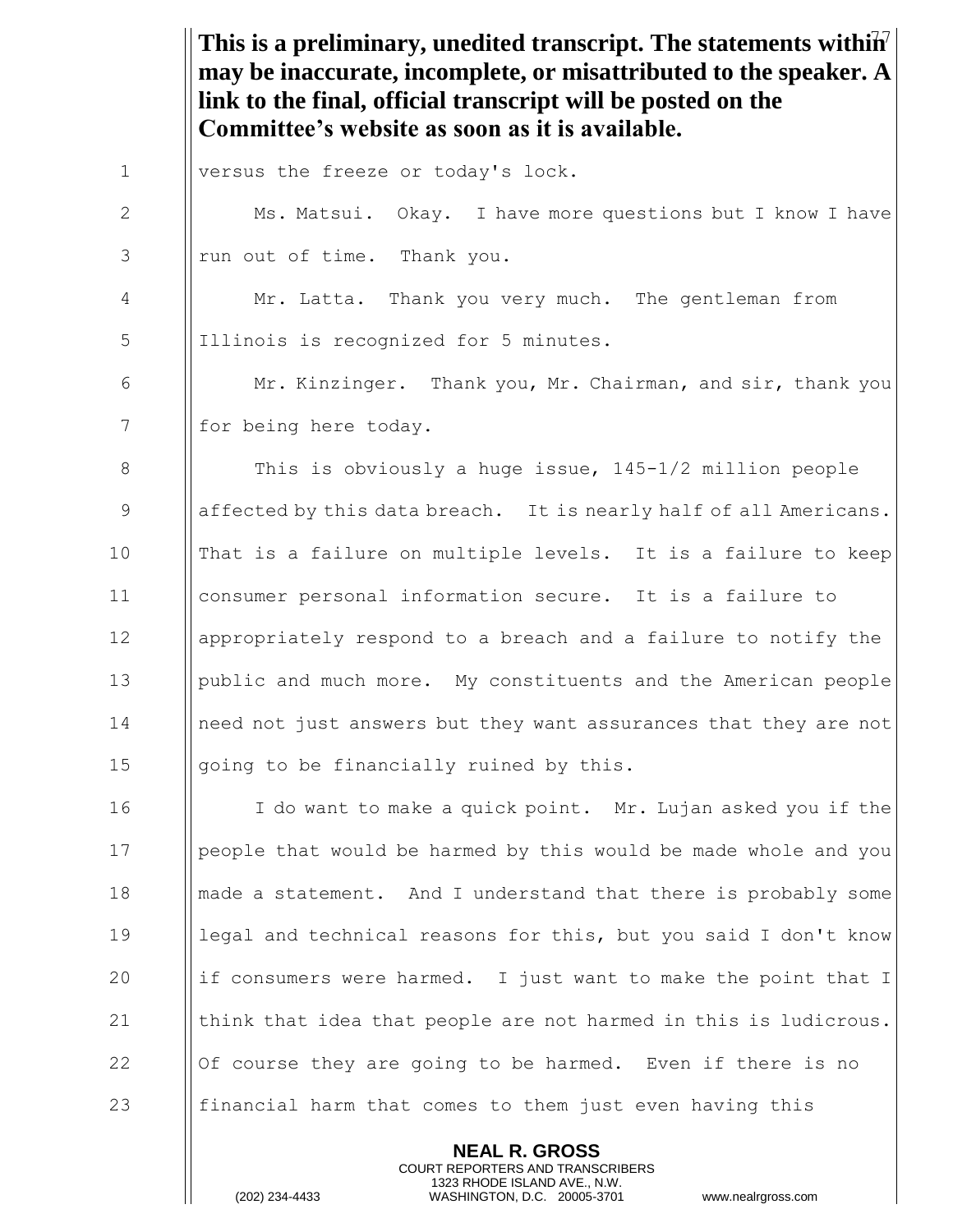This is a preliminary, unedited transcript. The statements within<sup>8</sup> **may be inaccurate, incomplete, or misattributed to the speaker. A link to the final, official transcript will be posted on the Committee's website as soon as it is available.**

1 | information exposed is a massive deal, but I feel that we are going 2  $\|\mathsf{to}$  see bigger repercussions from that.

3 | But let me say now, Mr. Smith, I was surprised to find out 4 that Equifax initially included a requirement that consumers 5 S consent to a mandatory arbitration clause. Why did that happen? 6  $\parallel$  Why was that at the beginning part of the rollout?

7 Mr. Smith. Congressman, thank you for that question and I 8 want to clarify. The product offering that went live or the 9 Service offering on the 7th, it was never intended to have that 10 | arbitration clause apply to this breach. It was a standard 11 boilerplate clause as a part of a product. As soon as we learned 12 I | that that boilerplate term was applied to this free service, I 13  $\parallel$  think it was within 24 hours we removed that and tried to clarify 14 Ichat. That was a mistake and one of the mistakes I alluded to 15 in my oral testimony about the remediation product on September 16 || 7th.

**Mr. Kinzinger.** So does Equifax require consumers to consent  $\parallel$  to arbitration with respect to any of its other products and if not is that information prominently disclosed to the consumer? **Mr.** Smith. Not as it relates to the breach, Congressman. **Mr.** Kinzinger. Well, the question is what about any other **products do you require consent to arbitration?** 

23 Mr. Smith. Some of the consumer products we have there is

**NEAL R. GROSS** COURT REPORTERS AND TRANSCRIBERS 1323 RHODE ISLAND AVE., N.W.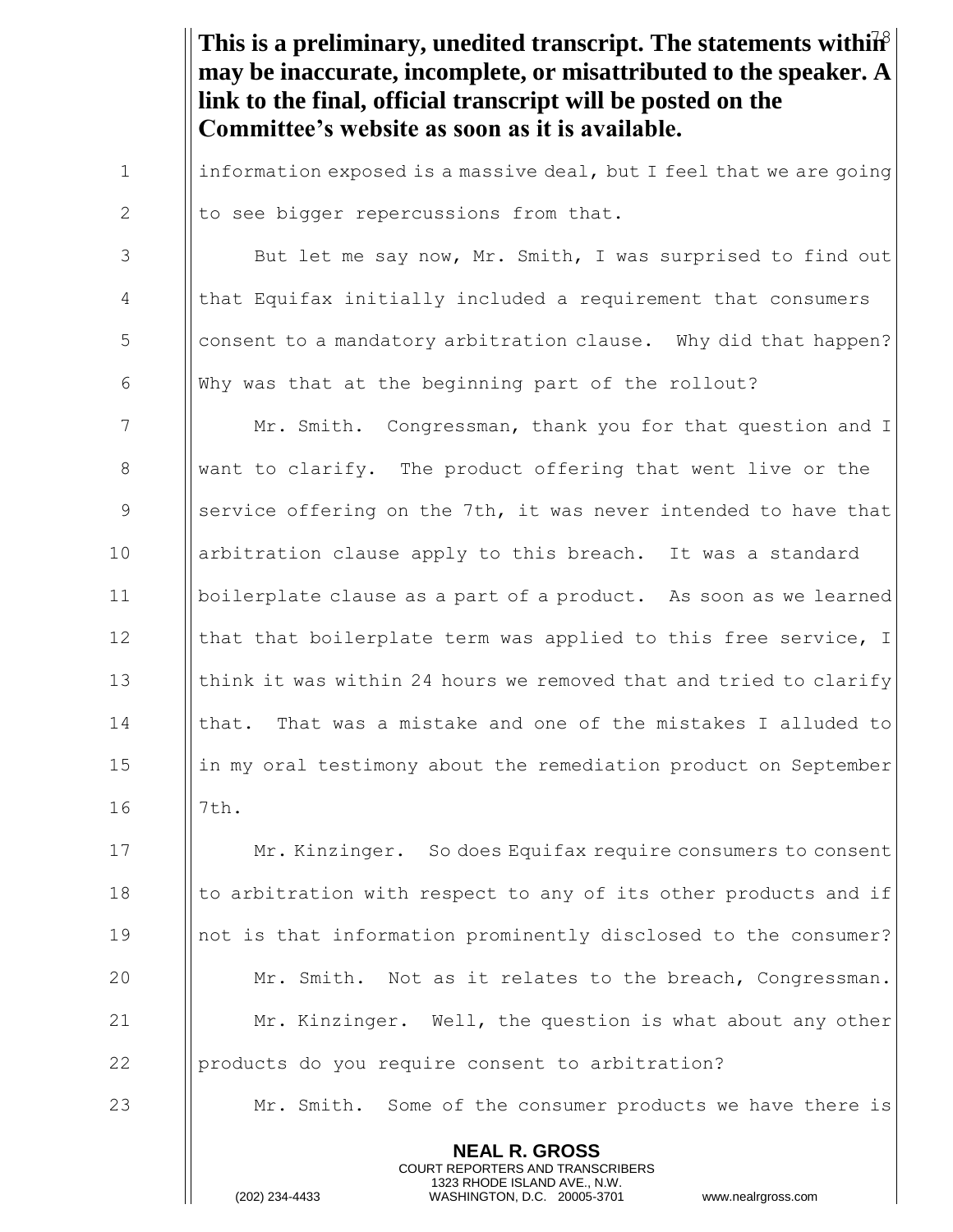This is a preliminary, unedited transcript. The statements within<sup>9</sup> **NEAL R. GROSS** COURT REPORTERS AND TRANSCRIBERS 1323 RHODE ISLAND AVE., N.W. **may be inaccurate, incomplete, or misattributed to the speaker. A link to the final, official transcript will be posted on the Committee's website as soon as it is available.** 1  $\parallel$  an arbitration clause in there. It is a standard clause. 2 **Mr.** Kinzinger. What is the reason for that? 3 Mr. Smith. I don't have that answer other than it is a 4 | standard clause. 5 | Mr. Kinzinger. If you could get that to me that would be  $\begin{array}{c|c} 6 & \text{|good.} \end{array}$  Your press release indicates that the company has found 7 Ino evidence of unauthorized activity on Equifax's core consumer 8 | | or commercial credit reporting databases. What are Equifax's 9 Supersum and commercial credit reporting databases and how 10 **are they distinct from the databases containing personal** 11 information that was subject to the unauthorized theft? 12 **Mr. Smith.** Congressman, the area that was impacted here was 13 **a** a consumer dispute portal where the consumers would come in and 14 Ichey would dispute activity with us. As separate then a 15 | congressman had talked about, had the credit file in their hand. 16 In That is separate from the core credit data that consumers have 17 | lin our database. 18 **Mr. Kinzinger.** So in essence, were there 145.5 million 19 **people that at one point had disputed credit issues then, if that** 20  $\parallel$  was the  $-$ 21  $\parallel$  Mr. Smith. It is a portal they used and they could have been 22 in that portal for multiple reasons. And we also by regulation 23 have got to keep data for extended periods of time, in some cases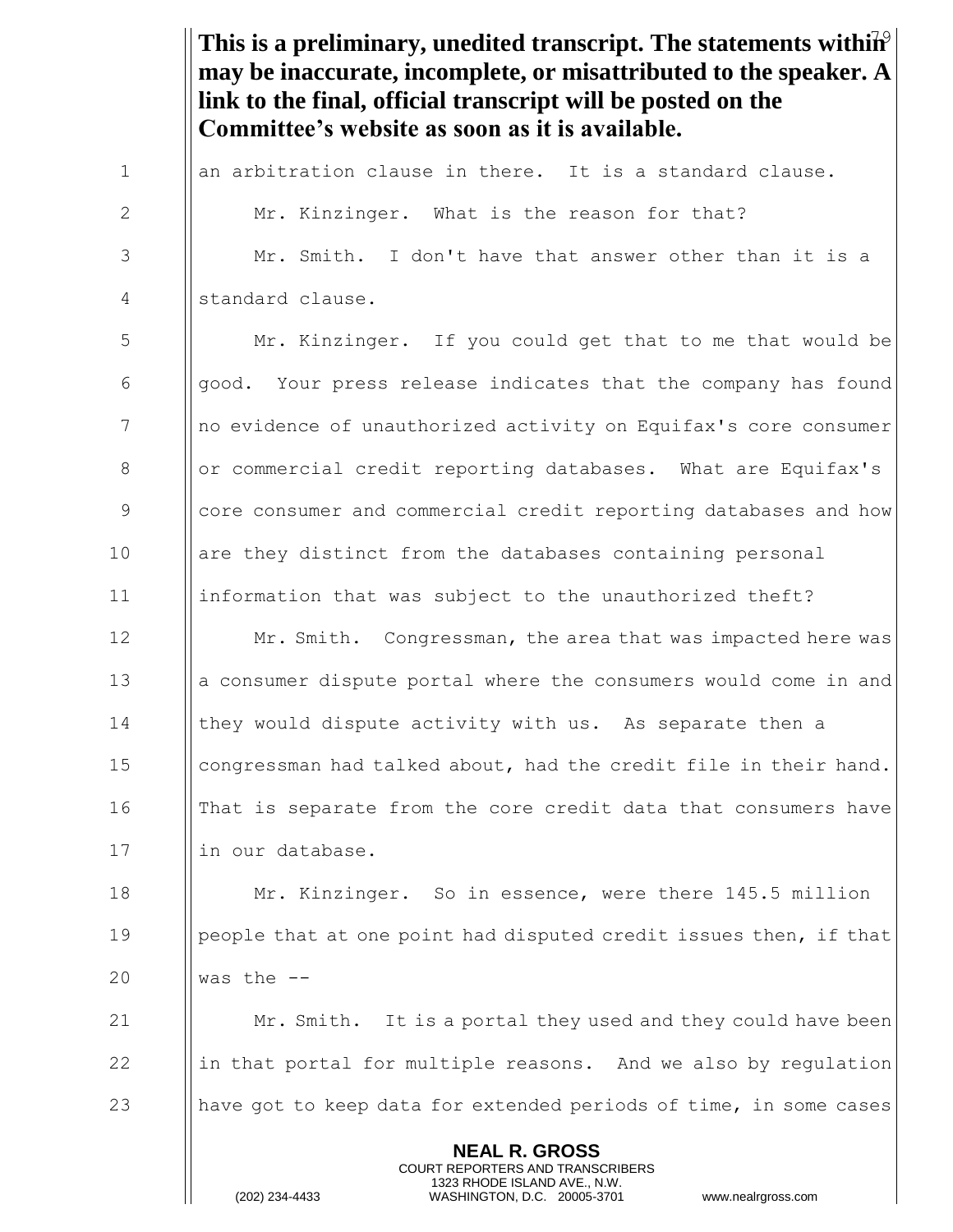This is a preliminary, unedited transcript. The statements within<sup>2</sup> **may be inaccurate, incomplete, or misattributed to the speaker. A link to the final, official transcript will be posted on the Committee's website as soon as it is available.**

1  $\parallel$  7-plus years. So it is a lot of data for a lot years, but it is 2 | outside the core credit file itself.

3 | Mr. Kinzinger. Which company, and I guess you kind of went 4 into this, which company databases were accessed, but why wouldn't  $5$  || you consider that then -- maybe this is a change now after this  $\begin{array}{c|c|c|c|c|c} \hline \text{6} & - & \text{why wouldn't you consider that to be part of the core consumer} \end{array}$ 7 || and commercial credit reporting databases?

8 Mr. Smith. It is just the way we define it. The credit file 9 itself is housed and managed in a completely separate environment 10 **from a database that consumers can come into directly.** The core 11 **credit file itself is largely accessed by corporations, companies** 12  $\parallel$  that we deal with versus consumers.

13 **Mr. Kinzinger.** Okay. So I just want to make sure and you 14 will have to forgive me, I am not an IT expert. So to get 145 15  $\parallel$  million people's records in only the dispute database, I guess 16 I am trying to figure out if  $-$  you didn't really answer the 17 | | question in terms of were there 145 million people that have 18 | disputed at some point in time, half of Americans, or was there 19 another entry somehow through that that went into other 20 information? Maybe I just don't understand the IT part of this. 21 **Mr.** Smith. The only entry was through the consumer dispute 22 **portal and that is a completely separate environment from the** 23 credit file itself. We also, as you might recall, house a lot

> **NEAL R. GROSS** COURT REPORTERS AND TRANSCRIBERS 1323 RHODE ISLAND AVE., N.W.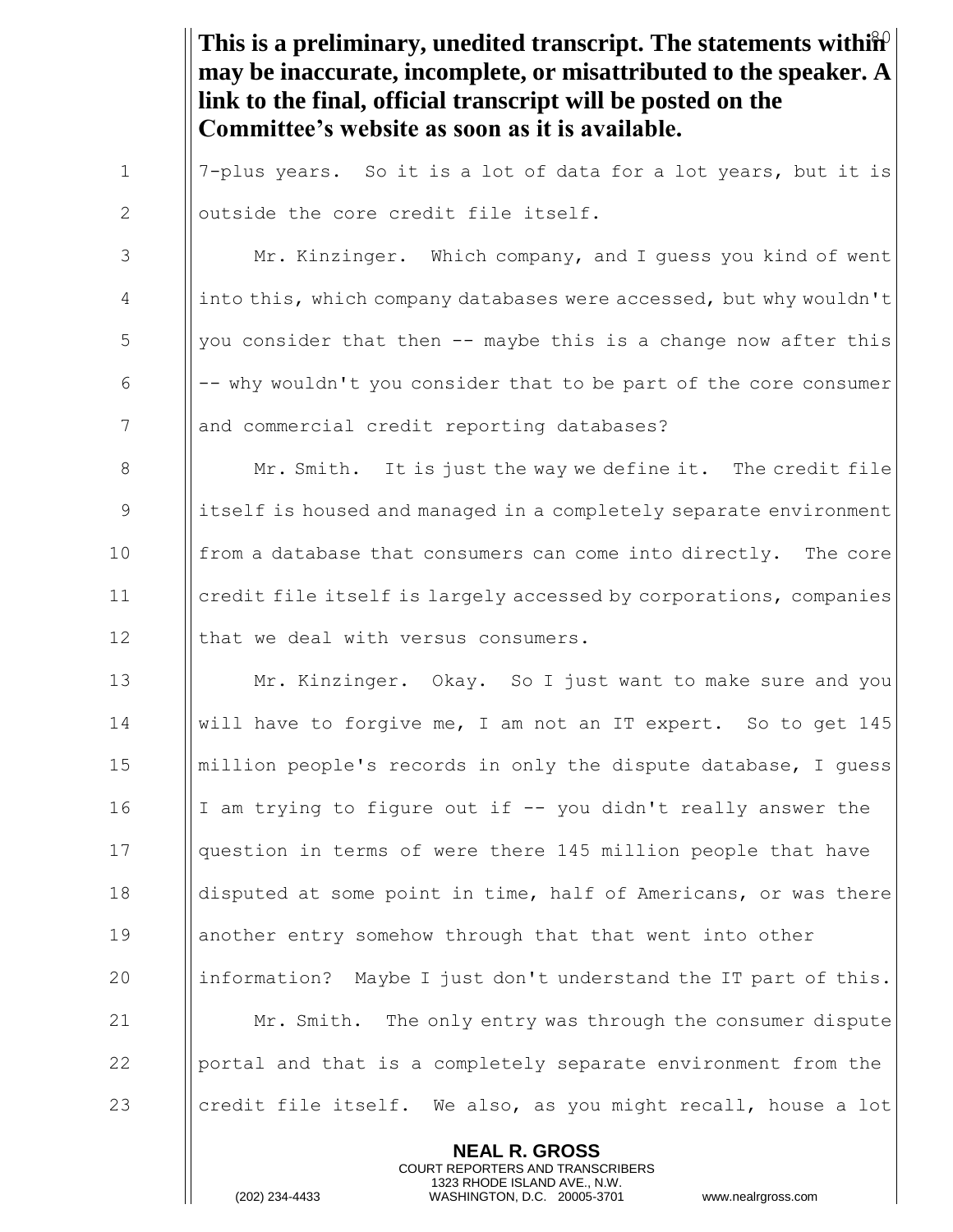This is a preliminary, unedited transcript. The statements within<sup>2</sup> **NEAL R. GROSS** COURT REPORTERS AND TRANSCRIBERS 1323 RHODE ISLAND AVE., N.W. **may be inaccurate, incomplete, or misattributed to the speaker. A link to the final, official transcript will be posted on the Committee's website as soon as it is available.** 1 | of data for small businesses in America and that environment which  $2$  || is part of the definition that you were alluding to was not 3 compromised either. 4 Mr. Kinzinger. Okay. And lastly, are your core consumer 5 or commercial credit reporting databases encrypted? 6 | Mr. Smith. We use many techniques to protect data: 7 encryption, tokenization, masking, encryption in motion, 8 encrypting at rest. To be very specific this data was not 9 ||encrypted at rest. 10 Mr. Kinzinger. Okay, so this wasn't but your core is? 11 | Mr. Smith. Some, not all. Some data is encrypted, some is 12 Ibokenized. Some it is in motion, some is masked. There is 13 varying levels of security techniques that the team deploys in 14 different environments around the business. 15 Mr. Kinzinger. Okay, thank you, sir. I yield back. 16 **Mr. Latta.** Thank you very much. The gentleman yields back. 17 The chair now recognizes the gentleman from California for 5 18 minutes. 19 Mr. McNerney. I thank the chair for holding this hearing. 20 **Mr.** Smith, it is my understanding that the compromised  $21$  ||information was due to an unpatched vulnerability in the web 22 application framework Apache Struts? Besides the company's 23 Olonline consumer dispute resolution portal, does Equifax have any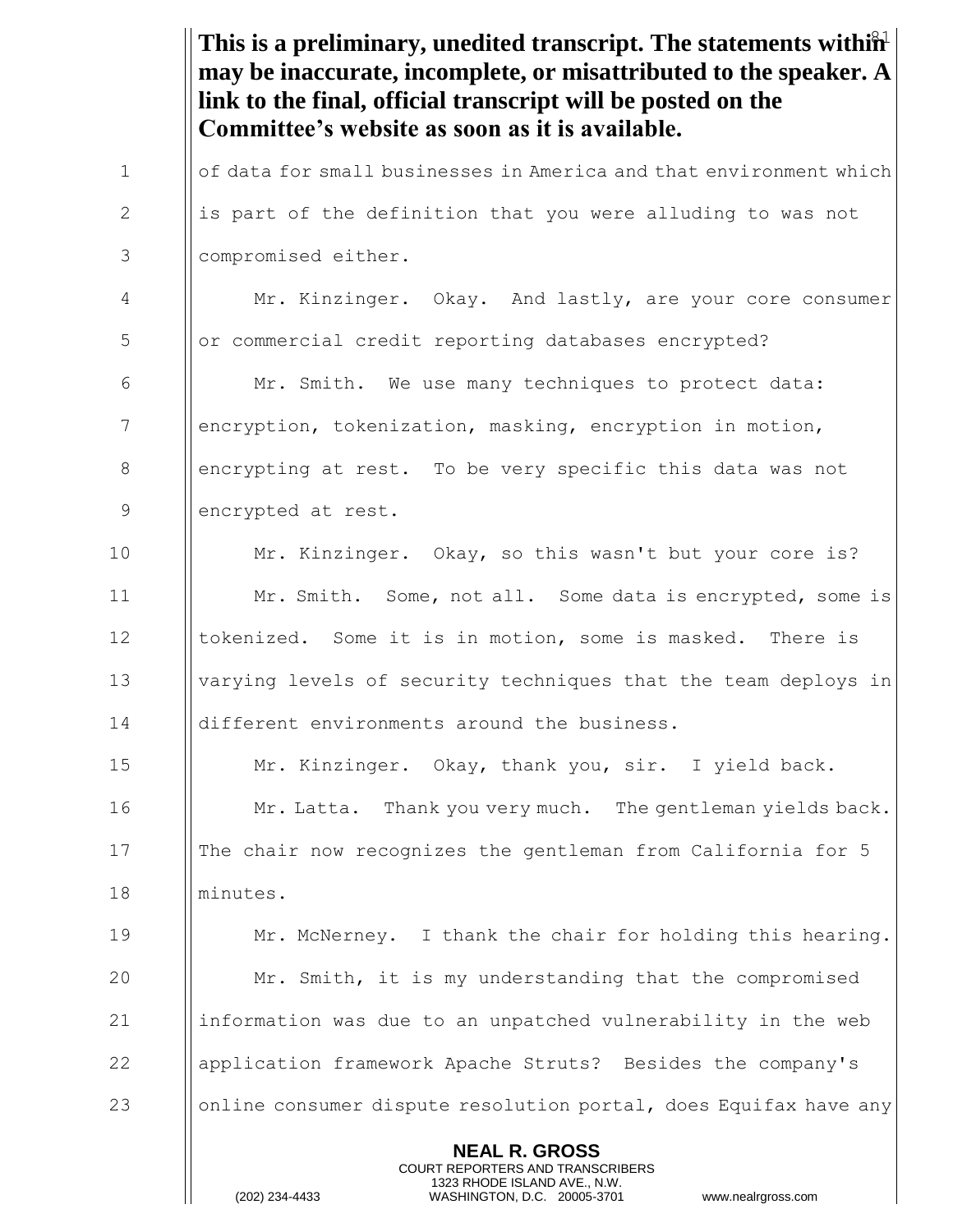This is a preliminary, unedited transcript. The statements within<sup>22</sup> **NEAL R. GROSS** COURT REPORTERS AND TRANSCRIBERS 1323 RHODE ISLAND AVE., N.W. **may be inaccurate, incomplete, or misattributed to the speaker. A link to the final, official transcript will be posted on the Committee's website as soon as it is available.** 1 | other portals that use Apache Struts? 2 Mr. Smith. No, sir. This was the environment that had deployed Struts. Mr. McNerney. All right. That was a simple answer. You might need to restart my time. In addition to Equifax's credit || monitoring and reporting services, the company has Equifax for  $\Box$  business offerings and in this capacity operates as a data broker. || As a part of these services the company collects large amounts of data about consumers without consumers having any knowledge of this happening. Was this information compromised in the breach? Mr. Smith. I think I understand your question, but could  $\parallel$  you repeat that one more time, please, so I get it right? Mr. McNerney. Okay. Well, you are familiar with the Equifax for business offerings? **Mr. Smith.** Yes. We do have product offerings and solutions for small businesses, medium sized businesses and large business 18 || across the country, correct. Mr. McNerney. Right. Was information from Equifax for **business also compromised in the breach? Mr.** Smith. No, Congressman, it was not. It goes back to  $\|\cdot\|$  the question earlier on as part of our, what we call our core credit **data.** It was not compromised.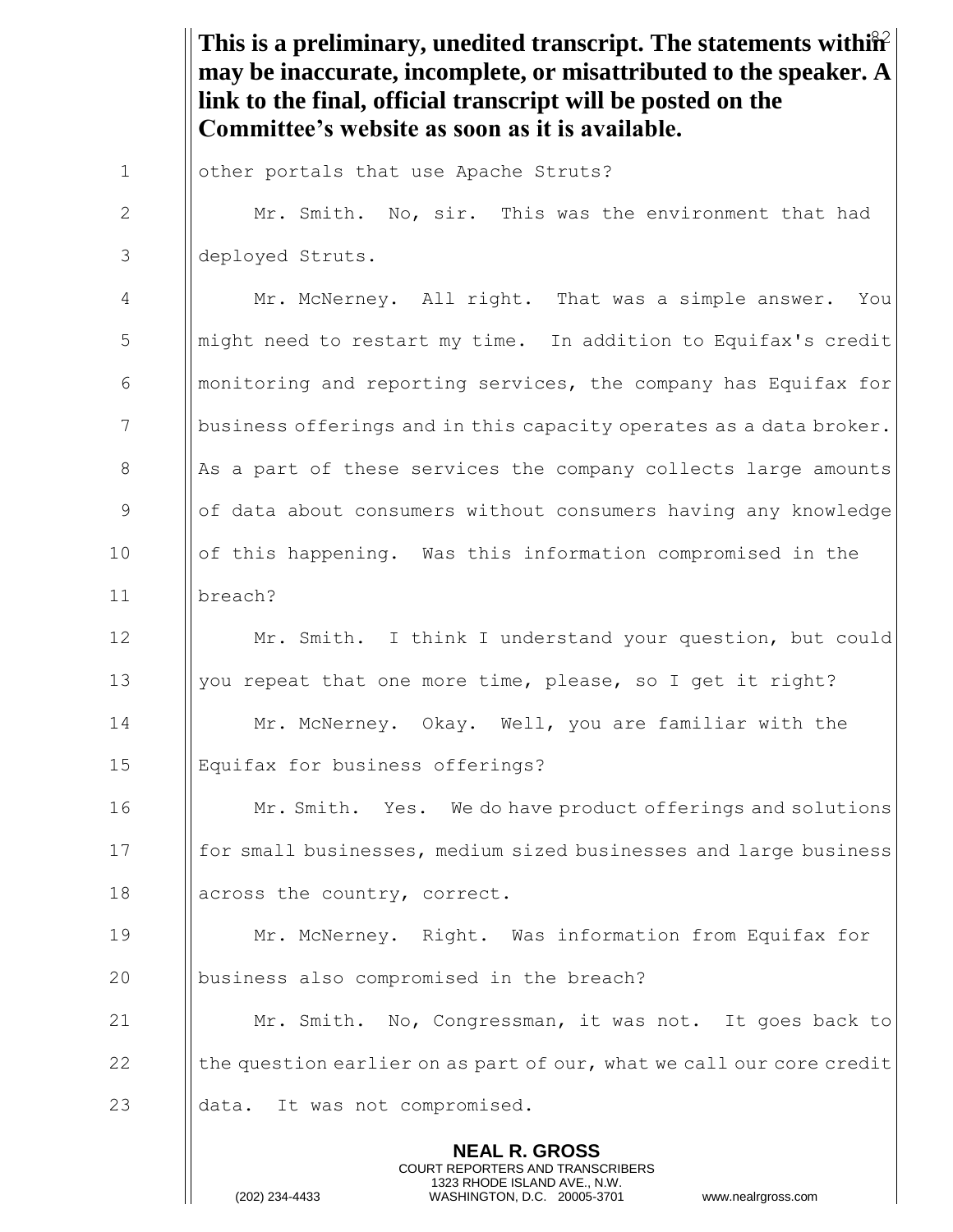This is a preliminary, unedited transcript. The statements within<sup>3</sup> **may be inaccurate, incomplete, or misattributed to the speaker. A link to the final, official transcript will be posted on the Committee's website as soon as it is available.** 1 | Mr. McNerney. Well, in your testimony you noted that 2 | "throughout my tenure as CEO of Equifax we took data security and 3 Privacy extremely seriously and devoted substantial resources to 4 | it." Could you tell us about what investments Equifax made in 5 | cybersecurity during your tenure? 6 Mr. Smith. Yes, Congressman, I can. When I came to the 7 company 12 years ago we had virtually no focus on cybersecurity. 8  $\parallel$  At that time cybersecurity was not as sophisticated as it today. 9 We have gone from the environment to a team now of over 225 10 | professionals focusing each and every day on security around the 11 world. 12 **Mr. McNerney.** So what timeframe is that? 13 **Mr.** Smith. That was from the time I started 12 years ago. 14 Mr. McNerney. So you say that you hired up to 250 personnel 15  $\parallel$  to fix the issue? 16 | Mr. Smith. I did not, the team did. I didn't hire them, 17 Sir, but we now have a staff of 225 cyber or security experts around 18  $\parallel$  the world. We made substantial investments over that timeframe. 19 In the last 3 years alone we have invested approaching a quarter 20 billion dollars in security. There is an IBM benchmark. It says 21 financial service companies who tend to be best in class spend 22 Somewhere between 10 and 14 percent of their IT budget in security.

23 Mr. McNerney. Well, they were notified of the -- I mean the

**NEAL R. GROSS** COURT REPORTERS AND TRANSCRIBERS 1323 RHODE ISLAND AVE., N.W.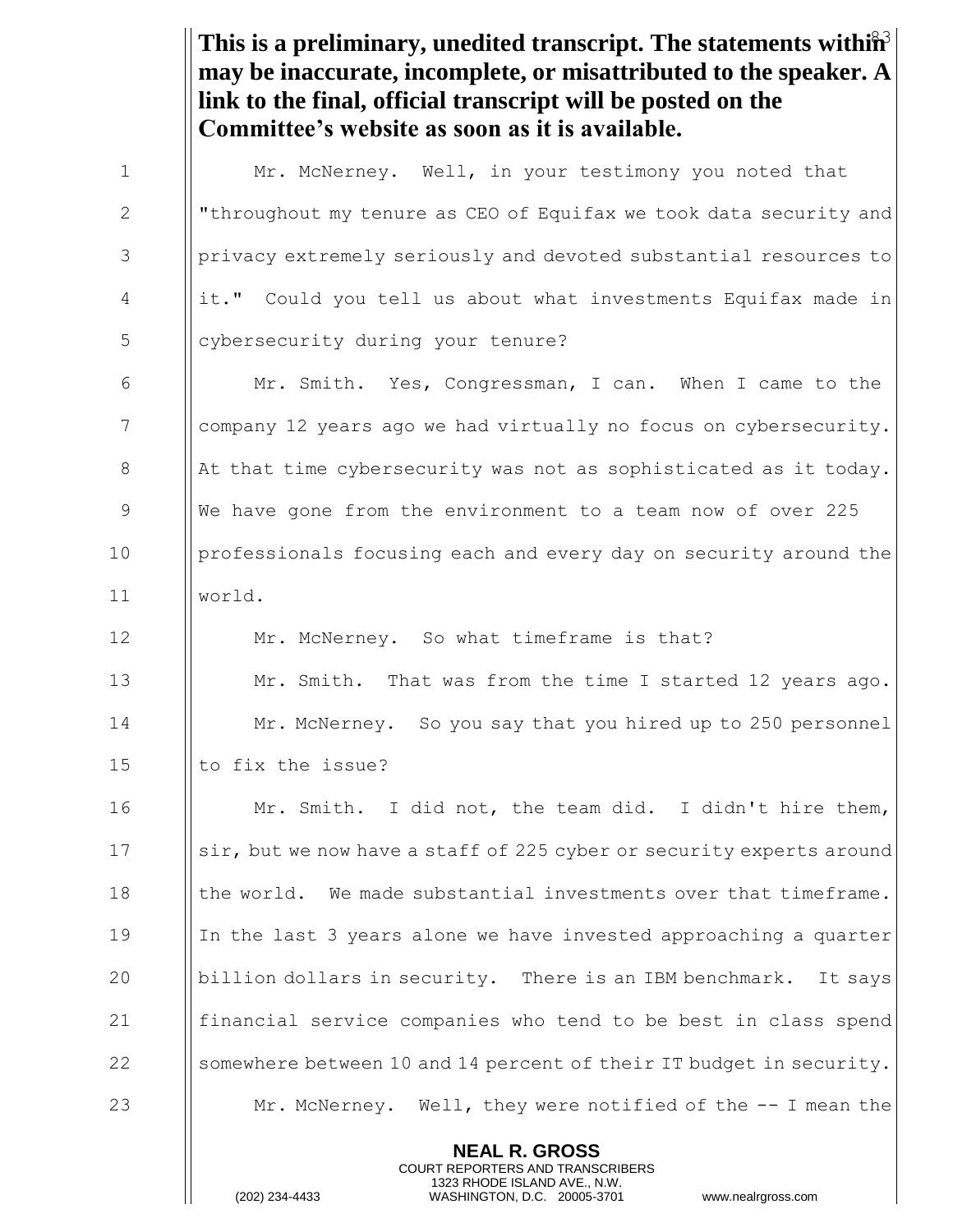This is a preliminary, unedited transcript. The statements within<sup>24</sup> **NEAL R. GROSS** COURT REPORTERS AND TRANSCRIBERS 1323 RHODE ISLAND AVE., N.W. **may be inaccurate, incomplete, or misattributed to the speaker. A link to the final, official transcript will be posted on the Committee's website as soon as it is available.** 1 company was notified of the vulnerability in the Apache Struts  $2 \parallel$  system days before the attack occurred. 3 | Mr. Smith. Yes. We were notified by Department of Homeland 4 | Security in March of 2017. 5  $\parallel$  Mr. McNerney. And the attack occurred after the 6 notification? 7 Mr. Smith. Yes. 8 | Mr. McNerney. So was there a human failure? I mean how 9 could 250 professionals that are designed and hired for that 10 | purpose let a breach like that happen after they were notified? 11 Mr. Smith. Yes, Congressman. What happened and it was in 12 Imy oral testimony was the notification comes out. We had a 13 communication process in place. I described it as a human error 14 where an individual did not ensure communication got to the right 15 person to manually patch the application. That was subsequently 16 **followed by a technological error where a piece of equipment we** 17 use which scans the environment looking for that vulnerability 18 did not find it. 19 Mr. McNerney. You mentioned that in your opening testimony. 20 That seems like a lack of competence or a professional error of 21 | some kind. What did you call it? 22 **Mr. Smith.** I described it as a human error and a technology 23  $\parallel$  error, and I apologize for that but that is what happened.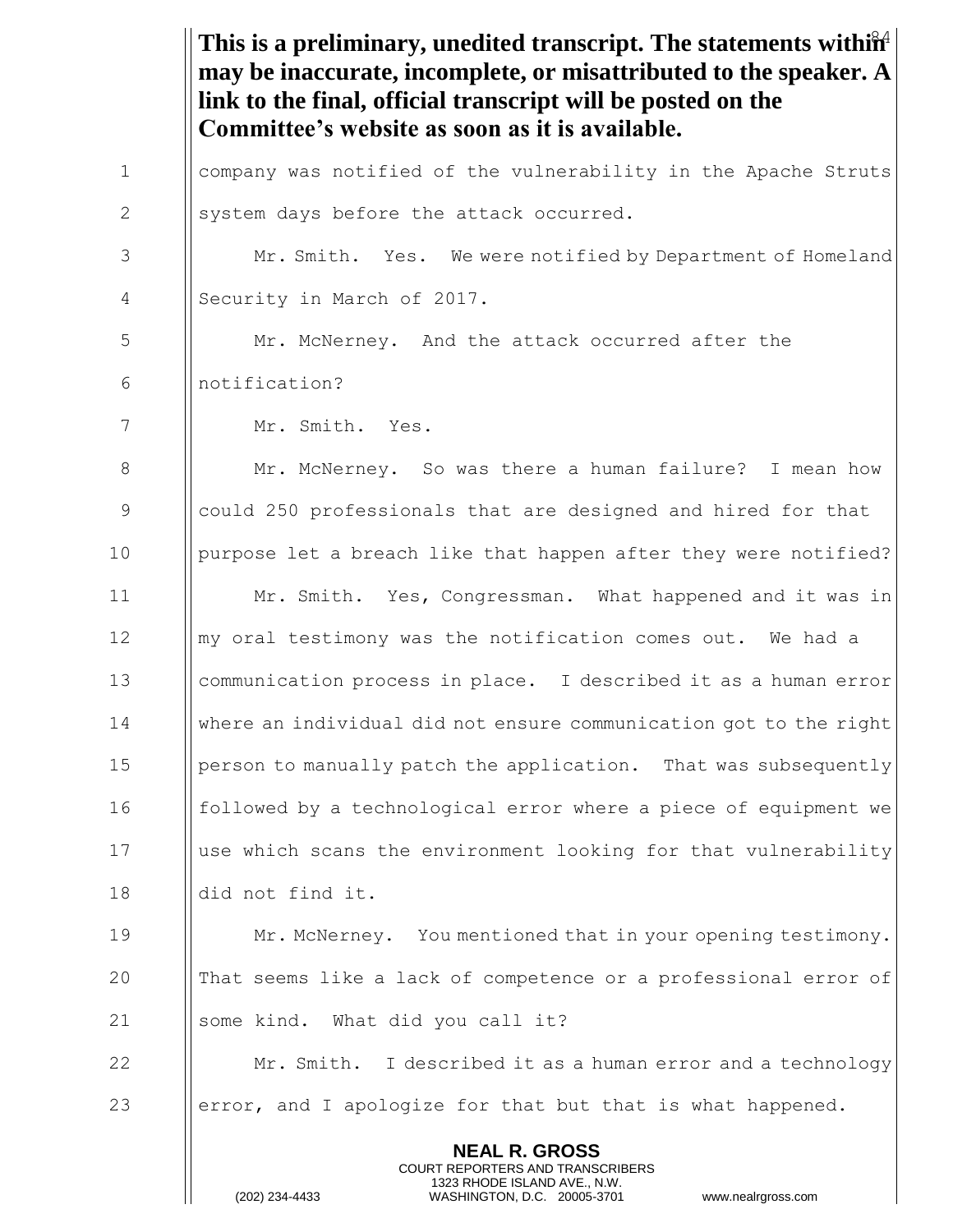This is a preliminary, unedited transcript. The statements within<sup>5</sup> **may be inaccurate, incomplete, or misattributed to the speaker. A link to the final, official transcript will be posted on the Committee's website as soon as it is available.**

**NEAL R. GROSS** COURT REPORTERS AND TRANSCRIBERS 1 Mr. McNerney. Okay, moving on. Do you believe that the FTC 2 || has an important role in protecting consumers from future data 3 | | breaches? How much of a role should the FTC be playing at this 4 | point given what has happened? 5  $\parallel$  Mr. Smith. I think there is a role for the business to do  $\begin{array}{c|c} \n6 & \text{linear} \n\end{array}$  more, industry to do more. We talked about earlier this concept 7 Iof offering the consumer the ability to control their data and  $8$  lock and unlock when he or she so choose. And if there is 9 9 || particular legislation that arises out of this horrific breach,  $10$  I am sure you would find the management at Equifax and the industry 11 willing to work and cooperate with the regulators. 12 | Mr. McNerney. Well, the reason I am asking is the Federal 13 **Trade Commission is an enforcement body, but it doesn't have any** 14 rulemaking authority. And do you think the FTC should have 15 rulemaking authority? Do you think it would have made a 16 | difference or do you think it will make a difference in the future 17 | | or do you have an opinion? 18 | Mr. Smith. I have no opinion. 19 Mr. McNerney. Well, my final question then is how long will 20 individuals be vulnerable to identity theft problems due to this 21 breach? 22 | Mr. Smith. We, Congressman, offered five different 23 individual services, as you may or may not be aware, effective

1323 RHODE ISLAND AVE., N.W.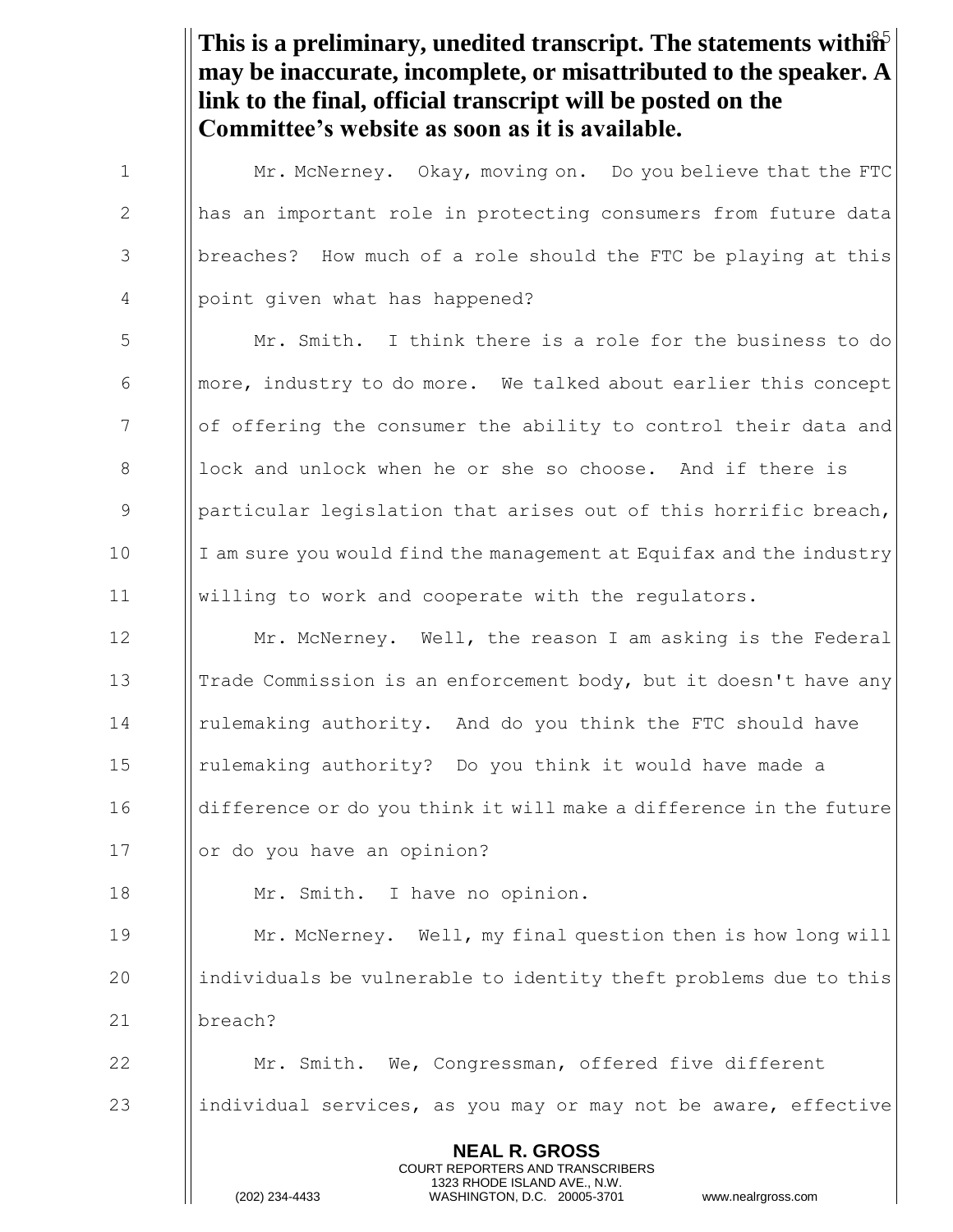This is a preliminary, unedited transcript. The statements within  $\hat{\mathbf{h}}$ **may be inaccurate, incomplete, or misattributed to the speaker. A link to the final, official transcript will be posted on the Committee's website as soon as it is available.** 1 | September. One is the ability to monitor your credit files from 2 all three of us for free, another is to lock your file, another

 $3$  || is a dark web scanning product.

4 Mr. McNerney. That doesn't answer my question. How long 5 are we going to be vulnerable? How long are we going to -- our 6  $\|\$  Social Security Numbers are out there. This is forever, right? 7 | Mr. Smith. Unfortunately, the number of breaches around a 8 Social Security Number has been on the rise as you know, and many 9 Supermenthis year. So there is another thought and that is, do we 10 In think about how secure, really, is an SSN and is that the best 11 identifier for consumers going forward?

12 | Mr. McNerney. Thank you, Mr. Chairman.

13 **Mr. Latta.** Thank you very much. The gentleman's time has 14 **expired and the chair now recognizes the gentleman from Kentucky** 15 || for 5 minutes.

16 | Mr. Guthrie. Thank you, Mr. Chairman.

**Thank you for being here, Mr. Smith.** We appreciate you being 18 | here to testify. And there is a medical hearing going on upstairs, so I have been back and forth so I will try not to double  $\parallel$  a question. But when I was here earlier and a lot of people have  $\|\$ asked, a lot of us wondered, you know, July 31st was the suspicious activity and then it seemed the activity or the notice in the board 23 Was about 3 weeks later, August 24th and 25th.

> **NEAL R. GROSS** COURT REPORTERS AND TRANSCRIBERS 1323 RHODE ISLAND AVE., N.W.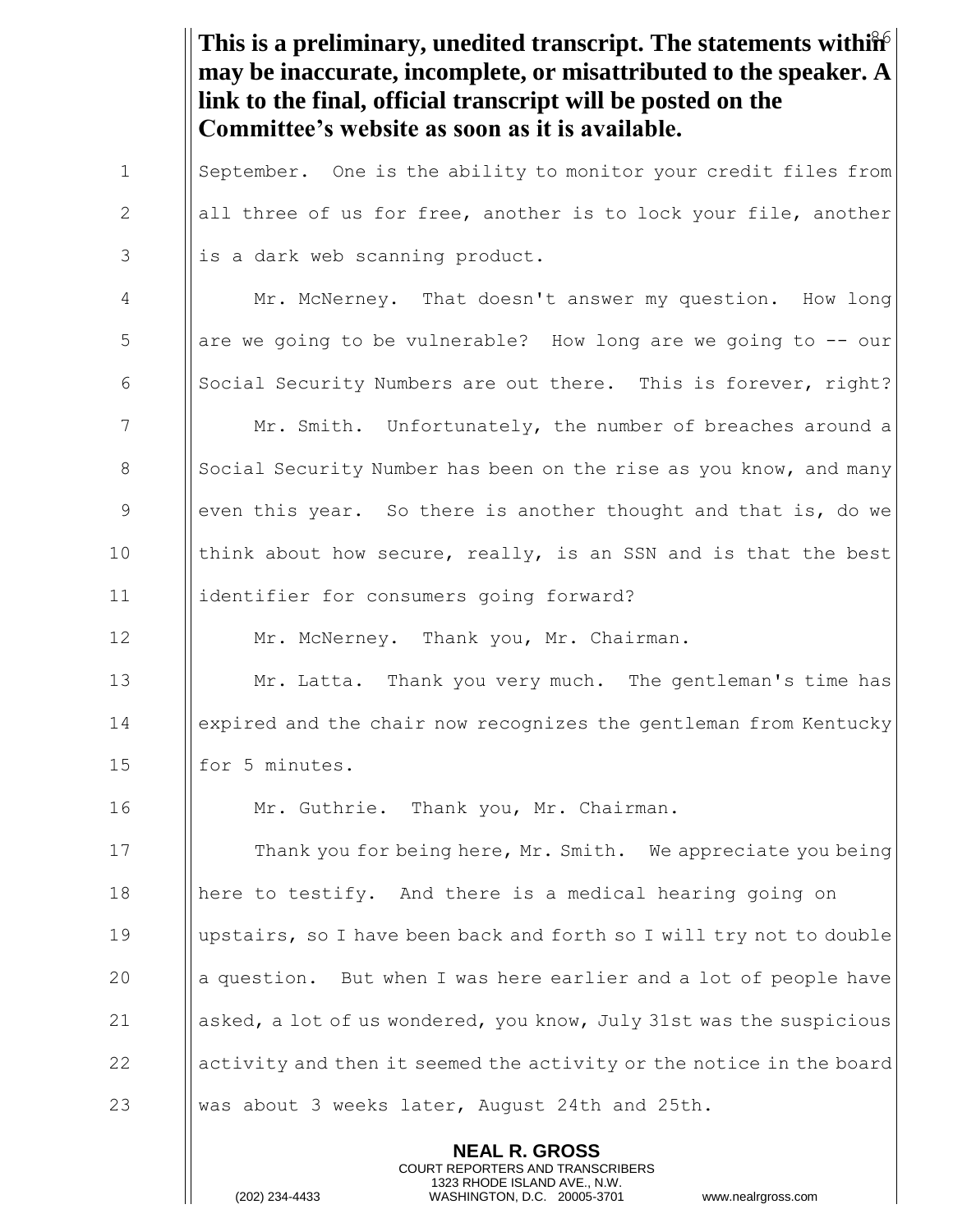This is a preliminary, unedited transcript. The statements within<sup>7</sup> **may be inaccurate, incomplete, or misattributed to the speaker. A link to the final, official transcript will be posted on the Committee's website as soon as it is available.**

1 | And so not to repeat before, I heard you say that it was 2 Suspicious activity and therefore you didn't realize it was a 3 | breach and then the action took place 3 weeks later when you did. 4 | Looking back now, knowing how colossal this is and how big it is, 5 would you have done different? So from July 31st to August the 6  $\parallel$  24th, what would you have done different that didn't happen or 7 Equifax didn't do?

**Mr.** Smith. Congressman, that is an appropriate question. 9 || To be honest, time for reflection will come. There has been no 10 Itime for reflection. This has been a team of people including myself working around the clock for the last 6, 8 weeks trying  $\parallel$  to understand the forensics, trying as best we could to stand up 13 an environment to offer consumers services to protect themselves. There will be an opportunity where I will have the time to catch ||my breath and reflect. I have not had a chance to do so now. **Mr. Guthrie.** Thank you and I appreciate that. Well, 1.9 million Kentuckians were exposed in this hack. And one of the **questions we have about the process that Equifax underwent to**  determine, to help people determine that and one was setting up || a new website, not just a portal within your website, for consumers  $\parallel$  to visit. And was that an appropriate response? I know there  $\parallel$  was some issues with getting on to the website. And the question 23 is let is were you part of the deliberation and why did you choose to

> **NEAL R. GROSS** COURT REPORTERS AND TRANSCRIBERS 1323 RHODE ISLAND AVE., N.W.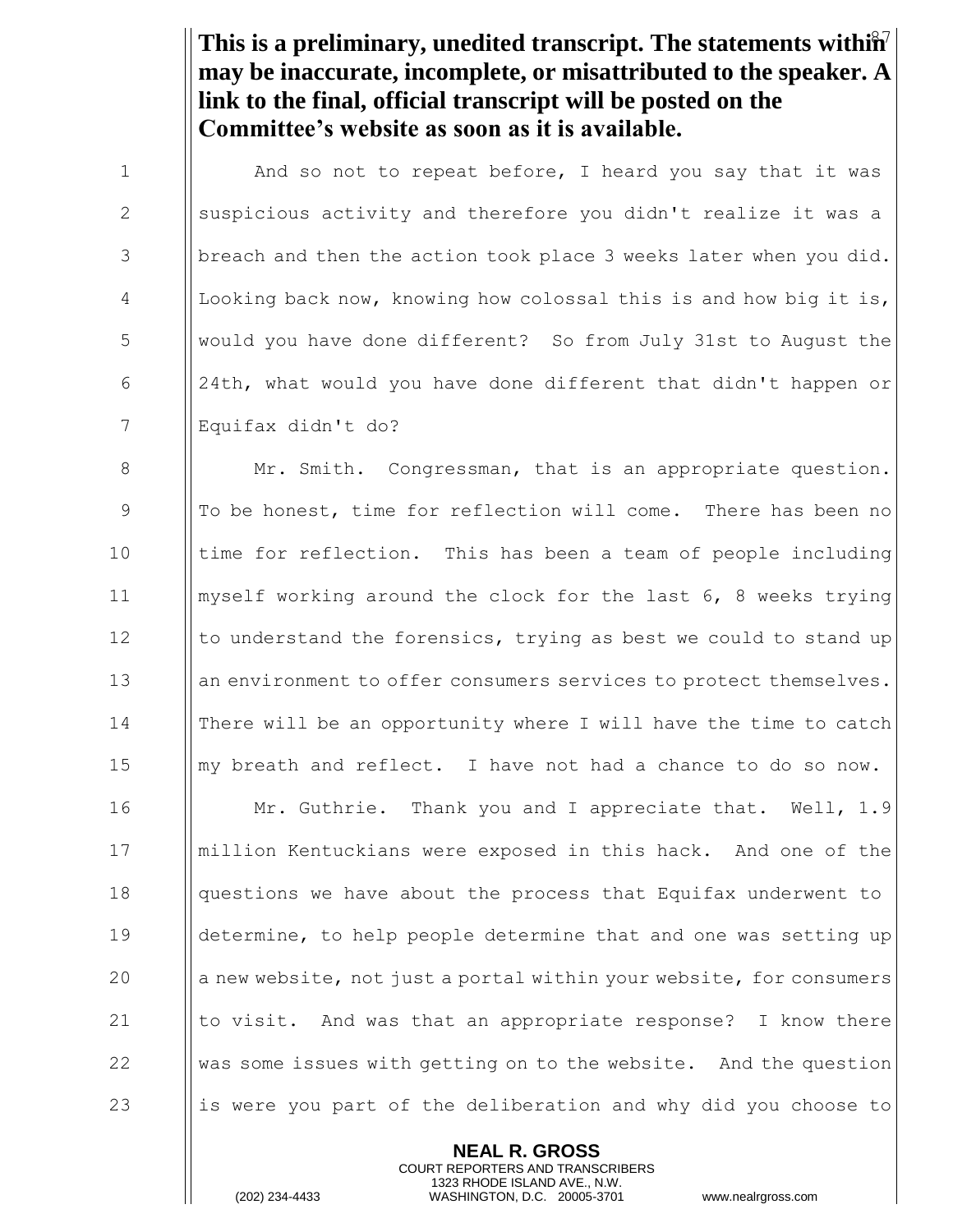This is a preliminary, unedited transcript. The statements within<sup>38</sup> **may be inaccurate, incomplete, or misattributed to the speaker. A link to the final, official transcript will be posted on the Committee's website as soon as it is available.**

1 | set up a new website that seemed to cause issues as opposed to 2  $\parallel$  just doing a portal on your current website?

3 | Mr. Smith. Congressman, good question. It was strictly  $\parallel$  due to the sheer volume of incoming visitors that we had expected. **The follumizational website that we would use to interact with** 6 | consumers services a total of maybe  $7-$  to 800,000 consumers at 7 any one given point in time over a period of time. I mentioned ||in my opening comments earlier, this new microsite as we call it 9 In that we set up had a capacity to surge to much higher levels. We had some 400-, and I think it was, -20 million consumers come to visit us in the first 3 weeks on that website. Our traditional Equifax website could not have handled that volume on day 1.  $\parallel$  Mr. Guthrie. Okay. According to reports, many consumers weren't able to determine with certainty if their information was breached. So why was Equifax unable to provide clarity or certainty on whether individuals' information was breached? **Mr.** Smith. When you went to the website, Congressman, and 18 | you typed in six of your nine digits of your Social Security Number, if it was likely that you were breached it would say 20 Something along the lines of it looks like you may have been compromised or breached as opposed to it is definite that you have  $\|\$  been breached, and that is because it was six digits versus nine.  $\parallel$  The point is we offer this service, these five different services

> **NEAL R. GROSS** COURT REPORTERS AND TRANSCRIBERS 1323 RHODE ISLAND AVE., N.W.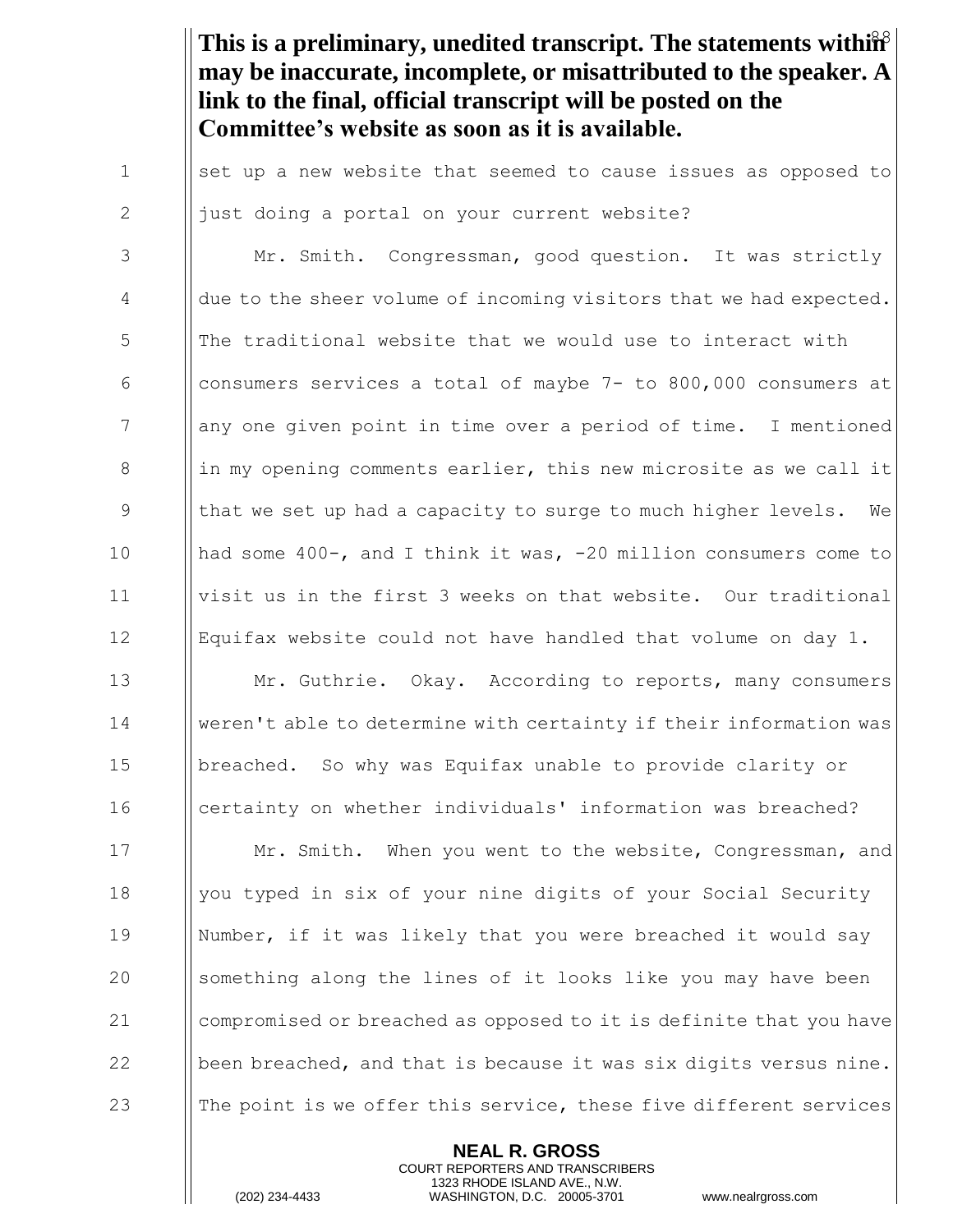This is a preliminary, unedited transcript. The statements within<sup>9</sup> **may be inaccurate, incomplete, or misattributed to the speaker. A link to the final, official transcript will be posted on the Committee's website as soon as it is available.**

1 I to every American. It didn't matter if you were compromised or 2  $\parallel$  not, every American was offered the same services.

3 | Mr. Guthrie. So and just going forward, because we have to 4 also do an analysis and so what we are going to do as a legislative 5 body going forward to protect the American people. And what your 6 business does and what people in your business do are important 7 is when you can sit down at a car dealer, and I think you kind 8  $\|\circ\|$  of mentioned earlier, walk away with a car that afternoon because 9 Sumebody can check that you are creditworthy, and so having those 10 | types of services are available.

11 So what steps is Equifax doing to rebuild the confidence? 12 | People aren't confident that their information is flowing out 13 Ithere. But the ability to be able to access credit almost 14 immediately if you have the proper credit is something that your 15 Services provide, but the risk is having all that information in 16 | | one place plus the convenience of what your type of business 17 offers. So what you doing to rebuild or how can people be 18 **confident that this can go forward?** 

 Mr. Smith. Congressman, that is a really good question.  $\parallel$  And we are a 118 year old company and we have done a lot of great  $\parallel$  things for consumers over those 118 years. We take being a  $\parallel$  trusted steward seriously. So step one is to make sure we think **more holistically, broadly, about steps we can and have taken to** 

> **NEAL R. GROSS** COURT REPORTERS AND TRANSCRIBERS 1323 RHODE ISLAND AVE., N.W.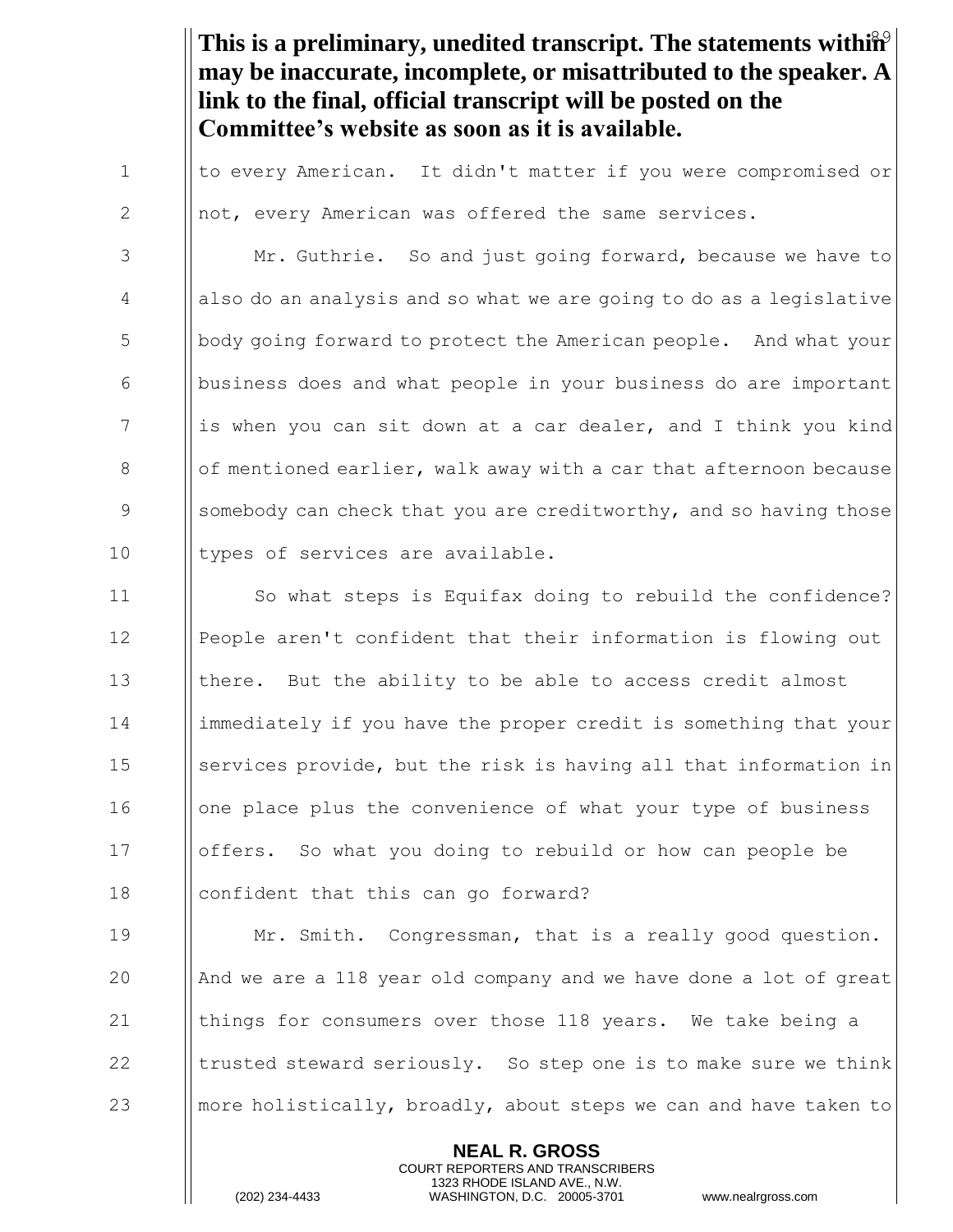This is a preliminary, unedited transcript. The statements within<sup>2</sup> **may be inaccurate, incomplete, or misattributed to the speaker. A link to the final, official transcript will be posted on the Committee's website as soon as it is available.**

1 I make sure we are more secure today than we were at the time of 2 Ithe breach.

3 Second thing we could do is offer these services to consumers 4 We offered on September 7th to make sure they are protected. And 5 In third is to launch this whole paradigm shift effective January  $\begin{array}{c|c|c|c|c|c} \hline \text{6} & \text{of} & \text{next} \text{.} \end{array}$  which is to put the power of the control of the 7 | consumer credit in the consumers' hands not our hands.

8 **Mr.** Guthrie. Thank you, and that would be helpful. So I 9 appreciate that and now my time is expired. I yield back. 10 Mr. Smith. Thank you.

11 Mr. Latta. Thank you very much. The gentleman's time has 12 expired. And pursuant to committee rules we will go with the 13 **I** members on the subcommittee by order of appearance and then after 14 I | that the non-subcommittee members. So the chair would recognize 15 | the gentleman from Florida for 5 minutes.

**Mr. Bilirakis.** Thank you, Mr. Chairman. I appreciate it. **Mr.** Smith, one of my constituents accessed Equifax's website, equifaxsecurity2017.com., to determine if they were affected. They informed me that whether you submit your own 20 identifying information or whether you submit a random name and 21 Social Security Number you get the same message that you may be 22 affected. What course of action should consumers who haven't **I** received correspondence yet as to whether they are affected or

> **NEAL R. GROSS** COURT REPORTERS AND TRANSCRIBERS 1323 RHODE ISLAND AVE., N.W.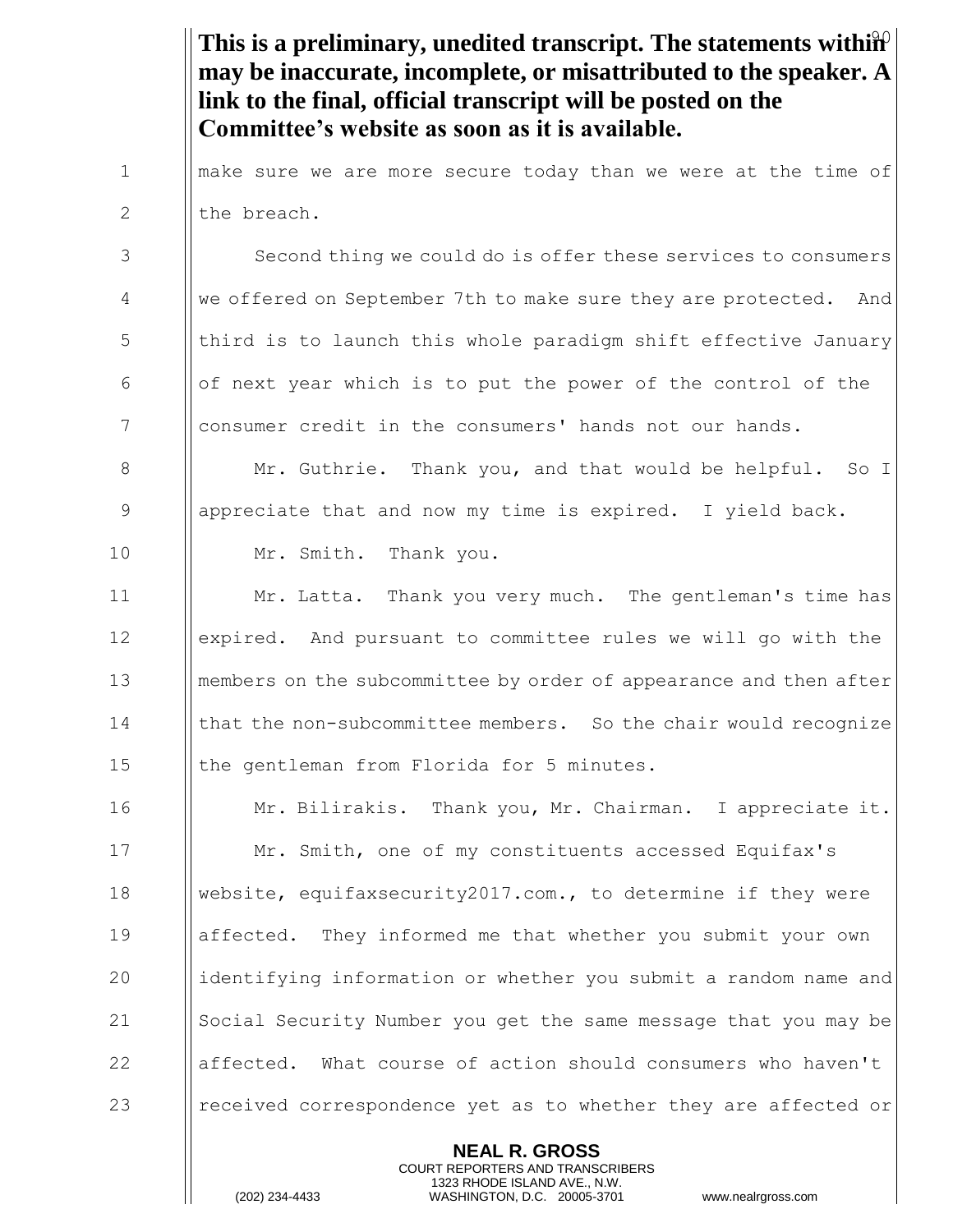This is a preliminary, unedited transcript. The statements within<sup>2</sup> **may be inaccurate, incomplete, or misattributed to the speaker. A link to the final, official transcript will be posted on the Committee's website as soon as it is available.**

1  $\parallel$  not, what is the course of action? And if they were affected what  $2$  || are the next steps?

3 | Mr. Smith. Congressman, it is my understanding that those 4 | Who have gone online to register and that were not notified 5 immediately that that backlog is completely now drained, if you 6 | will. So if you are trying to sign up for the service, if I 7 | understand your question correctly, you have now been notified. 8 Mr. Bilirakis. Okay. I understand that Equifax currently 9 is waiving fees to freeze and unfreeze your credit. How long is 10 Ithat exemption going to stay in place because it is so very 11 important?

**Mr.** Smith. It is important. Congressman, we have **a** announced on September 7th the ability to lock and unlock your file at Equifax for free for 1 year from the time you sign up. 15 | We have also announced on a product we have been working on for  $\parallel$  quite some time, effective in January of 2018, the ability to lock 17 and unlock your file with Equifax for life for free. That will be the next generation of the lock that we offered in September. **Mr. Bilirakis.** Okay. As CEO, what level of involvement did  $\parallel$  you have with regard to the data security and data protection? 21 | Mr. Smith. Yes. The --**Mr. Bilirakis.** Obviously, the buck stops with you. I

23 Uunderstand that. But what level of involvement did you have?

**NEAL R. GROSS** COURT REPORTERS AND TRANSCRIBERS 1323 RHODE ISLAND AVE., N.W.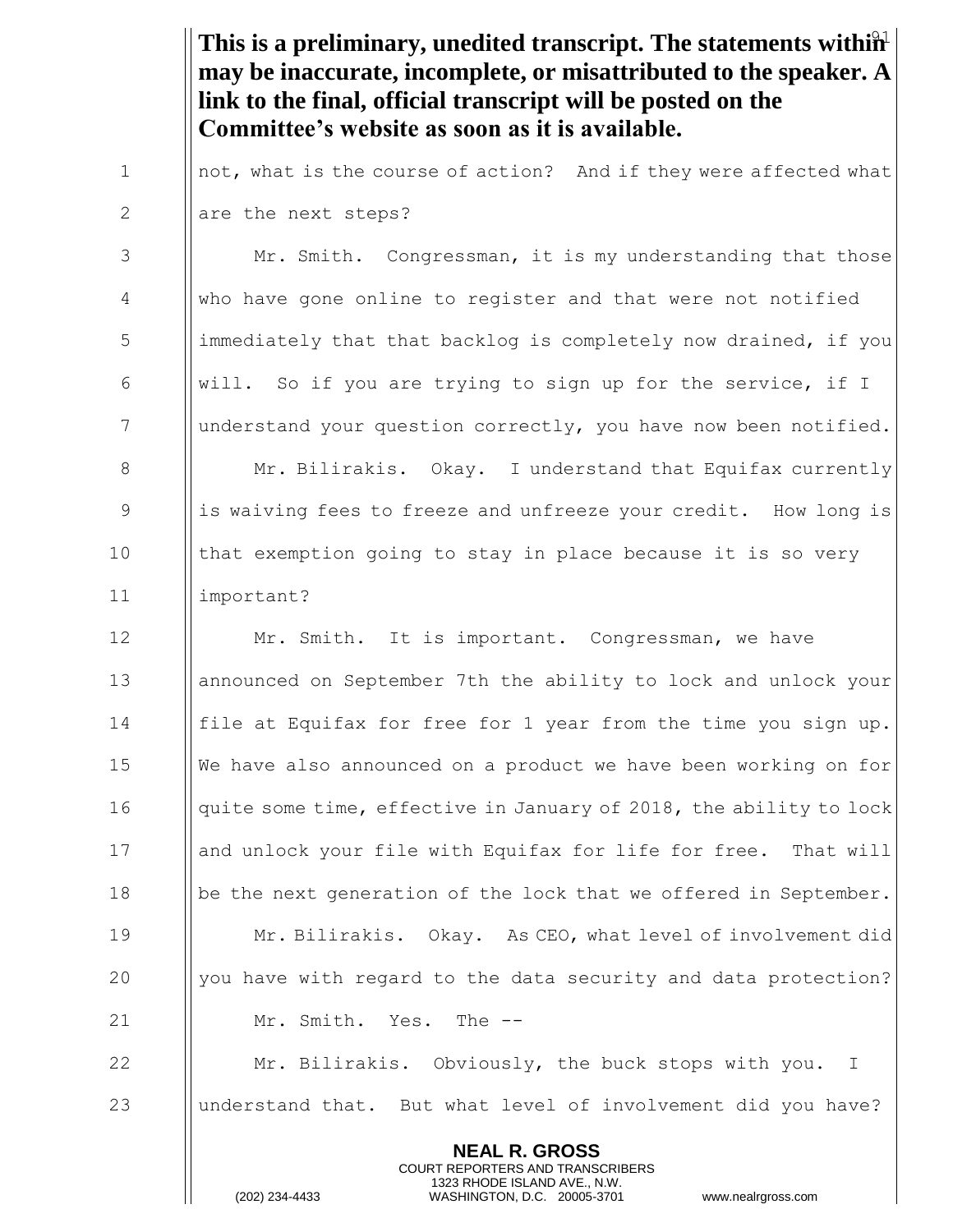This is a preliminary, unedited transcript. The statements within<sup>2</sup> **may be inaccurate, incomplete, or misattributed to the speaker. A link to the final, official transcript will be posted on the Committee's website as soon as it is available.** 1 | Mr. Smith. So data security reported to a direct report of  $2 \t\t \parallel mine$ , my general counsel, and I would have active involvement with  $3$  ||my general counsel, with the head of security, routinely 4 | throughout the year. 5 | Mr. Bilirakis. Okay. What responsibilities did Ms. 6  $\blacksquare$  Mauldin, again the chief security officer at Equifax at the time 7 Iof the breach, have with respect to data security, data 8 **protection, and data breach notification?** What were her 9 responsibilities? 10 || Mr. Smith. Those were core to her responsibilities. She 11 was the head of cybersecurity and physical security in all 24 12 | countries that we operate. 13  $\parallel$  Mr. Bilirakis. How many briefings did you have with Ms. 14 Mauldin between March 8th and July 29th of 2017? How many 15 briefings? 16 | Mr. Smith. I don't recall. We had as a congressman asked 17 earlier, there are routine meetings which we go through security 18 Strategy, security quarterly reviews, investment decisions 19 I required for security, but the actual number of times in that 20 Iltimeframe I don't recall.

21 | Mr. Bilirakis. Okay, so say a half dozen, a dozen? 22  $\parallel$  Mr. Smith. That would be a quess, I don't know. 23 | Mr. Bilirakis. It would be a quess. More than three?

> **NEAL R. GROSS** COURT REPORTERS AND TRANSCRIBERS 1323 RHODE ISLAND AVE., N.W.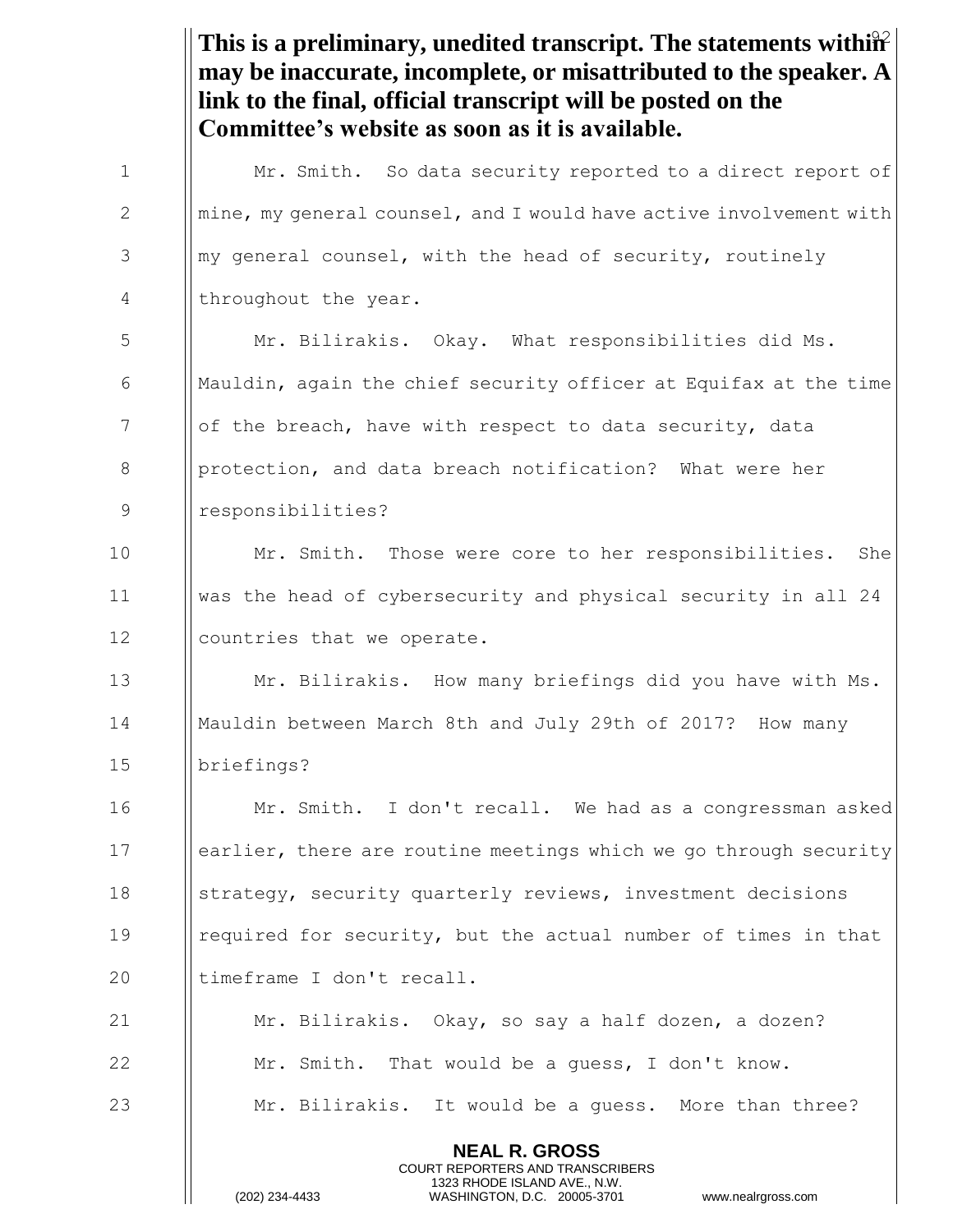This is a preliminary, unedited transcript. The statements within<sup>3</sup> **may be inaccurate, incomplete, or misattributed to the speaker. A link to the final, official transcript will be posted on the Committee's website as soon as it is available.**

1 | Mr. Smith. It if is important to you, Congressman, we can 2 | find that information.

3 | Mr. Bilirakis. Give me that information, I appreciate that. 4 What responsibilities did Mr. Webb, the chief information officer  $\frac{1}{2}$  5 at Equifax at the time of the breach, have with respect to data  $\begin{array}{c|c} 6 & \text{|} \text{security, data protection, and data breach notification?} \end{array}$ 7 Mr. Smith. Directly, none, sir. He was expected obviously  $8$  || as the head of technology to work closely with the head of

9 Security, but the security function was a separate function. But 10 | you can't do security without IT, you can't do IT without security. 11 Mr. Bilirakis. How many briefings did you have with Mr.

12 Webb, again between March the 8th and July 27th of 2016?

**Mr. Smith.** If I may just clarify again, on March 8th is when the CERT came out saying there was a vulnerability in Apache 15 Struts. I was not even notified to put it in perspective that 16 I there was an incident and didn't know what the incident was until **Iuly 31st.** So the number of meetings I would have with Dave Webb would not have been related to this incident.

19 Mr. Bilirakis. All right, Mr. Chairman. Thank you, I yield 20 back.

21  $\parallel$  Mr. Latta. Thank you very much. The gentleman yields back 22  $\parallel$  and the chair recognizes the gentleman from Indiana for 5 minutes. 23 Mr. Bucshon. Thank you, Mr. Chairman. Thank you for being

> **NEAL R. GROSS** COURT REPORTERS AND TRANSCRIBERS 1323 RHODE ISLAND AVE., N.W.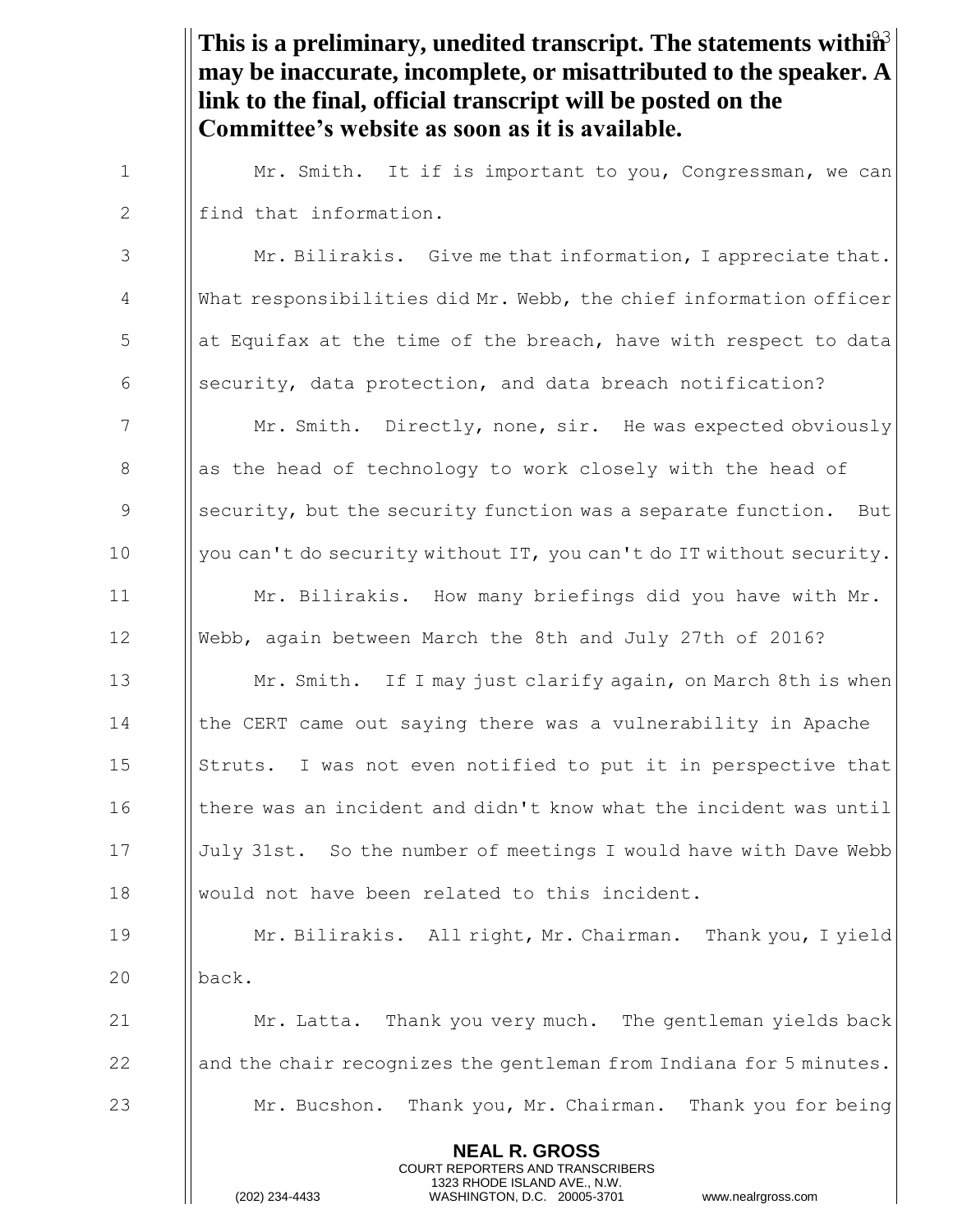This is a preliminary, unedited transcript. The statements within<sup>24</sup> **NEAL R. GROSS** COURT REPORTERS AND TRANSCRIBERS 1323 RHODE ISLAND AVE., N.W. **may be inaccurate, incomplete, or misattributed to the speaker. A link to the final, official transcript will be posted on the Committee's website as soon as it is available.** 1  $\parallel$  here. And again I was at the Health Subcommittee hearing too, 2  $\|\text{so I am back and forth.}$  Sorry about that. 3 | But is it possible for people who never signed up or used 4 Equifax directly could have been impacted by the breach? 5 | Mr. Smith. Yes, Congressman. 6 Mr. Bucshon. Okay. So how does Equifax get the information 7 | | on people who have never directly associated with Equifax at all? 8 | I mean I am not familiar with that. 9 Mr. Smith. Yes. We get it from banks, telecommunications 10 **companies, credit card issuers, so on and so forth.** 11 | Mr. Bucshon. So just like, you know, when we go to apply 12 **for a loan they send you the information because they want to get** 13 a data, they want to get the information on my credit rating, for 14 example? 15 Mr. Smith. Correct. As I define it we are part of the 16 **Federally regulated ecosystem that enables banks to loan money** 17 Il to consumers. 18 **Mr. Bucshon.** Right. So it is up to the banks at that point 19 Ito notify the individual which credit agencies they are utilizing 20  $\vert\vert$  to assess their credit risk, or is it up to the credit agencies? 21  $\parallel$  Mr. Smith. Traditionally, the contributors of the data in 22  $\parallel$  that case, Congressman, the banks, would give their data to all 23  $\parallel$  three. That is the benefit of the system is you get a holistic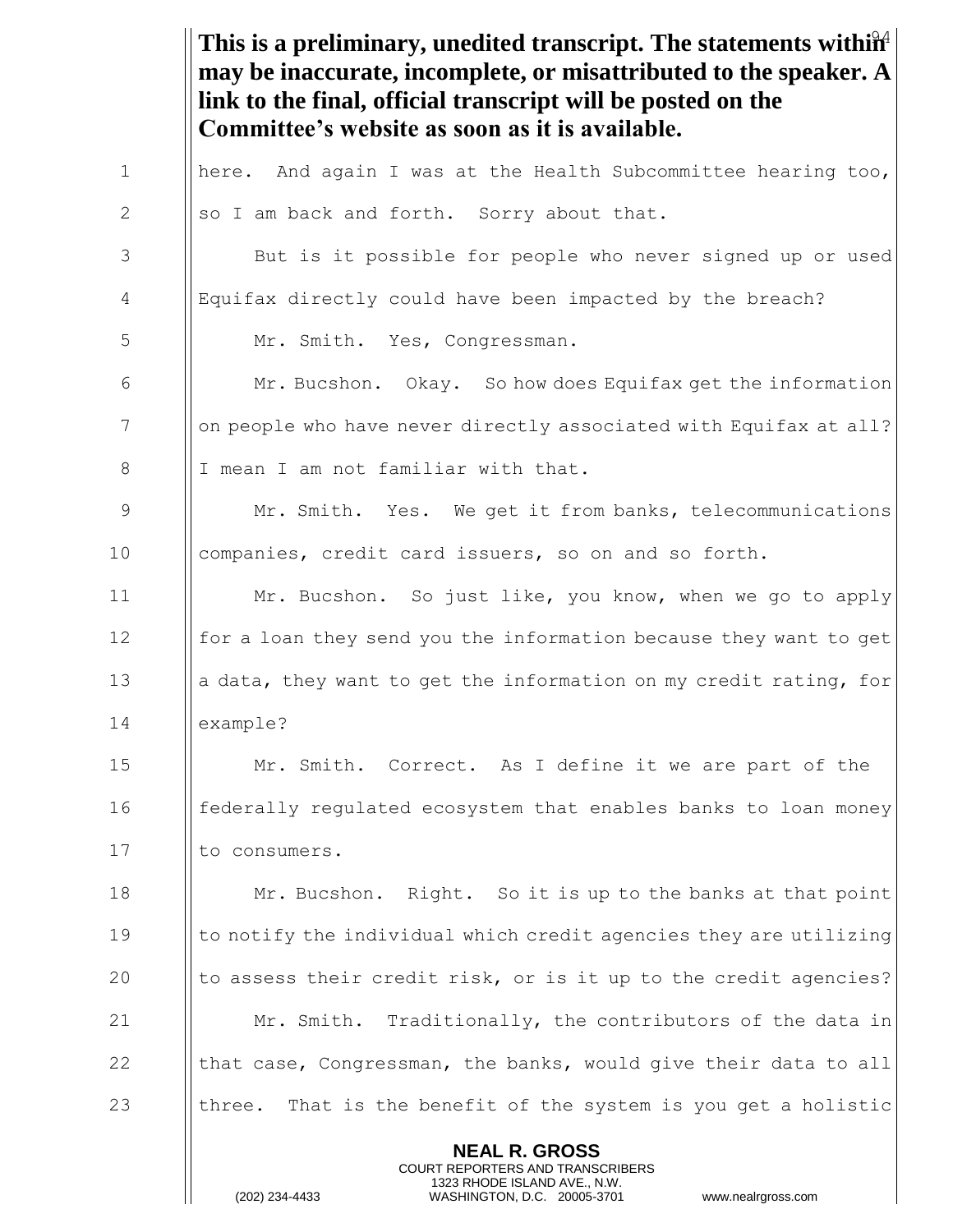This is a preliminary, unedited transcript. The statements within<sup>5</sup> **may be inaccurate, incomplete, or misattributed to the speaker. A link to the final, official transcript will be posted on the Committee's website as soon as it is available.**

1 | view of an individual's credit risk.

2 | Mr. Bucshon. Yes, and my point is I quess because a lot of  $3$  || people I talk to back in Indiana, southern Indiana, have no idea 4 who Equifax is, right. And many of those people have applied for 5 home loans and other things and matter of fact probably at some 6 | point you have their information, but they just, they may or may 7 || not have been notified who had sent the information to them,  $8$  || probably the bank or other agency.

9 And that is just, you know, that is something I think that 10 is also maybe an issue, you know, that people don't understand 11 | | | | or have not been told who is being used to assess their credit 12 I risk, and hence something like this happens they have no idea 13 whether or not their information has been compromised.

14 | Mr. Smith. I understand your point.

15 Mr. Bucshon. Yes. I also have a lot of constituents in 16 I rural and lower income areas that may or may not have access to 17 Ithe internet and WiFi. The penetrance of that it is interesting 18 depending on where you are of people who actually have WiFi and 19  $\parallel$  the internet is not as high as you might think in rural America, 20 but some of those people still have probably applied for loans 21 and other things where their information could have been acquired 22 | by your company.

23 H How are you notifying all of those people other than, you

**NEAL R. GROSS** COURT REPORTERS AND TRANSCRIBERS 1323 RHODE ISLAND AVE., N.W.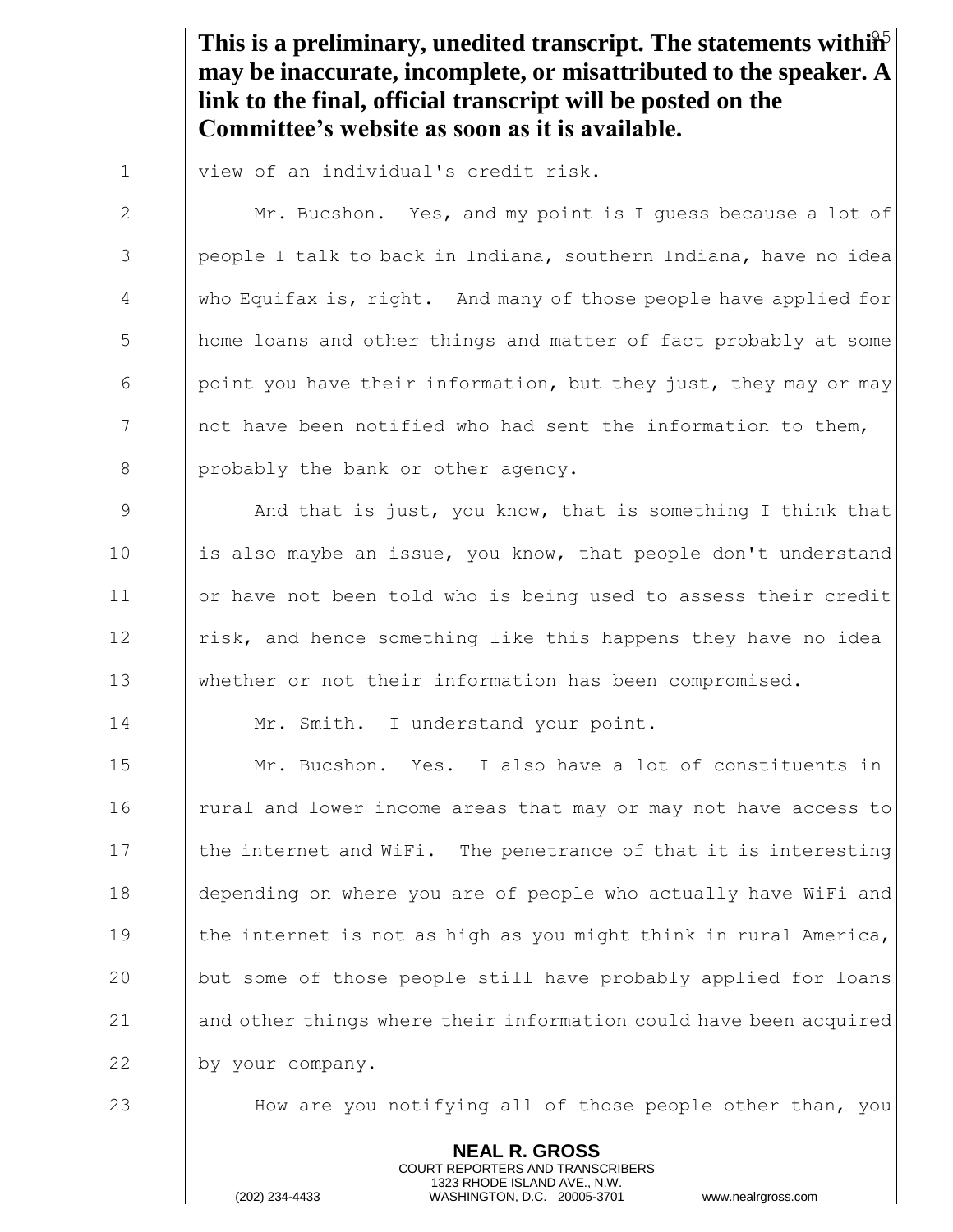This is a preliminary, unedited transcript. The statements within **NEAL R. GROSS** COURT REPORTERS AND TRANSCRIBERS **may be inaccurate, incomplete, or misattributed to the speaker. A link to the final, official transcript will be posted on the Committee's website as soon as it is available.** 1 | know, saying that you have a website? And you may have already 2  $\parallel$  answered that and I apologize if you have. But that is important 3 **because again the penetrance of people having access to the** 4 internet may be not as high as you think when you come out to like 5 || rural Indiana and other areas. 6 Mr. Smith. Yes. Coming from Indiana I understand rural 7 | Indiana. 8 | Mr. Bucshon. There you go. 9 Mr. Smith. Congressman, we have set up the website that you 10 mentioned at a press release across the country. We have also 11 Set up for those that don't have access to the web, to the internet, 12 Icall centers. We have staffed up. We have went from some 500 13  $\parallel$  call center agents to over 2,700. So --14 **Mr.** Bucshon. I guess that is again, I understand the call 15 **centers and all that.** I knew you had done that. But I guess that  $16$  || is again making the assumption that people have watched the news 17 and know that there has been a breach and that they are proactive 18 in trying to find out whether they have been involved or not. 19 **I** Is there any, other than a passive way for them to find out, 20 is there anything proactive from Equifax's point of view that 21 might notify them that their data may have been compromised? 22 | Mr. Bucshon. Well, in many states there is local 23 **e** requirements, state requirements to take out advertisements in

1323 RHODE ISLAND AVE., N.W.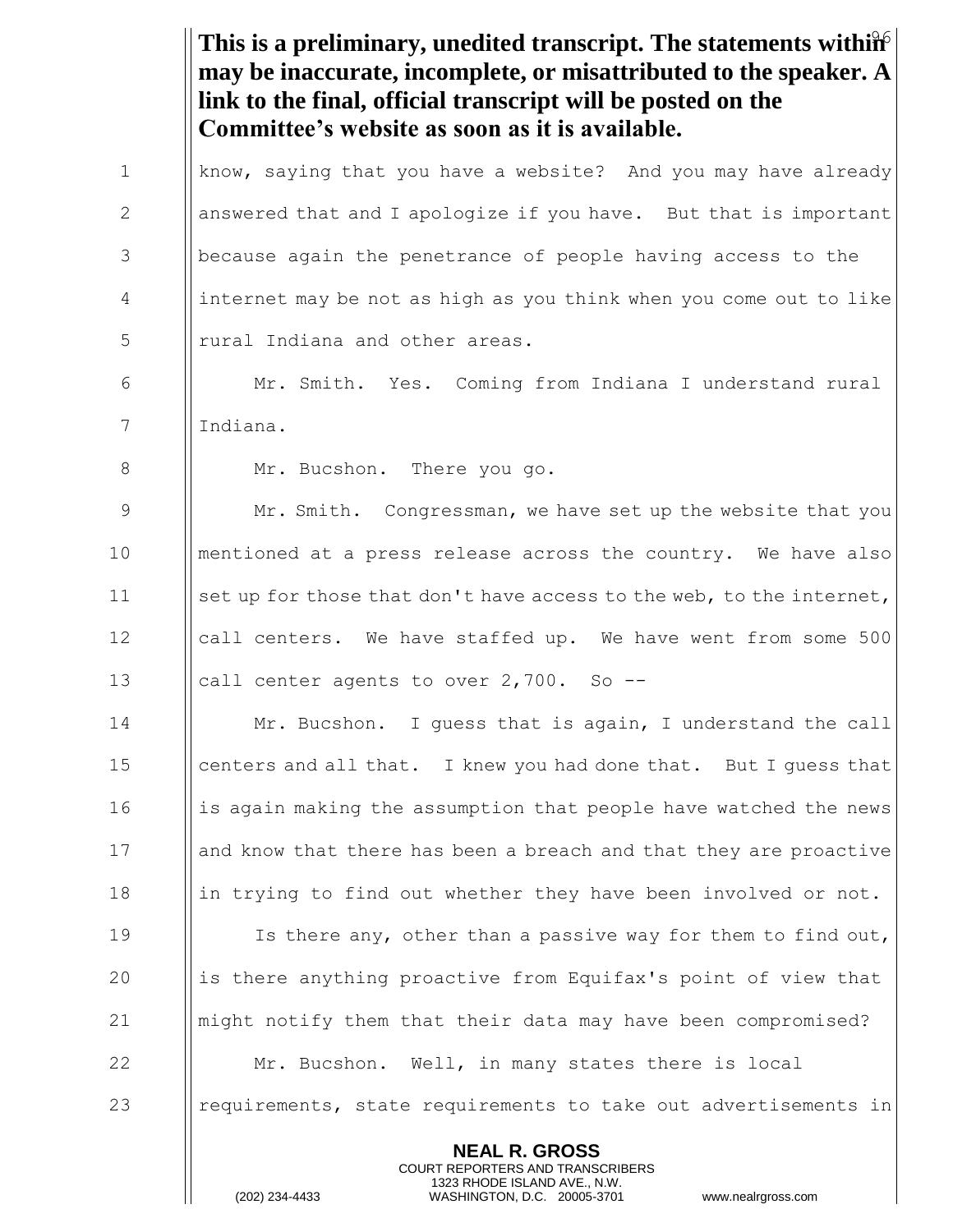This is a preliminary, unedited transcript. The statements within<sup>7</sup> **may be inaccurate, incomplete, or misattributed to the speaker. A link to the final, official transcript will be posted on the Committee's website as soon as it is available.**

1 | newspapers and so forth. We follow those. One indication I did 2 | mention earlier, it may or may not help those in rural Indiana, 3 | but the visibility this has gotten is extremely high. I mentioned 4 ||400 and some odd million consumers had come to our website, so  $\frac{1}{1}$  it has gotten the press.

6  $\parallel$  Mr. Bucshon. And probably after today it will be, maybe 7 | | more people will know. So thank you for answering those  $8$  || questions. Like I said, my main concern is that my constituents 9 9 || understand whether or not their data has been compromised and then 10 What are their options going forward. You have outlined most of 11 those things today. I am not going to ask you that again.

**I** But I do think it is important to recognize that you know, although they are important, passive ways to have people become **a** | aware of their data may be compromised is one approach, but also actively informing people proactively might very well be important in certain areas of the country. Thank you, I yield 17 back.

18 **Mr. Latta.** The chair now recognizes the gentleman from 19 || Texas for 5 minutes.

 Mr. Green. Thank you, Mr. Chairman, and I apologize. We have a Health Subcommittee upstairs and I appreciate it. That 22 is not to take away the importance of this hearing. I want to  $\parallel$  thank you and our ranking member for setting it.

> **NEAL R. GROSS** COURT REPORTERS AND TRANSCRIBERS 1323 RHODE ISLAND AVE., N.W.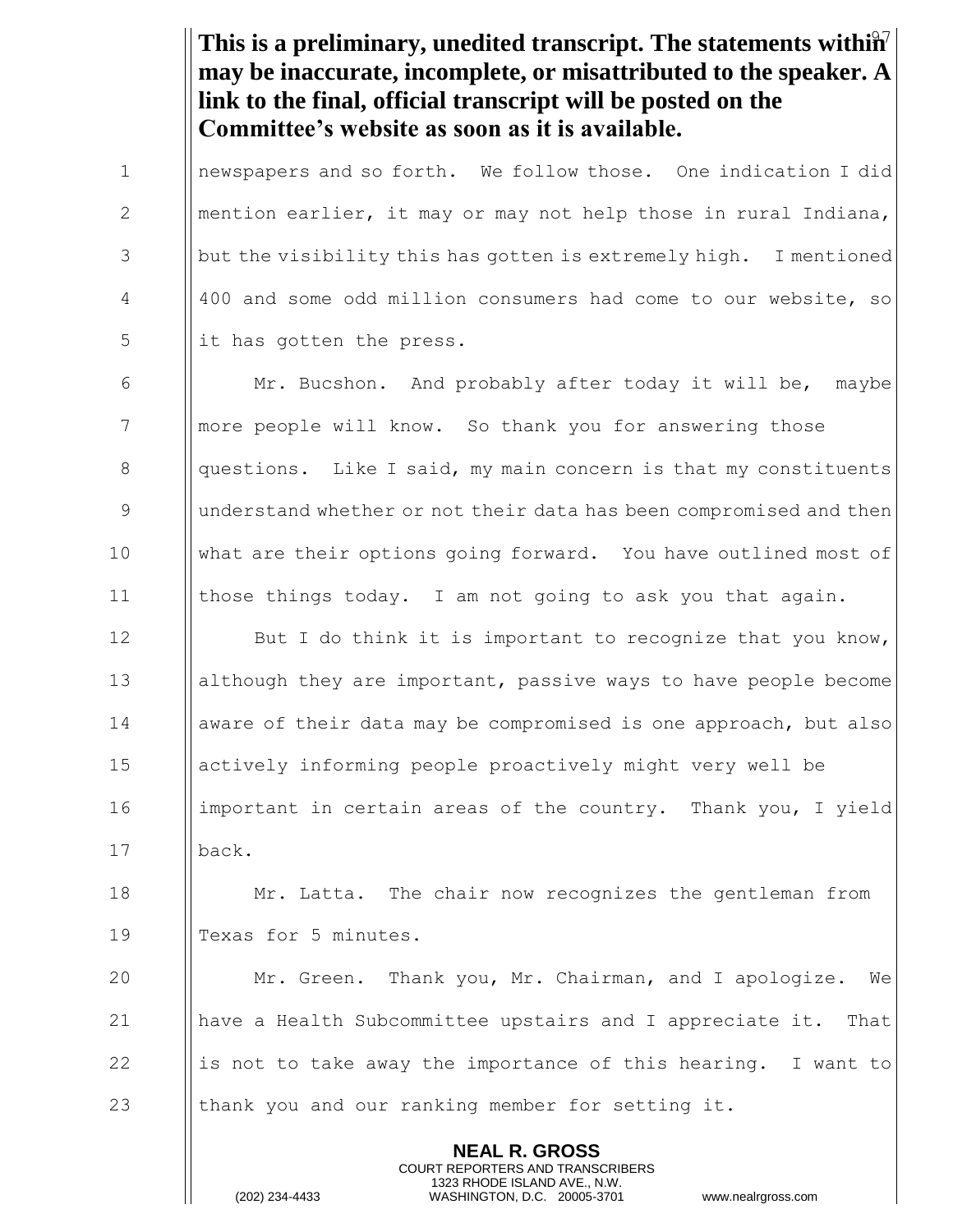This is a preliminary, unedited transcript. The statements within<sup>8</sup> **may be inaccurate, incomplete, or misattributed to the speaker. A link to the final, official transcript will be posted on the Committee's website as soon as it is available.**

1 | We are here to discuss one of the worst and most impactful 2  $\|\$  hacks that we have seen. It is a breach that entirely preventable  $3$  || due to a level of negligence that in some industries may be 4 considered criminal. The credit reporting industry is 5 infamously unforgiving and it is an industry that helps perpetuate 6  $\blacksquare$  the cycle of poverty. Agencies like Equifax force those with 7 lower credit scores to pay more money for loans and mortgages, 8 less than perfect credit scores can even result in higher rates 9 for products that they don't require credit like our auto 10 | insurance premiums. These people who have a harder time paying 11 back higher interest rates make it more likely they won't be able  $12$  || to pay their debt back on time and will hurt their credit further. 13 | Yet Equifax and the rest of the credit reporting industry expect 14 forgiveness for breach after breach lobbying Congress for even 15 || less liability.

16 When restaurants fail regular health inspections they are 17 I routinely shut down for violations. They are shut down even if 18 problems aren't yet occurred as a consequence of their violations. 19 It isn't clear to me why Equifax, who is beyond that point, should 20  $\|\$ be allowed to continue operating when they have failed 21 spectacularly at their core business and endangered the public. 22  $\parallel$  In the next couple months, Senate Republicans may repeal the 23 Consumer Financial Protection Bureau's arbitration rule thus

> **NEAL R. GROSS** COURT REPORTERS AND TRANSCRIBERS 1323 RHODE ISLAND AVE., N.W.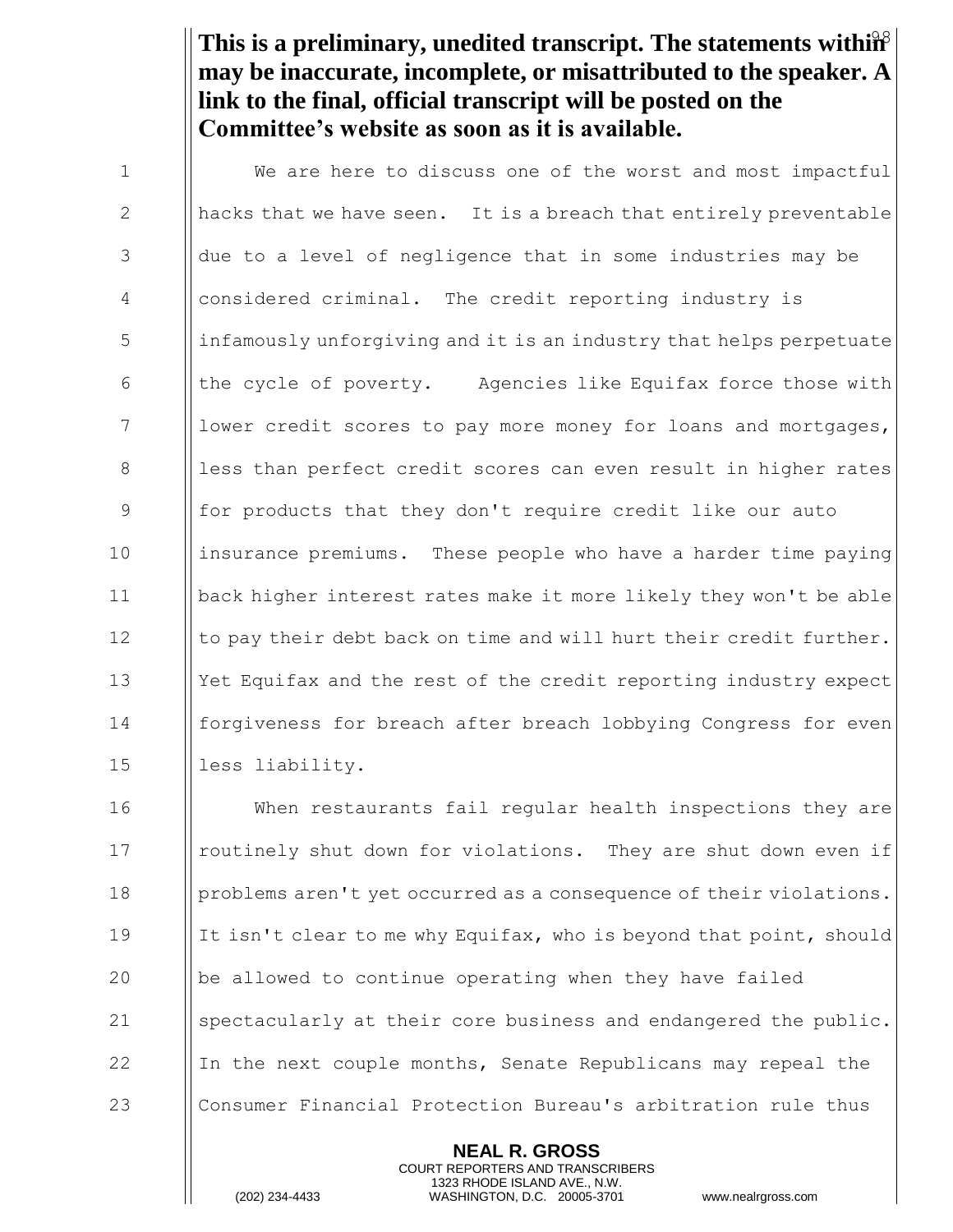This is a preliminary, unedited transcript. The statements within<sup>9</sup> **may be inaccurate, incomplete, or misattributed to the speaker. A link to the final, official transcript will be posted on the Committee's website as soon as it is available.**

1 allowing companies like Equifax to put clauses in their fine print 2 forcing individuals into arbitration agreements instead of class 3 action agreements where they stand a chance of being able to cover 4 some of their loss.

 But it should be clear to us by all that is now not the time  $\begin{array}{c|c|c|c|c|c} \hline \text{6} & \text{of} & \text{of} \\ \hline \text{6} & \text{of} & \text{of} \\ \hline \end{array}$  to roll back consumer safeguards in the financial industry and 7 I I support my colleague and our ranking member Congresswoman 8 Schakowsky's Secure and Protect Americans' Data Act. I look **Formall** forward to hearing what our witness has to say. Mr. Smith, 10 ID theft protection companies have seen a big jump in business and share price since the breach of your company including LifeLock who has reported a tenfold increase in enrollment for 13 Itheir credit monitoring and other services. LifeLock has a **contract to purchase credit monitoring services from Equifax,**  meaning that every time someone signs up for LifeLock protection **from the impact of Equifax' data breach they are again**  involuntarily sign up for Equifax to provide those services and Equifax makes money on that breach. What is the value of that contract that LifeLock has with Equifax?

20 Mr. Smith. Congressman, I don't recall what that is. But 21 at the same time, those same consumers have the ability to come 22  $\parallel$  to us directly and get free product.

23 Mr. Green. Okay. If it is available I would hope you would

**NEAL R. GROSS** COURT REPORTERS AND TRANSCRIBERS 1323 RHODE ISLAND AVE., N.W.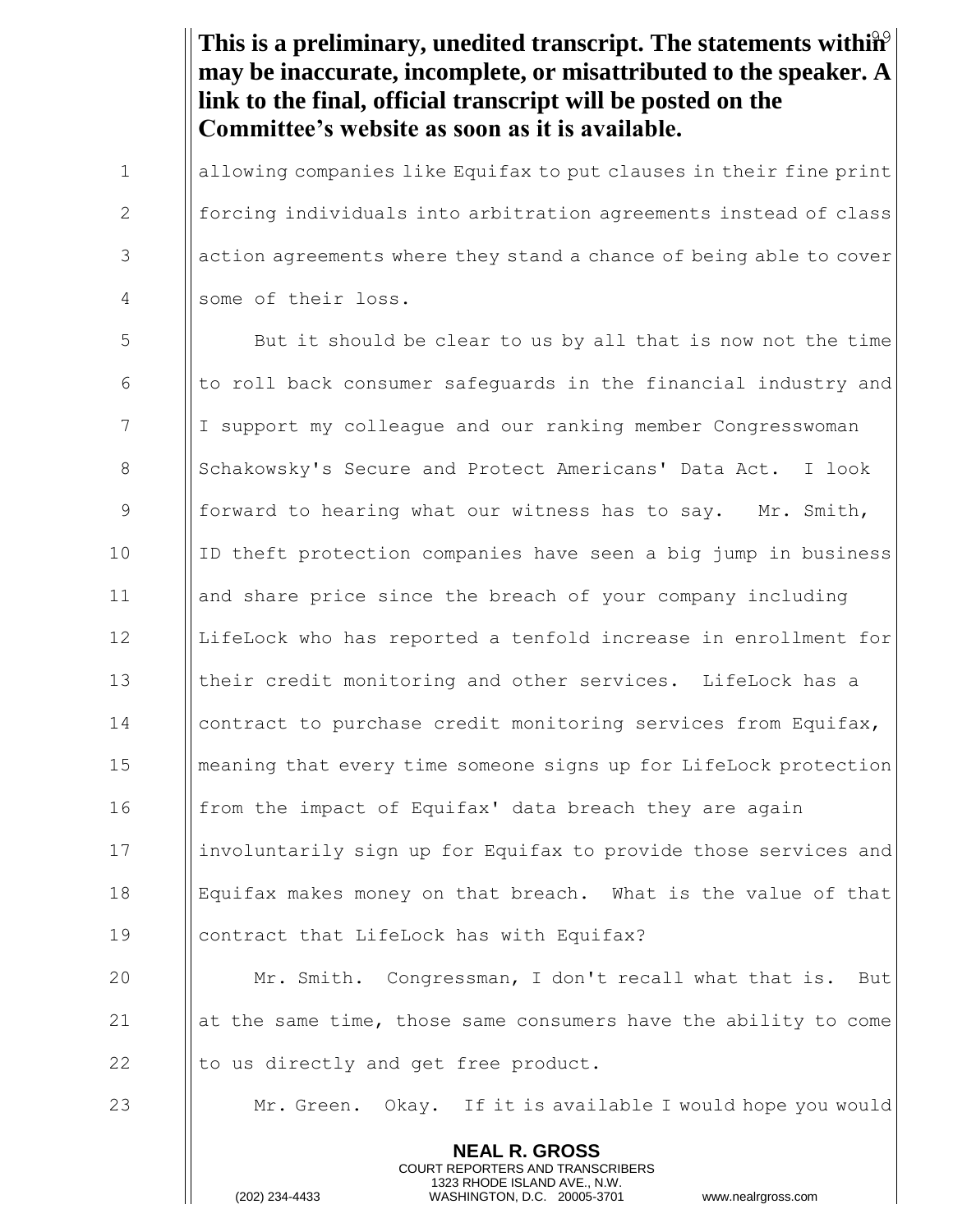|              | This is a preliminary, unedited transcript. The statements with $\hat{w}$<br>may be inaccurate, incomplete, or misattributed to the speaker. A<br>link to the final, official transcript will be posted on the<br>Committee's website as soon as it is available. |
|--------------|-------------------------------------------------------------------------------------------------------------------------------------------------------------------------------------------------------------------------------------------------------------------|
| $\mathbf{1}$ | send it and share it with the committee. Mr. Smith, an Equifax                                                                                                                                                                                                    |
| 2            | report marketed to its business customers says that leading                                                                                                                                                                                                       |
| 3            | lifestyle databases available commercially offer hundreds of                                                                                                                                                                                                      |
| 4            | response segments covering almost every conceivable aspect of how                                                                                                                                                                                                 |
| 5            | consumers live and what they spend their money on and what interest                                                                                                                                                                                               |
| 6            | they have.                                                                                                                                                                                                                                                        |
| 7            | Can you tell me on -- tell us on as granular level as possible                                                                                                                                                                                                    |
| 8            | what the sources are for that data for every conceivable aspect                                                                                                                                                                                                   |
| 9            | of a consumer's life?                                                                                                                                                                                                                                             |
| 10           | Mr. Smith. Congressman, I am not quite sure what you are                                                                                                                                                                                                          |
| 11           | referring to. We are not a data provider in the area of behavioral                                                                                                                                                                                                |
| 12           | analytics, behavioral data, social media data, so I am not quite                                                                                                                                                                                                  |
| 13           | sure what you are referring to.                                                                                                                                                                                                                                   |
| 14           | Mr. Green. Well, I have a lot of constituents who are                                                                                                                                                                                                             |
| 15           | concerned about, for example, they say oh, I don't need to worry                                                                                                                                                                                                  |
| 16           | about this breach, I haven't applied for credit for 10 years. But                                                                                                                                                                                                 |
| 17           | that is not always the case because these hundreds of millions                                                                                                                                                                                                    |
| 18           | who are released, maybe they bought, you know, a car 20 years ago                                                                                                                                                                                                 |
| 19           | and that data still goes forward, I assume.                                                                                                                                                                                                                       |
| 20           | Mr. Smith, Equifax customers are businesses who purchase                                                                                                                                                                                                          |
| 21           | data and credit reports on consumers. The American public is                                                                                                                                                                                                      |
| 22           | essentially Equifax's product. How many times per year on                                                                                                                                                                                                         |
| 23           | average does Equifax sell access to a given individual's credit                                                                                                                                                                                                   |
|              | <b>NEAL R. GROSS</b><br>COURT REPORTERS AND TRANSCRIBERS<br>1323 RHODE ISLAND AVE., N.W.<br>(202) 234-4433<br>WASHINGTON, D.C. 20005-3701<br>www.nealrgross.com                                                                                                   |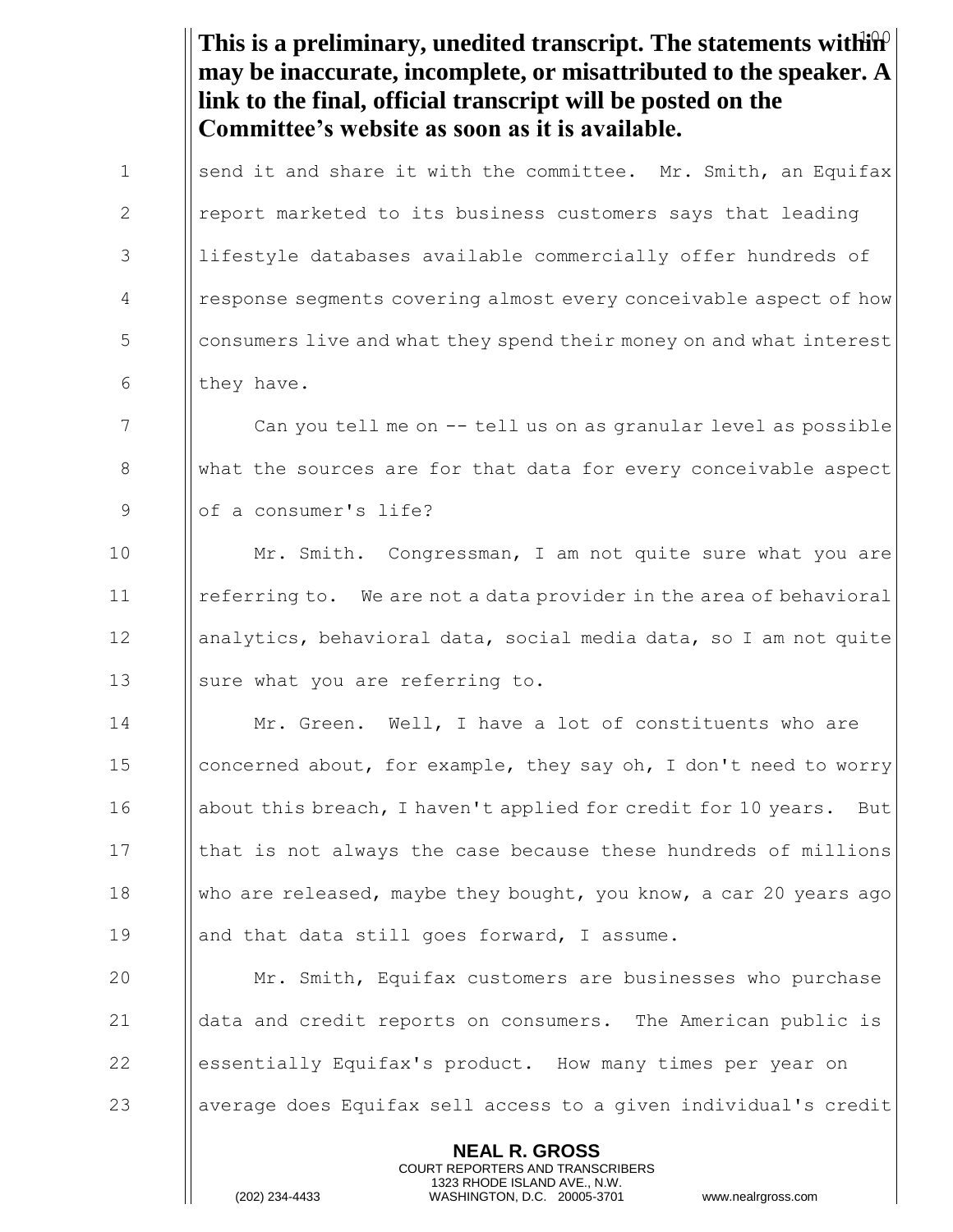This is a preliminary, unedited transcript. The statements within<sup>1</sup> **may be inaccurate, incomplete, or misattributed to the speaker. A link to the final, official transcript will be posted on the Committee's website as soon as it is available.**

1 **file to a potential creditor and how much do they make every time** 2  $\parallel$  they sell it?

3 | Mr. Smith. If I understand the question, Congressman, we  $4$  | take the data that is given to us by the credit ecosystem of the  $\begin{bmatrix} 5 \end{bmatrix}$  U.S., add analytics to it, and then when a consumer wants credit 6  $\Box$  again through credit card, home loan, a car, the bank then comes  $7$  || to us for that data and for that analytics and we charge them for  $8 \t\t \t l$  that.

9 | Mr. Green. Okay. Well, the question was how many times does Equifax receive payment for that individual credit file? Every time -- if my local car dealer contacts Equifax and so they pay a fee to Equifax for that information?

13 Mr. Smith. Yes, Congressman. If you as an individual want 14 I | to go to that car dealership and get a loan for a car they come 15 | to us or our two competitors, and when they take your data, access 16 | your data we do get paid for it.

17 | Mr. Latta. Pardon me. The clock wasn't started right. 18 || You have about 15 seconds.

19 | Mr. Green. I am sorry?

20 Mr. Latta. You have about 15 seconds. The clock didn't 21  $\parallel$  start up on you, so you have 15 seconds.

22  $\parallel$  Mr. Green. Oh, okay. Oh, I thought I just had a perpetual 23  $\parallel$  time.

> **NEAL R. GROSS** COURT REPORTERS AND TRANSCRIBERS 1323 RHODE ISLAND AVE., N.W.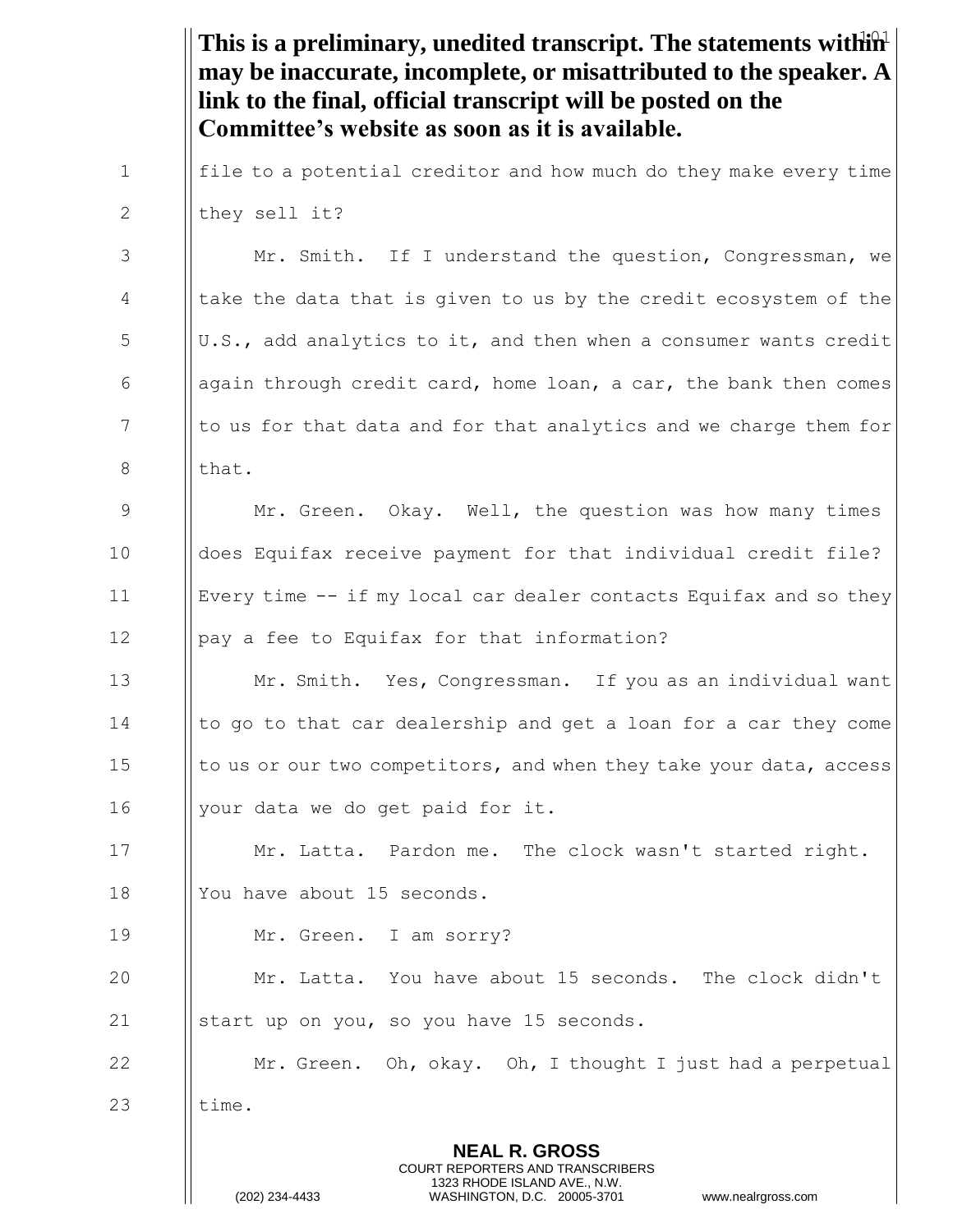This is a preliminary, unedited transcript. The statements within<sup>2</sup> **may be inaccurate, incomplete, or misattributed to the speaker. A link to the final, official transcript will be posted on the Committee's website as soon as it is available.**

1 | Mr. Latta. No.

**NEAL R. GROSS** COURT REPORTERS AND TRANSCRIBERS 1323 RHODE ISLAND AVE., N.W. (202) 234-4433 WASHINGTON, D.C. 20005-3701 www.nealrgross.com 2 | Mr. Green. Mr. Chairman, I just have one more question. 3 | The products that Equifax are so far providing victims of the 4 breach do not include anything they won't need if it weren't for 5 Equifax's laxes on their data. You, however, made more than \$69 6 **Inillion in 2016.** And so, but that is the concern that this 7 | committee has and I know we have for all our constituents. 8 **And I thank you, Mr. Chairman, for your time.** 9 Mr. Latta. Well, thank you very much. I appreciate the 10 **gentleman's questions.** And the chair now recognizes the 11 **I** gentleman from Oklahoma for 5 minutes. 12 | Mr. Mullin. Thank you, Mr. Chairman. 13 **Mr.** Smith, what is your current job? 14 Mr. Smith. I am retired. 15 | Mr. Mullin. You are retiring. Are you still getting paid 16 | by the company? 17 | Mr. Smith. No, sir. 18 **Mr. Mullin.** So you are fully retired and so you have no 19 affiliation at all with the company? You are not on as a 20 **contractor or as --**21 Mr. Smith. No, Congressman. What I agreed to do because 22  $\parallel$  I love this company, I spent 12 years with 10,000 people trying 23 to do the right thing, is I told the board it was right for me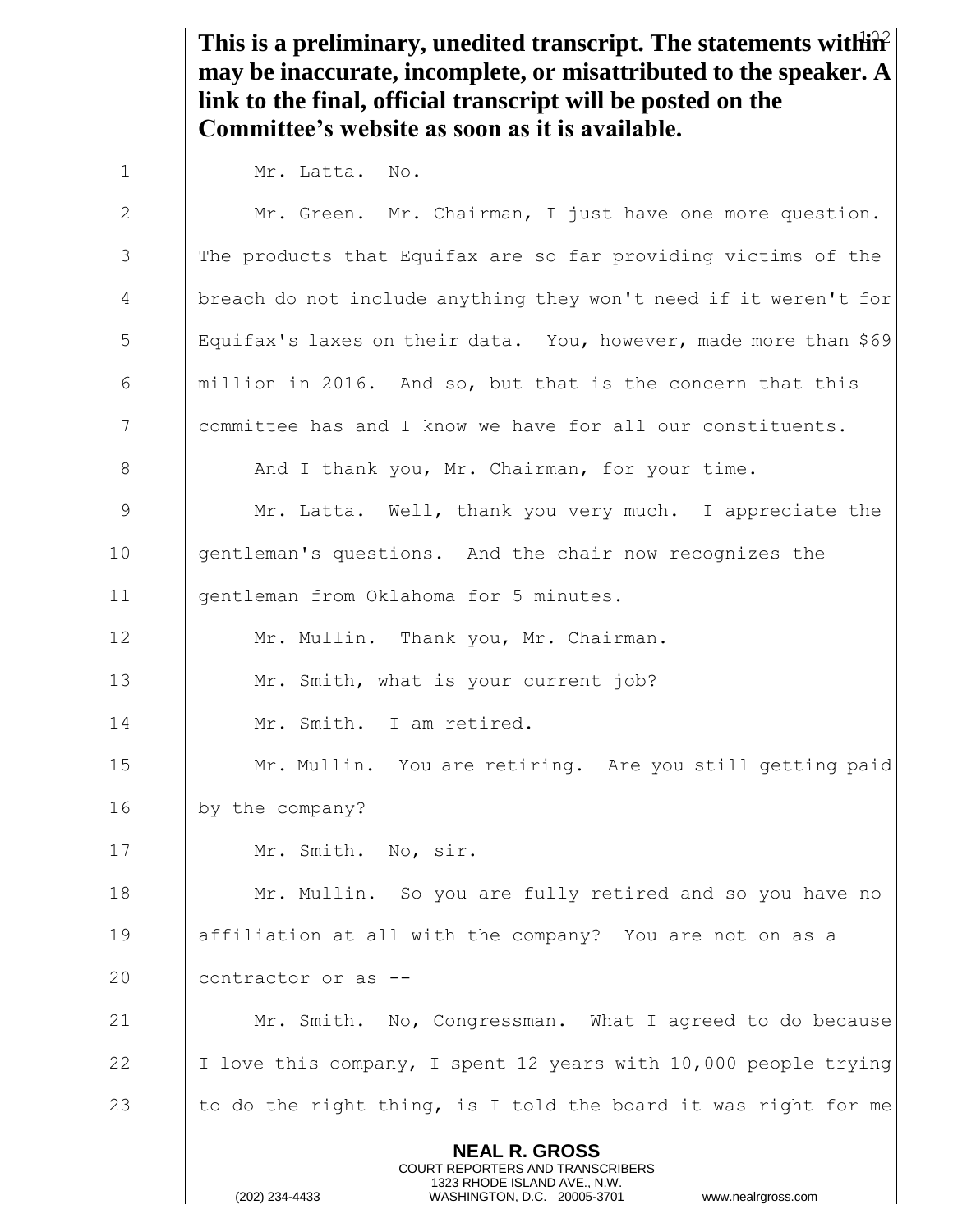This is a preliminary, unedited transcript. The statements within<sup>3</sup> **NEAL R. GROSS** COURT REPORTERS AND TRANSCRIBERS 1323 RHODE ISLAND AVE., N.W. (202) 234-4433 WASHINGTON, D.C. 20005-3701 www.nealrgross.com **may be inaccurate, incomplete, or misattributed to the speaker. A link to the final, official transcript will be posted on the Committee's website as soon as it is available.** 1  $\parallel$  to step down and have new leadership, take this company in a new 2 | direction. So when I retired I agreed to work for as long as the 3 | board required, for free, to help make it right for the consumers.  $\parallel$  So the affiliation is to do free work with the board of directors 5 || and the interim CEO. 6 Mr. Mullin. So you are not getting paid in any manner, not 7 | through any type of shares, stocks, anything? 8 Mr. Smith. Nothing. The day I announced my retirement that 9 ended. 10 Mr. Mullin. Do you still own stock in the company? 11 Mr. Smith. I am sorry? 12 **Mr. Mullin.** Do you still have stock in the company? 13 | Mr. Smith. Oh, yes. 14 | Mr. Mullin. Have you sold any of it? 15 | Mr. Smith. I have been there for 12 years. Yes, sir. 16 **Mr. Mullin.** In recent, since this has become aware to the 17 | public? 18 | Mr. Smith. During this breach? 19 Mr. Mullin. Yes. 20 || Mr. Smith. Oh. No, sir. 21 **Mr. Mullin.** Are you aware of the individuals that have? 22 **Mr. Smith.** Yes. There are three individuals who reported 23  $\parallel$  directly to me while I was their CEO.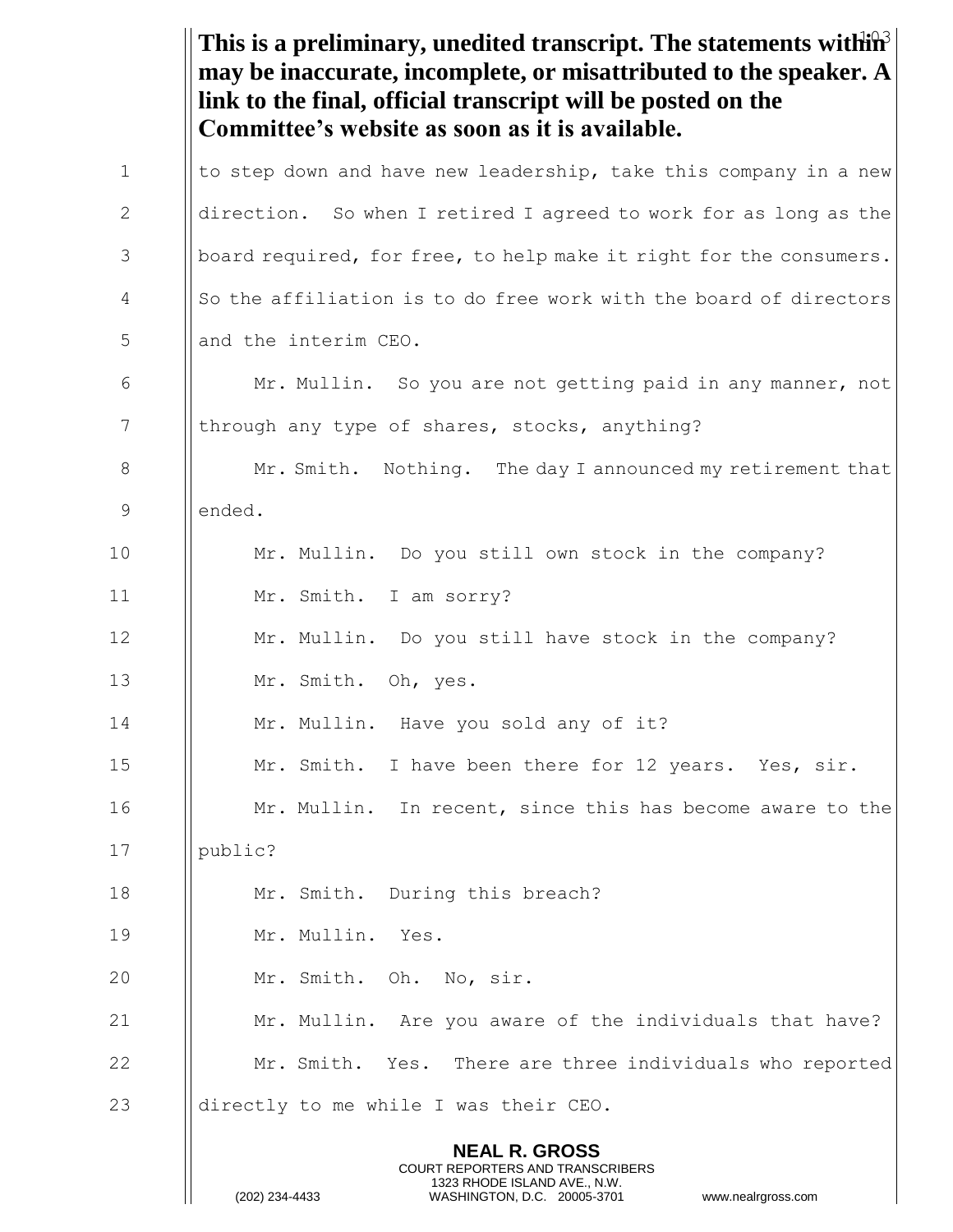This is a preliminary, unedited transcript. The statements within<sup>4</sup> **NEAL R. GROSS** COURT REPORTERS AND TRANSCRIBERS 1323 RHODE ISLAND AVE., N.W. **may be inaccurate, incomplete, or misattributed to the speaker. A link to the final, official transcript will be posted on the Committee's website as soon as it is available.** 1 | Mr. Mullin. That sold stock? 2 | Mr. Smith. Yes. One -- yes, and all three of them are men 3 | I have known, I mentioned earlier, for a number of years. Two 4 **for almost 12 years and one for 3 or 4 years and they are men of** 5 | high integrity. 6  $\parallel$  Mr. Mullin. Did they sell it before this went public? 7 Mr. Smith. Yes. As I said before, the knowledge -- we went 8 | public with this on September 7th. 9 | Mr. Mullin. And when did they sell their stock? 10 | Mr. Smith. August 1st and 2nd. 11 Mr. Mullin. So after the breach? 12 **Mr. Smith.** No, sir. The timeline of the end of July, 29th 13 and 30th and notification on the 31st of suspicious activity, at 14 **that time 1 or 2 days prior to their selling there was no indication** 15 | | of a breach. 16 **Mr. Mullin.** So what would cause them to sell it? 17 **Mr. Smith.** There is, as a what we call a Section 16 Officer, 18 Ichere is a limited window in which they can sell. It tends to 19 **be right after the earnings call for no more than 30 days, so this**  $20$  ||is a natural process. The window opened after the second quarter 21 Window, second quarter call. 22 Mr. Mullin. In your opening statement you had mentioned 23  $\parallel$  that there was an error in the portal and it was 3 weeks before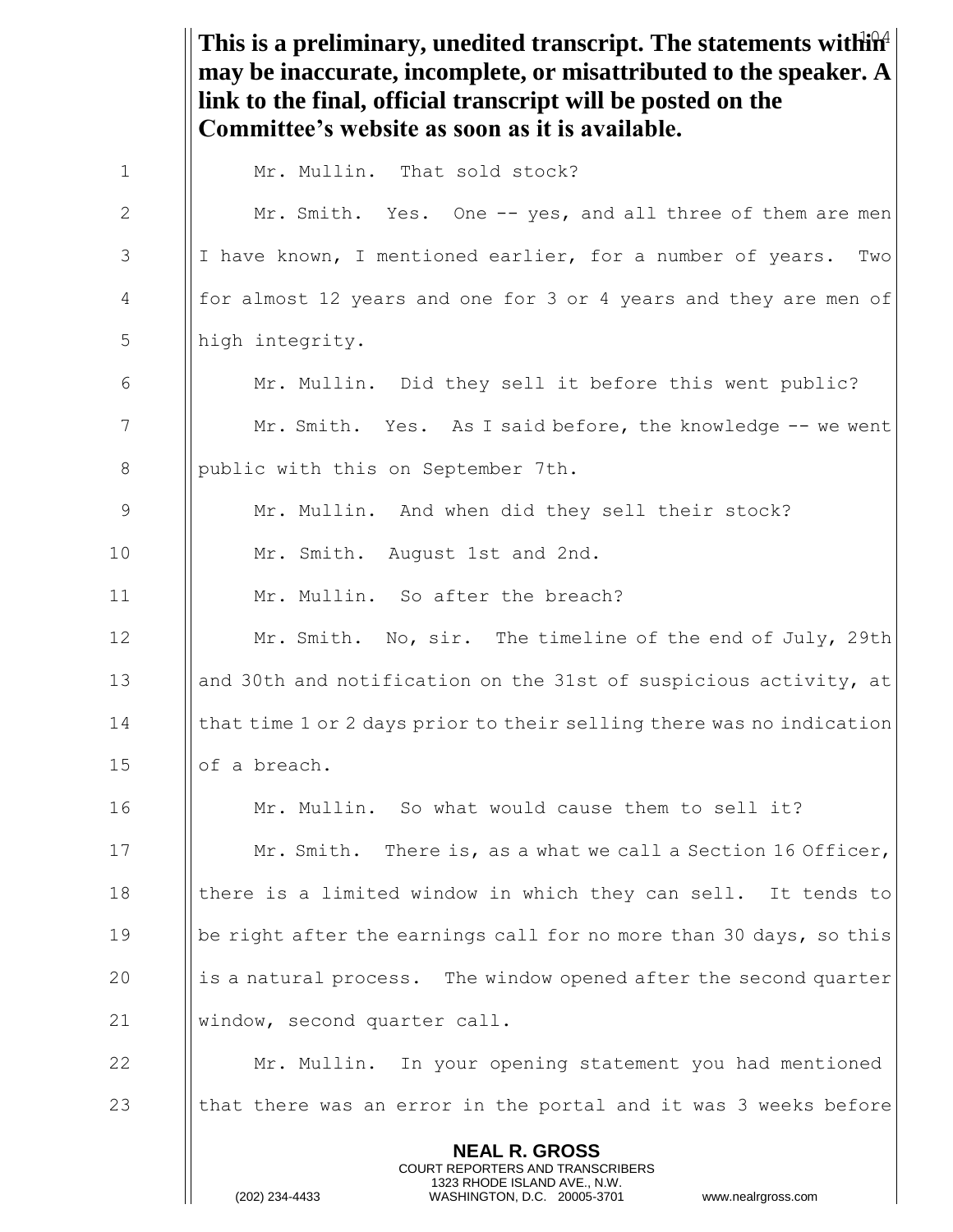This is a preliminary, unedited transcript. The statements within<sup>5</sup> **NEAL R. GROSS** COURT REPORTERS AND TRANSCRIBERS 1323 RHODE ISLAND AVE., N.W. (202) 234-4433 WASHINGTON, D.C. 20005-3701 www.nealrgross.com **may be inaccurate, incomplete, or misattributed to the speaker. A link to the final, official transcript will be posted on the Committee's website as soon as it is available.** 1 | you were notified of a breach? 2 | Mr. Smith. If I can clarify? 3 Mr. Mullin. Yes. 4 Mr. Smith. There was a software, it is called an open source 5 S Septuare that was deployed in this environment, this consumer 6 dispute portal. 7 | Mr. Mullin. Right. 8 Mr. Smith. We never found a vulnerability, didn't patch 9 || that vulnerability. That was the issue. 10 **Mr. Mullin.** So who was in charge overseeing that? Who was 11 supposed to be watching those portals for you? 12 | Mr. Smith. Ultimately me. 13 **Mr. Mullin.** I know. Ultimately you, I get that. But who 14 | did you have hired that was supposed to watch that? 15 **Mr.** Smith. There was on the vulnerability side, there was  $16$  I the  $-$ 17 **Mr. Mullin.** Do you have a department that is dedicated to 18 Ithis? 19 Mr. Smith. Yes. There is a chief information officer who 20  $\parallel$  was ultimately responsible. He was  $-$ 21 | Mr. Mullin. Is that person still over that department? 22 | Mr. Smith. No, sir. He is gone. 23 Mr. Mullin. He is gone. You said you put in, once you were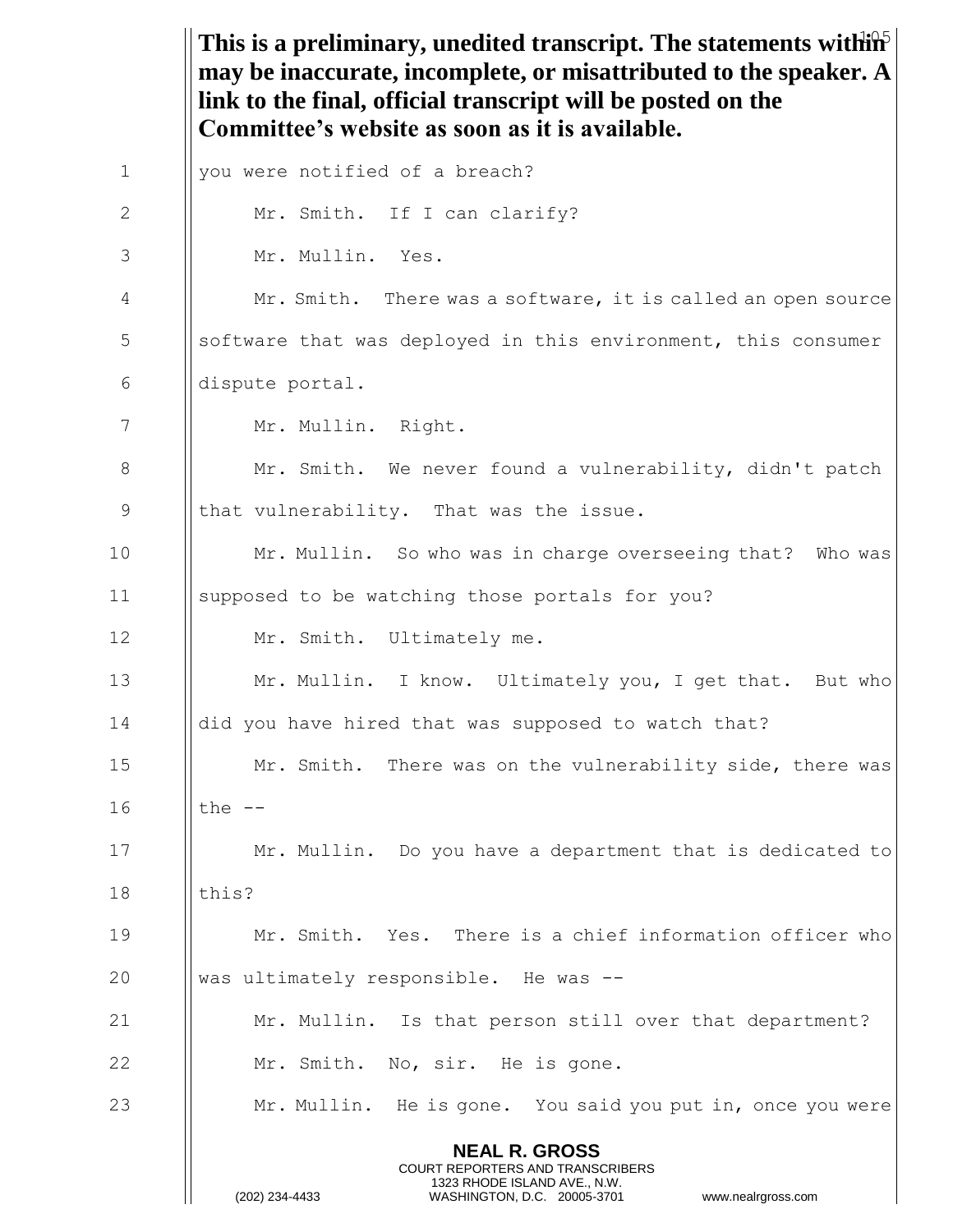This is a preliminary, unedited transcript. The statements within **may be inaccurate, incomplete, or misattributed to the speaker. A link to the final, official transcript will be posted on the Committee's website as soon as it is available.**

1  $\parallel$  made aware of the breach you put in four plans of action, right.

2 || The first one was, do you remember?

3 Mr. Smith. Notification.

4 Mr. Mullin. Notification. The second one was a call 5 Supersuper. The third one was increased cyber attacks, preparing for 6  $\parallel$  that. The fourth one was coordinating with law enforcement. I 7 am also or was CEO, not on a company the size that you have but 8 from the companies that my wife and I have had and we have protocols 9 | put in place of what could happen. We know cyber attacks happen, 10 || you hear it every day on the news.

**India** These four things that you named were common sense, things  $\parallel$  that should have been put in place to begin with. It should have been the fire alarm. You are in that world. This should be on 14 I the side of the wall where you pull the handle and it immediately **goes into place.** How was it that it was just now thought of that 16 | you needed to have four common sense principles put in place on how to react to something in a world where we knew you were vulnerable at?

19 Mr. Smith. We have protocol, team followed protocol. This 20 is well known what to do. From hiring a cyber forensic expert 21  $\parallel$  we knew what to do, we have done it before. Engaging a 22 World-leading cyber arm of a law firm, we knew what to do. These 23 are all protocols that they knew what to do.

> **NEAL R. GROSS** COURT REPORTERS AND TRANSCRIBERS 1323 RHODE ISLAND AVE., N.W.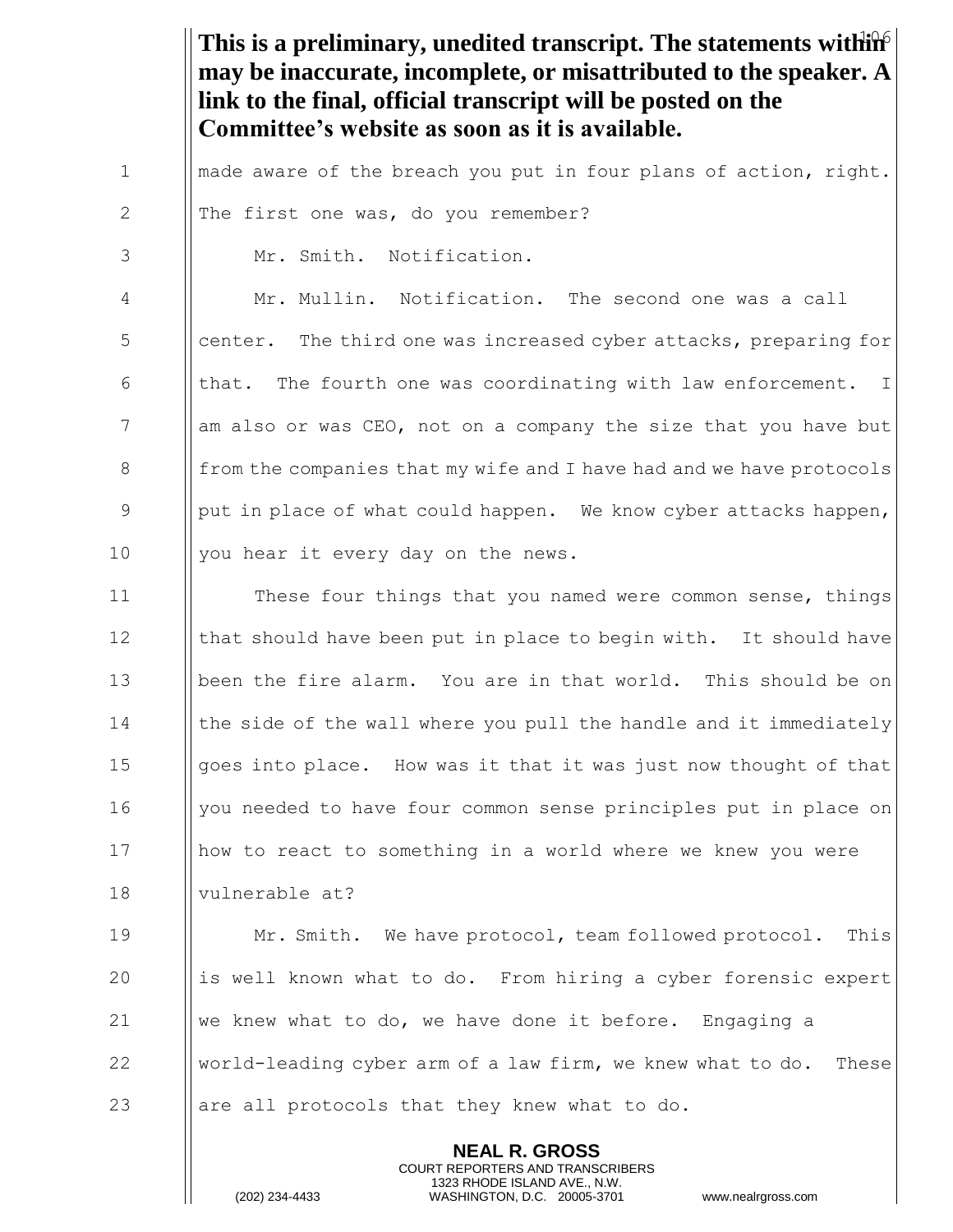This is a preliminary, unedited transcript. The statements within<sup>7</sup> **may be inaccurate, incomplete, or misattributed to the speaker. A link to the final, official transcript will be posted on the Committee's website as soon as it is available.** 1 | The one thing, Congressman, it is not a switch on a wall. 2 If is the ability to stand up the environment we had to stand up  $3 \left| \left| \right| - \right|$ 4 Mr. Mullin. It took a long time to stand up and that is the 5 issue we have here is you are on the leading front of this. And 6  $\parallel$  the four things that you identified to me, I don't mean to simplify 7 it by saying a switch on a wall, but these protocols should have 8 already been put in place and you should have been on a react much, 9 9 || much sooner than what took place. And with that I am sorry. I 10 | don't mean to cut you off, but the chairman has indulged me longer 11  $\parallel$  than what he should have and I appreciate your time. Thank you, 12 | Mr. Chairman. 13 Mr. Latta. Thank you very much. The gentleman's time has 14 expired and the chair now recognizes the gentlelady from 15 || California, Mrs. Walters, for 5 minutes. 16 | Mrs. Walters. Thank you, Mr. Chairman. 17 **I** Mr. Smith, before I get to my question I just want to say 18 **that on behalf of the 15 million Californians whose information** 19 was exposed, we expect better. Your business model was based on 20 collecting and maintaining the most sensitive information on 21  $\parallel$  folks and you let us all down and that happened on your watch. 22  $\parallel$  And from my briefings it appears that this could have been and 23  $\parallel$  frankly should have been prevented.

> **NEAL R. GROSS** COURT REPORTERS AND TRANSCRIBERS 1323 RHODE ISLAND AVE., N.W.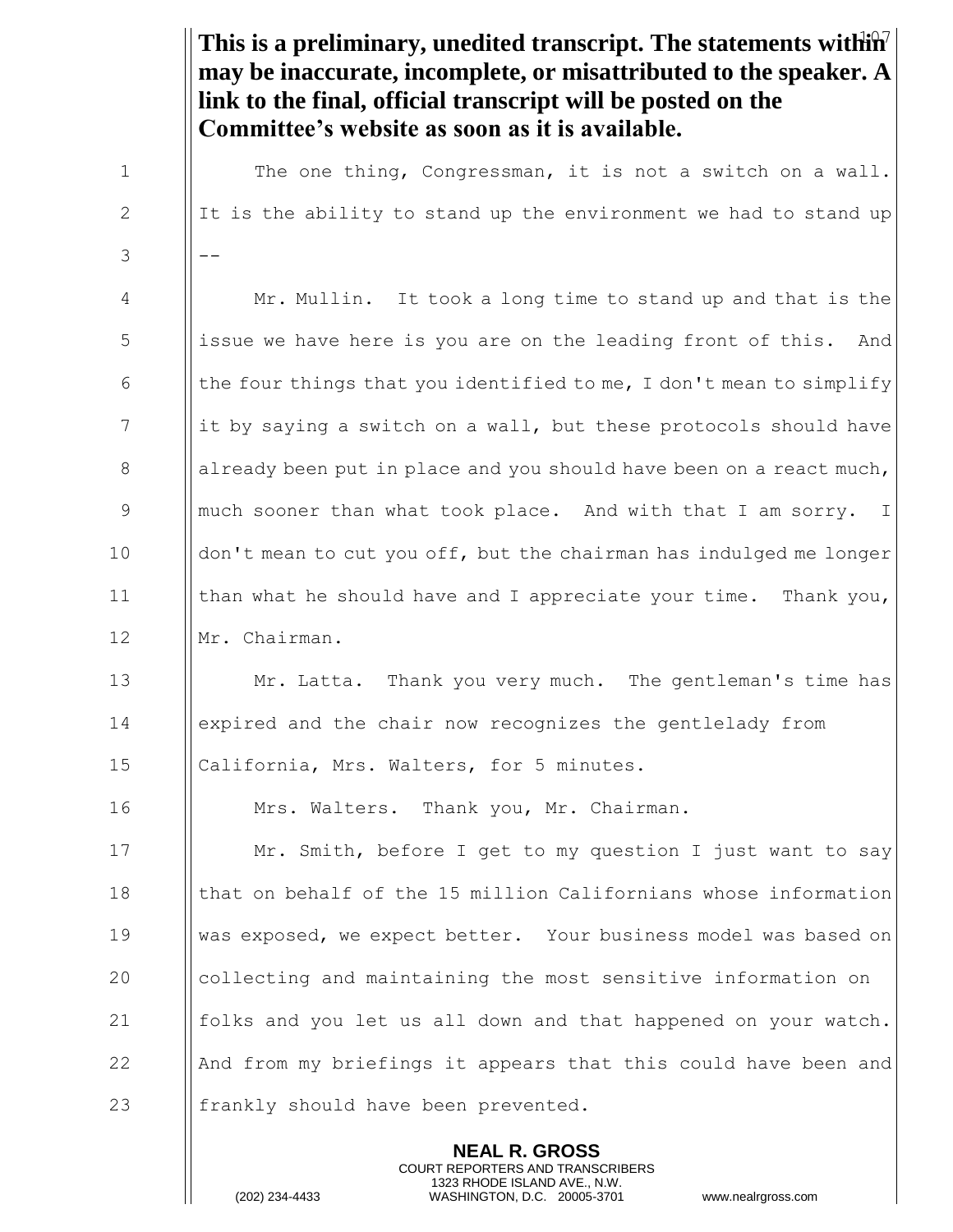This is a preliminary, unedited transcript. The statements within<sup>8</sup> **may be inaccurate, incomplete, or misattributed to the speaker. A link to the final, official transcript will be posted on the Committee's website as soon as it is available.**

| $\mathbf{1}$    | Now Equifax's business model depends on gathering consumer          |
|-----------------|---------------------------------------------------------------------|
| 2               | information, repackaging it, and selling it. Equifax has set up     |
| 3               | a website in which consumers can enter information to determine     |
| 4               | if they are at risk and sign up for credit monitoring and credit    |
| 5               | lock. To participate, a person has to give Equifax the same type    |
| 6               | of personal information, including Social Security Number, which    |
| $7\phantom{.0}$ | Equifax put at risk in this breach. I want to know what Equifax     |
| 8               | is planning to do with this information besides offering credit     |
| 9               | monitoring and credit locks. Can you ensure me that Equifax will    |
| 10              | not plug this information back into its core business operation     |
| 11              | and sell it to its lenders?                                         |
| 12              | Equifax should not benefit from the situation and I want to         |
| 13              | know that Equifax is going to wall off this information and         |
| 14              | guarantee that the company will not profit from this situation.     |
| 15              | Mr. Smith. Congresswoman, thank you for your comments.              |
| 16              | And as I mentioned in my written testimony and my oral testimony,   |
| 17              | I have said throughout the morning and I will say again today,      |
| 18              | as the CEO it was under my watch. I am responsible.<br>I am         |
| 19              | accountable and I apologize to all of your consumers in             |
| 20              | California.                                                         |
| 21              | The intent of this offering that we are giving to your              |
| 22              | constituents in California and to consumers across the country      |
| 23              | is in an environment where we are not going to sell other products. |
|                 | <b>NEAL R. GROSS</b>                                                |

COURT REPORTERS AND TRANSCRIBERS 1323 RHODE ISLAND AVE., N.W.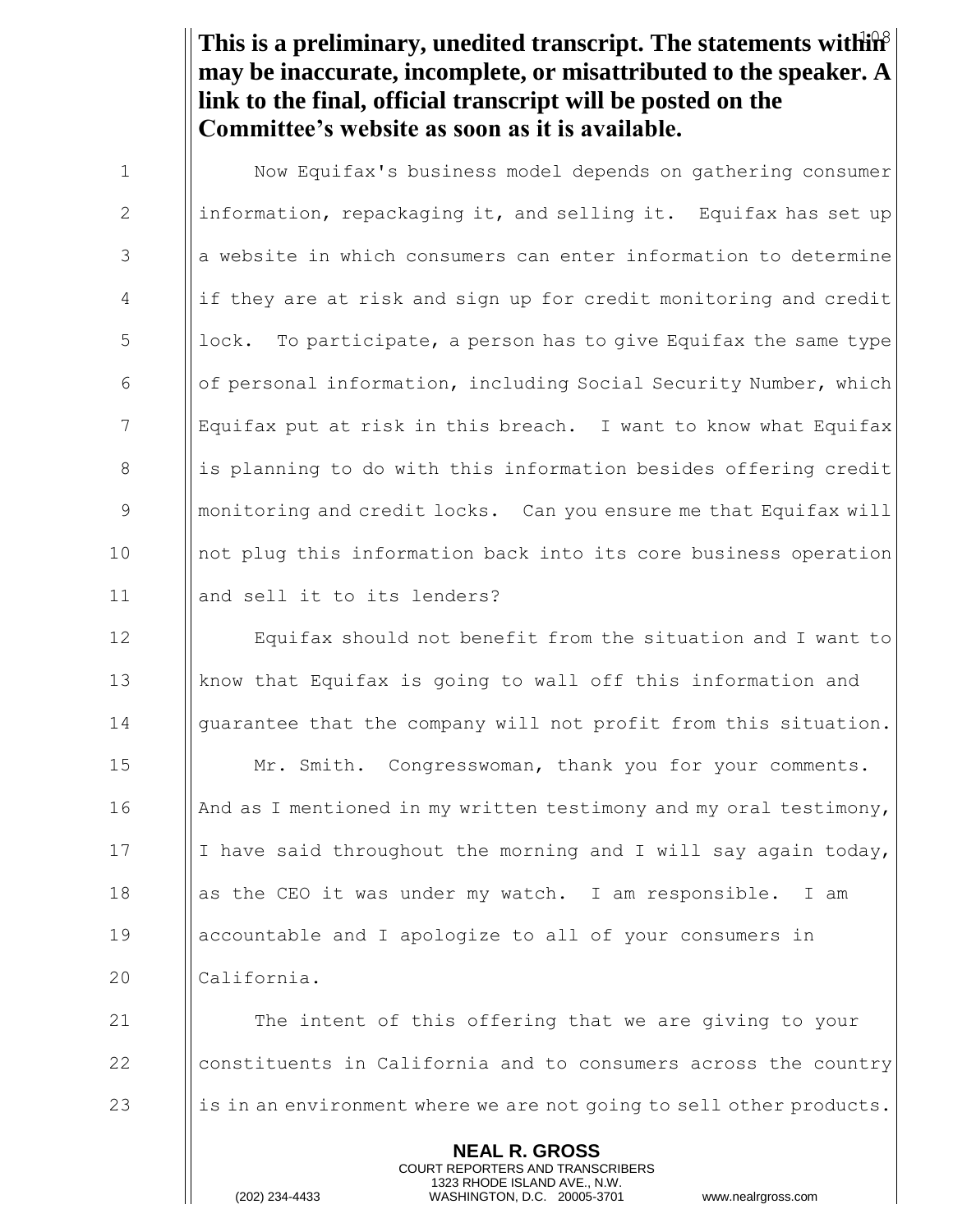This is a preliminary, unedited transcript. The statements within<sup>9</sup> **may be inaccurate, incomplete, or misattributed to the speaker. A link to the final, official transcript will be posted on the Committee's website as soon as it is available.**

1 It is to come there and be service protection of the five offerings  $\Vert$  that you had mentioned, not to sell and take your data and monetize || that. It is to take and protect you with these five services. Mrs. Walters. Equifax's breach notification website uses **b** a stock installation of WordPress. This causes me a lot of concern because it seems to have insufficient security for a site **a** asking people to provide part of their Social Security Number. 8 Can you assure me that this website is secure and will not further endanger the personal information of my constituents?

10 **Mr. Smith.** Congresswoman, we took what we believe was the 11 right amount of time working hastily from late August to going 12 I live on the 7th. One of the four work streams the Congressman 13 **from Oklahoma mentioned was ensuring we were prepared for what** 14 was going to be increased cyber attacks as told to us by our 15 **forensic examiners.** And one of the first things we did was ensure 16 I that the website we were bringing consumers to, to get these free 17 Services, was a secure as possible. So that was one of our top 18 | priorities.

**Mrs. Walters.** Okay. And finally, my last question is how many U.S. consumers have enrolled in the credit monitoring service TrustedID? I will just finish here, because I know multiple  $\Box$  people who have enrolled including my immediate family and they 23 Were told that they would receive an email to complete the process.

> **NEAL R. GROSS** COURT REPORTERS AND TRANSCRIBERS 1323 RHODE ISLAND AVE., N.W.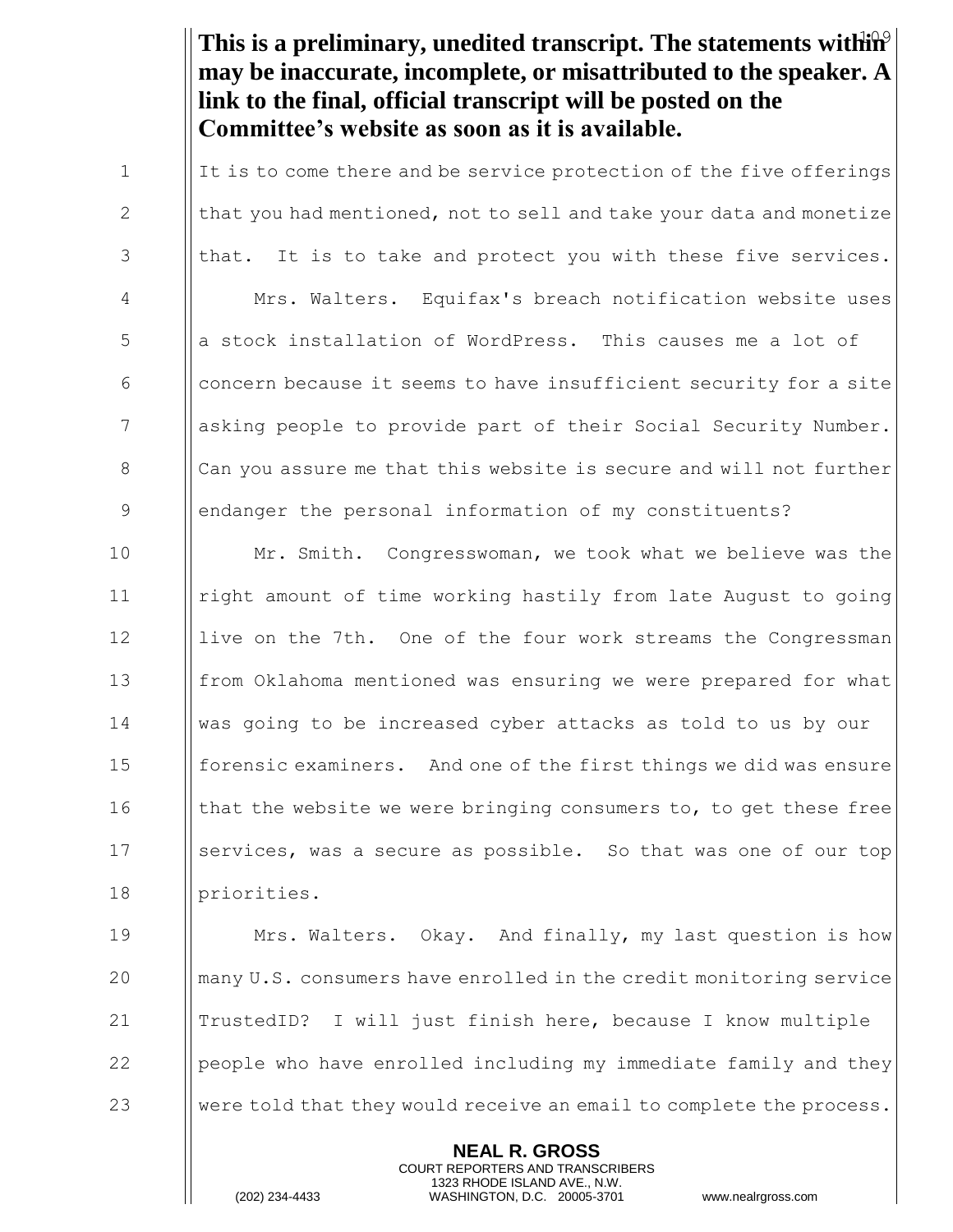|             | This is a preliminary, unedited transcript. The statements with $\mathbf{h}$<br>may be inaccurate, incomplete, or misattributed to the speaker. A<br>link to the final, official transcript will be posted on the<br>Committee's website as soon as it is available. |
|-------------|----------------------------------------------------------------------------------------------------------------------------------------------------------------------------------------------------------------------------------------------------------------------|
| $\mathbf 1$ | After days of waiting they have not received an email and wanted                                                                                                                                                                                                     |
| 2           | to know what the delay in processing this protection and when will                                                                                                                                                                                                   |
| 3           | they be able to complete the process to help protect their                                                                                                                                                                                                           |
| 4           | information?                                                                                                                                                                                                                                                         |
| 5           | Mr. Smith. I understand the question and I mentioned                                                                                                                                                                                                                 |
| 6           | earlier that over 400 million consumers have come to the website.                                                                                                                                                                                                    |
| 7           | I would assume we don't have 400 million consumers in the country                                                                                                                                                                                                    |
| 8           | so a number of them came back multiple times. But it is a lot                                                                                                                                                                                                        |
| 9           | of volume.<br>Number two, I was told in the last few days that the                                                                                                                                                                                                   |
| 10          | backlog waiting for those emails has now been fulfilled, had been                                                                                                                                                                                                    |
| 11          | drained. As you come into the system it is a more immediate                                                                                                                                                                                                          |
| 12          | response, so the team seems to have made great progress in the                                                                                                                                                                                                       |
| 13          | last couple weeks.                                                                                                                                                                                                                                                   |
| 14          | Mrs. Walters. Okay, thank you. And I yield back the                                                                                                                                                                                                                  |
| 15          | balance of my time.                                                                                                                                                                                                                                                  |
| 16          | Mr. Latta. Thank you very much. The gentlelady yields back                                                                                                                                                                                                           |
| 17          | and the chair now recognizes the gentleman from Pennsylvania for                                                                                                                                                                                                     |
| 18          | 5 minutes.                                                                                                                                                                                                                                                           |
| 19          | Mr. Costello. Thank you, Mr. Chairman. I have heard from                                                                                                                                                                                                             |
| 20          | hundreds of constituents in my congressional district. There are                                                                                                                                                                                                     |
| 21          | approximately five and a half million in Pennsylvania.<br>I have                                                                                                                                                                                                     |
| 22          | reviewed each and every one of the constituent stories that I have                                                                                                                                                                                                   |
| 23          | received.                                                                                                                                                                                                                                                            |
|             | <b>NEAL R. GROSS</b>                                                                                                                                                                                                                                                 |

COURT REPORTERS AND TRANSCRIBERS 1323 RHODE ISLAND AVE., N.W.

 $\prod_{i=1}^{n}$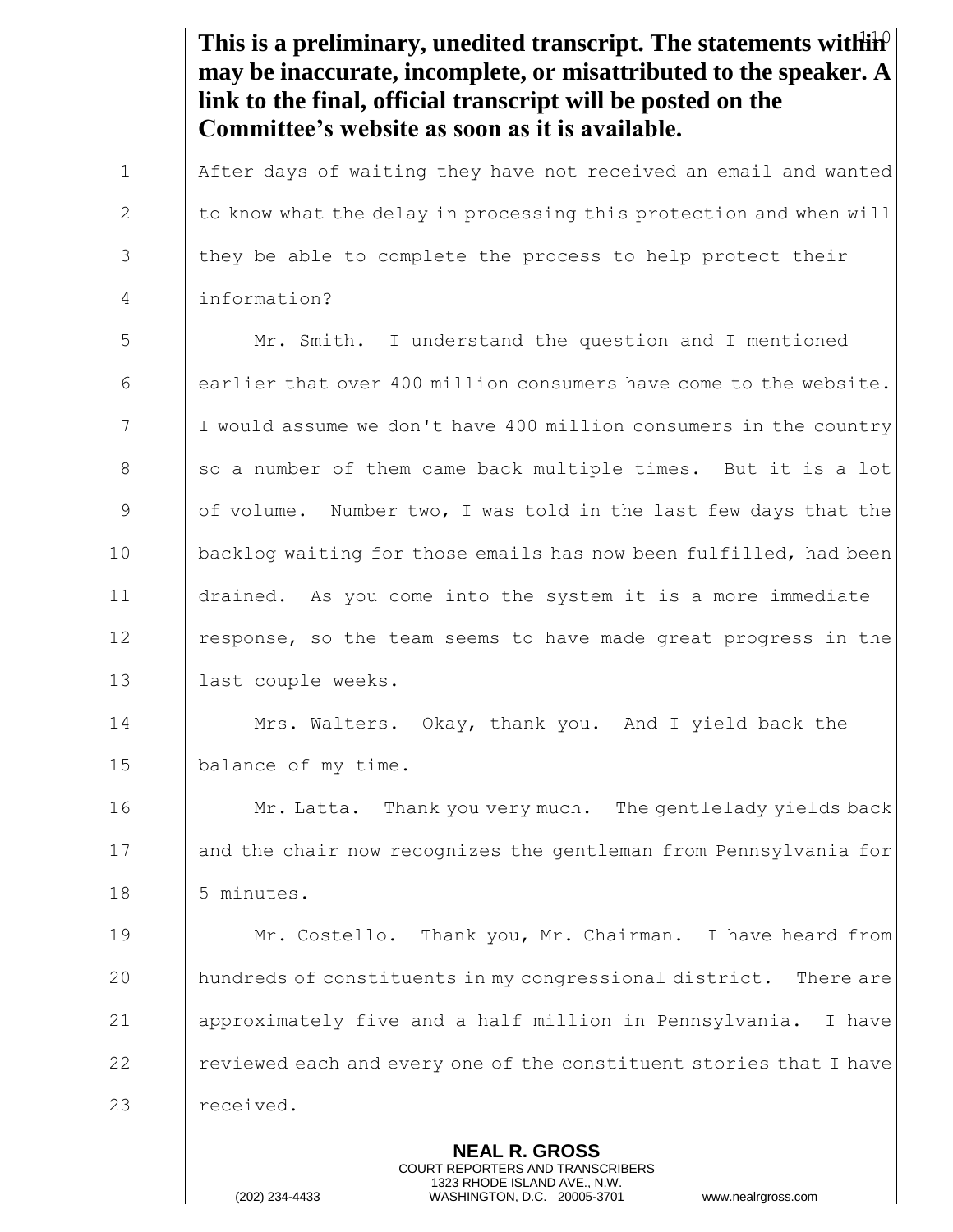This is a preliminary, unedited transcript. The statements within<sup>1</sup> **may be inaccurate, incomplete, or misattributed to the speaker. A link to the final, official transcript will be posted on the Committee's website as soon as it is available.**

1 | And amongst my growing concerns, your baseline security 2 | | practices leading up to the breach, the company's awareness of  $3$  || the breach developments and relevant timing, how consumers can 4 | get assistance in securing their accounts, how reliable the  $\frac{1}{5}$  | recovery efforts are in the wake of the breach, and the path 6 forward long term for consumers' personal information and making  $7$  | sure they are safe despite the breach. 8 And it is this last one that is so particularly angering 9 Because it is going to potentially be so destructive to hundreds 10 | of millions of Americans what might happen to them in the years 11 Ito come. And as the head of the company and throughout the

12 | company, the culture of that company has to know how predictable 13  $\parallel$  the damage can potentially be.

14 And so I ask you, is it not predictable how bad it might get  $\frac{15}{\pi}$  for the individuals who have been compromised in terms of how much 16 damage could be wrought upon them individually in the years to 17 come?

**Mr.** Smith. Congressman, let me start by saying that like 19 | you I have talked to constituents, consumers across this country who have been impacted. I have personally read letters from consumers complaining and voicing their anger and frustration,  $\parallel$  so I know what you were seeing back home in Pennsylvania. **Mr.** Costello. See, I think the anger is going to be

> **NEAL R. GROSS** COURT REPORTERS AND TRANSCRIBERS 1323 RHODE ISLAND AVE., N.W.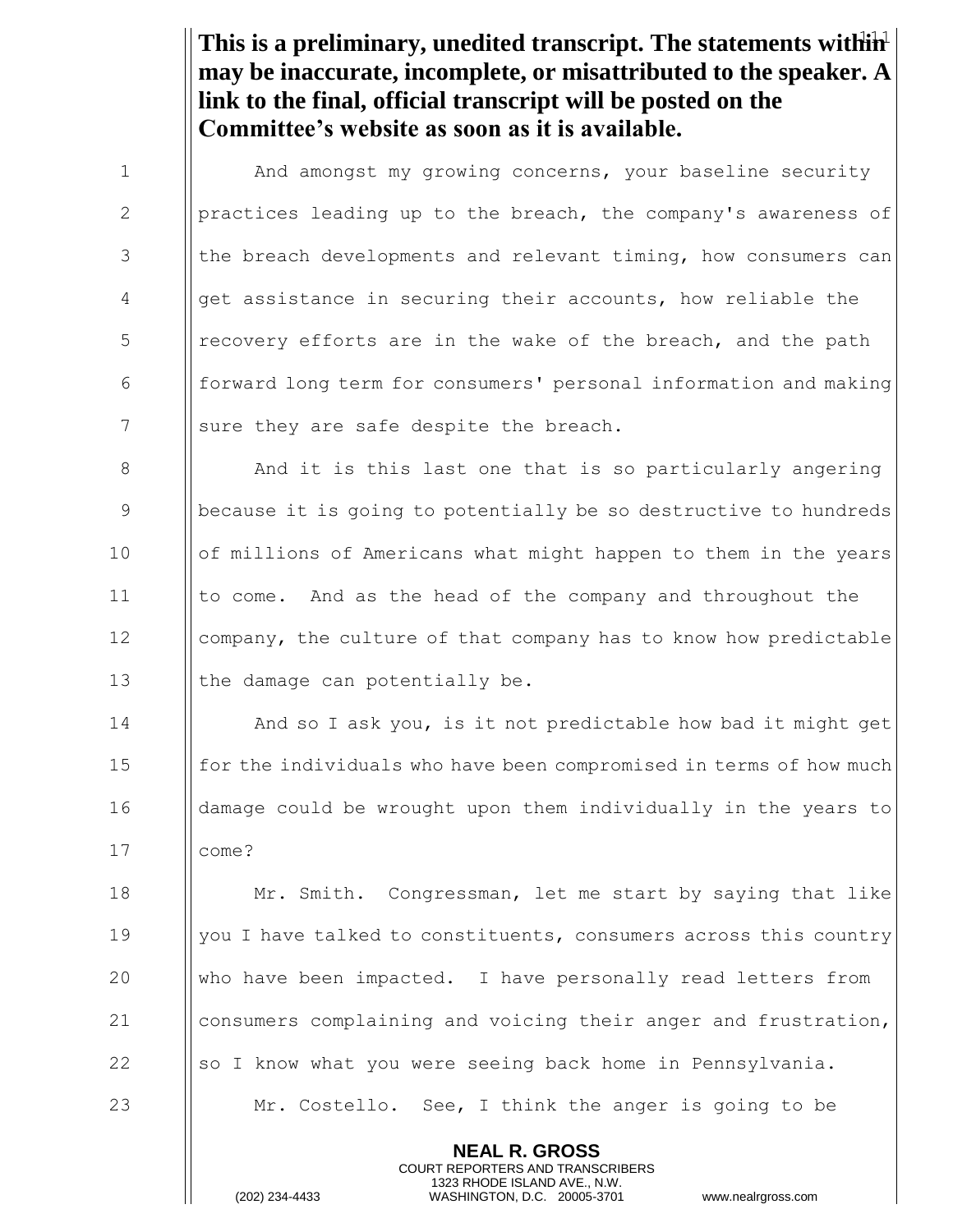This is a preliminary, unedited transcript. The statements within<sup>2</sup> **may be inaccurate, incomplete, or misattributed to the speaker. A link to the final, official transcript will be posted on the Committee's website as soon as it is available.**

1 I multiplied thousands of times when something actually happens. 2  $\|\$  So when you talk about how predictable some of this is, the rollout  $3$  || of the call centers and the second rollout and the third rollout,  $\frac{4}{1}$  it has to be predictable how massive this is and what would need 5 | to be put in place from a protocol perspective in order to address 6 what is coming.

7 **I** And the slow rollout and how poor it was done to me is just 8 inexcusable. I mean you have to have departments dedicated to 9 Superming 1 dealing with this potential and it doesn't appear to me as though 10 Ithat was planned. Or if it was planned it was planned extremely 11 | | poorly.

**Mr. Smith.** I understand your point, but it requires a little more color. We went from 500 call center agents to a need of almost 3,000. Properly handled call center agents to handle consumer calls took time. We did the best we could in a short 16 Iperiod of time to ramp those up. I mentioned in my opening comments two of our larger call centers in the first weekend --  $\parallel$  Mr. Costello. I understand, the hurricane. Mr. Smith. -- taken out by Hurricane Irma. We were not 20 | prepared for that kind of call volume. Mr. Costello. How couldn't you be? How couldn't you be? Mr. Smith. It is not our traditional business model. Our  $\parallel$  traditional business model is dealing with companies, not 400

> **NEAL R. GROSS** COURT REPORTERS AND TRANSCRIBERS 1323 RHODE ISLAND AVE., N.W.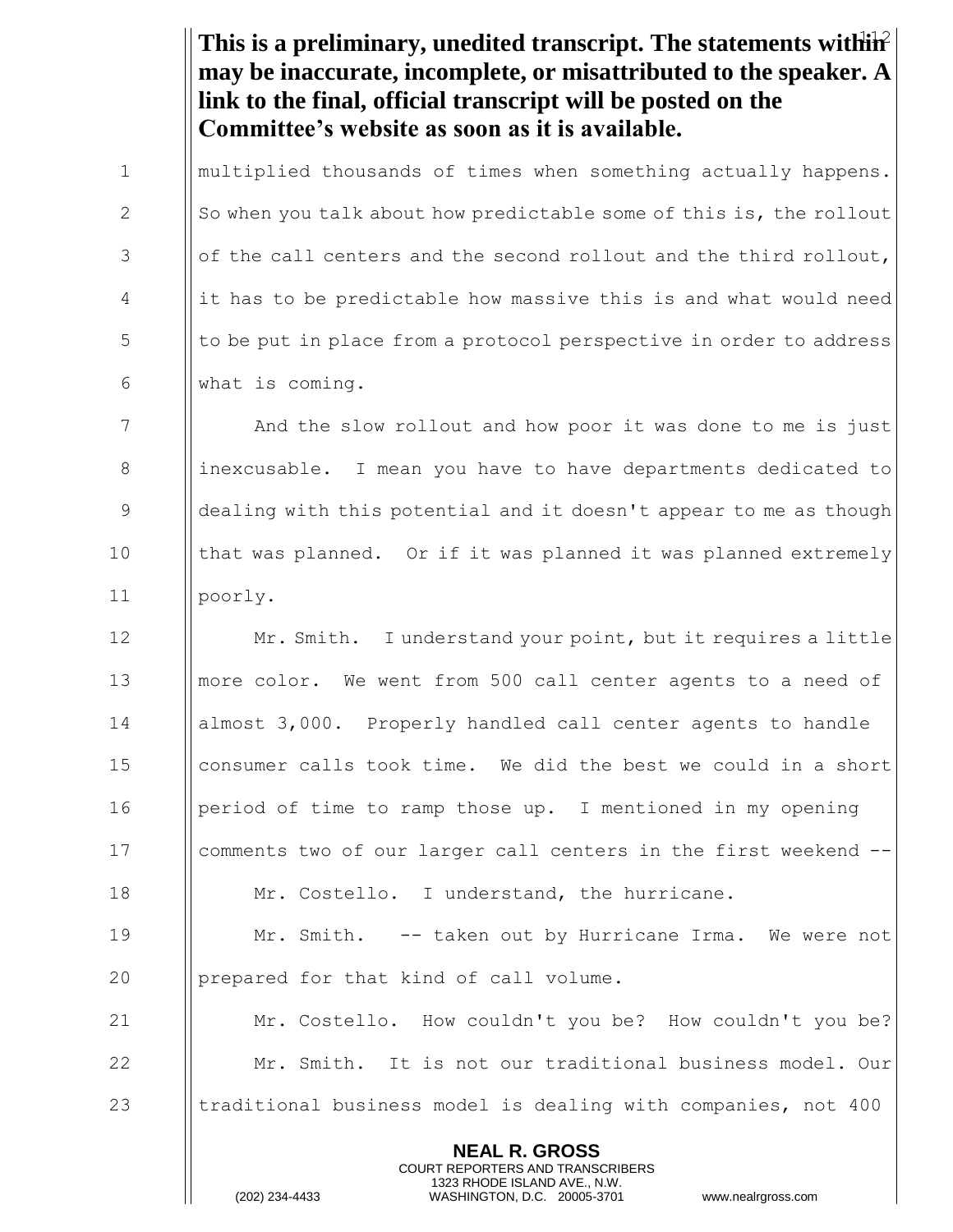This is a preliminary, unedited transcript. The statements within<sup>3</sup> **may be inaccurate, incomplete, or misattributed to the speaker. A link to the final, official transcript will be posted on the Committee's website as soon as it is available.**

1 | million consumers coming to the website.

2 | Mr. Costello. But your business model has a couple hundred 3 Mullion customers, so on a breach of this scale obviously you are 4 going to have at least that number and probably twice that amount  $\frac{1}{2}$   $\frac{1}{2}$  calling, inquiring as to whether or not they are subject to the  $6$  || breach and that wasn't done.

7 Mr. Smith. Congressman, the difference is again the primary 8 Business model we have is dealing with companies, not with hundreds of millions of consumers. We did the best we could to | react as quickly as we could. I had mentioned that the service **is getting better each and every day.** We have listened to **consumers'** feedback and tried to make changes to the website, we **have made changes to the call center.** 

14 Mr. Costello. You are familiar with the Safeguards Rule 15  $\parallel$  that is essentially what you operate under?

16 Mr. Smith. Yes.

17 | Mr. Costello. How often does a forensic consultant issue 18 a letter or a certification or a law firm issue a certification 19 **that they feel your protocol is in compliance with the Safequards** 20 | Rule?

21 **Mr.** Smith. We are in compliance. I am not sure how often 22  $\parallel$  that is actually communicated, is you are saying communicates with

> **NEAL R. GROSS** COURT REPORTERS AND TRANSCRIBERS 1323 RHODE ISLAND AVE., N.W.

23 us?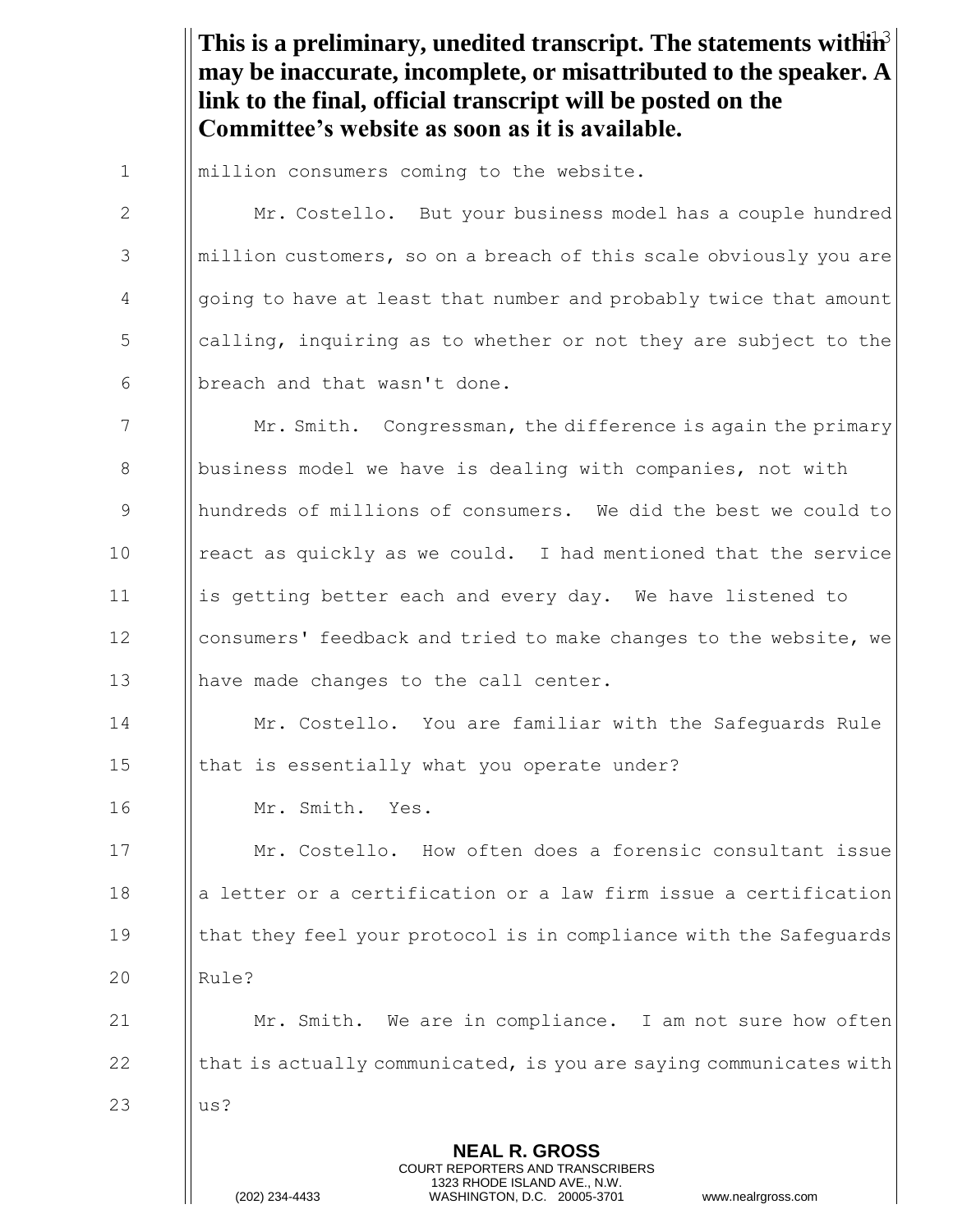This is a preliminary, unedited transcript. The statements within<sup>4</sup> **may be inaccurate, incomplete, or misattributed to the speaker. A link to the final, official transcript will be posted on the Committee's website as soon as it is available.**

1 Mr. Costello. How would you know that you are in compliance 2 | then? Because if you said you followed protocol and protocol led  $3$  || to this, then it is very difficult for me  $-$ - I mean that calls 4 | into question whether the Safeguards Rule is sufficient enough. 5 Because if you are saying you are in compliance with it and you  $\begin{array}{c|c|c|c|c|c} \hline \text{6} & \text{[followed protocol and this still happened that unearths a whole]} \hline \end{array}$ 7 | other set of questions.

8 Mr. Smith. Again the speed of reaction and the scale of the 9 | reaction was unprecedented for -- I am not taking any excuses. 10 Mr. Costello. Yes. But there is a corporate governance 11 | | | issue here as I see it and that is your board of directors gets 12 **together, you are CEO.** You have a chief information officer, you 13 have a chief security officer and at least once a year and probably 14 **quarterly you have, I presume, outside forensic consultants doing** 15 In this stuff every single day from you on retainer. And the speed  $16$  || at which you have to do this just to run your company operationally 17 | you don't ever stop. It is obviously ongoing and persistent. 18 **And it just seems to me that through insurance policies,** 19 through reporting to your board, through your board wanting to 20  $\parallel$  make sure that they are doing their job that you are going to be 21 | looking for certifications from your outside forensic consultants  $22$  doing audits to say yes, you are doing good. You are doing good.

> **NEAL R. GROSS** COURT REPORTERS AND TRANSCRIBERS 1323 RHODE ISLAND AVE., N.W.

23 Here are the new threats. Here is how we are updating. And I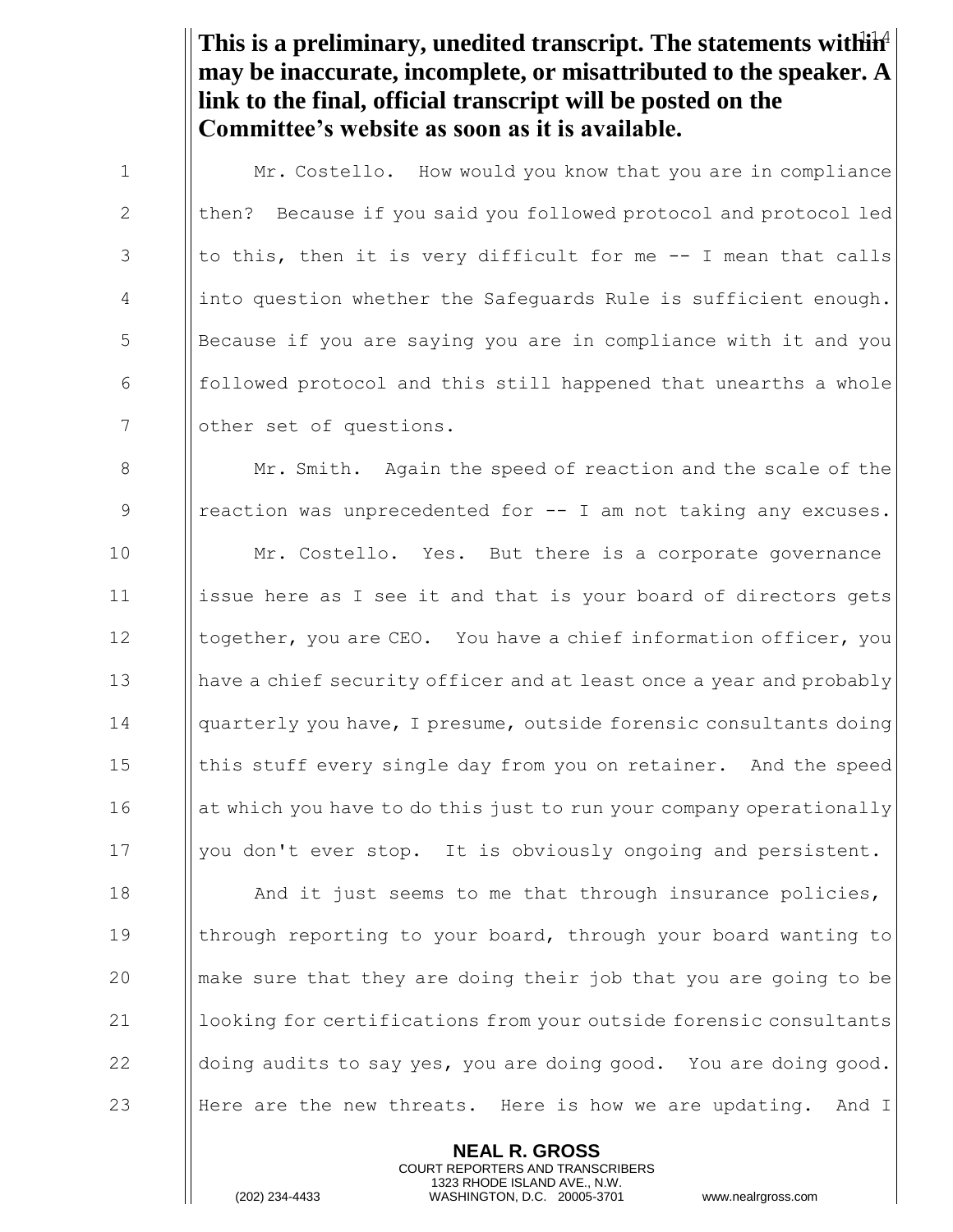This is a preliminary, unedited transcript. The statements within<sup>5</sup> **NEAL R. GROSS** COURT REPORTERS AND TRANSCRIBERS 1323 RHODE ISLAND AVE., N.W. **may be inaccurate, incomplete, or misattributed to the speaker. A link to the final, official transcript will be posted on the Committee's website as soon as it is available.** 1 | | just don't see -- that is the kind of information I think would  $2$  || be extremely helpful that we have not received any information 3 | from today. 4 But I would ask you since I am well over my time that I would 5 | like to know how often your board asks you to certify whether or  $\begin{array}{c|c|c|c|c|c} \hline \text{6} & \text{not you are in compliance and what is that protocol and when was} \end{array}$ 7 I the last time you updated that protocol? You said you have 8 S Complied with protocol. When was the last time that was updated? 9 Mr. Smith. I understand your question. We will get you 10 I that information. 11 Mr. Costello. Do you yield back after you are already well 12 | | over? I yield back. 13  $\parallel$  Mr. Latta. Your time is expired, how is that? The chair 14 now recognizes the gentleman from Georgia -- I am sorry. I am 15 | sorry. The gentleman from New York, 5 minutes. 16 **Mr. Tonko.** Thank you, Mr. Chair. Americans should know 17 Inter sensitive personal information is safe. Their security is 18 exposed when private companies including Equifax can collect 19 their private information without their direct knowledge or 20 consent, and it is why I am co-sponsoring Representative 21 Schakowsky's measure, H.R. 3896, the Secure and Protect 22 | Americans' Data Act. 23  $\parallel$  Mr. Smith, we are here today because months after the breach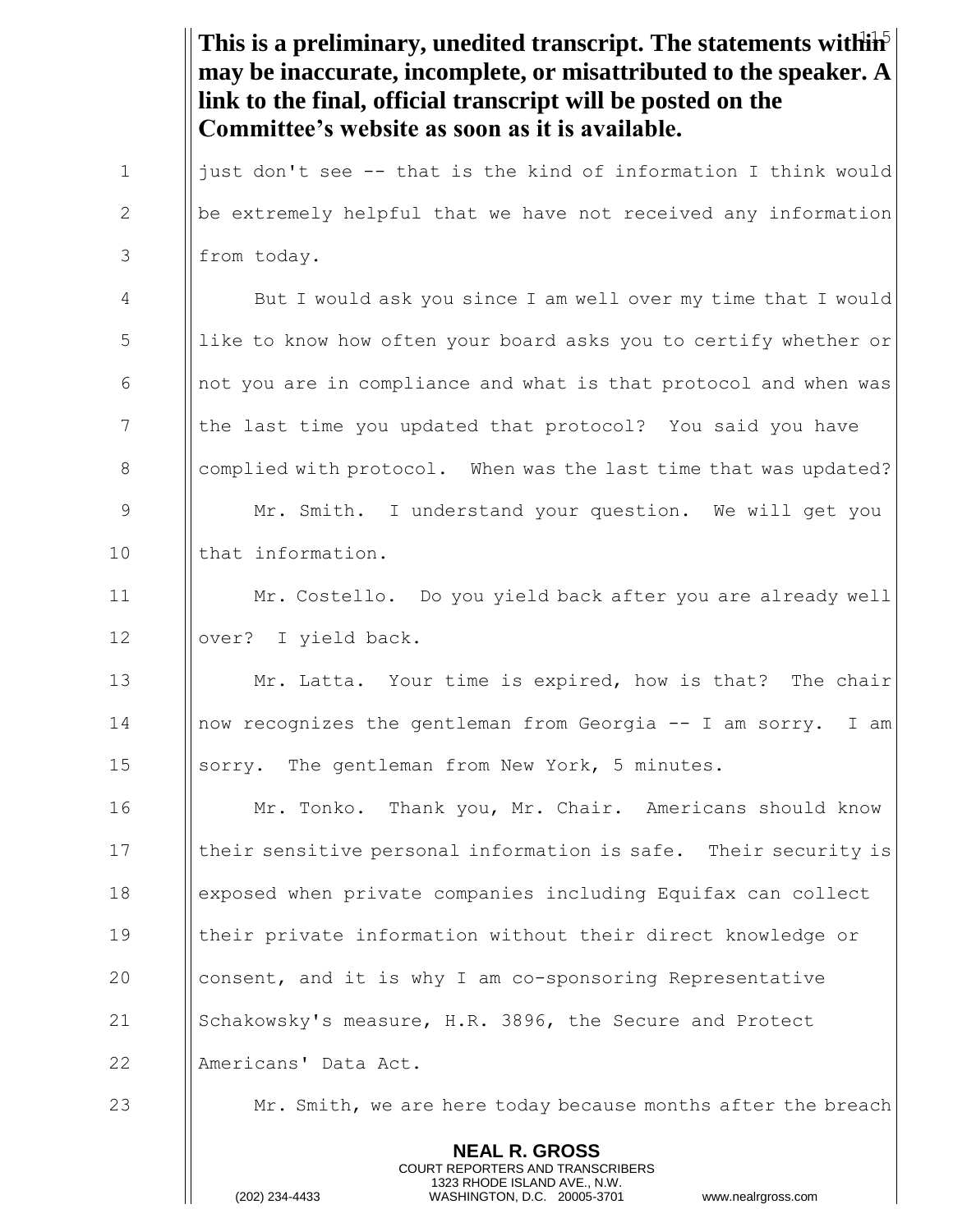This is a preliminary, unedited transcript. The statements within<sup>6</sup> **may be inaccurate, incomplete, or misattributed to the speaker. A link to the final, official transcript will be posted on the Committee's website as soon as it is available.**

1 | actually took place your company, Equifax, revealed that its 2 for-profit business practices have exposed the highly sensitive 3 | personal information of some 145-1/2 million Americans and 4 counting. Your data breach exposed a critical vulnerability in 5 | the American economy and the information security of the American 6 | people. Victims of this breach span every age group, every race, 7 class, and other demographic. They now face a lifetime at risk 8  $\|\circ\|$  of fraud, identity theft, and other crimes as a result of the 9 | | private data that you exposed.

10 I have many, many questions and allow me to be the conduit 11 **through which my constituents ask you, Mr. Smith, their questions.** 12 I I will go first to Garance  $(ph.)$ , a constituent, pointed out to 13  $\|\cdot\|$  me it would be wrong to call the victims of this breach Equifax 14 **customers.** Most of them never asked to be tracked and judged by 15 a private company with little public oversight or accountability. 16 In This is unacceptable. And he asks why he has been impacted in 17 Ithis manner. Any comment to Garance's question?

**Mr.** Smith. Again, Congressman, I have read many similar 19 Ietters and talked to people back home in Atlanta who voice that 20 Same concern. I can tell you this. Where a company has been  $\parallel$  around for 118 years, have 10,000 employees trying to what is right  $\Box$  | each and every day, I apologize to the individual who wrote you  $\parallel$  that letter. I apologize to America for what happened and we are

> **NEAL R. GROSS** COURT REPORTERS AND TRANSCRIBERS 1323 RHODE ISLAND AVE., N.W.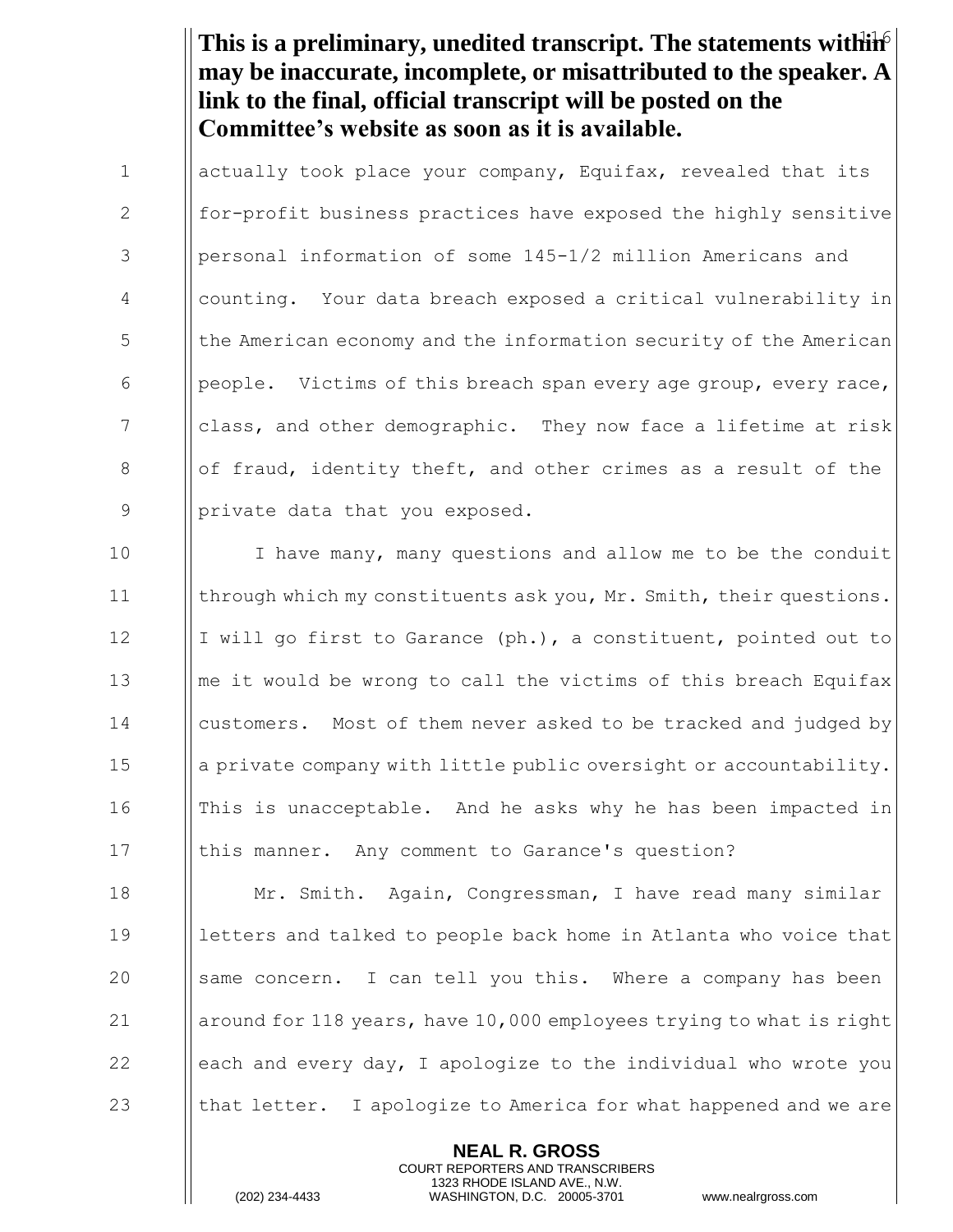This is a preliminary, unedited transcript. The statements within<sup>7</sup> **may be inaccurate, incomplete, or misattributed to the speaker. A link to the final, official transcript will be posted on the Committee's website as soon as it is available.**

1 || going to try to make it right.

**NEAL R. GROSS** COURT REPORTERS AND TRANSCRIBERS 1323 RHODE ISLAND AVE., N.W. 2 | Mr. Tonko. My constituent Jason from Albany asked, Mr. 3 Smith, did you to the best of your knowledge employ the best and 4 most effective defense available to you to prevent this breach? 5  $\parallel$  Mr. Smith. You know, a crisis that never occurs if 6  $\Box$  everything has gone right. In this case as I mentioned earlier 7 We had a human error and a technology error. It wasn't because 8 We were unwilling or unable to make the financial investments in 9 | people, process, or technology though. 10 | Mr. Tonko. My constituent Tanya asks, how do I get Equifax 11 Ito fix this without signing over my rights and what related costs 12 will I, Tanya, be expected to pay over my lifetime? 13  $\parallel$  Mr. Smith. The five products we launched or the services 14 we offered in September are all free. They are all spelled out  $15$  ||in the press release that gives that individual significant 16 **protection.** The most comprehensive change is coming in January 17 **Iological Interpretenal Interpretenal Inter** lock and unlock and unlock 18 I their data when they want and only when they want. 19 **Mr. Tonko.** And any related costs that she should expect to 20  $\parallel$  pay over her --21 **Mr.** Smith. Those services are all free. 22 **Mr. Tonko.** A number of my constituents would like to know, 23  $\|\$ qiven that the sole purpose of credit agencies is to secure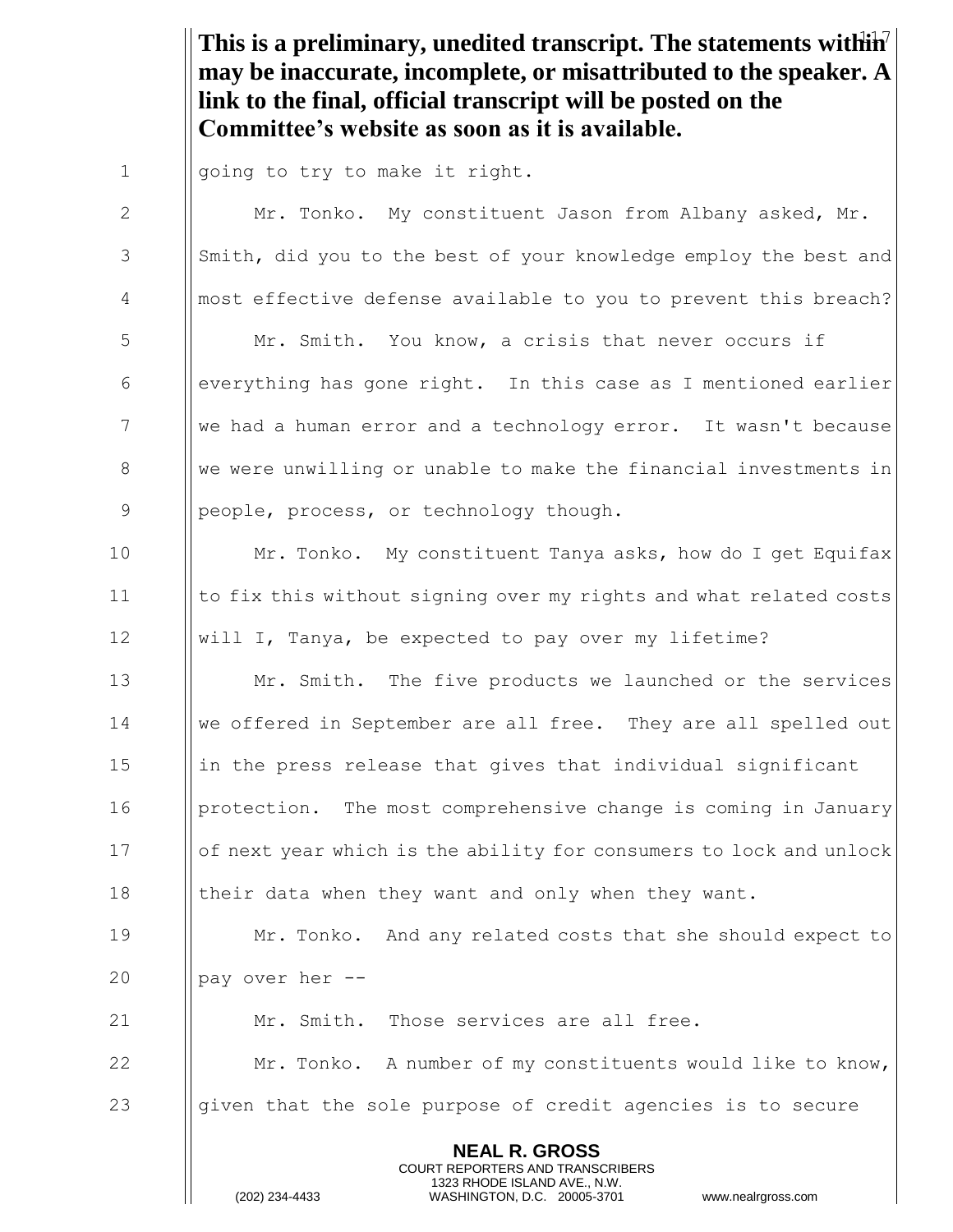This is a preliminary, unedited transcript. The statements within<sup>8</sup> **NEAL R. GROSS** COURT REPORTERS AND TRANSCRIBERS 1323 RHODE ISLAND AVE., N.W. **may be inaccurate, incomplete, or misattributed to the speaker. A link to the final, official transcript will be posted on the Committee's website as soon as it is available.** 1 handling of consumers' confidential information which they 2 Sepectacularly failed to do that why is this company allowed to 3 continue to exist? 4 | Mr. Smith. We have a rich history of helping those who want  $\frac{1}{5}$  to get access to credit to get access to credit. The company has 6  $\Box$  done many great things to help those in the unbanked world who 7 would never otherwise have access to credit because of what we 8 and do, bring them into the credit world. 9  $\parallel$  Mr. Tonko. Constituent Lee (ph.) from Albany asks, why are 10 | you using this gross misconduct to turn your victims into 11 customers for a paid monitoring service that you will profit from? 12  $\parallel$  Mr. Smith. That is not the intent. Our intent is to offer 13 Ithose five services for free followed by the sixth service which 14 is a lifetime lock for free. 15 Mr. Tonko. My constituent Karen asks why have you not 16 notified each person whose data you compromised? Most never 17 asked you to collect it and securely store their private 18 information, so we are the representatives and why should they 19 be responsible for your malpractice? 20 Mr. Smith. Following the recommendation of those who 21  $\parallel$  advised us we did notify through the press release notifying the  $22$  entire population, not just those who were victim of the criminal  $23$  act but all Americans, to get access to these products and services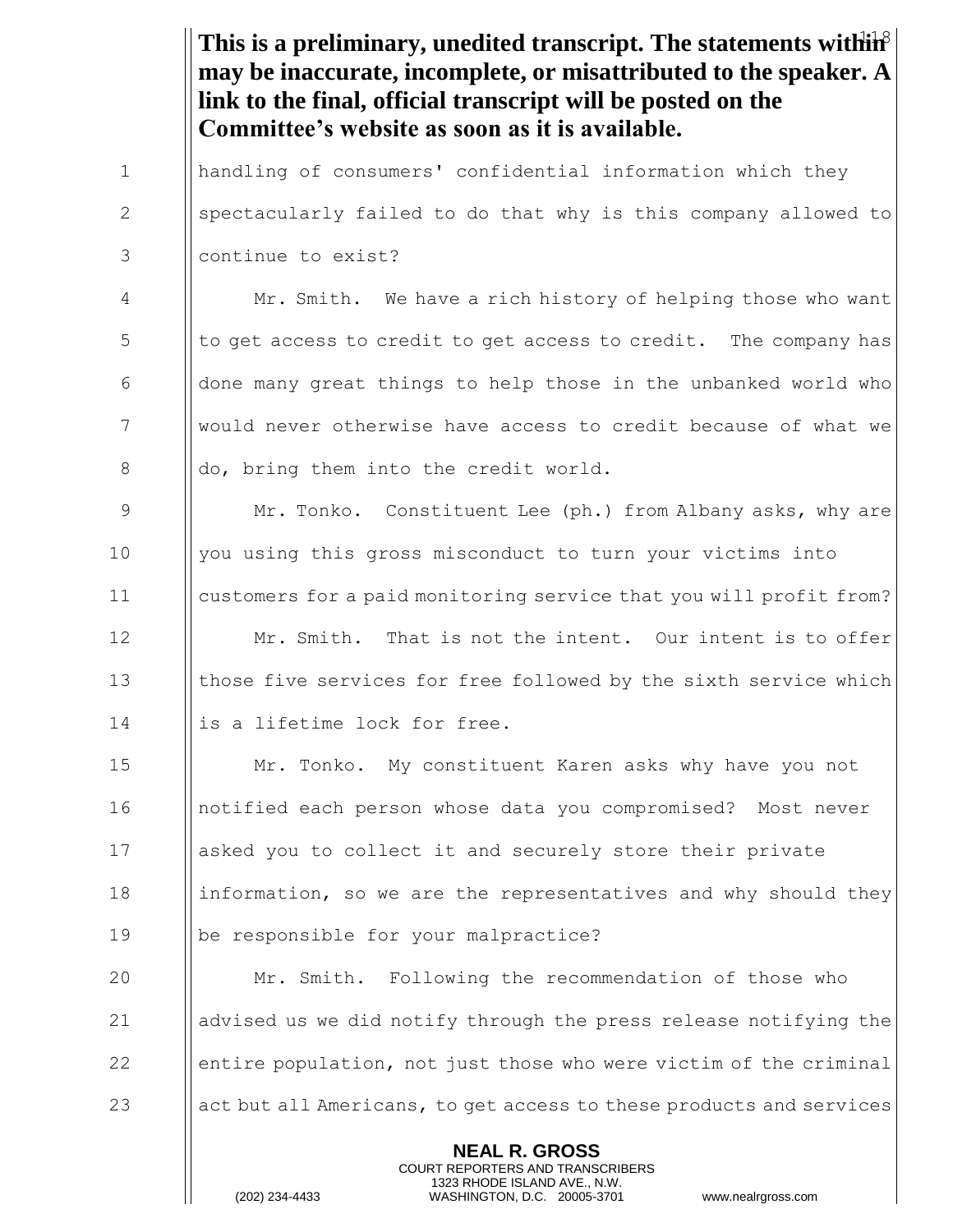|              | This is a preliminary, unedited transcript. The statements with $\hat{H}^{\circ}$<br>may be inaccurate, incomplete, or misattributed to the speaker. A<br>link to the final, official transcript will be posted on the<br>Committee's website as soon as it is available. |
|--------------|---------------------------------------------------------------------------------------------------------------------------------------------------------------------------------------------------------------------------------------------------------------------------|
| $\mathbf{1}$ | for free.                                                                                                                                                                                                                                                                 |
| 2            | Mr. Tonko. And my constituent James from Defreestville, New                                                                                                                                                                                                               |
| 3            | York asks why did it take you so long to announce the data breach                                                                                                                                                                                                         |
| 4            | and why shouldn't you be held responsible for every day of failing                                                                                                                                                                                                        |
| 5            | to report?                                                                                                                                                                                                                                                                |
| 6            | Mr. Smith. I think hopefully my written testimony and my                                                                                                                                                                                                                  |
| 7            | oral testimony and the dialogue we have had today has talked about                                                                                                                                                                                                        |
| 8            | the timeline in enough granularity to help that person understand                                                                                                                                                                                                         |
| 9            | what occurred from March through September 7th.                                                                                                                                                                                                                           |
| 10           | Mr. Tonko. And a constituent Stephanie from East Greenbush                                                                                                                                                                                                                |
| 11           | asks, do they know if the people were targeted or randomly picked?                                                                                                                                                                                                        |
| 12           | Why some but not others?                                                                                                                                                                                                                                                  |
| 13           | Mr. Smith. At this point all indication are it was at                                                                                                                                                                                                                     |
| 14           | It was not targeting of individuals specifically.<br>random.                                                                                                                                                                                                              |
| 15           | Mr. Tonko. I have exhausted my time, but let me assure you,                                                                                                                                                                                                               |
| 16           | Mr. Smith, I have many, many, many constituent questions that                                                                                                                                                                                                             |
| 17           | continue to pour forth and we are going to provide those after                                                                                                                                                                                                            |
| 18           | the hearing here and would expect that they would all be answered.                                                                                                                                                                                                        |
| 19           | And again thank you for your response. I yield back, Mr. Chair.                                                                                                                                                                                                           |
| 20           | Mr. Latta. Thank you very much. The gentleman yields back                                                                                                                                                                                                                 |
| 21           | and the chair now recognizes the gentleman from Pennsylvania for                                                                                                                                                                                                          |
| 22           | 5 minutes.                                                                                                                                                                                                                                                                |
| 23           | Mr. Murphy. Thank you, Mr. Chairman, for allowing me to sit                                                                                                                                                                                                               |
|              | <b>NEAL R. GROSS</b><br>COURT REPORTERS AND TRANSCRIBERS<br>1323 RHODE ISLAND AVE., N.W.<br>(202) 234-4433<br>WASHINGTON, D.C. 20005-3701<br>www.nealrgross.com                                                                                                           |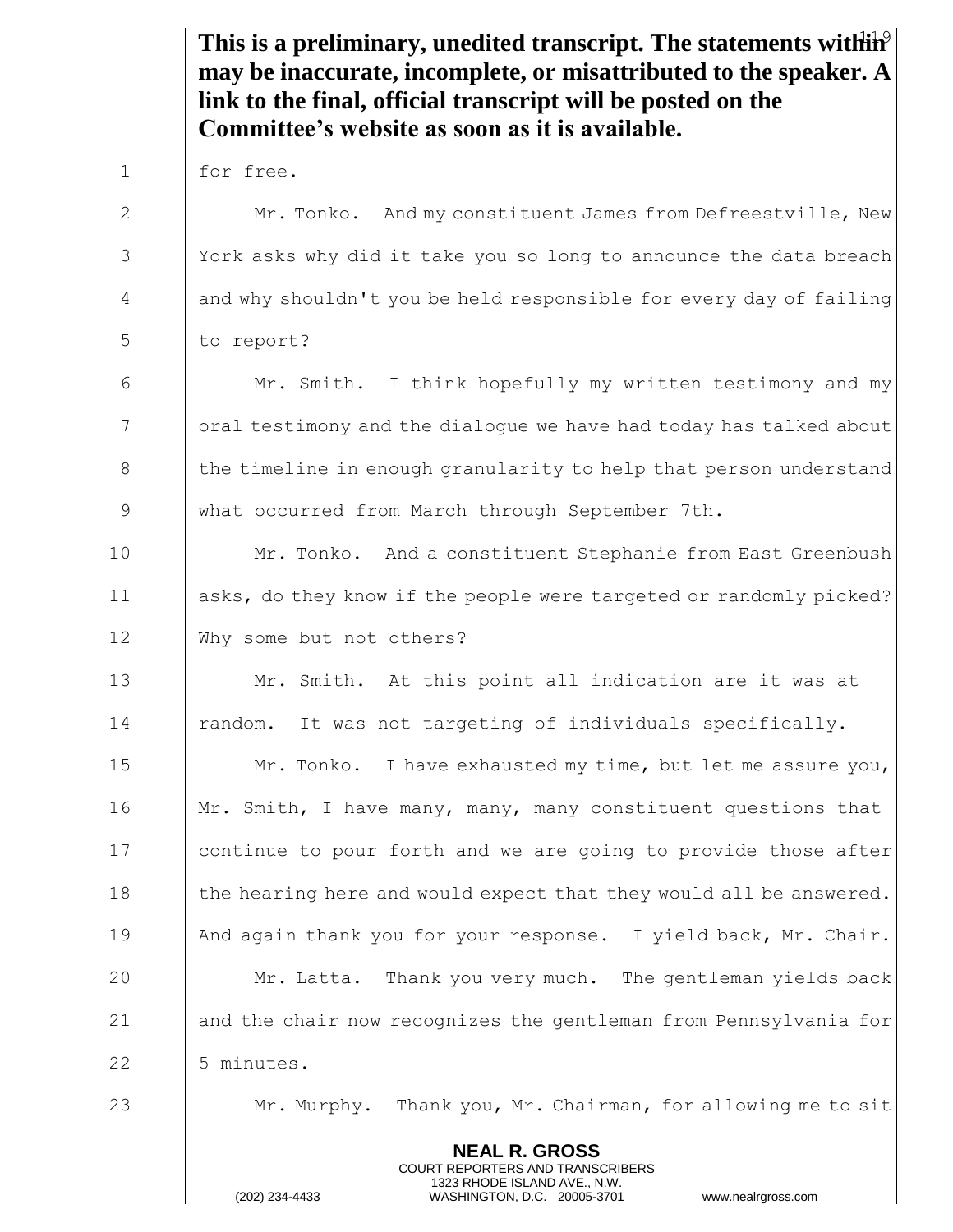This is a preliminary, unedited transcript. The statements within<sup>2</sup> **NEAL R. GROSS** COURT REPORTERS AND TRANSCRIBERS **may be inaccurate, incomplete, or misattributed to the speaker. A link to the final, official transcript will be posted on the Committee's website as soon as it is available.**  $1$  ||in on this hearing. My fellow members have already asked a lot 2 | of questions, very important high level questions, but I want to  $3$  || take a few moments to dig a little more deeply into a few specific 4 issues. 5 We now know that Equifax information security department ran  $\begin{array}{c|c} 6 & \text{if } s \text{ can be that should have detected systems that were exploited by} \end{array}$  $7$  || the Struts' vulnerability but that the scans didn't detect any. 8 | Obviously at least one system was vulnerable. So if the scan 9 wasn't properly configured to catch this vulnerability, in other 10 words you missed a major breach, is it possible that it has also 11 been improperly configured to detect similar vulnerabilities? 12 **Mr. Smith.** I have no knowledge of that. I have no knowledge 13 | | | of that being the case. 14 **Mr. Murphy.** But now you have to feed the information in 15 I these scans and it has to be complete and accurate information 16 | and this information apparently was fed in an incomplete way; 17 | lisn't that true? 18 **Mr.** Smith. Could you repeat the question, please? 19 **Mr. Murphy.** In order to scan something a human has to feed 20  $\parallel$  it information, right? 21 | Mr. Smith. I am not a scanning expert, Congressman. My  $22$  || understanding is you have got to configure the scanner in certain 23 Whays to look for certain vulnerabilities.

1323 RHODE ISLAND AVE., N.W.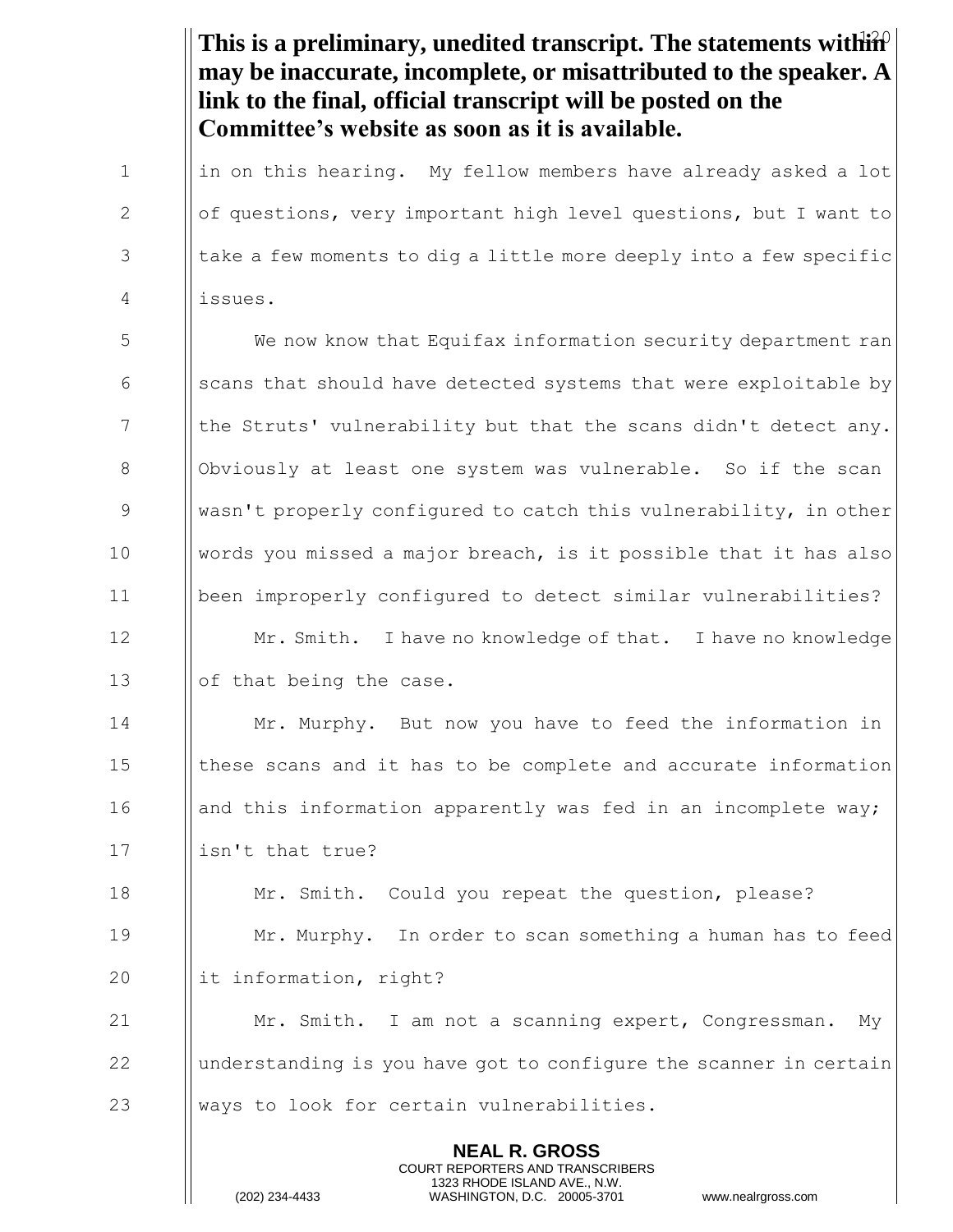This is a preliminary, unedited transcript. The statements within<sup>1</sup> **may be inaccurate, incomplete, or misattributed to the speaker. A link to the final, official transcript will be posted on the Committee's website as soon as it is available.**

1 | Mr. Murphy. Yes, but a lot of what is going on here is you  $\parallel$  are blaming, they say no humans are involved here, but configuring || is done by a human being, isn't it right? And some inaccurate information got in there too. So if it was improperly configured || to catch the vulnerability, is it possible it has also been improperly configured to detect similar vulnerabilities?

**Mr.** Smith. I have no indication to believe that is the case.  $\parallel$  Mr. Murphy. We have also heard a lot about the website Equifax set up to handle the consumer protection response at equifaxsecurity2017.com. As it has been pointed out, this looks  $\parallel$  like a website that scanners would use for phishing. In fact, 12 | it was widely reported in the press someone switched two words 13 and made it into phishing website that looked almost identical. Luckily, this person was just trying to make a point, but I think  $\parallel$  that point is well taken.

 You said earlier today that you set up this external website because Equifax's own domain wouldn't be able to handle the sheer 18 | amount of traffic. Now why wouldn't your website be able to handle this traffic? I mean it just doesn't make sense a company **or**  $\int$  of your size and knowledge doesn't understand how to handle **I** traffic for over a 100 million people. Don't you use an elastic 22 cloud computing service that would have accounted for this  $\parallel$  traffic?

> **NEAL R. GROSS** COURT REPORTERS AND TRANSCRIBERS 1323 RHODE ISLAND AVE., N.W.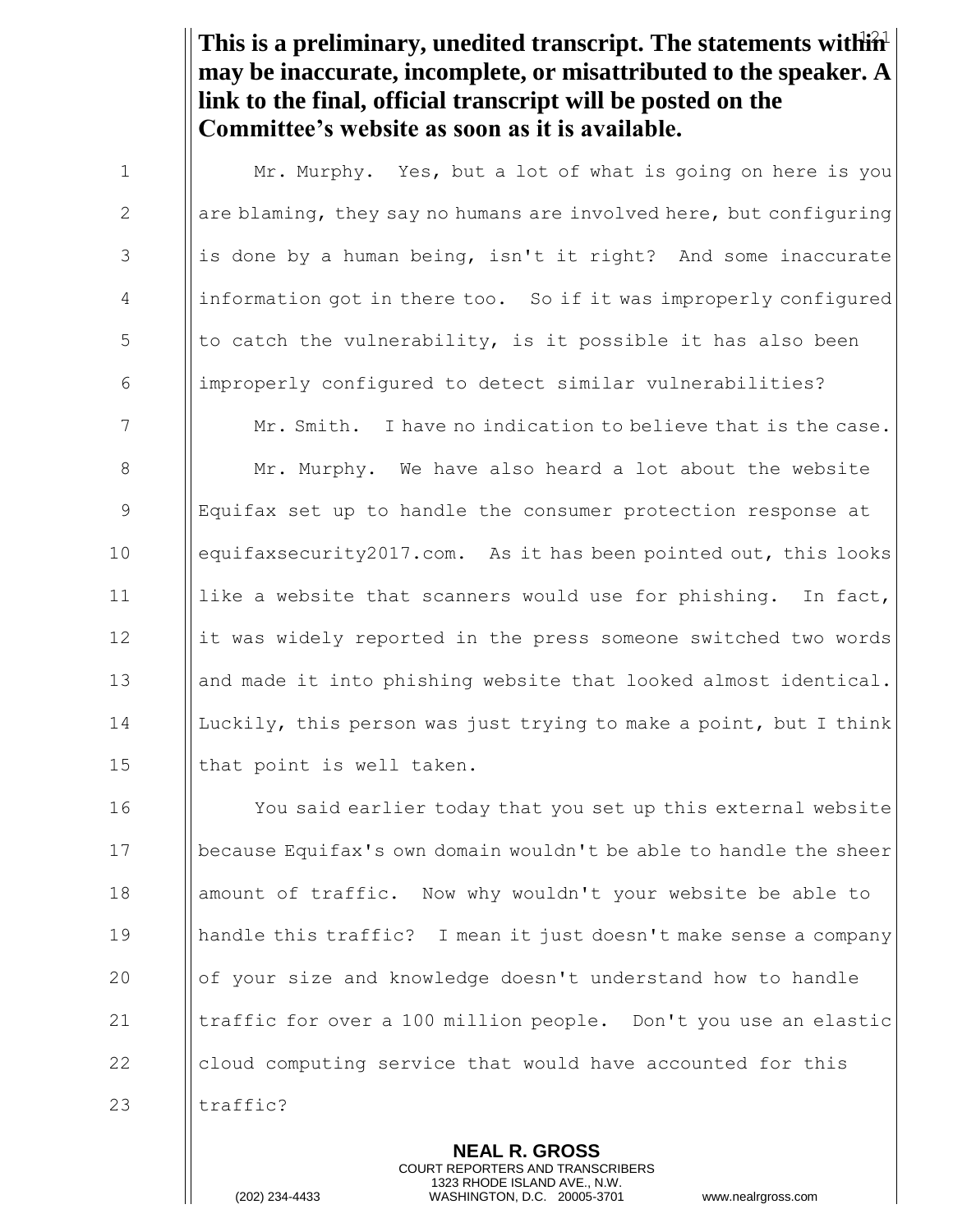This is a preliminary, unedited transcript. The statements within<sup>2</sup> **NEAL R. GROSS may be inaccurate, incomplete, or misattributed to the speaker. A link to the final, official transcript will be posted on the Committee's website as soon as it is available.** 1 | Mr. Smith. Congressman, a point of clarification, if I may. 2  $\parallel$  This phishing site that you referred to was mentioned a few times  $3$  ||today, was a error by an individual in the call center. My 4 understanding is -- 5 Mr. Murphy. Well, let me get this other question though. 6 I I just want to  $-$ - okay, we have that established, but I want to 7 ask this question though. Your own domain wouldn't be able to 8  $\parallel$  handle the sheer amount of traffic, but don't you use something 9 || like an elastic cloud that would allow for greater traffic? 10 **Mr.** Smith. The environment the microsite is in is a cloud 11 environment that is very, very scalable. The traditional 12 environment that we operate in could not handle 400 million 13 || consumer visits in 3 weeks. 14 **Mr. Murphy.** Well, I am going to come back to some of this 15 | stuff too. I want to come back to the issue of patching the March 16 **Vulnerability.** Now I know this has come up a few times, but I 17 want to make sure to highlight this point since it is critical 18 in understanding how this breach occurred here. 19 Our understanding is that fixing this vulnerability required 20  $\parallel$  more effort than simply installing a patch. But we also 21 understand that when Equifax did patch the vulnerability it took 22  $\parallel$  less than 3 days to do so. So if the patch only took a few days 23  $\parallel$  to apply, why did Equifax fail to install it immediately after

> COURT REPORTERS AND TRANSCRIBERS 1323 RHODE ISLAND AVE., N.W.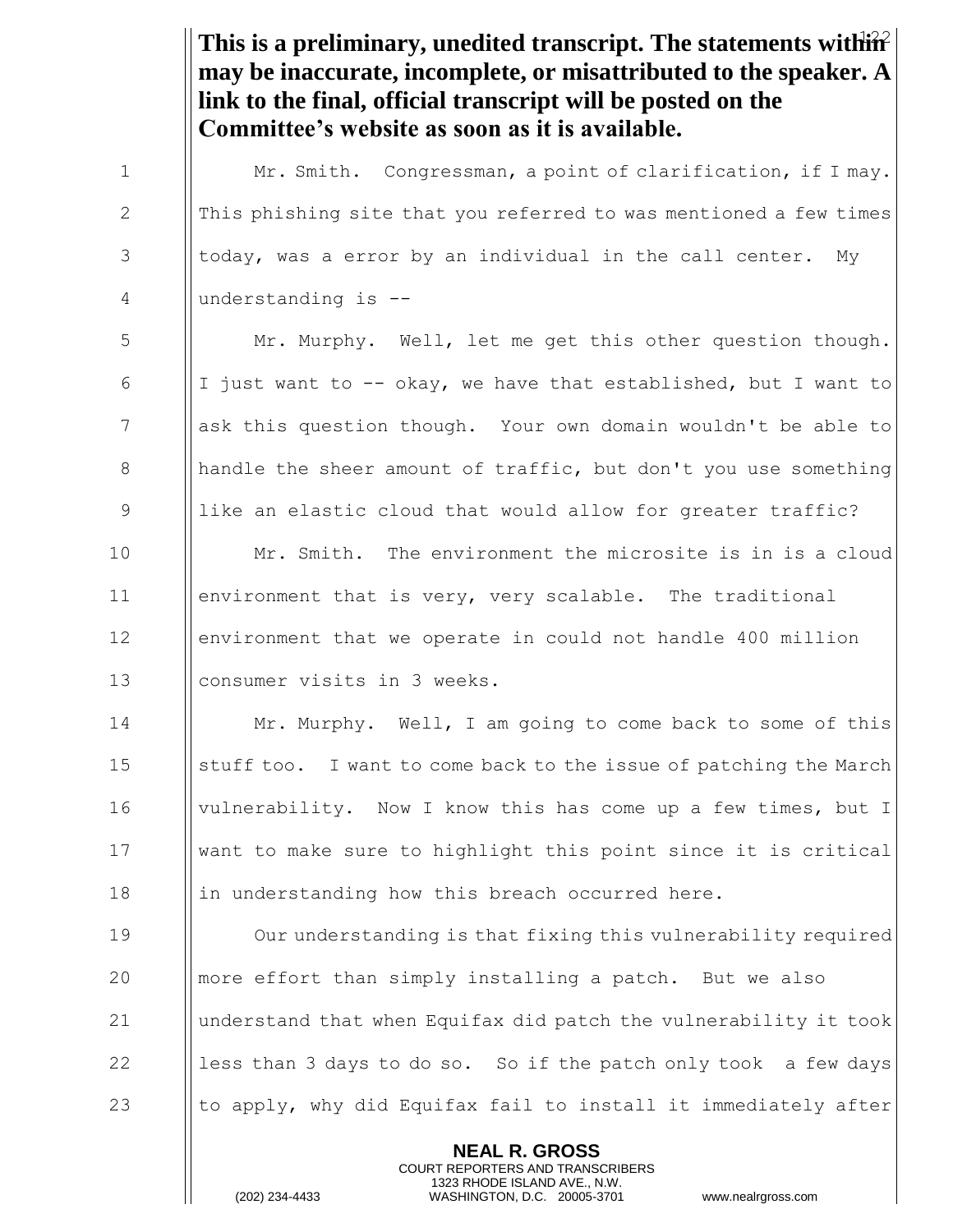This is a preliminary, unedited transcript. The statements within<sup>3</sup> **may be inaccurate, incomplete, or misattributed to the speaker. A link to the final, official transcript will be posted on the Committee's website as soon as it is available.**

| $\mathbf 1$ | it was announced as critical?                                                                                                                                   |
|-------------|-----------------------------------------------------------------------------------------------------------------------------------------------------------------|
| 2           | Mr. Smith. Patching takes a variety of time. I am not sure                                                                                                      |
| 3           | where you got the note that it is 3 days. Patching can take from                                                                                                |
| 4           | days to up to a week or more to apply a proper patch.                                                                                                           |
| 5           | Mr. Murphy. Did you notify everybody it was going to take                                                                                                       |
| 6           | some time? Did you notify all your customers it was going to take                                                                                               |
| 7           | some time? Did you notify people there was the risk of your trying                                                                                              |
| 8           | to apply the patch?                                                                                                                                             |
| 9           | Mr. Smith. I know of no standard protocol that we would                                                                                                         |
| 10          | notify --                                                                                                                                                       |
| 11          | Mr. Murphy. I didn't ask about standard protocol. I asked                                                                                                       |
| 12          | did you notify people.                                                                                                                                          |
| 13          | Mr. Smith. I have no knowledge that we would notify                                                                                                             |
| 14          | customers or consumers of a patching process.                                                                                                                   |
| 15          | Mr. Murphy. So you didn't notify anybody that the patch was                                                                                                     |
| 16          | going to take place and in the meantime there was a risk that                                                                                                   |
| 17          | existed?                                                                                                                                                        |
| 18          | Mr. Smith. I have no knowledge of need --                                                                                                                       |
| 19          | Mr. Murphy. Did you notify other people -- did other people                                                                                                     |
| 20          | and the executives of your company, were you aware of it?                                                                                                       |
| 21          | Mr. Smith. As I have said before I was not.                                                                                                                     |
| 22          | Mr. Murphy. You were not aware that there was this problem                                                                                                      |
| 23          | with the vulnerability? You just told me it takes a few days or                                                                                                 |
|             | <b>NEAL R. GROSS</b><br>COURT REPORTERS AND TRANSCRIBERS<br>1323 RHODE ISLAND AVE., N.W.<br>(202) 234-4433<br>WASHINGTON, D.C. 20005-3701<br>www.nealrgross.com |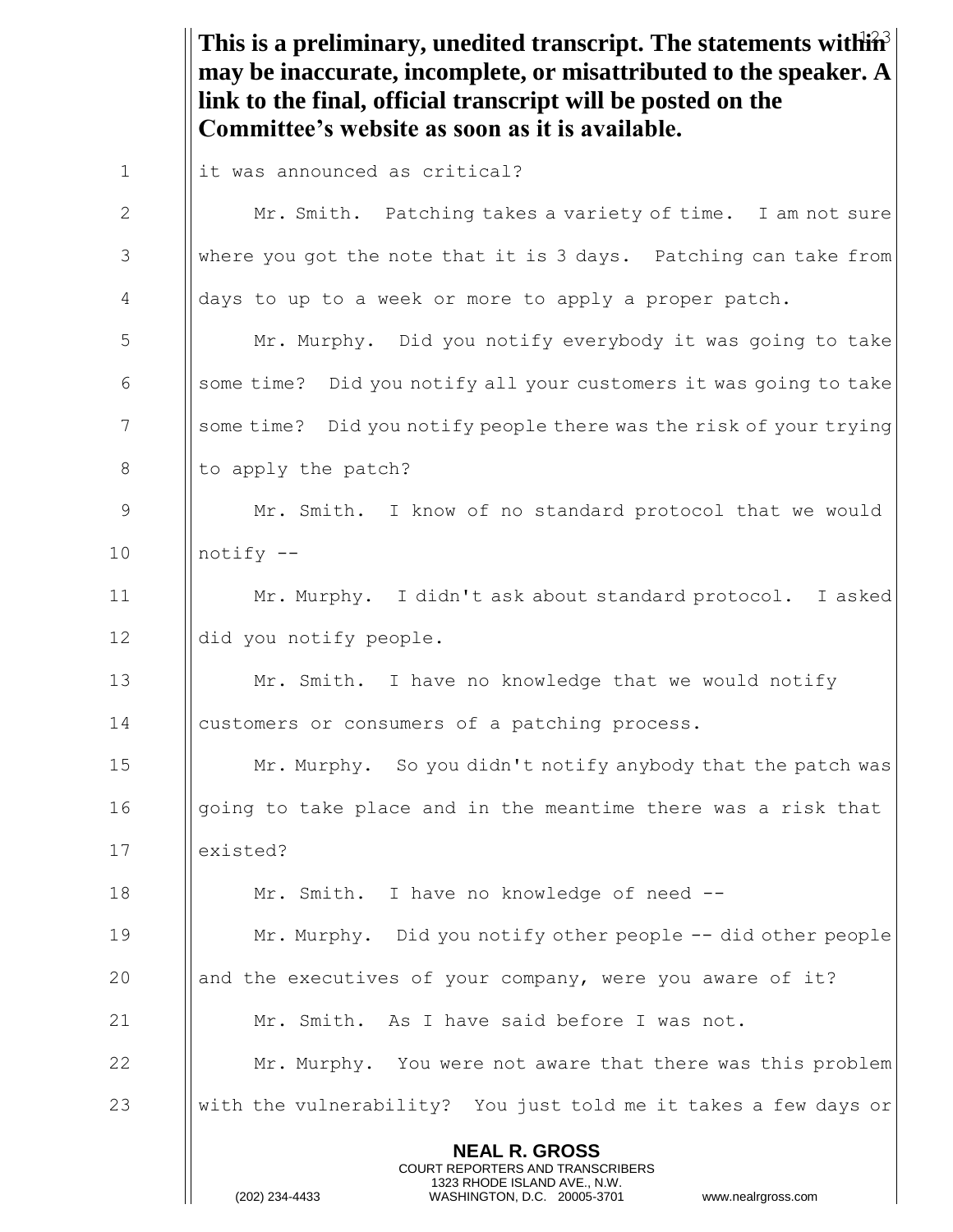This is a preliminary, unedited transcript. The statements within<sup>4</sup> **may be inaccurate, incomplete, or misattributed to the speaker. A link to the final, official transcript will be posted on the Committee's website as soon as it is available.**

 $1$  || a few weeks, but you weren't aware that it existed? 2  $\parallel$  Mr. Smith. That is correct.

3 | Mr. Murphy. Well, let me wrap up with one final thought 4 | | here. In your testimony you state that the breach occurred 5 **b** because of both human error and technological failures, or 6  $\blacksquare$  [ technology failures. So looking at the three features I just  $7$  || highlighted  $-$  the improperly configured scans, the poorly chosen 8 Website, the lack of patching  $-$  these are not failures of 9 Intechnology. A human misconfigured the scan. A human selected 10 | the website name. A human failed to apply the patch.

11 While I understand that cybersecurity is an immensely 12 Icomplicated field, we have dealt with this many times in this 13 **committee and sometimes flaws in technology we rely on are really** 14  $\parallel$  to blame, but I also think it is important to be upfront about 15  $\parallel$  the causes of breaches like this. And if we continue to blame 16 I echnology for human failures to provide inadequate 17  $\Box$  cybersecurity, I think we are going to have a very difficult time 18 | improving our capabilities and preventing future cyber threats. 19 **Mr. Chairman, I recognize I am out of time.** We will see you 20 || again in my subcommittee.

21 Mr. Latta. Thank you very much. The gentleman's time has 22 expired and the chair now recognizes the gentleman from Maryland 23  $\parallel$  for 5 minutes.

> **NEAL R. GROSS** COURT REPORTERS AND TRANSCRIBERS 1323 RHODE ISLAND AVE., N.W.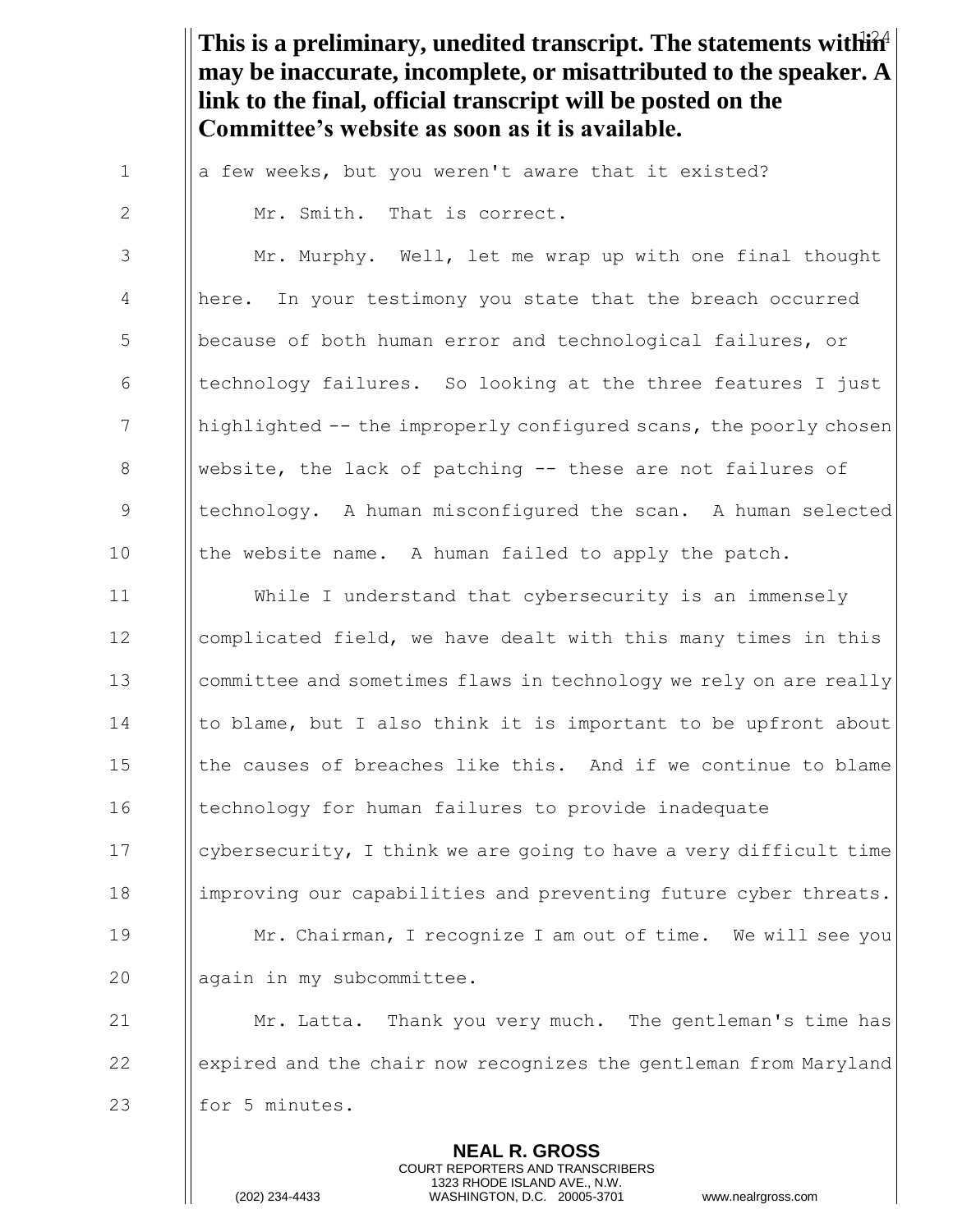This is a preliminary, unedited transcript. The statements within<sup>5</sup> **NEAL R. GROSS may be inaccurate, incomplete, or misattributed to the speaker. A link to the final, official transcript will be posted on the Committee's website as soon as it is available.** 1 | Mr. Sarbanes. Thank you, Mr. Chairman. 2 | Mr. Smith, thank you for being here. You have been the 3 | | | | president of the company for, CEO for 12 years; is that right? 4 || Mr. Smith. That is correct. 5 Mr. Sarbanes. There is three things I think that the public 6 is angry about. Certainly, as my colleague was indicating, we 7 are getting a lot of messages and contacts, inquiries from our 8 **constituents across the country.** 9 First of all, they want to understand. And you have tried 10  $\parallel$  to explain it today, but I am not sure it is going to be 11 satisfactory why there wasn't sufficient protections in place on 12  $\parallel$  the front end so that this kind of breach wouldn't happen in the 13 first place given the sensitivity of the information that you are 14 I | keeping in the company. The second thing is how quickly once a 15 | | breach was discovered you came clean to the public and provided 16 information on what was happening. There seems to have been a 17 | delay there that concerns people. 18 **The third is whether the services that you are now providing** 19 Ito people, you have enumerated to five or six free services that 20  $\parallel$  you are providing to people, whether that is going to be a 21 Sufficient assurance to folks going forward that their identity 22  $\parallel$  can be protected, that their information is safe and so forth. 23 So you are trying to fix things now, but there is going to continue

> COURT REPORTERS AND TRANSCRIBERS 1323 RHODE ISLAND AVE., N.W.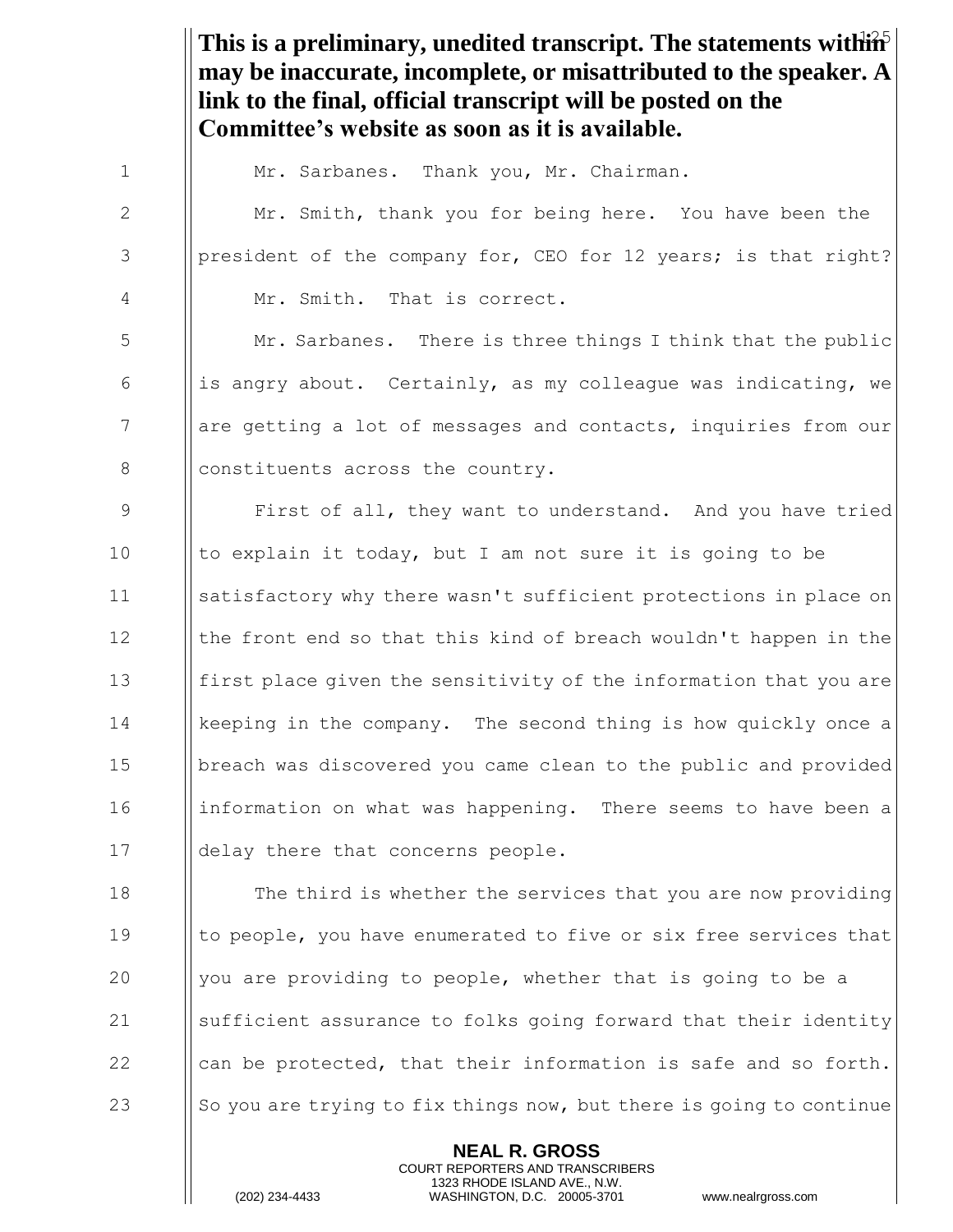This is a preliminary, unedited transcript. The statements within **NEAL R. GROSS** COURT REPORTERS AND TRANSCRIBERS **may be inaccurate, incomplete, or misattributed to the speaker. A link to the final, official transcript will be posted on the Committee's website as soon as it is available.** 1  $\parallel$  to be, I think, serious questions about all three of those things 2  $\parallel$  that I just mentioned. 3 I vanted to ask you about the kind of remedies that you have 4 out there because there is some confusion. I got a question from 5 **b** a constituent who had purchased a monitoring service that would 6  $\Box$  cover his family including a child under the age of 18. So first  $7$  || of all, can you tell me, it is possible for someone under the age 8 || of 18 to have their identity stolen; is that correct as far as 9 | you understand? 10 || Mr. Smith. Is it possible? 11 Mr. Sarbanes. Yes. 12 **Mr.** Smith. As it relates to this breach? 13  $\parallel$  Mr. Sarbanes. Just generally. Identity, if certain 14 information about a minor is divulged to some unscrupulous actor 15  $\parallel$  that can be used to steal the identity of that person. 16 **Mr. Smith.** If someone has a Social Security Number, at any 17 **age, can that be compromised, yes.** It could not be compromised 18 in this case because this database they got into it is my 19 understanding only was for those who had credit, credit active 20  $\parallel$  or inactive, and they have been in a credit environment. 21 Mr. Sarbanes. Okay. But my understanding is that when you  $22$  || provide a family service you are collecting information and 23 holding information that includes the Social Security Number of

> 1323 RHODE ISLAND AVE., N.W. (202) 234-4433 WASHINGTON, D.C. 20005-3701 www.nealrgross.com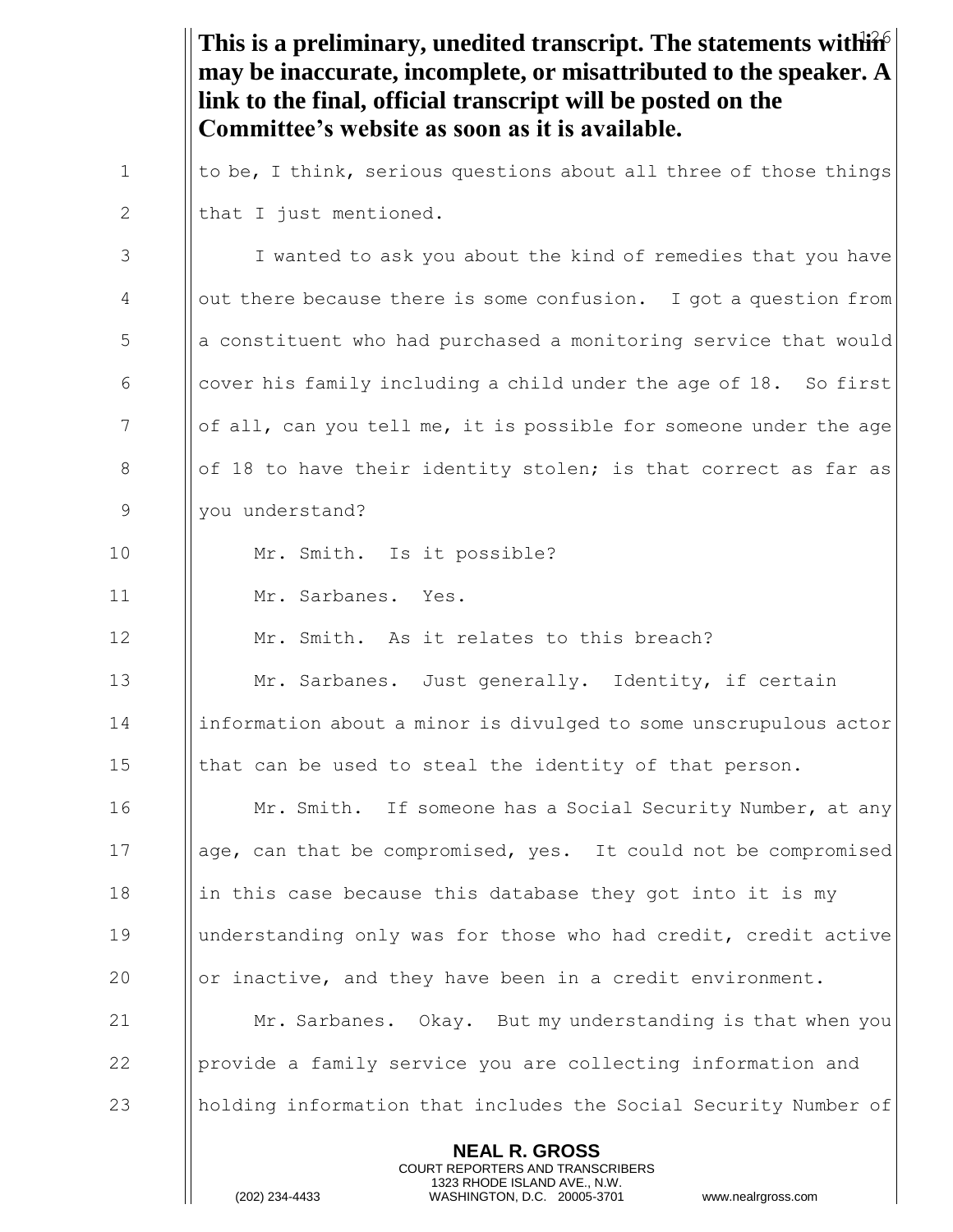This is a preliminary, unedited transcript. The statements within<sup>7</sup> **NEAL R. GROSS may be inaccurate, incomplete, or misattributed to the speaker. A link to the final, official transcript will be posted on the Committee's website as soon as it is available.** 1 people who may be under the age of 18. 2 | Mr. Smith. I have no knowledge that under 18, not credit  $3$  || active, was compromised here. I can look into that. 4 Mr. Sarbanes. Okay. 5 | Mr. Smith. But I have no knowledge. 6  $\parallel$  Mr. Sarbanes. If that is the case, is this free service that 7 you are providing going to cover any exposure or information that 8 is related to a minor, as opposed to somebody who is over the age 9 || of 18, if you had information on that minor? 10 **Mr.** Smith. I can look into that Congressman. The intent 11 of the coverage was to cover anyone in America who is in the credit 12 System. So if you are under 18 and not in the credit system, I 13 will check your one point which is on this concept called family 14 Iglan that you are alluding to where you lock down consumers, you 15 monitor consumers. I don't believe their Social Security Numbers 16 Were in this system, but we can verify that. 17 **Mr. Sarbanes.** Well, that is important because --18 **Mr. Latta.** If I could just interrupt. I think again we had 19 a little clock issue. You have about 30 seconds left. Thank you. 20 **Mr. Sarbanes.** Okay. I think it is important because it may 21  $\|\$ be that with respect to credit reporting the implications of this 22  $\Box$  | breach only attach to people that are 18 or older. But if you 23 are holding information about minors like a Social Security Number

> COURT REPORTERS AND TRANSCRIBERS 1323 RHODE ISLAND AVE., N.W.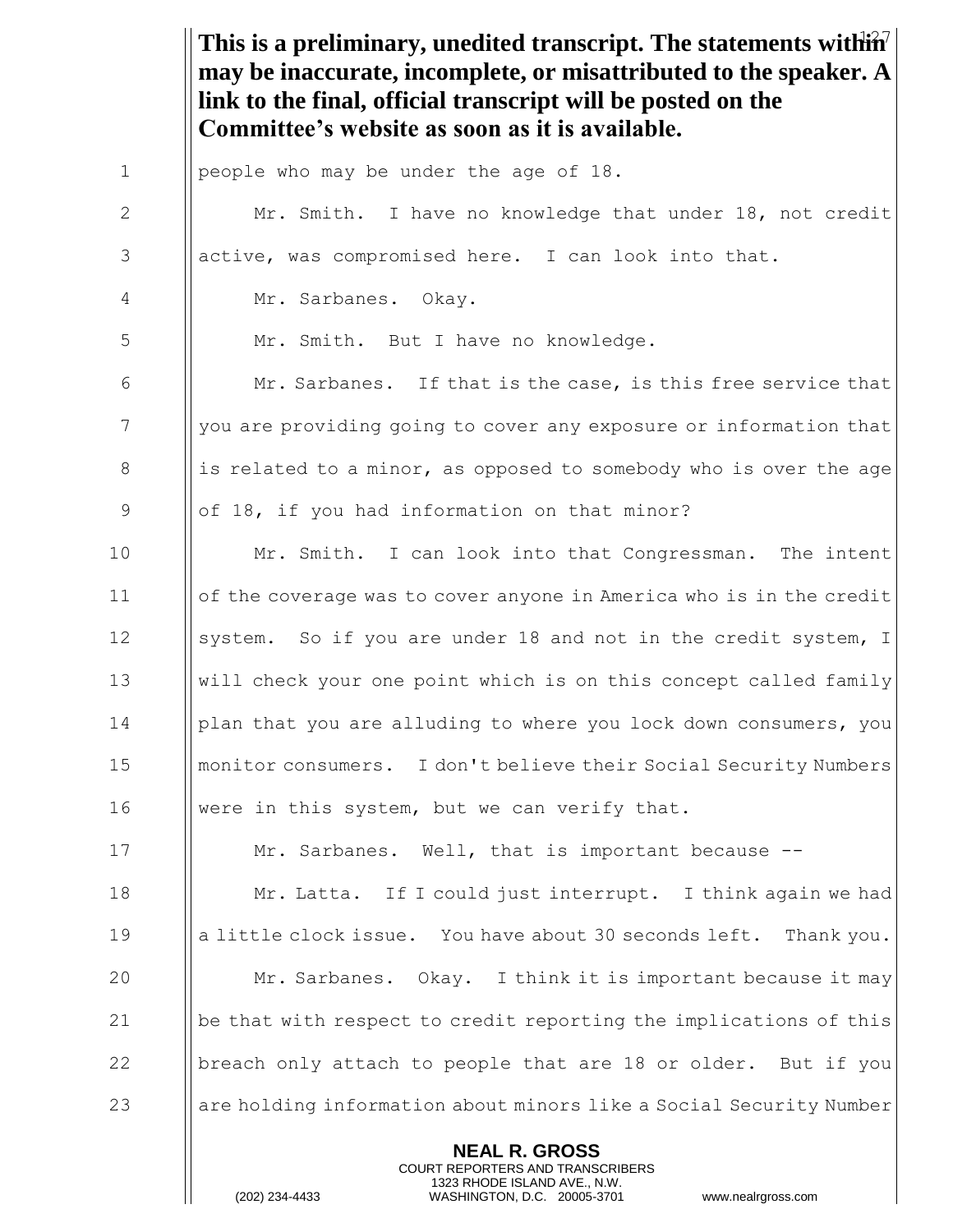This is a preliminary, unedited transcript. The statements within<sup>8</sup> **may be inaccurate, incomplete, or misattributed to the speaker. A link to the final, official transcript will be posted on the Committee's website as soon as it is available.**

1  $\parallel$  that is part of the portfolio of information you are getting from 2  $\parallel$  a family, for example, particularly when the family has paid for 3 | this service, you are holding their Social Security Number, so 4 | any breach that makes that information available outside of the 5 | arena in which it is supposed to be kept close creates  $\begin{array}{c|c} 6 & \text{[l]} \end{array}$  vulnerability for that person.

 It is not like we get a new Social Security Number when we || turn 18. So that is going to follow them all the way through and 9 Interate some real risk for them. So I think that is a piece of  $\parallel$  this that we need to understand much better, and I want to thank my constituents for sort of bringing that to our attention.

12 **Mr.** Smith. I understand your point. To the best of my 13 knowledge, that data is not included in the breach, but I will 14 | look into it.

15 Mr. Sarbanes. Thank you. I yield back.

16 **I** Mr. Latta. Thank you very much. The chair now recognizes 17 | the gentleman from Georgia, 5 minutes.

18 **Mr. Carter.** Thank you, Mr. Chairman. And I want to thank 19  $\parallel$  you for allowing me to sit in on this today.

 Mr. Smith, thank you for being here. I know it has been a  $\parallel$  tough day. It has been a tough past couple of weeks. I **a** | appreciate you being here and that is important. I am not going  $\parallel$  to apologize for my colleagues and their questions and their

> **NEAL R. GROSS** COURT REPORTERS AND TRANSCRIBERS 1323 RHODE ISLAND AVE., N.W.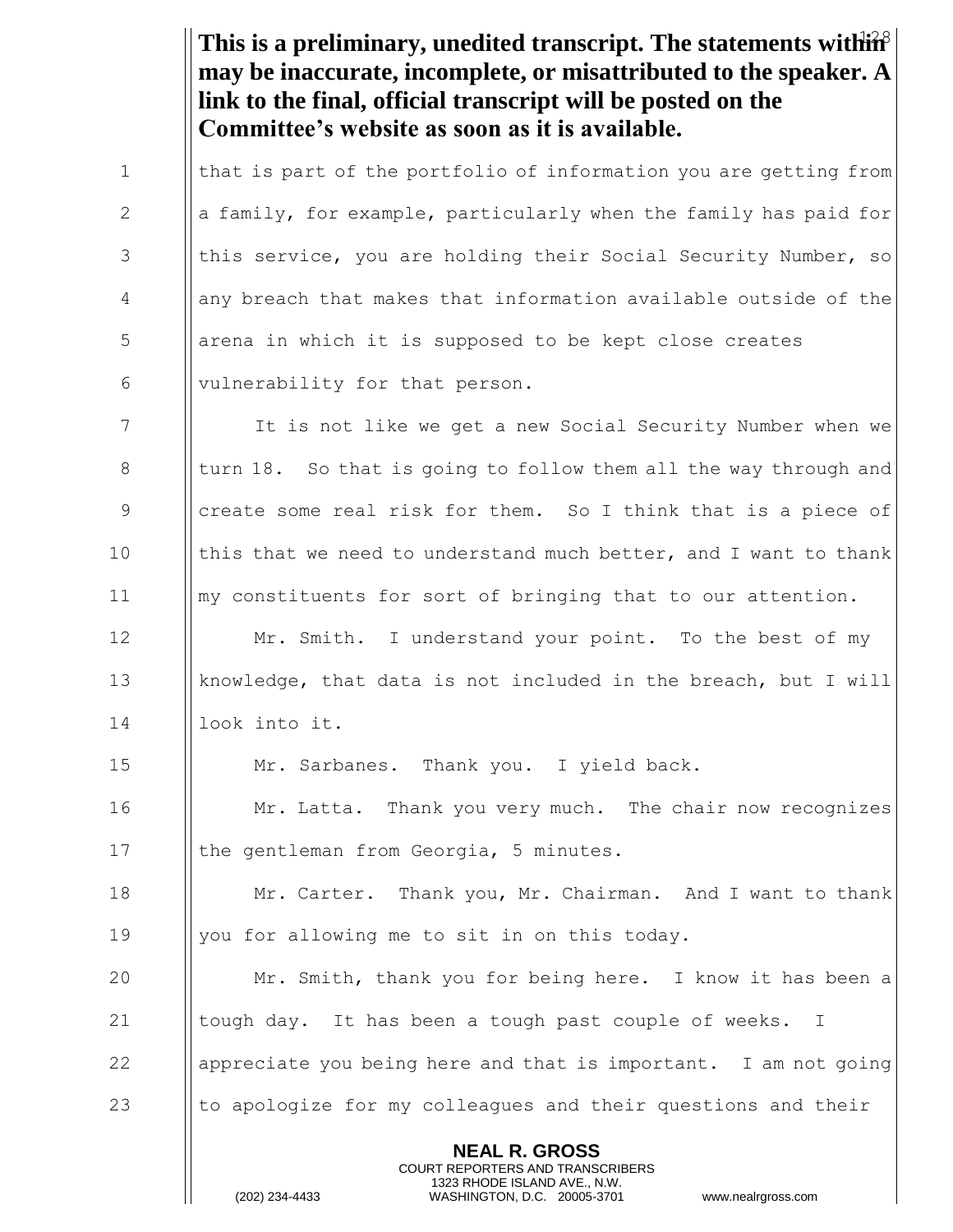This is a preliminary, unedited transcript. The statements within<sup>9</sup> **may be inaccurate, incomplete, or misattributed to the speaker. A link to the final, official transcript will be posted on the Committee's website as soon as it is available.**

1 aggressiveness, if you will, because as you know people are upset 2  $\parallel$  and they are mad. You get it and I get it, we all understand it.  $3$  || But nor am I going to pile on, so I want to go a kind of different 4 || route, if you will.

 $\begin{array}{c|c} 5 \end{array}$  One of the things that I have learned in the 2-1/2 years that 6 I I have been up here is to be very careful about my southern phrases, 7 but one of my southern phrases has always been that you know, fool 8 **I** me once shame on you, fool me twice shame on me. And I want to 9 Supermum What we can learn from this. Now this is not the first time 10  $\parallel$  that a data breach has happened. Perhaps it is the biggest that 11 has ever happened, but it has happened to other companies before.

12 | Now to the extent that you weren't prepared for this or that 13 it happened to you and I hope that was not due to complacency, 14 I hope it was not due to you not doing everything that you could 15 Ito have prevented it, but my question is this. Can you share with 16 I us any information about the attackers? What do you know and what 17 | do you not know about them at this point?

18 **Mr. Smith.** Congressman, thank you for that. As I mentioned 19 in my opening comments and my written testimony, earlier this week 20  $\|\cdot\|$  we have engaged the FBI and they currently have the investigation 21  $\parallel$  in their hands. So at this juncture we are not disclosing what 22 We know about the hackers.

23 Mr. Carter. How has your cooperation with the FBI been?

**NEAL R. GROSS** COURT REPORTERS AND TRANSCRIBERS 1323 RHODE ISLAND AVE., N.W.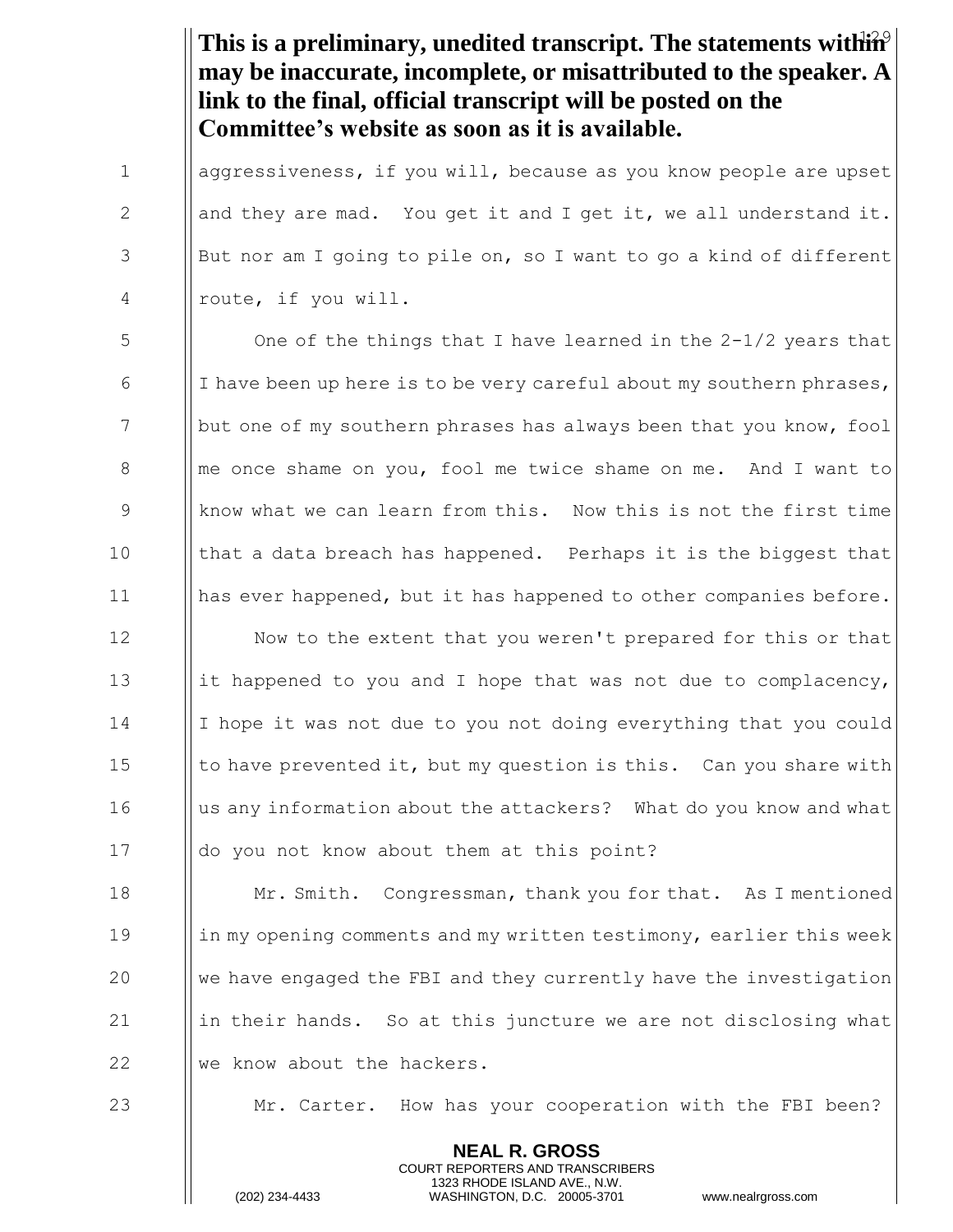This is a preliminary, unedited transcript. The statements within<sup>2</sup> **may be inaccurate, incomplete, or misattributed to the speaker. A link to the final, official transcript will be posted on the Committee's website as soon as it is available.**

 $\parallel$  Has your experience with them thus far been good and anything that  $\parallel$  -- this is important. It is important for everyone. Yes, ||everyone is upset and rightfully so. They should be upset. When 4 | your personal data is out there obviously it is very upsetting. But I am trying to go in a different direction. I am trying to  $\parallel$  figure out how we can prevent this from happening.

7 Mr. Smith. The cooperation with the FBI as best I know has 8 | | been good. It is ongoing. We have lines of communication into 9  $\parallel$  the FBI not just after a breach but routinely throughout the year. 10  $\|\text{So I would say it has been a very good cooperation, Congressman.}$ 11 **Mr. Carter.** Let me ask you this. Through this scenario, 12 Ithrough this experience, rather, if you had to do anything 13 **different what would you have done?** 

 Mr. Smith. Congressman, I was asked that question earlier 15 | || and my answer will be the same now as it was earlier. There will **b** | | be time for reflection personally and as an organization. That coupled with the investigation that we continue to undertake to 18 | | look at processes in-house. But this juncture, since I was notified in mid-August through this morning, it has all been about  $\parallel$  the forensics. It has been about trying to protect and do what  $\parallel$  is right for the consumer and there has been no time to reflect  $\parallel$  on what I would do differently.

23 Mr. Carter. Okay. Well, when that time comes we need to

**NEAL R. GROSS** COURT REPORTERS AND TRANSCRIBERS 1323 RHODE ISLAND AVE., N.W.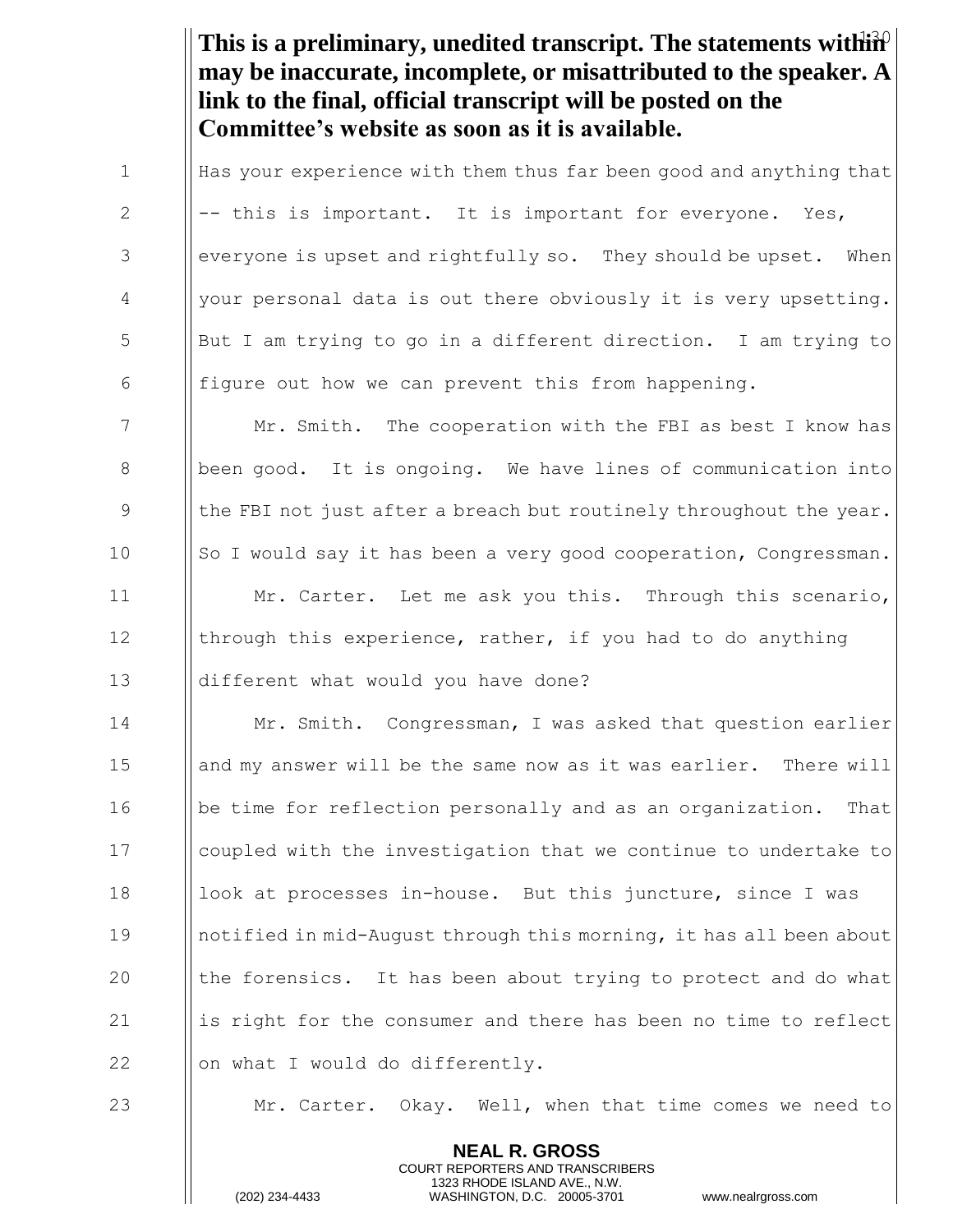This is a preliminary, unedited transcript. The statements within<sup>2</sup> **may be inaccurate, incomplete, or misattributed to the speaker. A link to the final, official transcript will be posted on the Committee's website as soon as it is available.**

 $\parallel$  know, because we don't need to let this happen again and other 2 | companies need to learn from it. You know, this is obviously as ||I said earlier you are not the first company to suffer from this. 4 | You are not the first Georgia company to suffer from this. We understand that. It doesn't make it any less egregious to what  $\parallel$  has happened, but where I am trying to go is what can we do better I to prevent this from happening again? These guys are good, we 8 | know that. Listen, cybersecurity is hard. It is way above my || pay grade, I can tell you that.

10 **Mr. Smith.** Congressman, thank you for that. As I mentioned 11 | | | in my comments I take full responsibility as CEO.

**Mr. Carter.** And I understand that and I appreciate that. **Mr.** Smith. If there is one thing I would love to see this country think about is, the concept of a Social Security Number  $\parallel$  in this environment being private and secure, I think it is time || as a country to think beyond that. What is a better way to 17 identify consumers in our country in a very secure way, and I think **that way is something different than an SSN, a date of birth, and** 19 | a name.

**Mr.** Carter. Well, you are exactly right. I remember my  $\parallel$  time in the Georgia State Legislature when we changed the, you 22 know, you used to have your Social Security Number on your driver's  $\parallel$  license. That used to be your driver's license number, you know,

> **NEAL R. GROSS** COURT REPORTERS AND TRANSCRIBERS 1323 RHODE ISLAND AVE., N.W.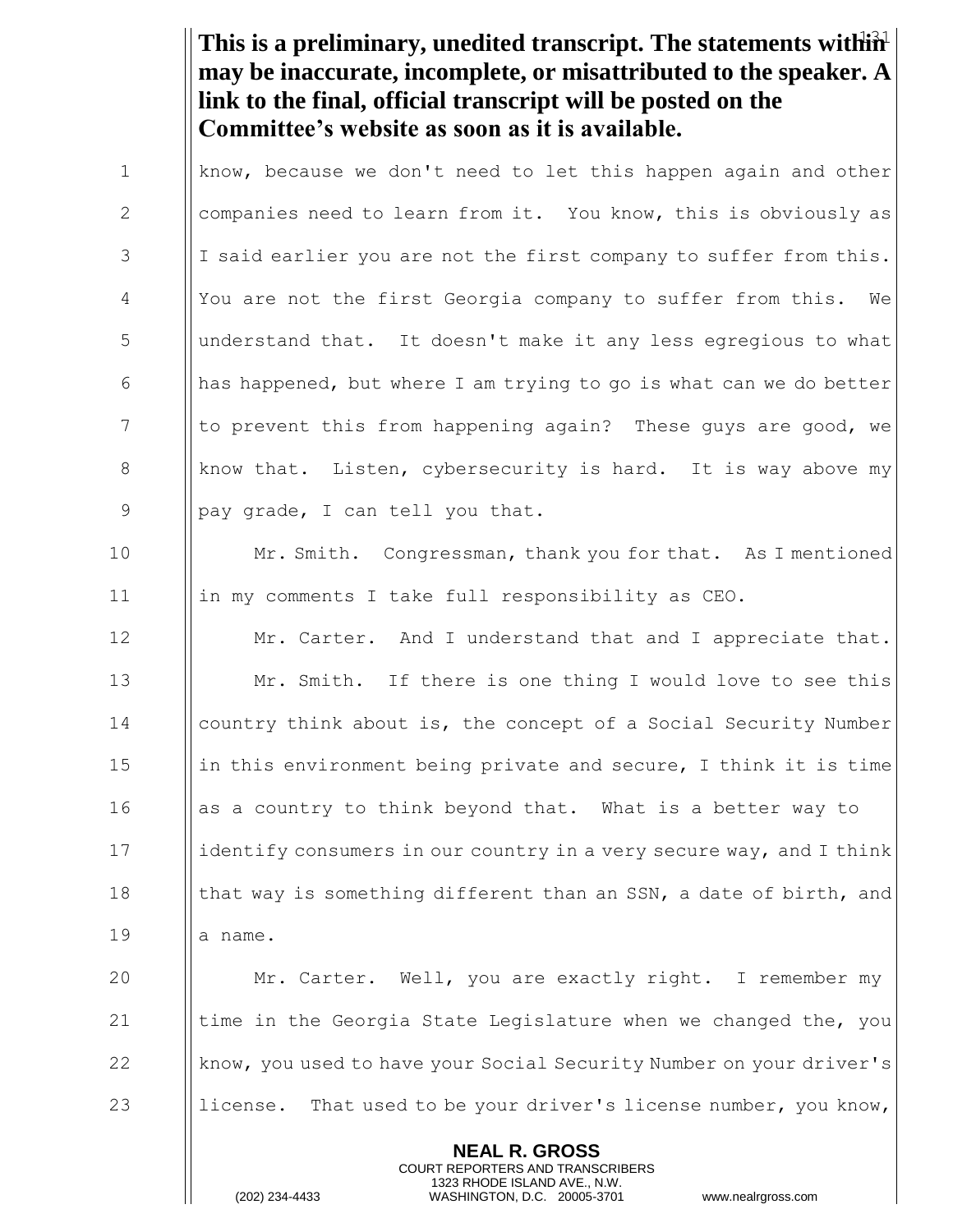This is a preliminary, unedited transcript. The statements within<sup>2</sup> **NEAL R. GROSS** COURT REPORTERS AND TRANSCRIBERS **may be inaccurate, incomplete, or misattributed to the speaker. A link to the final, official transcript will be posted on the Committee's website as soon as it is available.** 1  $\parallel$  and we changed -- and that was not that long ago. And that is 2  $\parallel$  what tells me that this is something that is changing dramatically  $3$  || and quickly and we need to be prepared for it. 4 | So I know that you are putting out fires right now, but at 5 Some point we need to learn from this. We need to know, look, 6 We shouldn't have done this and we should have done that. What 7 could we have done differently? What will benefit another 8 | company to allow that this doesn't happen? And I hope, and thus 9 far you appear to have been honest about all this, I hope that  $10$  ||if part of what the problem was complacency that you admit that 11 || and say don't ever let your quard down. 12 **Mr. Smith.** Thank you, Congressman. I would love to be part 13 **or**  $\|\circ\|$  that dialogue about what lies ahead to protect individuals' 14 identities. 15 **Mr. Carter.** Well, again I want to thank you for being here 16 | and it says a lot about you and about your company. Thank 17 | you, Mr. Chairman. I yield back. 18 **Mr.** Latta. The gentleman yields back. The chair now 19 recognizes the gentlelady from California for 5 minutes. 20 Ms. Eshoo. Thank you, Mr. Chairman. First, I would like 21  $\parallel$  to recognize a former colleague that is here in the chamber with 22  $\parallel$ us. Saxby Chambliss who served in the House and in the Senate, 23 it is good to see you, very nice to see you.

1323 RHODE ISLAND AVE., N.W.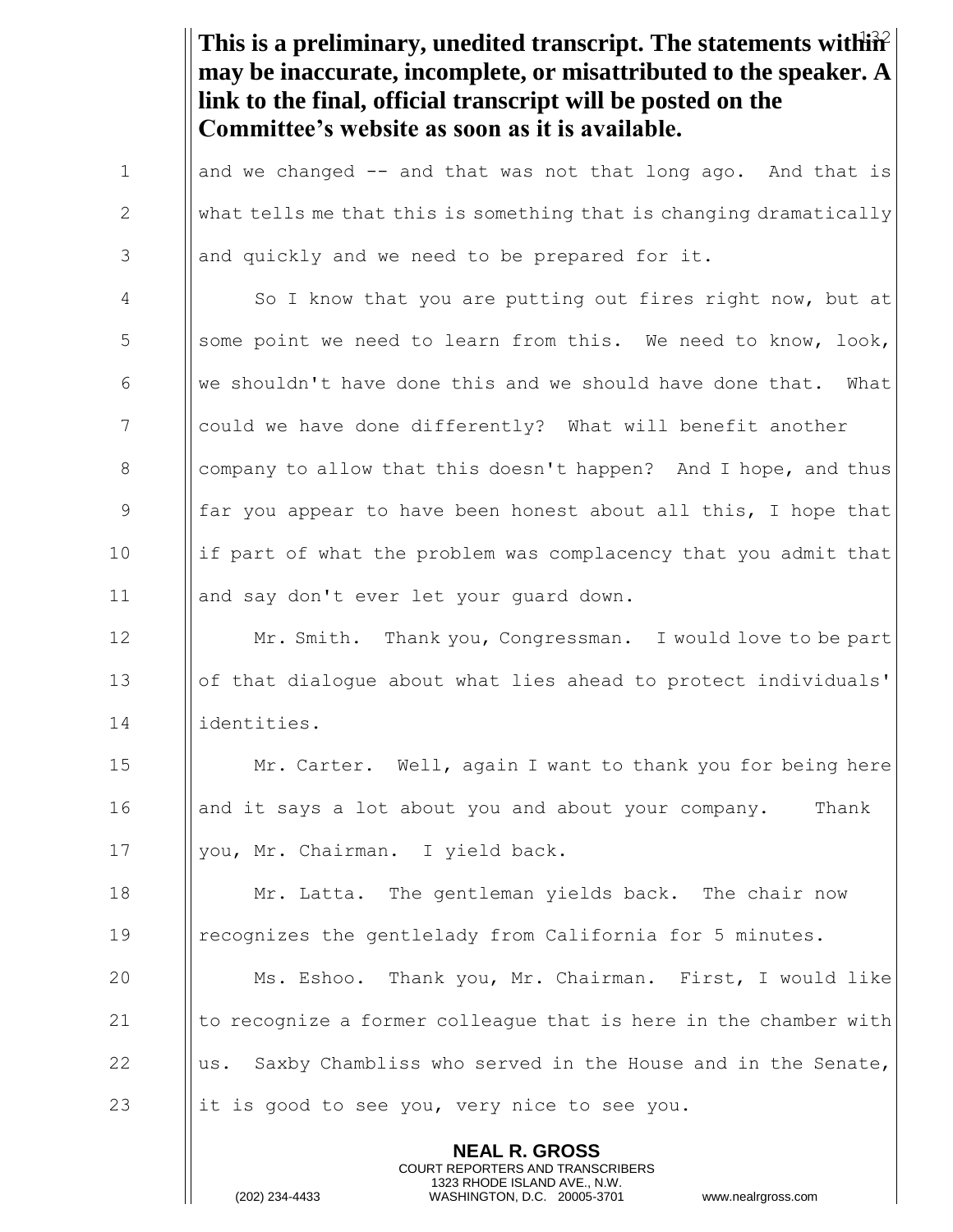This is a preliminary, unedited transcript. The statements within<sup>3</sup> **may be inaccurate, incomplete, or misattributed to the speaker. A link to the final, official transcript will be posted on the Committee's website as soon as it is available.**

1 | Mr. Smith, it seems to me that you have accomplished 2 Something that no one else has been able to accomplish and that 3 is that you have brought Republicans and Democrats together in 4 outrage and distress and frustration over what has happened,  $5 \t\t \parallel$  because this is huge. This is almost half of the country and their 6 information.

7 The You know, the American people are, I think they have privacy 8 in their DNA. we don't like Big Brother. We don't like people 9 having information on us. We know in an information and then the 10 | digital age that that is impossible, but boy, when that is 11 breached, when the privacy goes out the window it really puts a 12 | dent in people's lives. I equate it with because they don't feel 13 | that they can do anything about it. They feel helpless. I come 14 | from earthquake country and when that rattle first starts you 15 || really do feel helpless. You feel absolutely helpless.

**I** Now it has been, the question has kind of been posed 17 | rhetorically by some members, because I have been sitting in for  $\parallel$  awhile at this hearing, what can be done. I have the privilege 19 | | of representing most of Silicon Valley. I have asked this **question about the protection in terms of privacy breaches in our country to just about every CEO I have met and they have responded**  $\parallel$  like a chorus and said there are two main reasons for breaches 23 in our country, number one, a lack of hygiene in systems and very

> **NEAL R. GROSS** COURT REPORTERS AND TRANSCRIBERS 1323 RHODE ISLAND AVE., N.W.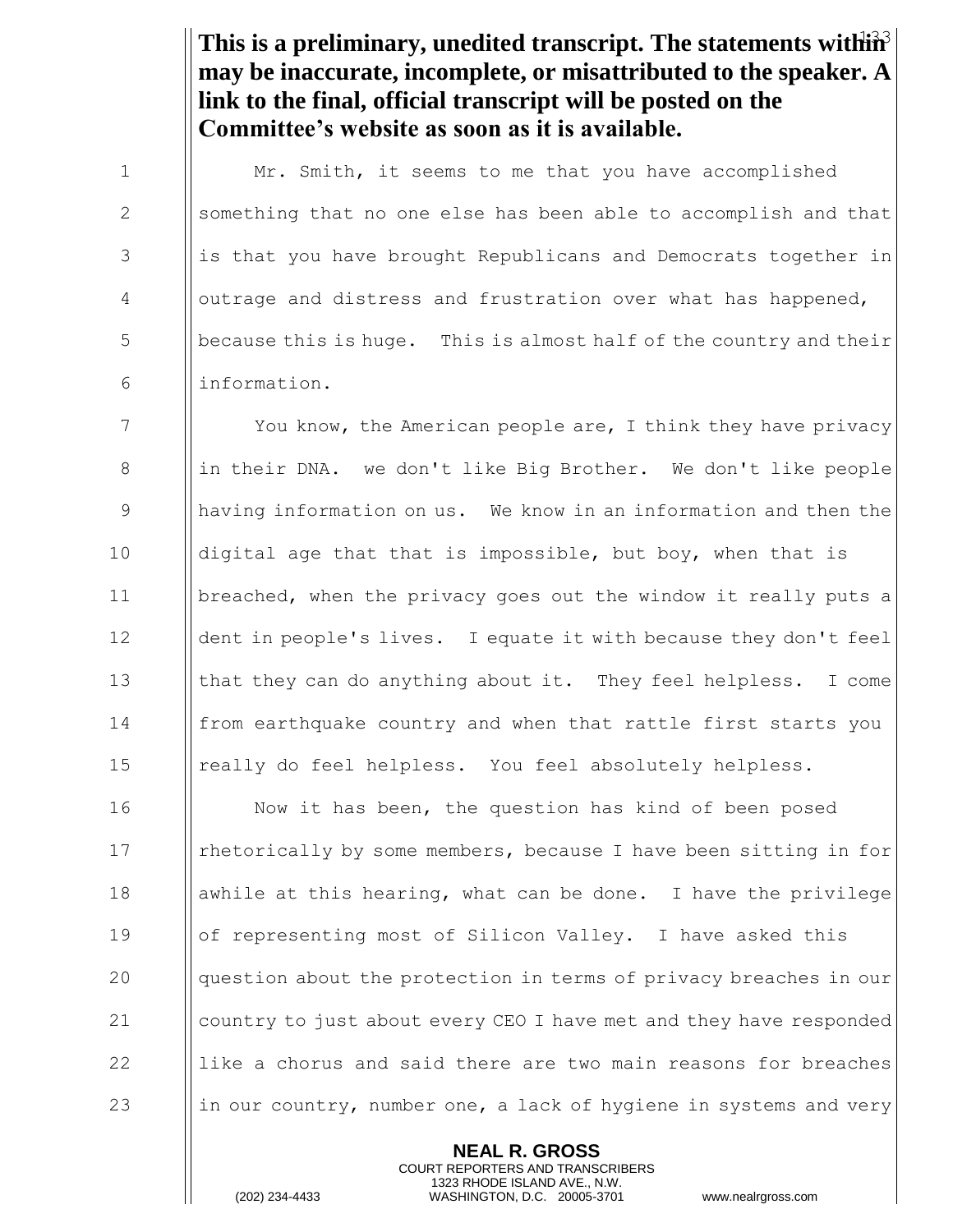This is a preliminary, unedited transcript. The statements within<sup>24</sup> **NEAL R. GROSS** COURT REPORTERS AND TRANSCRIBERS **may be inaccurate, incomplete, or misattributed to the speaker. A link to the final, official transcript will be posted on the Committee's website as soon as it is available.** 1 | poor security management. That is why I have legislation. 2  $\|\cdot\|$  Senator Hatch is the lead sponsor in the Senate. I have the bill 3 Ilin the House. 4 So it is distressing to me knowing this information that 5 Homeland Security notified Equifax, this is almost 7 months ago, 6  $\parallel$  this has to do with a patch. So I know there are a lot of questions 7 In that have probed this, but you as CEO at the time, when Homeland 8 Security informed your company that there was a breach what did 9 9 Wellyou say to your CIO officer? Did you understand what the breach 10 was? Did you understand what the patch meant? Did you 11 understand the timeliness, the need for timeliness to have this 12 **fixed and did anything change in that department?** Was there a 13 Inew policy put in place by you? 14 **Mr.** Smith. Congresswoman, to clarify, when the CERT came 15 | | out in March there was no notification of a breach. There was 16 notification -- 17 Ms. Eshoo. What did it mean? 18 Mr. Smith. What it meant was -- 19 Ms. Eshoo. I mean if I got a notice from Homeland Security 20  $\parallel$  that is like the FBI knocking on the door. I mean it is the federal 21  $\parallel$  qovernment. That in and of itself is a bit menacing, isn't it? 22 **Mr.** Smith. What it meant was an open source software 23 commonly used and deployed around the world called Apache Struts

1323 RHODE ISLAND AVE., N.W.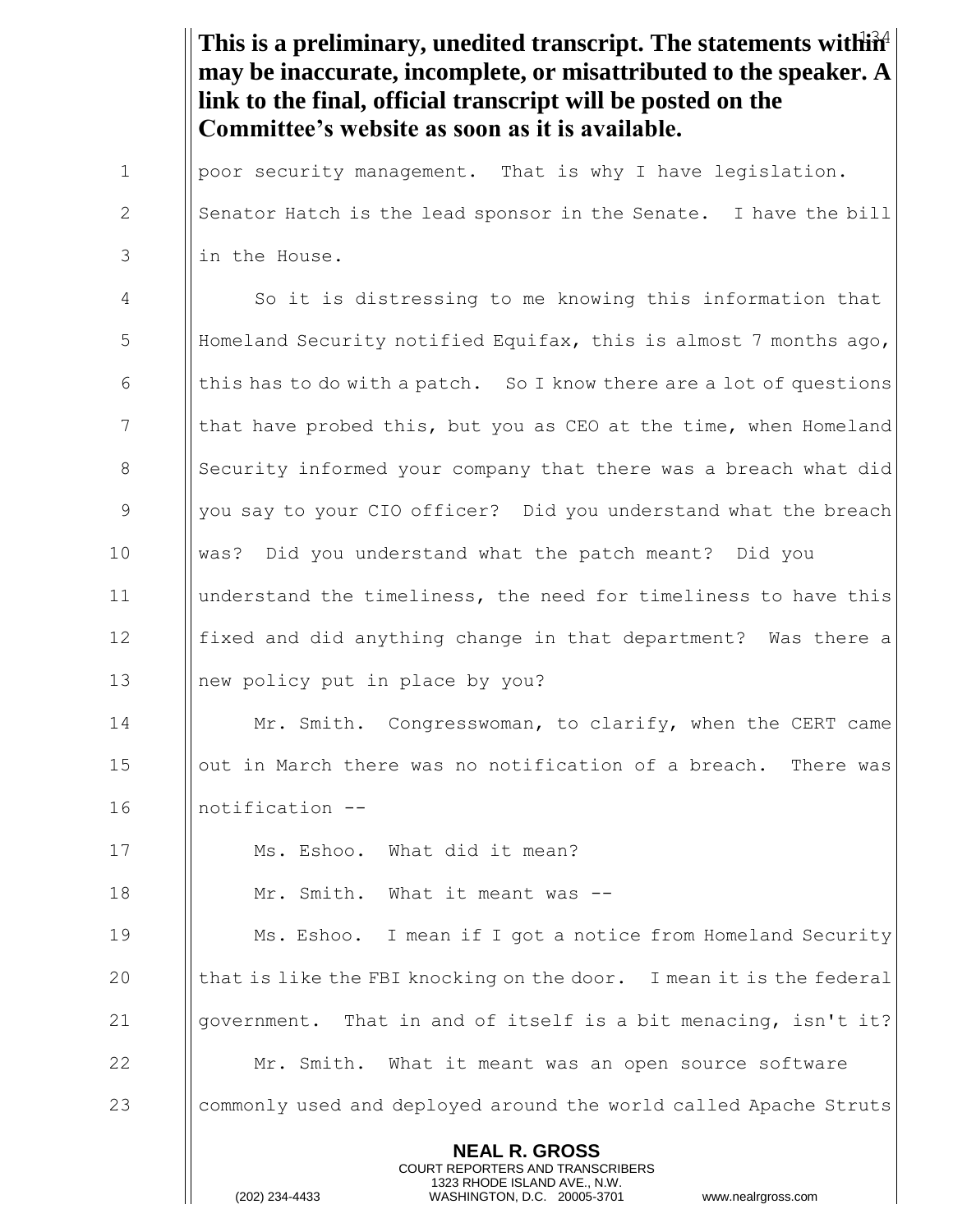|             | This is a preliminary, unedited transcript. The statements with $\mathbf{\hat{H}}^{\mathbf{\hat{S}}}$<br>may be inaccurate, incomplete, or misattributed to the speaker. A<br>link to the final, official transcript will be posted on the<br>Committee's website as soon as it is available. |
|-------------|-----------------------------------------------------------------------------------------------------------------------------------------------------------------------------------------------------------------------------------------------------------------------------------------------|
| $\mathbf 1$ | had a vulnerability and the notification was the vulnerability                                                                                                                                                                                                                                |
| 2           | should be patched.                                                                                                                                                                                                                                                                            |
| 3           | Ms. Eshoo. All right. And did you ask if it was patched?                                                                                                                                                                                                                                      |
| 4           | Mr. Smith. We get notifications --                                                                                                                                                                                                                                                            |
| 5           | Ms. Eshoo. No, you got the notification from Homeland                                                                                                                                                                                                                                         |
| 6           | Security, all right? What did you do about it the day you found                                                                                                                                                                                                                               |
| 7           | out? The company was notified on, I believe, the 9th of March.                                                                                                                                                                                                                                |
| 8           | When did you know?                                                                                                                                                                                                                                                                            |
| $\mathsf 9$ | Mr. Smith. The team, security team followed a protocol and                                                                                                                                                                                                                                    |
| 10          | instantly within a day sent notification out to many people in                                                                                                                                                                                                                                |
| 11          | the organization that a patch needed to be applied to Apache                                                                                                                                                                                                                                  |
| 12          | Struts.                                                                                                                                                                                                                                                                                       |
| 13          | Ms. Eshoo. And did you ask your team when it was applied?                                                                                                                                                                                                                                     |
| 14          | Mr. Smith. The security team did and they spoke with the                                                                                                                                                                                                                                      |
| 15          | IT team as well.                                                                                                                                                                                                                                                                              |
| 16          | Ms. Eshoo. When did they take care of it?                                                                                                                                                                                                                                                     |
| 17          | Mr. Smith. Throughout the testimony we talked about what                                                                                                                                                                                                                                      |
| 18          | occurred was there was a communicate --                                                                                                                                                                                                                                                       |
| 19          | Ms. Eshoo. Well, just tell me when it happened. When was                                                                                                                                                                                                                                      |
| 20          | it actually --                                                                                                                                                                                                                                                                                |
| 21          | Mr. Smith. The following day communication was sent out to                                                                                                                                                                                                                                    |
| 22          | those that needed to be notified.                                                                                                                                                                                                                                                             |
| 23          | Ms. Eshoo. You already said that. I want to know when they                                                                                                                                                                                                                                    |
|             | <b>NEAL R. GROSS</b><br><b>COURT REPORTERS AND TRANSCRIBERS</b><br>1323 RHODE ISLAND AVE., N.W.<br>(202) 234-4433<br>WASHINGTON, D.C. 20005-3701<br>www.nealrgross.com                                                                                                                        |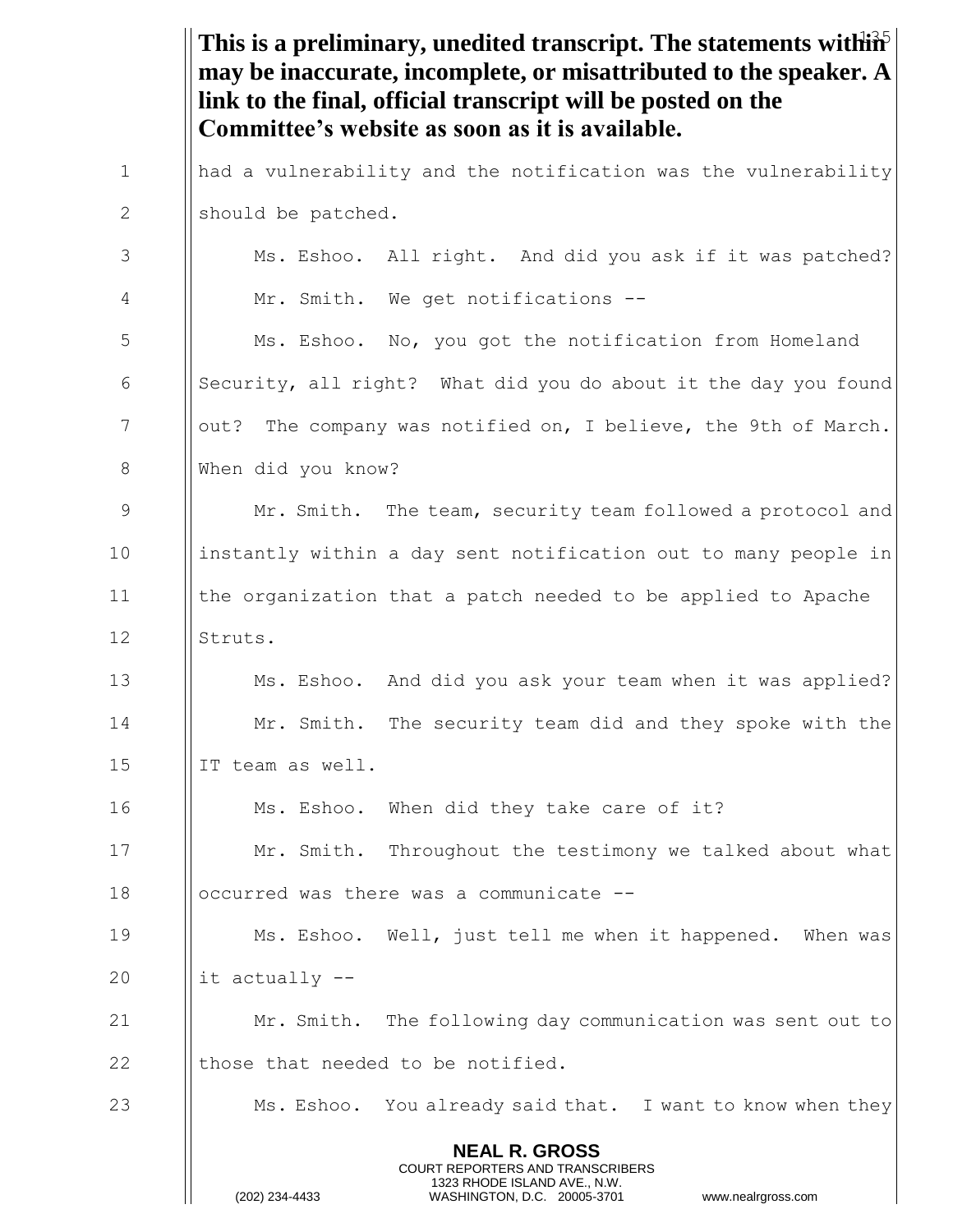This is a preliminary, unedited transcript. The statements within **may be inaccurate, incomplete, or misattributed to the speaker. A link to the final, official transcript will be posted on the Committee's website as soon as it is available.**

1  $\parallel$  did it, when they took care of it.

2 | Mr. Smith. They took care of it in July because we never 3  $\parallel$  found it. It wasn't until, if you recall, we had the human error, 4  $\parallel$  we did the scan, the technology never found it. In July we saw 5 S Suspicious activity, took the portal down, found the 6  $\parallel$  vulnerability, applied the patch.

7 Ms. Eshoo. Well, I thank the chairman. We have in the rules  $8$  || of the full committee which are approved at the beginning of every 9 Congress that members of the full committee can participate in 10 subcommittees where they are not members and I appreciate the 11 **legislative courtesy.** And I think there is a lot more to be done 12 | | on this issue, Mr. Chairman, if I might make the recommendation. 13 I I think we should have the CIO, the chief information officer, 14 | come in because I don't think that this resolved. So thank you. 15 | Nice to see you, Saxby.

**I** Mr. Latta. Thank you very much. The gentlelady's time has expired. And we are just going to ask one quick follow-up 18 | question so I am going to yield to the ranking member first. Ms. Schakowsky. First of all, Mr. Chairman, I would like  $\parallel$  to insert for the record a letter from consumer groups, too, a **letter from Credit Union National Association, and an article from** 

22 **WGN-TV.** 

23 **Mr. Latta.** Without objection, so ordered.

**NEAL R. GROSS** COURT REPORTERS AND TRANSCRIBERS 1323 RHODE ISLAND AVE., N.W.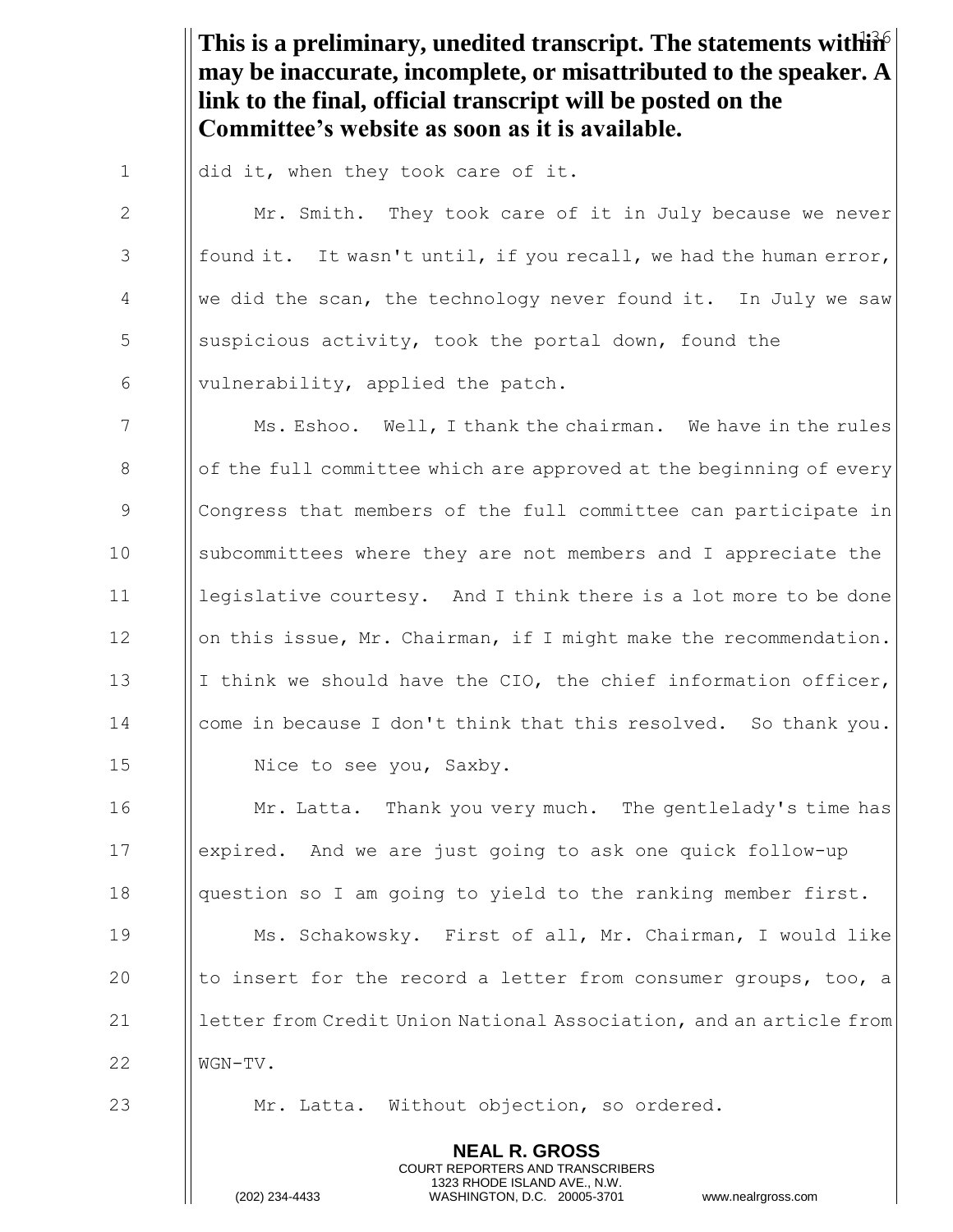This is a preliminary, unedited transcript. The statements with  $\hat{\mathbf{n}}$ <sup>7</sup> **may be inaccurate, incomplete, or misattributed to the speaker. A link to the final, official transcript will be posted on the Committee's website as soon as it is available.**

1 | [The information follows:]

2

3 || \*\*\*\*\*\*\*\*\*\*COMMITTEE INSERT 2\*\*\*\*\*\*\*\*\*\*\*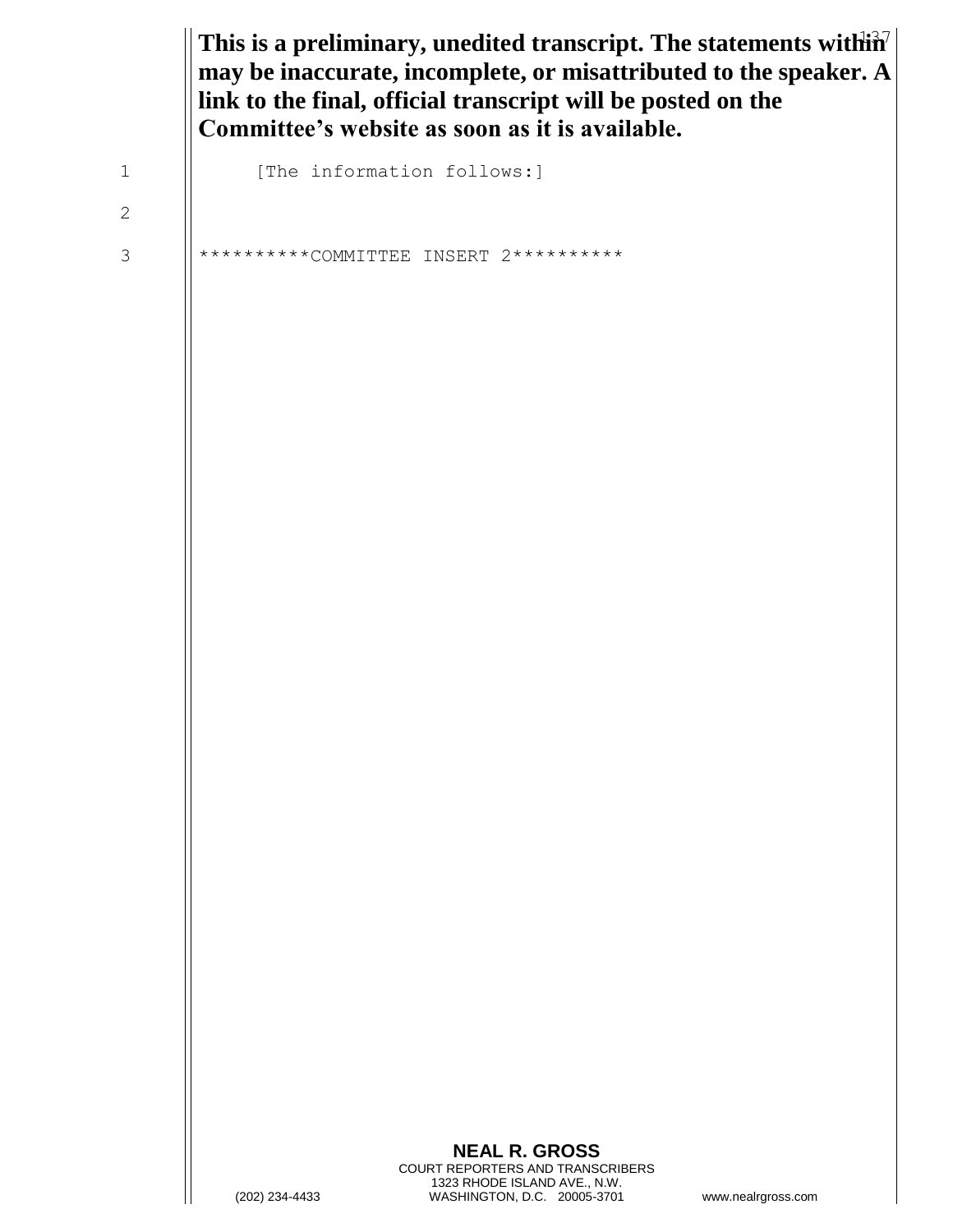This is a preliminary, unedited transcript. The statements within<sup>2</sup> **may be inaccurate, incomplete, or misattributed to the speaker. A link to the final, official transcript will be posted on the Committee's website as soon as it is available.**

1 | Ms. Schakowsky. Oh, sorry.

2 | So in closing, Mr. Smith, I want to quote again from you, 3 | from your testimony. You mentioned the five fixes, so-called, 4 || and you put, "This puts the control of consumers' credit 5 | information where it belongs, with the consumer." So I want to 6  $\Box$  ask you a question. What if I want to opt out of Equifax? I don't 7 want you to have my information anymore. I want to be in control 8 **b** of my information. I never opted in. I never said it was okay 9 I to have all my information and now I want out. I want to lock 10 || out Equifax. Can I do that?

 Mr. Smith. Congresswoman, that requires a much broader discussion around the rule that credit reporting agencies -- because that data as you know, today, doesn't come from the **consumer it comes from the furnishers and the furnishers provide**  $\parallel$  that data to the entire industry.

**Ms. Schakowsky.** No, I understand that and that is exactly where we need to go, to a much larger discussion because most **Americans really don't know how much information, what it is, that** 19 | you have it, and they never said okay. So I am hoping this will  $\parallel$  lead to a wider discussion. Thank you.

21 **Mr. Latta.** Thank you very much. The gentlelady vields 22  $\Box$  | back. And if I may just to go back to what we had a little 23  $\parallel$  discussion earlier, again going back to your testimony. From

> **NEAL R. GROSS** COURT REPORTERS AND TRANSCRIBERS 1323 RHODE ISLAND AVE., N.W.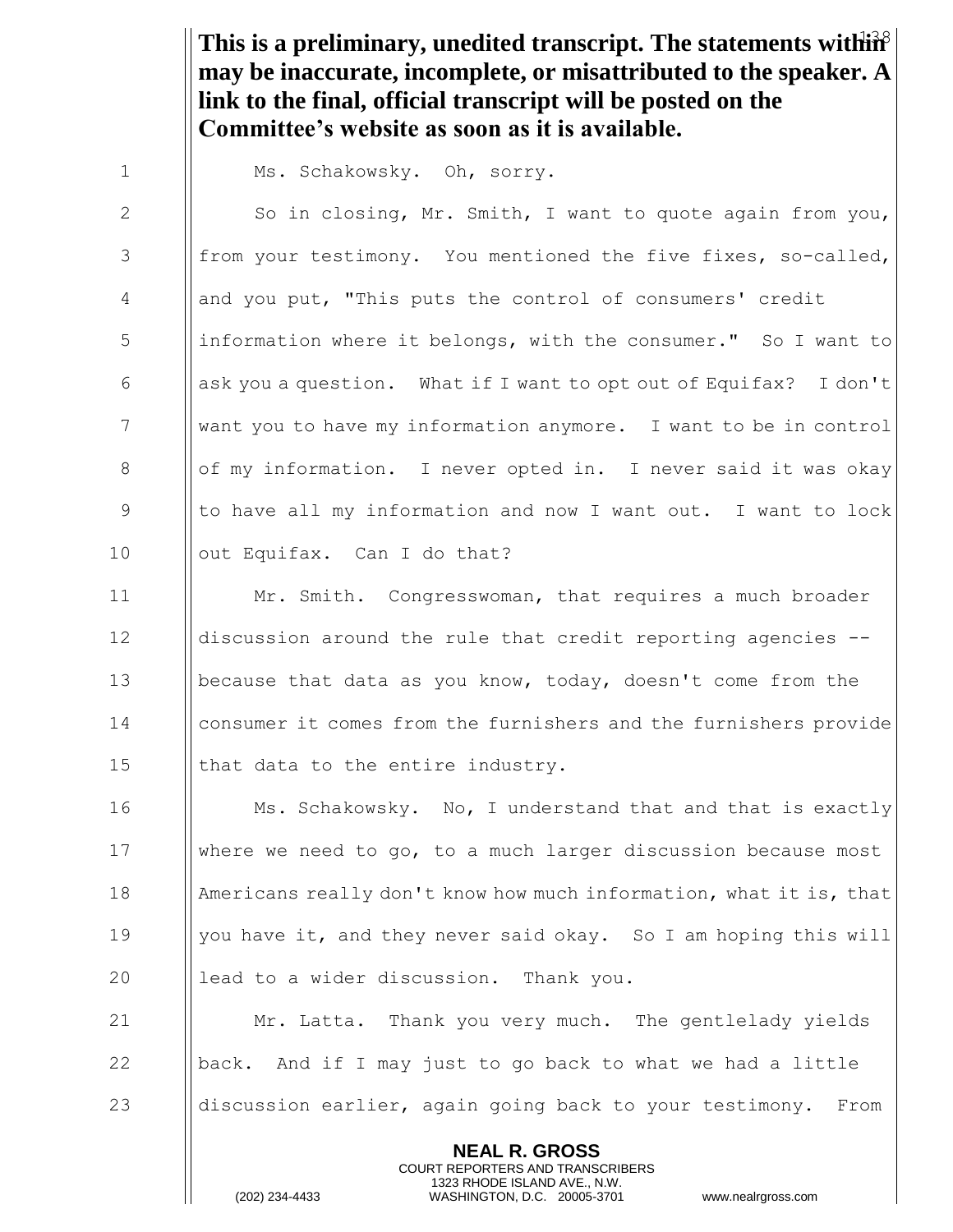This is a preliminary, unedited transcript. The statements within<sup>9</sup> **may be inaccurate, incomplete, or misattributed to the speaker. A link to the final, official transcript will be posted on the Committee's website as soon as it is available.**

 August the 15th when you were informed that it appeared likely  $\parallel$  that consumer, that information had been stolen, again why was || there again a 10-day delay between finding out about that personal 4 | information that could have likely been stolen to developing that 5 | remediation plan? That 10-day window, why did it take 10 days || to start that remediation?

7 Mr. Smith. Well, Congressman, there was continuous going 8 | | on around the clock from that time through yesterday trying to 9 Supermumble product, build the communication plan, stand up 10 websites, inform those that needed to be informed. It wasn't like 11 on a certain date something occurred, it was continual motion by 12 || many people for many, many weeks.

**Mr. Latta.** Let me ask just a quick follow-up on that then, because again with that 10-day period of time, when was the appropriate time that it was really to start talking to the 16 I consumers at that point in time or again waiting until when you did in September? Because again there was that lag time there when information could have been stolen on individuals.

 Mr. Smith. Yes. The whole goal was to make sure the data  $\parallel$  we had was accurate, was clear for the U.S. consumer as possible. Number two was to make sure for the forensic cybersecurity  $\parallel$  specialists that our environment was as secure as possible. **Remember, they said expect increased attacks.** Number three was

> **NEAL R. GROSS** COURT REPORTERS AND TRANSCRIBERS 1323 RHODE ISLAND AVE., N.W.